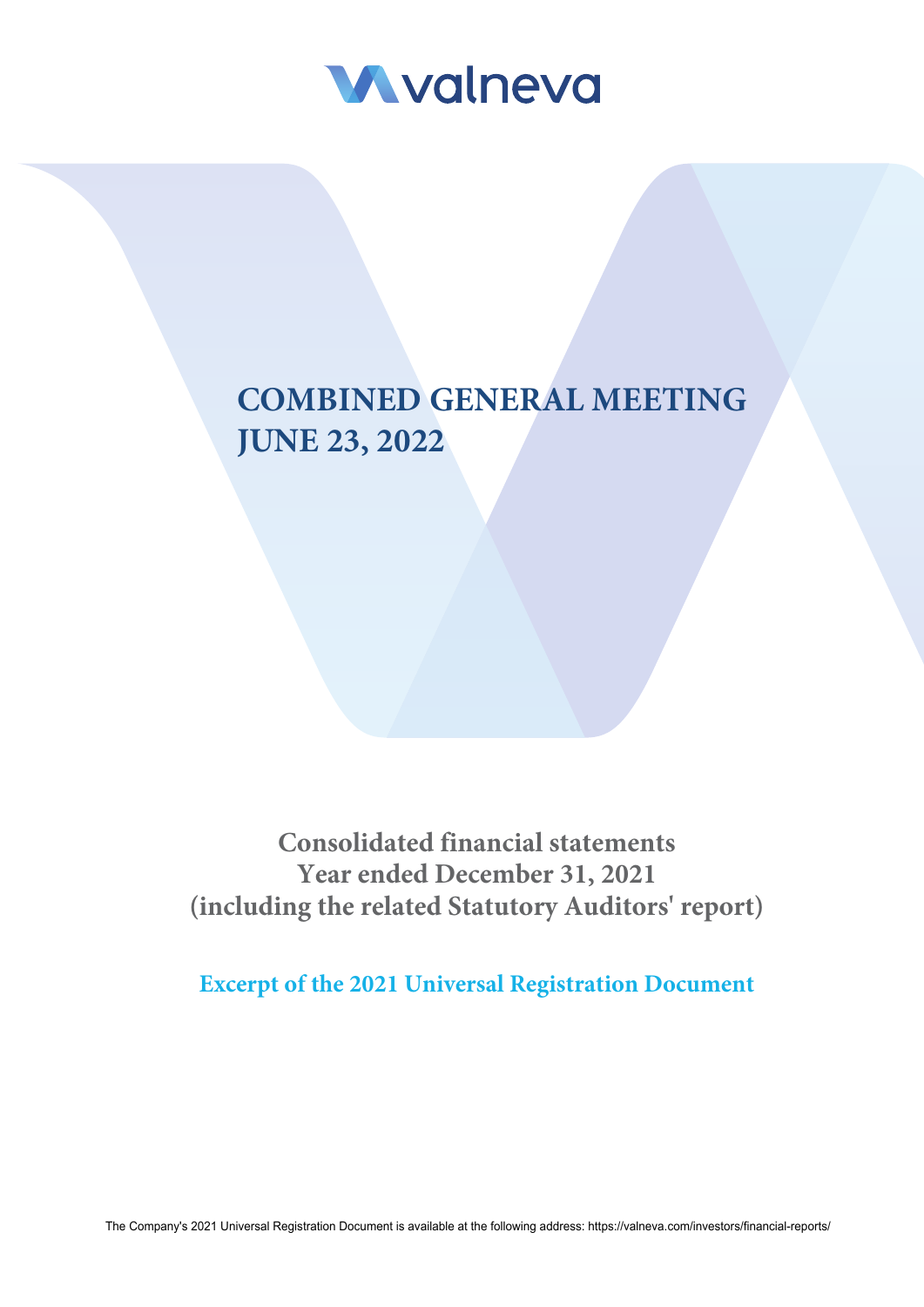**4**

# 4.1 **Consolidated financial statements as at December 31, 2021**

## 4.1.1. **Consolidated statements of income (loss) and comprehensive income (Loss)**

### Consolidated Statements of Income (Loss)

|                                                                                                        |                | Year ended December 31, |           |           |
|--------------------------------------------------------------------------------------------------------|----------------|-------------------------|-----------|-----------|
| In $\epsilon$ thousand<br>(except per share amounts)                                                   | <b>Note</b>    | 2021                    | 2020      | 2019      |
| Product sales                                                                                          | 4/5            | 62,984                  | 65.938    | 129,511   |
| Other revenues                                                                                         | 4/5            | 285,101                 | 44,383    | (3,315)   |
| <b>REVENUES</b>                                                                                        |                | 348,086                 | 110,321   | 126,196   |
| Cost of goods and services                                                                             | 4/6            | (187, 920)              | (54, 302) | (52,781)  |
| Research and development expenses                                                                      | $\overline{4}$ | (173, 283)              | (84, 454) | (38,022)  |
| Marketing and distribution expenses                                                                    | $\overline{4}$ | (23, 643)               | (18, 264) | (24, 145) |
| General and administrative expenses                                                                    | $\overline{4}$ | (47,606)                | (27, 539) | (18, 398) |
| Other income and expenses, net                                                                         | 8              | 22,976                  | 19,117    | 6,338     |
| <b>OPERATING LOSS</b>                                                                                  |                | (61, 390)               | (55, 120) | (811)     |
| Finance income                                                                                         | 9              | 8,379                   | 689       | 1,449     |
| Finance expenses                                                                                       | 9              | (16, 964)               | (10,738)  | (3,082)   |
| Result from investments in associates                                                                  | 15             | (5)                     | (133)     | 1,574     |
| <b>LOSS BEFORE INCOME TAX</b>                                                                          |                | (69, 979)               | (65, 302) | (870)     |
| Income tax income/(expense)                                                                            | 10             | (3, 446)                | 909       | (874)     |
| <b>LOSS FOR THE PERIOD</b>                                                                             |                | (73, 425)               | (64, 393) | (1,744)   |
| Losses per share                                                                                       |                |                         |           |           |
| for loss for the period attributable to the equity holders of the Company,<br>expressed in € per share | 11             |                         |           |           |
| <b>Basic</b>                                                                                           |                | (0.75)                  | (0.71)    | (0.02)    |
| Diluted                                                                                                |                | (0.75)                  | (0.71)    | (0.02)    |

The accompanying notes form an integral part of these financial statements

### Comprehensive Income (Loss)

|                                                                                  |             | Year ended December 31, |           |         |  |  |
|----------------------------------------------------------------------------------|-------------|-------------------------|-----------|---------|--|--|
| In $\epsilon$ thousand                                                           | <b>Note</b> | 2021                    | 2020      | 2019    |  |  |
| Loss for the period                                                              |             | (73, 425)               | (64, 393) | (1,744) |  |  |
| Other comprehensive income/(loss)                                                |             |                         |           |         |  |  |
| Items that may be reclassified to profit or loss                                 |             |                         |           |         |  |  |
| Currency translation differences                                                 | 22.1        | (2,877)                 | 2.438     | 656     |  |  |
| Items that will not be reclassified to profit or loss                            |             |                         |           |         |  |  |
| Defined benefit plan actuarial gains/(losses)                                    | 30.1        | 205                     | (78)      | (13)    |  |  |
| Other comprehensive income/(loss) for the year, net of tax                       |             | (2,672)                 | 2,360     | 644     |  |  |
| ITOTAL COMPREHENSIVE LOSS FOR THE YEAR ATTRIBUTABLE TO THE OWNERS OF THE COMPANY |             | (76,097)                | (62, 033) | (1,100) |  |  |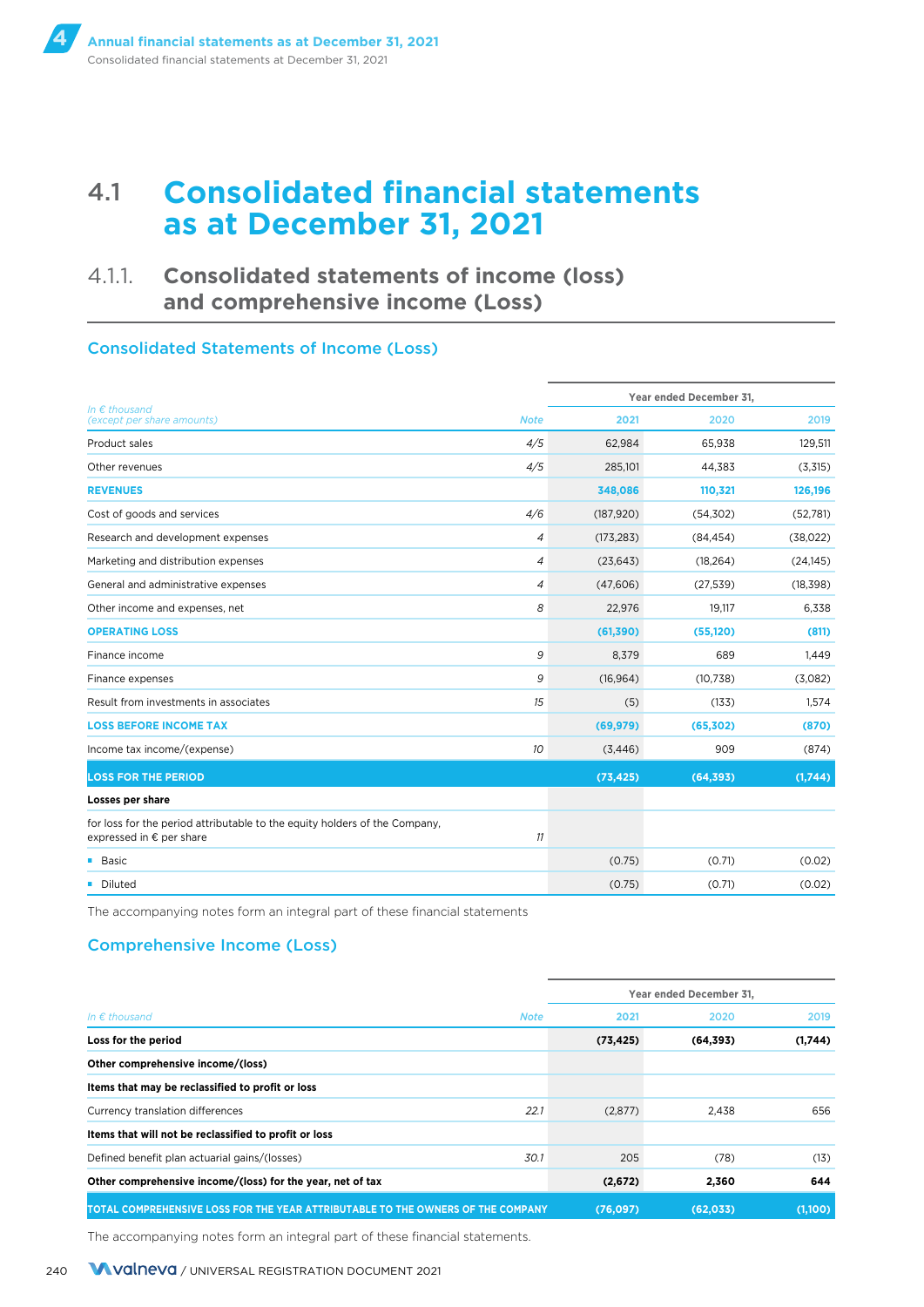# 4.1.2. **Consolidated balance sheets**

|                                                                   |             | As at December 31 |            |
|-------------------------------------------------------------------|-------------|-------------------|------------|
| In $\epsilon$ thousand                                            | <b>Note</b> | 2021              | 2020       |
| <b>ASSETS</b>                                                     |             |                   |            |
| <b>Non-current assets</b>                                         |             | 231,520           | 140,737    |
| Intangible assets                                                 | 12          | 32,700            | 35,409     |
| Right of use assets                                               | 13          | 48,285            | 43,374     |
| Property, plant and equipment                                     | 14          | 125,545           | 34,779     |
| Investments in associates                                         | 15          | 2,124             | 2,130      |
| Deferred tax assets                                               | 10.2        | 3,582             | 5,570      |
| Other non-current assets                                          | 20          | 19,282            | 19,476     |
| <b>Current assets</b>                                             |             | 585,832           | 308,427    |
| Inventories                                                       | 18          | 124,098           | 26,933     |
| Trade receivables                                                 | 19          | 44,013            | 19,232     |
| Other current assets                                              | 20          | 71,036            | 57,828     |
| Cash and cash equivalents                                         | 21          | 346,686           | 204,435    |
| <b>TOTAL ASSETS</b>                                               |             | 817,352           | 449,164    |
| <b>EQUITY</b>                                                     |             |                   |            |
| Capital and reserves attributable to the Company's equity holders |             | 170,581           | 77,422     |
| Share capital                                                     | 22          | 15,786            | 13,646     |
| Share premium                                                     | 22          | 409,258           | 244,984    |
| Other reserves                                                    | 22          | 52,512            | 52,342     |
| Retained earnings/(Accumulated deficit)                           | 22          | (233, 549)        | (169, 156) |
| Loss for the period                                               |             | (73, 425)         | (64, 393)  |
| <b>LIABILITIES</b>                                                |             |                   |            |
| <b>Non-current liabilities</b>                                    |             | 277,791           | 195,872    |
| Borrowings                                                        | 24          | 50,726            | 46,375     |
| Lease liabilities                                                 | 13/27       | 53,687            | 49,392     |
| <b>Contract liabilities</b>                                       | 28          | 4,741             | 58         |
| Refund liabilities                                                | 29          | 158,970           | 97,205     |
| Provisions                                                        | 30          | 8,308             | 2,358      |
| Deferred tax liabilities                                          | 10.2        | 1,290             | 412        |
| Other liabilities                                                 | 31          | 69                | 72         |
| <b>Current liabilities</b>                                        |             | 368,979           | 175,870    |
| <b>Borrowings</b>                                                 | 24          | 7,107             | 6,988      |
| Trade payables and accruals                                       | 25          | 68,119            | 36,212     |
| Income tax liability                                              | 10          | 83                |            |
| Tax and Employee-related liabilities                              | 26          | 17,249            | 13,165     |
| Lease liabilities                                                 | 13/27       | 3,135             | 2,696      |
| <b>Contract liabilities</b>                                       | 28          | 124,017           | 89,578     |
| Refund liabilities                                                | 29          | 95,611            | 14,222     |
| Provisions                                                        | 30          | 48,708            | 10,169     |
| Other liabilities                                                 | 31          | 4,950             | 2,841      |
| <b>TOTAL LIABILITIES</b>                                          |             | 646,771           | 371,742    |
| <b>TOTAL EQUITY AND LIABILITIES</b>                               |             | 817,352           | 449,164    |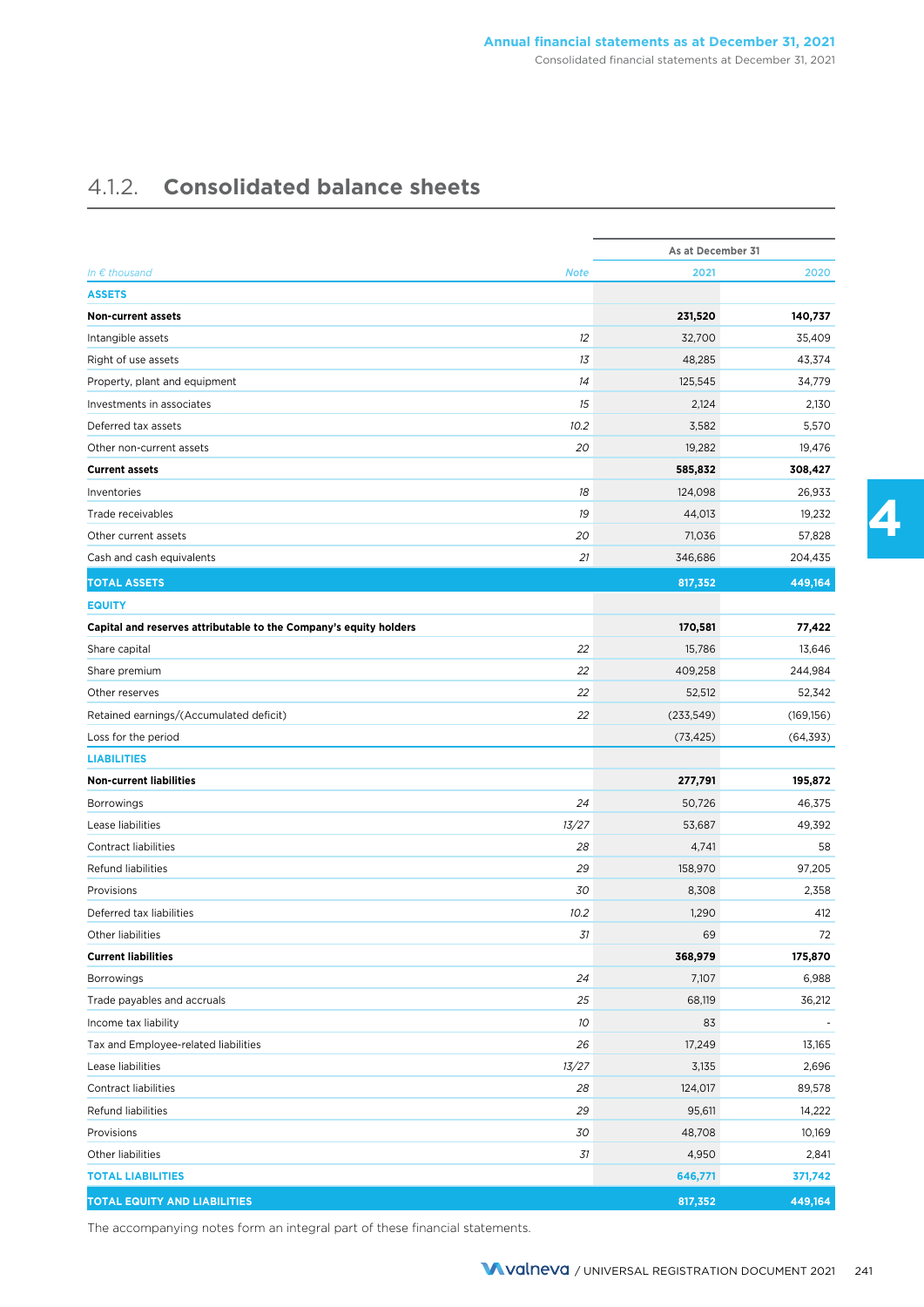## 4.1.3. **Consolidated statements of cash flows**

|                                                                                |             | Year ended December 31, |           |           |
|--------------------------------------------------------------------------------|-------------|-------------------------|-----------|-----------|
| In $\epsilon$ thousand                                                         | <b>Note</b> | 2021                    | 2020      | 2019      |
| <b>Cash flows from operating activities</b>                                    |             |                         |           |           |
| Loss for the year                                                              |             | (73, 425)               | (64, 393) | (1,744)   |
| Adjustments for non-cash transactions                                          | 32          | 56,476                  | 37,941    | 12,704    |
| Changes in non-current operating assets and liabilities                        | 32          | 59,353                  | 88,472    | 3,597     |
| Changes in working capital                                                     | 32          | 36,127                  | 77,740    | (6,682)   |
| <b>Cash generated from operations</b>                                          | 32          | 78,532                  | 139,759   | 7,875     |
| Income tax paid                                                                |             | (1,631)                 | (2,021)   | (2,346)   |
| <b>NET CASH GENERATED FROM OPERATING ACTIVITIES</b>                            |             | 76,901                  | 137,738   | 5,529     |
| <b>Cash flows from investing activities</b>                                    |             |                         |           |           |
| Purchases of property, plant and equipment                                     | 14          | (92, 229)               | (18, 936) | (10, 502) |
| Purchases of intangible assets                                                 | 12          | (942)                   | (535)     | (382)     |
| Proceeds from sale of intangible assets                                        |             |                         | 24        |           |
| Interest received                                                              |             | 54                      | 107       | 199       |
| <b>NET CASH USED IN INVESTING ACTIVITIES</b>                                   |             | (93, 116)               | (19, 340) | (10, 685) |
| Cash flows from financing activities                                           |             |                         |           |           |
| Proceeds from issuance of common stock, net of costs<br>of equity transactions | 23          | 166,614                 | 75        | (2,484)   |
| Disposal of treasury shares                                                    | 23          | 209                     | 215       | 21        |
| Proceeds from borrowings, net of transaction costs                             | 24/32.2     | 859                     | 50,266    | 11,781    |
| Repayment of borrowings                                                        | 24/32.2     | (1,956)                 | (21, 995) | (11,684)  |
| Payment of lease liabilities                                                   | 13/27       | (2,805)                 | (2,111)   | (2,709)   |
| Interest paid                                                                  |             | (8, 417)                | (4,711)   | (2,621)   |
| <b>NET CASH GENERATED FROM/(USED IN) FINANCING</b><br><b>ACTIVITIES</b>        |             | 154,504                 | 21,740    | (7,696)   |
|                                                                                |             |                         |           |           |
| Net change in cash and cash equivalents                                        |             | 138,288                 | 140,138   | (12, 852) |
| Cash and cash equivalents at beginning of the year                             |             | 204,394                 | 64,439    | 77,084    |
| Exchange gains/(losses) on cash                                                |             | 3,960                   | (183)     | 207       |
| Restricted cash                                                                | 21          | 44                      | 41        |           |
| <b>CASH AND CASH EQUIVALENTS AT END OF THE YEAR</b>                            |             | 346,686                 | 204,435   | 64.439    |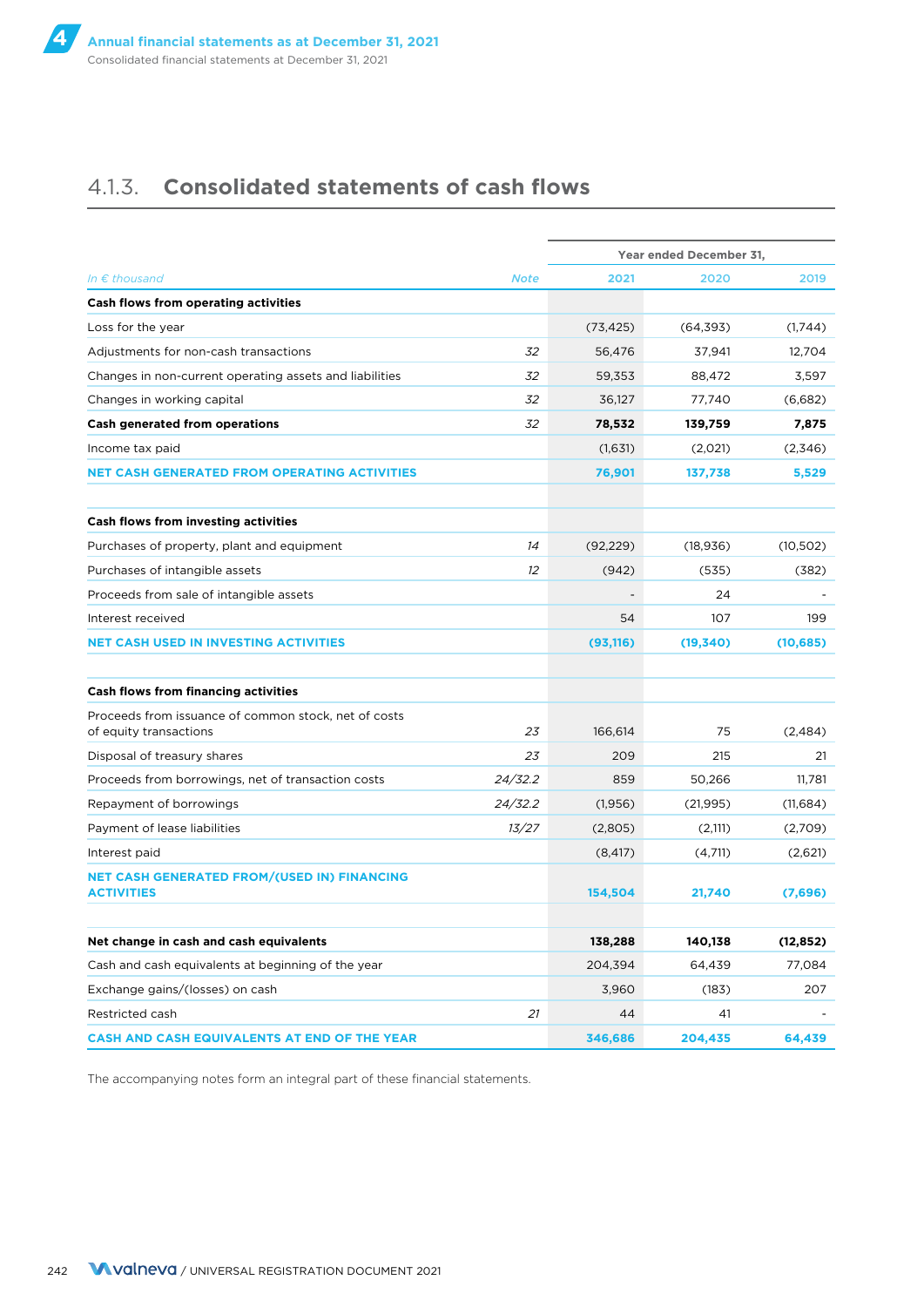# 4.1.4. **Consolidated statements of changes in equity**

| In $\epsilon$ thousand<br>(except number of shares)                    | <b>Note</b> | Number of<br>shares issued | <b>Share</b><br>capital | <b>Share</b><br>premium  | Other<br>reserves | <b>Retained</b><br>earnings/<br>(Accu-<br>mulated<br>deficit) | Profit/<br>(loss)<br>for the<br>period | <b>Total</b><br>equity |
|------------------------------------------------------------------------|-------------|----------------------------|-------------------------|--------------------------|-------------------|---------------------------------------------------------------|----------------------------------------|------------------------|
| <b>BALANCE AS AT JANUARY 1, 2019</b><br><b>BEFORE IFRS 16 ADOPTION</b> |             | 90,917,837                 | 13,638                  | 244,900                  |                   | 52,060 (170,676)                                              | 3,264                                  | 143,186                |
| Changes in Accounting Policy - Initial<br>Application of IFRS 16       |             |                            |                         | $\overline{\phantom{a}}$ | (9,474)           |                                                               | $\overline{\phantom{a}}$               | (9, 474)               |
| <b>BALANCE AS AT JANUARY 1, 2019</b>                                   |             | 90,917,837                 | 13,638                  | 244,900                  |                   | 42,587 (170,676)                                              | 3,264                                  | 133,712                |
| Total comprehensive loss                                               |             | $\overline{\phantom{0}}$   |                         | $\overline{\phantom{a}}$ | 644               | ۰                                                             | (1,744)                                | (1,100)                |
| Income appropriation                                                   |             | $\overline{a}$             |                         |                          | -                 | 3,264                                                         | (3,264)                                |                        |
| Share-based compensation expense:                                      |             |                            |                         |                          |                   |                                                               |                                        |                        |
| • Value of services                                                    |             |                            |                         | $\overline{\phantom{a}}$ | 2,504             |                                                               |                                        | 2,504                  |
| $\blacksquare$ Exercises                                               |             | 25,975                     | 4                       | 12                       |                   |                                                               | ۰                                      | 16                     |
| Treasury shares                                                        |             | $\overline{\phantom{0}}$   |                         |                          | 21                | $\overline{\phantom{0}}$                                      |                                        | 21                     |
| <b>BALANCE AS AT DECEMBER 31, 2019</b>                                 |             | 90,943,812                 | 13.642                  | 244,912                  |                   | 45,756 (167,412)                                              | (1,744)                                | 135,153                |

| <b>BALANCE AS AT JANUARY 1, 2020</b>   |    | 90,943,812 | 13,642                   | 244,912                  |                          | 45,756 (167,412) | (1,744)                  | 135,153  |
|----------------------------------------|----|------------|--------------------------|--------------------------|--------------------------|------------------|--------------------------|----------|
| Total comprehensive loss               |    |            |                          | $\overline{\phantom{a}}$ | 2,360                    | $\sim$           | (64, 393)                | (62,033) |
| Income appropriation                   |    | ۰          | $\overline{\phantom{a}}$ | ۰                        | $\sim$                   | (1,744)          | 1.744                    |          |
| Share-based compensation expense:      | 22 |            |                          |                          |                          |                  |                          |          |
| • Value of services                    |    |            |                          | $\overline{\phantom{a}}$ | 4,012                    |                  | -                        | 4,012    |
| $\blacksquare$ Exercises               |    | 26.750     | 4                        | 71                       | $\overline{\phantom{a}}$ |                  | $\overline{\phantom{a}}$ | 75       |
| Treasury shares                        | 22 |            |                          | $\overline{\phantom{a}}$ | 215                      | -                | ٠                        | 215      |
| <b>BALANCE AS AT DECEMBER 31, 2020</b> |    | 90,970,562 | 13.646                   | 244.984                  |                          | 52,342 (169,156) | (64,393)                 | 77,422   |

| <b>BALANCE AS AT JANUARY 1, 2021</b>          |    | 90,970,562               | 13,646 | 244,984                  |                          | 52,342 (169,156) (64,393) |                          | 77,422    |
|-----------------------------------------------|----|--------------------------|--------|--------------------------|--------------------------|---------------------------|--------------------------|-----------|
| Total comprehensive loss                      |    |                          |        | $\overline{\phantom{a}}$ | (2,672)                  | $\sim$                    | (73, 425)                | (76,097)  |
| Income appropriation                          |    | -                        |        |                          | $\overline{\phantom{0}}$ | (64.393)                  | 64,393                   |           |
| Share-based compensation expense:             | 22 |                          |        |                          |                          |                           |                          |           |
| • Value of services                           |    | $\overline{\phantom{a}}$ |        | $\overline{\phantom{a}}$ | 2,632                    |                           | $\overline{\phantom{a}}$ | 2,632     |
| $\blacksquare$ Exercises                      |    | 952,372                  | 143    | 2,114                    |                          |                           | $\overline{\phantom{a}}$ | 2,257     |
| Treasury shares                               | 22 | (4,025)                  | (1)    | ٠                        | 209                      | -                         | $\overline{\phantom{a}}$ | 209       |
| Issuance of ordinary shares, May 2021         | 22 | 8,145,176                | 1,222  | 88,375                   |                          | -                         | $\overline{\phantom{a}}$ | 89,597    |
| Issuance of ordinary shares,<br>November 2021 | 22 | 5,175,000                | 776    | 87,199                   | ۰                        | $\overline{\phantom{a}}$  | $\overline{\phantom{a}}$ | 87,975    |
| Cost of equity transactions, net of tax       | 22 |                          | $\sim$ | (13, 414)                |                          |                           | $\overline{\phantom{a}}$ | (13, 414) |
| <b>BALANCE AS AT DECEMBER 31, 2021</b>        |    | 105.239.085              | 15.786 | 409.258                  |                          | 52,512 (233,549) (73,425) |                          | 170.581   |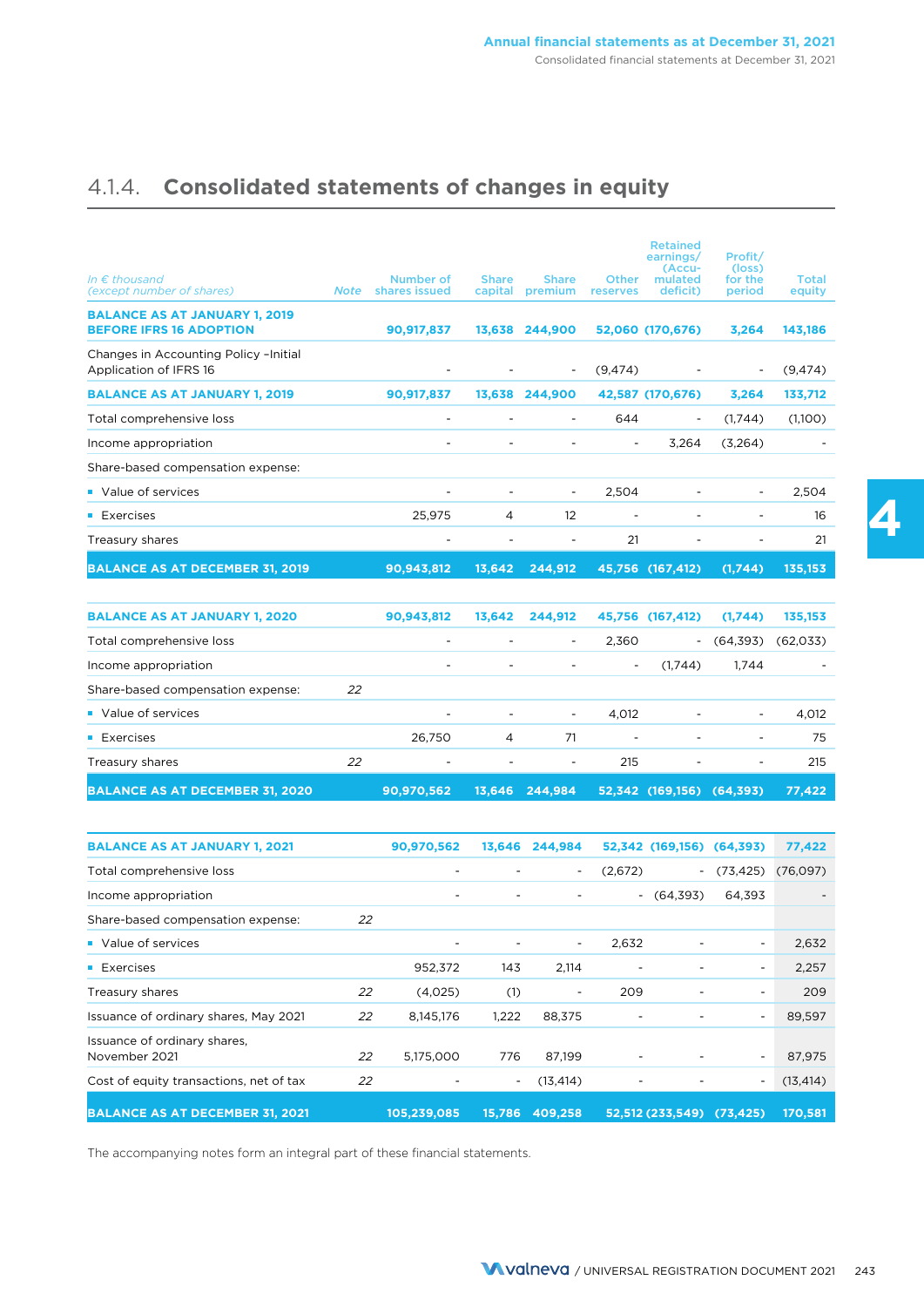# 4.1.5. **Notes to the consolidated financial statements**

| <b>Note 1</b>     | <b>General information and significant</b><br>events of the period                           | 246 |
|-------------------|----------------------------------------------------------------------------------------------|-----|
| Note <sub>2</sub> | <b>Summary of significant accounting</b><br>policies                                         | 250 |
| 2.1               | Basis of preparation                                                                         | 250 |
| 2.2               | Impact of new, revised or amended<br>Standards and Interpretations                           | 250 |
| 2.3               | Consolidation                                                                                | 251 |
| 2.4               | Foreign currency translation                                                                 | 251 |
| 2.5               | Financial risk management                                                                    | 252 |
| 2.6               | Capital risk management                                                                      | 254 |
| 2.7               | Fair value estimation                                                                        | 254 |
| Note 3            | <b>Critical accounting judgements and</b><br><b>key sources of estimation</b><br>uncertainty | 254 |
| 3.1               | Critical judgements in applying the<br>Group's accounting policies                           | 254 |
| 3.2               | Key sources of estimation uncertainty                                                        | 255 |
| 3.3               | Measurements of fair values                                                                  | 256 |
| Note 4            | <b>Segment information</b>                                                                   | 256 |
| 4.1               | Income statement by segment                                                                  | 257 |
| 4.2               | Geographical segments                                                                        | 258 |
| 4.3               | Information about major customers                                                            | 258 |
| Note <sub>5</sub> | <b>Revenues from contracts with</b><br><b>customers</b>                                      | 259 |
| 5.1               | Product sales                                                                                | 259 |
| 5.2               | Other revenues                                                                               | 259 |
| 5.3               | Disaggregated revenue information                                                            | 261 |
| 5.4               | Assets and liabilities related to<br>contracts with customers                                | 264 |
| Note 6            | <b>Expenses by nature</b>                                                                    | 264 |
| Note 7            | <b>Employee benefit expense</b>                                                              | 265 |

| Note 8  | Other income/(expenses), net                                     | 266 |
|---------|------------------------------------------------------------------|-----|
| 8.1     | Grants                                                           | 266 |
| 8.2     | Research and development tax credits                             | 266 |
| Note 9  | Finance income/(expenses), net                                   | 267 |
| Note 10 | Income tax income/(expense)                                      | 267 |
| 10.1    | Current income tax                                               | 268 |
| 10.2    | Deferred tax                                                     | 268 |
| Note 11 | <b>Earnings (Losses) per share</b>                               | 270 |
| Note 12 | <b>Intangible assets</b>                                         | 270 |
| Note 13 | <b>Leases (right of use assets and</b><br>lease liabilities)     | 272 |
| 13.1    | Development of right-of-use assets<br>and lease liabilities      | 273 |
| 13.2    | Other amounts recognized in the<br>consolidated income statement | 274 |
| Note 14 | <b>Property, plant and equipment</b>                             | 274 |
| Note 15 | <b>Investments in associates</b>                                 | 276 |
| 15.1    | Summarized financial information                                 | 276 |
| 15.2    | Reconciliation to the carrying amount                            | 277 |
| Note 16 | <b>Impairment testing</b>                                        | 277 |
| Note 17 | <b>Financial instruments</b>                                     | 279 |
| 171     | Financial instruments by category                                | 279 |
| 17.2    | Fair value measurements                                          | 280 |
| 17.4    | Impairment of financial assets                                   | 281 |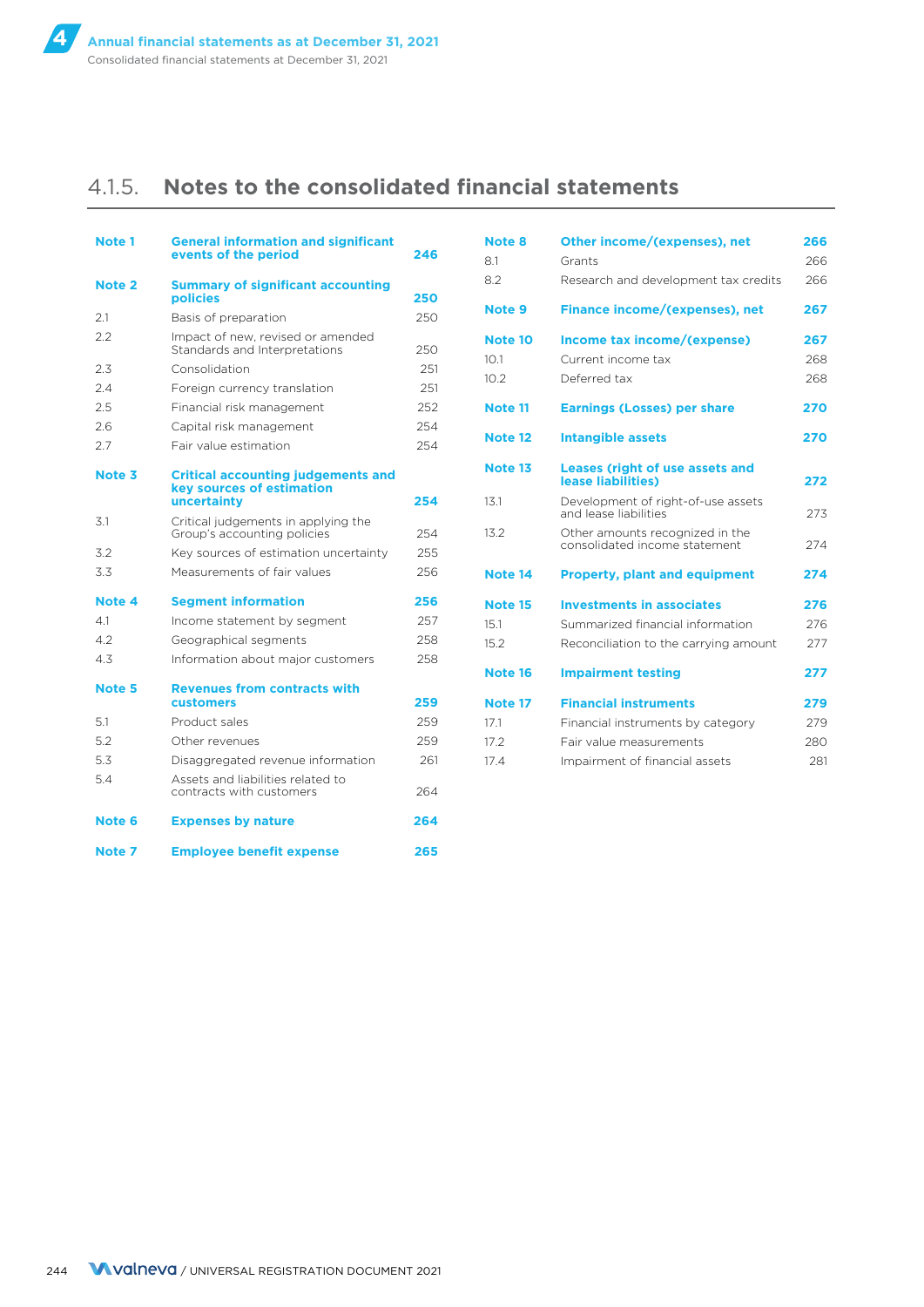| Note 18        | <b>Inventories</b>                                    | 282 |  |
|----------------|-------------------------------------------------------|-----|--|
| Note 19        | <b>Trade receivables</b>                              | 283 |  |
| <b>Note 20</b> | <b>Other assets</b>                                   | 283 |  |
| <b>Note 21</b> | <b>Cash and cash equivalents</b>                      | 284 |  |
| <b>Note 22</b> | <b>Equity</b>                                         | 284 |  |
| 22.1           | Other reserves                                        | 285 |  |
| Note 23        | <b>Share-based compensation</b>                       | 286 |  |
| 23.1           | Stock option plans                                    | 287 |  |
| 23.2           | Free ordinary shares                                  | 288 |  |
| 23.3           | Free convertible preferred share plan                 | 289 |  |
| 23.4           | Phantom shares                                        | 290 |  |
| 23.5           | Equity warrants                                       | 290 |  |
| Note 24        | <b>Borrowings</b>                                     | 291 |  |
| 24.1           | Other Ioans                                           | 292 |  |
| 24.2           | Borrowings and other loans secured                    | 292 |  |
| 24.3           | Fair value of borrowings and other<br>loans           | 292 |  |
| <b>Note 25</b> | <b>Trade payables and accruals</b>                    | 293 |  |
| Note 26        | <b>Tax and employee-related</b><br><b>liabilities</b> | 293 |  |

| Note 27 | <b>Lease liabilities</b>                                           | 294 |
|---------|--------------------------------------------------------------------|-----|
| Note 28 | <b>Contract liabilities</b>                                        | 294 |
| Note 29 | <b>Refund liabilities</b>                                          | 295 |
| Note 30 | <b>Provisions</b>                                                  | 296 |
| 30.1    | Provisions for employee commitments                                | 296 |
| 30.2    | Other provisions                                                   | 297 |
| Note 31 | <b>Other liabilities</b>                                           | 297 |
| Note 32 | <b>Cash flow information</b>                                       | 298 |
| 32.1    | Cash generated from operations                                     | 298 |
| 32.2    | Reconciliation of liabilities arising from<br>financing activities | 299 |
| Note 33 | <b>Commitments and contingencies</b>                               | 300 |
| 33.1    | Other commitments, pledges and<br>quarantees                       | 300 |
| 33.2    | Contingencies and litigations                                      | 300 |
| Note 34 | <b>Related-party transactions</b>                                  | 301 |
| 34.1    | Rendering of services                                              | 301 |
| 34.2    | Key management compensation                                        | 301 |
| 34.3    | Supervisory Board compensation                                     | 301 |
| Note 35 | <b>Events after the reporting period</b>                           | 301 |

**4**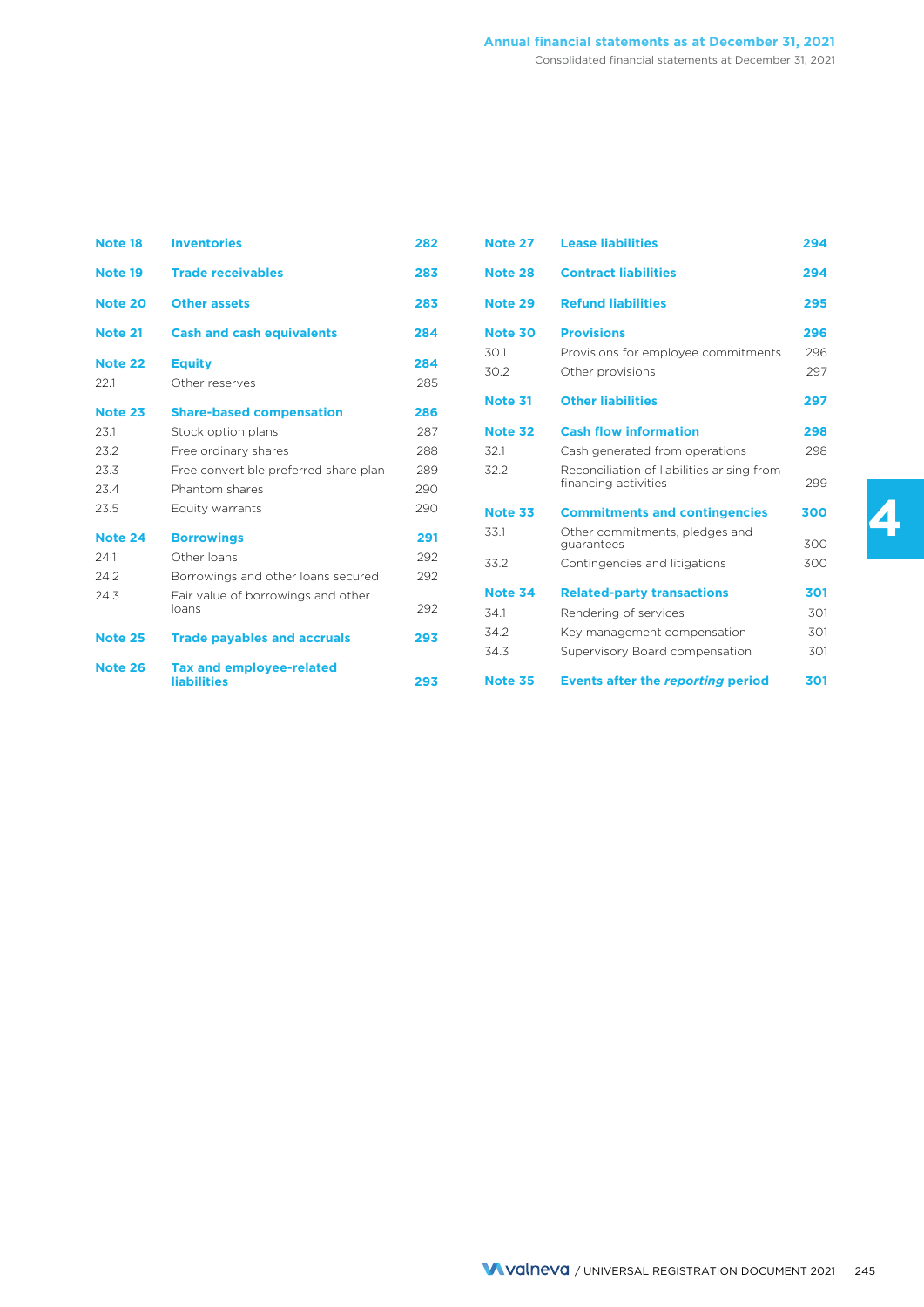### **Note 1 General information and significant events of the period**

Valneva SE ("the Company") together with its subsidiaries (the "Group" or"Valneva") is a company focused on the development and commercialization of prophylactic vaccines for infectious diseases with significant unmet medical needs. The Company takes a highly specialized and targeted approach to vaccine development and then applies its deep understanding of vaccine science to develop prophylactic vaccines addressing these diseases. Valneva has leveraged its expertise and capabilities both to successfully commercialize two vaccines and to rapidly advance a broad range of vaccine candidates into and through the clinic, including candidates against Lyme disease, the chikungunya virus and COVID-19.

The Group's portfolio includes two commercial vaccines for travelers: IXIARO® (also marketed as JESPECT®) indicated for the prevention of Japanese encephalitis and DUKORAL® indicated for the prevention of cholera, and, in some countries, prevention of diarrhea caused by *Enterotoxigenic escherichia coli*. Valneva has operations in Austria, Sweden, the United Kingdom, France, Canada and the United States and over 750 employees.

Valneva SE is a public company listed on the Euronext Paris (symbol: VLA) and on the Nasdaq Global Select Market (symbol: VALN) since May 2021.

#### List of direct or indirect interests held by the Company

|                                     |                                    |                         | Interest held as at December 31, |       |  |
|-------------------------------------|------------------------------------|-------------------------|----------------------------------|-------|--|
| <b>Name</b>                         | <b>Country</b><br>of incorporation | Consolidation<br>method | 2021                             | 2020  |  |
| BliNK Biomedical SAS <sup>(1)</sup> | FR.                                | Equity method           | 48.9%                            | 48.9% |  |
| Vaccines Holdings Sweden AB         | <b>SE</b>                          | Consolidation           | 100%                             | 100%  |  |
| Valneva Austria GmbH                | AT                                 | Consolidation           | 100%                             | 100%  |  |
| Valneva Canada Inc.                 | CA                                 | Consolidation           | 100%                             | 100%  |  |
| Valneva France SAS                  | <b>FR</b>                          | Consolidation           | 100%                             | 100%  |  |
| Valneva Scotland Ltd.               | <b>UK</b>                          | Consolidation           | 100%                             | 100%  |  |
| Valneva Sweden AB                   | <b>SE</b>                          | Consolidation           | 100%                             | 100%  |  |
| Valneva UK Ltd.                     | <b>UK</b>                          | Consolidation           | 100%                             | 100%  |  |
| Valneva USA, Inc.                   | US.                                | Consolidation           | 100%                             | 100%  |  |

*(1) See Note 15.*

The closing date for the consolidated financial statements is December 31<sup>st</sup> of each year.

The Company is registered at 6 rue Alain Bombard, 44800 Saint-Herblain, France.

The Company's site in Saint-Herblain (Nantes, France) includes general and administrative functions and research and development (R&D) facilities. The Valneva SE site in Lyon operates commercial activities.

Vaccines Holdings Sweden AB is the holding company of Valneva Sweden AB.

Valneva Austria GmbH (Vienna, Austria) focuses on pre-clinical and clinical development activities of vaccines. The facilities accommodate departments for pre-clinical R&D, (technical/clinical) product development, quality and regulatory affairs, general and administrative as well as commercial functions. Valneva Austria GmbH commercializes IXIARO<sup>®</sup>, DUKORAL<sup>®</sup> and third-party products such as FLUCELVAX TETRA™, FLUAD™, Moskito Guard, RABIPUR<sup>®</sup> and ENCEPUR<sup>®</sup>.

Valneva Canada Inc. (Montreal, Quebec) commercializes IXIARO®, DUKORAL® and third-party products as KamRAB in 2020 and VIVOTIF® in 2019.

Valneva France SAS (Lyon, France) was founded in February 2019 and commercializes IXIARO® and DUKORAL® since 2020.

Valneva Scotland Ltd. (Livingston, United Kingdom) is primarily involved in the production of Valneva's Japanese encephalitis vaccine, IXIARO<sup>®</sup>, as well as in the production of chikungunya and COVID-19 vaccines, which are currently in the development phase.

Valneva Sweden AB (Solna, Sweden) manufactures the DUKORAL® vaccine and commercializes DUKORAL®, IXIARO® and third-party products such as Moskito Guard and VIVOTIF® in the Nordic countries. In addition, Valneva Sweden AB provides R&D services and filling services for our VLA2001 SARS-CoV-2 vaccine candidate.

Valneva UK Ltd. (based nearby London, United Kingdom) commercializes DUKORAL<sup>®</sup>, IXIARO® and third-party products such as Moskito Guard in the United Kingdom.

Valneva USA, Inc. focuses on the commercialization of IXIARO<sup>®</sup> to the US military and the US private market.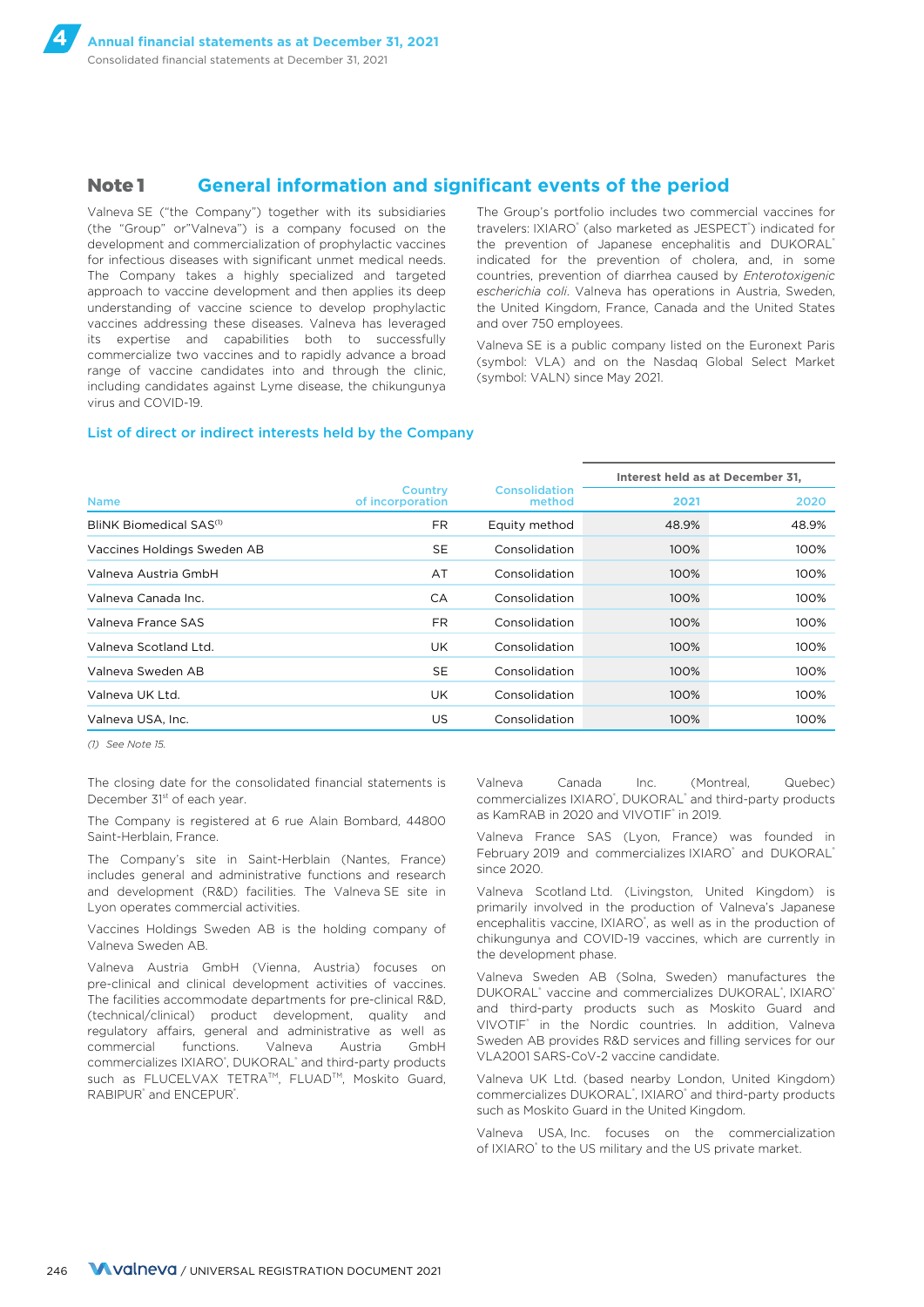### Significant events of the period

#### **COVID-19**

adversely affected by the current COVID-19 pandemic in the use of digital tools such as the EU Digital COVID<br>regions where Valneya, has significant manufacturing Certificate, have contributed to the gradual normalization o regions where Valneva has significant manufacturing Certificate, have-contributed-to-the-gradual-normalization-<br>facilities concentrations of clinical trial sites or other travel. The recovery of international-travel is for facilities, concentrations of clinical trial sites, or other travel. The recovery of international travel is forecast by<br>husiness-onerations COVID-19-has-adversely-impacted-sales leading international travel organizations, business operations. COVID-19 has adversely impacted sales leading international travel organizations, such as the of travel vaccines with travel to endemic areas significantly liternational Air Transport Association and t of travel vaccines, with travel to endemic areas significantly International Air Transport Association and the UNWTO, to<br>reduced compared to 2019 (pre-pandemic) DUKORAL recover to 2019 demand levels between mid-2023 to end reduced compared to 2019 (pre-pandemic). DUKORAL recover to 2019 demand levels between mid-2023 to end of reduced compared to a reduced compared to a reduced to a reduced compared to reduced that primarily threation 2024. and IXIARO" are aimed at diseases that primarily threaten and 2024. If international travel does not resume as quickly or as and the termation and  $100\%$ travelers to particular regions (*e.g.* Asia). As a result, sales of much as expected, the Group's product sales will continue to these vaccines have decreased significantly, adversely be severely affected, and Valneva may not be able to<br>impacting the Group's financial results. The Group has been complete the development of its vaccine candidates wit impacting the Group's financial results. The Group has been complete the development of its vaccine candidates without impact to continue to be impacted by the significant additional financing. Valneva continues to closely and expects to continue to be impacted by the significant and additional financing. Valneva continues to closely monitor and related response measures are and related response measures are reduction in international travel following the onset of the bow the pandemic and related response measures are<br>GDMD-19 pandemic In its November 2021 report the affecting the Company's business. Valneva reported cash and global COVID-19 pandemic. In its November 2021 report, the affecting the Company's business. Valneva reported cash and<br>United Nations, World Tourism, Organization, or UNWTO cash equivalents of €346.7 million as at Decembe United Nations World Tourism Organization, or UNWTO, cash equivalents of €346.7 million as at December 31, 2021.<br>National that december the improvement in the third quarter of Although it is difficult to predict future li noted that despite the improvement in the third quarter of Although it is difficult to predict future liquidity requirements,<br>the vear, the pace of recovery remains slow and uneven the Group's management considered that th the year, the pace of recovery remains slow and uneven across world regions due to varying degrees of mobility and cash equivalents as at December 31, 2021 will be restrictions vaccination rates and traveler confidence Pising sufficient to fund its operations for at least the restrictions, vaccination rates and traveler confidence. Rising sufficient to fund its operations for at least the next reserve restrictions, vaccination rates and Omicron variants of the virus 12 months from the authoriza concerns over the Delta and Omicron variants of the virus and 2 months from the authorization of publication of these<br>have led several countries to re-impose restrictive measures consolidated financial statements. For deta have led several countries to re-impose restrictive measures. Consolidated<br>In addition, the volatility and lack of clear information on see Note 2.5. In addition, the volatility and lack of clear information on

entry requirements could continue to affect the resumption of international travel during the Northern Hemisphere's summer season. However, vaccination programs worldwide, The Group has been and could continue to be materially together with fewer restrictions for vaccinated travelers and<br>adversely affected by the current COVID-19 pandemic in the use of digital tools such as the EU Digital CO

Impact from COVID-19 is described in the following notes as at December 31, 2021 and for the year ended December 31, 2021:

| <b>Impact from COVID-19</b>                 | <b>Note</b> |                                                                                                                                                                                                                                                                                                                                                                                                                                                                                                                                                                                                                                                                                                                                                                                                                                                                                                                                            |
|---------------------------------------------|-------------|--------------------------------------------------------------------------------------------------------------------------------------------------------------------------------------------------------------------------------------------------------------------------------------------------------------------------------------------------------------------------------------------------------------------------------------------------------------------------------------------------------------------------------------------------------------------------------------------------------------------------------------------------------------------------------------------------------------------------------------------------------------------------------------------------------------------------------------------------------------------------------------------------------------------------------------------|
| COVID segment                               | 1/28/29     | The Company has developed a COVID-19 vaccine candidate VLA2001 and<br>reported positive topline results from its pivotal Phase 3 trial in 2021.<br>Regulatory submissions are ongoing and Valneva expects potential regulatory<br>approvals in the first quarter of 2022.<br>Valneva signed an Advance Purchase Agreement with the European<br>Commission to supply up to 60 million doses of VLA2001, for a period of over<br>two years.<br>Valneva and the Kingdom of Bahrain signed an Advance Purchase Agreement<br>to supply 1 million doses of VLA2001.<br>The agreement with the UK Authority to provide up to 190 million doses of<br>VLA2001 was terminated in September, 2021 and became effective in October,<br>2021. For further information on the termination refer to Note 2.2.<br>In order to prepare for the commercialization of the COVID-19 vaccine, capital<br>expenditure and inventory have been built up in 2021. |
| Revenues from contracts with 5<br>customers |             | In 2021, commercialized products revenues from DUKORAL <sup>*</sup> and IXIARO <sup>*</sup><br>continued to be adversely impacted by the worldwide reduction in travelling<br>due to the COVID-19 pandemic, with DUKORAL <sup>®</sup> experiencing the greatest<br>impact. In 2021, IXIARO <sup>*</sup> product sales were €45.1 million (a decrease of<br>€3.4 million compared to €48.5 million in 2020), and DUKORAL product sales<br>were €2.4 million (a decrease of €10.9 million, compared to €13.3 million in<br>2020).                                                                                                                                                                                                                                                                                                                                                                                                            |
| Impairment testing                          | 16          | Impairment tests for commercialized products IXIARO <sup>+</sup> and DUKORAL <sup>+</sup> were<br>performed and resulted in no impairment charges for 2021.                                                                                                                                                                                                                                                                                                                                                                                                                                                                                                                                                                                                                                                                                                                                                                                |
| Inventories                                 | 18          | The income statement included a $\epsilon$ 5.7 million of write-down due to lower sales<br>expectations and limited shelf life of the finished goods                                                                                                                                                                                                                                                                                                                                                                                                                                                                                                                                                                                                                                                                                                                                                                                       |
| Trade receivables                           | 19          | An assessment of expected credit loss resulted in only minor impact on the<br>Group's figures                                                                                                                                                                                                                                                                                                                                                                                                                                                                                                                                                                                                                                                                                                                                                                                                                                              |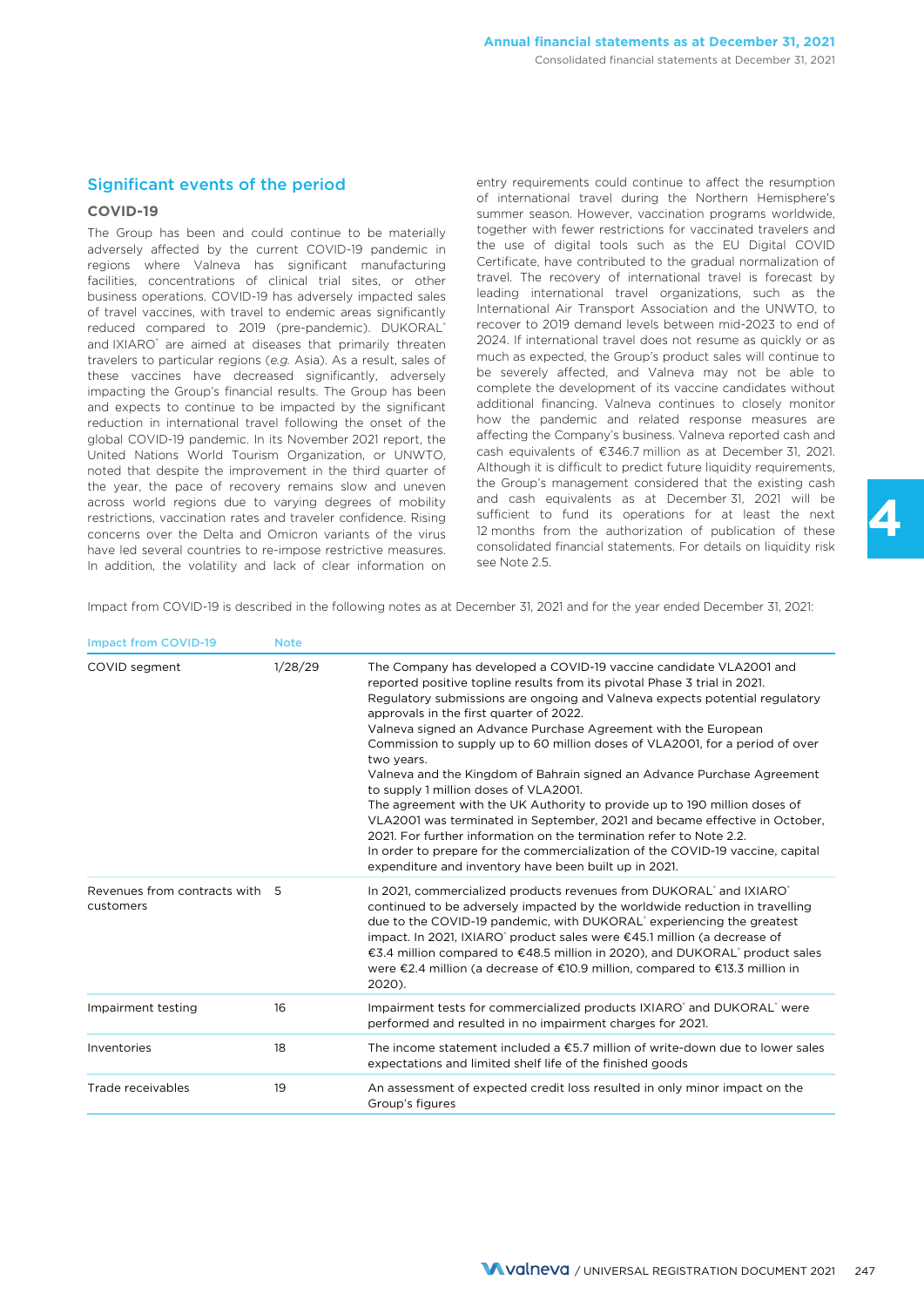#### **Effects of climate change on the consolidated financial statements**

In preparing the consolidated financial statements, Valneva's management has considered the impact of climate change. These considerations did not have a material impact on the financial reporting judgements and estimates in 2021.

#### **Public offering in May 2021**

In May 2021, Valneva announced the closing of a global offering to specified categories of investors of an aggregate of 8,145,176 new ordinary shares, after full exercise of the overallotment option granted to the underwriters (see Note 22). The net proceeds from the global offering amounted to €82.8 million.

#### **Public offering in November 2021**

In November 2021, Valneva announced the closing of a global offering to specified categories of investors of an aggregate of 5,175,000 new ordinary shares, after full exercise of the overallotment option granted to the underwriters (see Note 22). The net proceeds from the global offering amounted to €81.3 million.

#### **Significant agreements signed in the periods presented**

In January 2019, Valneva and the U.S. Government Department of Defense (DoD) signed a new contract for the supply of its Japanese encephalitis vaccine IXIARO<sup>®</sup> through 2019 and the beginning of 2020 with a value of \$59 million guaranteed and potentially worth up to \$70 million.

In June 2019, Valneva and GSK (Glaxo Smith Kline) announced a mutual agreement to terminate the Strategic Alliance Agreement (SAA), originally agreed between Novartis and Intercell (predecessor companies of GSK and Valneva, respectively). Valneva paid €9.0 million to GSK immediately and would pay up to a further €7.0 million when milestones of marketing approvals of its Lyme vaccine are fulfilled. As a result, Valneva regained control of its main research and development assets, including its Lyme vaccine candidate (VLA15). In 2019, the effect was €10.7 million negative other revenues reflecting both the current and future payment obligations (see Note 5).

In July 2019, Valneva and Coalition for Epidemic Preparedness Innovations (CEPI) announced a new partnering agreement. CEPI will provide Valneva up to \$23.4 million for vaccine manufacturing and late-stage clinical development of a single-dose, live-attenuated vaccine (VLA1553) against chikungunya (see Note 8).

In February 2020, the Group signed a loan agreement with US healthcare funds Deerfield and OrbiMed. The loan agreement initially had a borrowing capacity of up to \$85 million (of which \$60 million have been drawn down). Repayments of principal will start in 2023, while the loan will mature in 2026. For more details, see Note 24.1.

In April 2020, Valneva and Dynavax announced a collaboration to advance vaccine development for COVID-19. Dynavax is providing CpG 1018, a component of the US FDAand EMA-approved HEPLISAV-B vaccine, to support the development of Valneva's COVID-19 vaccine candidate VLA2001, while Valneva is leveraging its technical and platform capabilities to develop an inactivated, whole virus vaccine candidate against COVID-19. In September 2020, Valneva and Dynavax announced a commercial partnership for the supply of Dynavax's CpG 1018 adjuvant for use in VLA2001. This commercial agreement includes a purchase order commitment amount of up to \$136.8 million. No deliveries for commercial use took place between Dynavax and Valneva in 2020. As at December 31, 2020, Valneva recorded €31.1 million in advance payments from this agreement (see Note 20). During 2021, deliveries took place between Dynavax and Valneva. As at December 31, 2021, Valneva paid €47.9 million of advance payments, of which €40.7 million have been written off as Valneva does not need those deliveries in the future and those payments were non-refundable. As at December 31, 2021, Valneva recorded €7.2 million of advance payments in other current assets and €41.9 million in inventories from this agreement. In the consolidated statement of cash flows for the year ended December 31, 2021, the cash outflows of advance payments and payments for deliveries are reflected in the loss for the year and changes in working capital relating to inventories and trade and other receivables.

In April 2020, a new collaboration to co-develop and commercialize the Group's Lyme disease vaccine candidate (VLA15) was signed with Pfizer Inc. (NYSE: PFE). This agreement was entered into with a customer as defined by IFRS 15 guidance on revenue contracts with customers, it included a \$ 130 million (€116.9 million) upfront payment, which was received in June 2020. Valneva will refund 30% of development costs incurred by Pfizer up to an agreed amount, through completion of the development program. which is planned for 2025. In addition, Pfizer will be obligated to pay Valneva low double-digit tiered royalties starting at 19% on net sales of licensed products, subject to specified offsets and reductions. Therefore, as at December 31, 2020, €81.9 million was recognized as discounted refund liabilities. The transaction price was determined taking into account the refund obligation of Valneva. The agreement includes R&D and service performance obligations for which revenue is recognized over time as well as a license performance obligation for which revenue is recognized at a point in time when Pfizer can benefit and use the license without the further involvement of Valneva. The transaction has been allocated to the various performance obligations in proportion to their standalone selling price. In 2020, €31.6 million were recognized as other revenues. €2.8 million of costs to obtain a contract were included in other assets as at December 31, 2020. In 2021, €14.3 million was recognized as other revenues. €3.0 million costs to obtain a contract were included in other non-current assets as at December 31, 2021, and €79.6 million has been recognized as discounted refund liabilities. For more details, see Notes 5 and 29.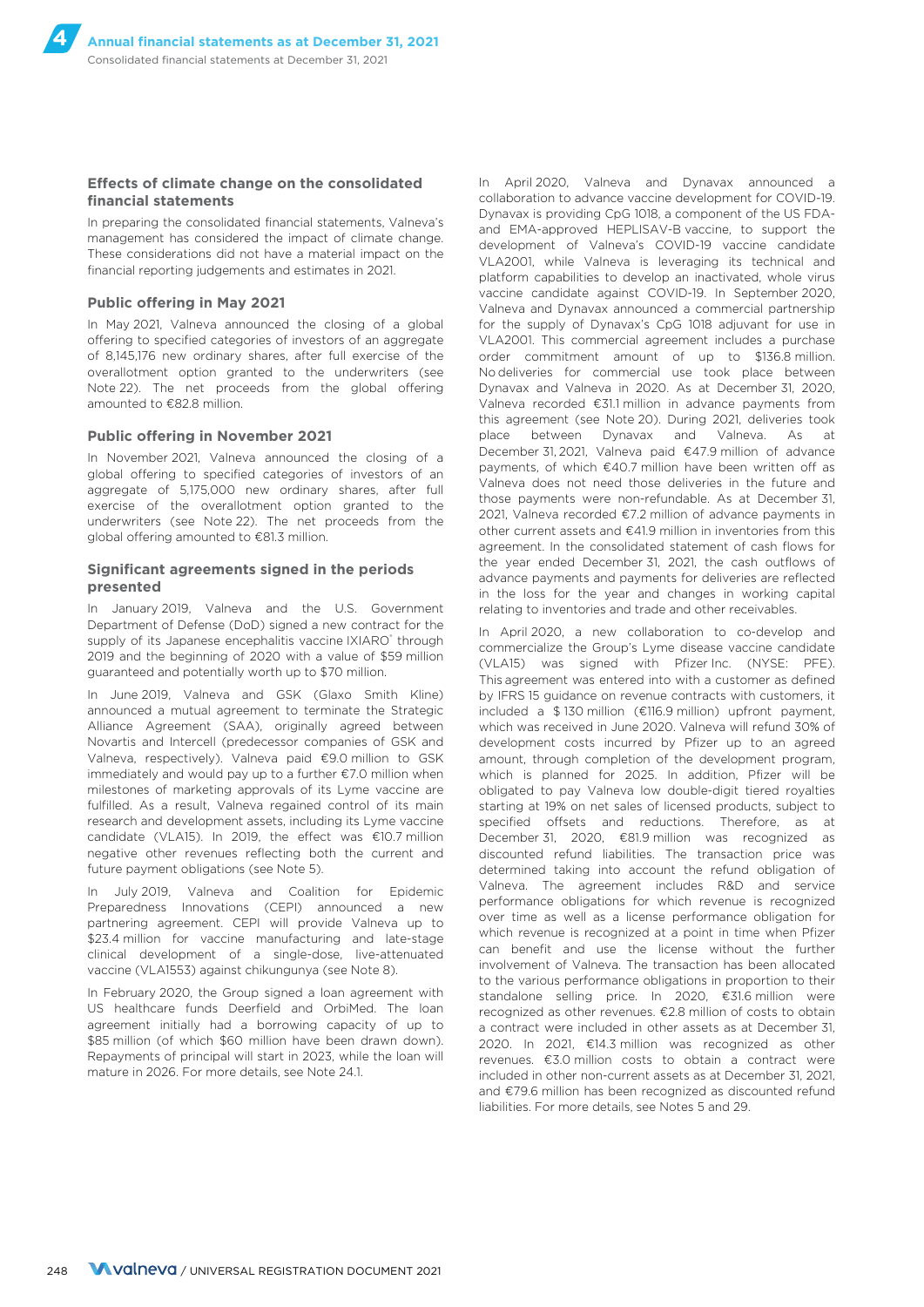In June 2020, Valneva and Bavarian Nordic A/S (OMX: BAVA) announced a marketing and distribution partnership for their commercial products. Pursuant to the agreement, Valneva commercializes Bavarian Nordic's marketed vaccines, leveraging its commercial infrastructure in Canada, the UK, France and Austria. Valneva also markets and distributes these products in Belgium and the Netherlands. The partnership includes vaccines that protect against rabies, Japanese encephalitis, tick-borne encephalitis and cholera. This agreement had no material financial impact on the Group's consolidated financial statements as at and for the year ended December 31, 2020. Revenues are recognized at a point in time when products are delivered to the customer. In 2021, those product sales (mainly RABIPUR<sup>®</sup>, ENCEPUR® ) amounted to €8.2 million.

In September 2020, the U.S. Department of Defense (DoD) awarded Valneva a new contract for the supply of IXIARO®. The terms of the agreement, as subsequently amended in September 2021, contemplate an initial base year followed by two option years, each with a range of minimum and maximum potential dose orders. The base year had a minimum value of approximately \$53 million for 370,000 doses, and the first option year, which the DoD has exercised in September 2021, has a minimum value of approximately \$28.8 million for 200,000 doses. The second option year, if exercised, has a minimum value of approximately \$36 million for 250,000 doses. These changes bring the total minimum value of the contract to approximately \$118 million, assuming the exercise of the second-year option which remains unchanged, compared to a minimum value of \$135 million in the initial contract. In order to support its customer through this pandemic period, Valneva also agreed to provide additional inventory to the DoD after September 2023 to mitigate the potential impact of unused stock that may expire. This replacement inventory will be provided free of charge and resulted in in a contract liability amounted to \$5.4 million recognized as at December 31, 2021 (as at December 31, 2020: nil).

In September 2020, Valneva announced an agreement with the UK Authority for the supply Valneva's inactivated COVID-19 vaccine, VLA2001 (the UK Supply Agreement). Under the agreement, Valneva was to provide the UK Authority with 60 million doses of VLA2001 in the second half of 2021. The UK Authority had options over 40 million additional doses in 2022 and a further 90 million doses, in aggregate, from 2023 to 2025. The UK Authority also invested up-front in the scale up and development of the vaccine. In January 2021, the UK Authority exercised its option to order 40 million doses. In September 2021, the UK Authority gave notice of termination of this Supply Agreement. The termination of this UK Supply Agreement became effective in October 2021. For further information about the termination of the UK Supply Agreement, see Note 5.2.

In January 2021, Valneva and Instituto Butantan, a producer of immunobiologic products, announced the signing of definitive agreements for the development, manufacturing and marketing of Valneva's single-shot chikungunya vaccine candidate, VLA1553, in Low- and Middle-Income Countries (LMICs). This finalization follows the signing of a binding term sheet in May 2020. The collaboration falls within the framework of the \$23.4 million funding agreement Valneva signed with CEPI in July 2019 (see Note 8.1). Under the collaboration, Valneva will transfer its chikungunya vaccine technology to Instituto Butantan, who will develop, manufacture and commercialize the vaccine in LMICs. In addition, Instituto Butantan will provide certain clinical and Phase 4 observational studies that Valneva will use to meet regulatory requirements. The agreement includes small upfront and technology transfer milestones. As at December 31, 2021, €2.1 million was recognized as other revenues and €0.8 million was included in contract liabilities (as at December 31, 2020: €1.0 million).

In November 2021, Valneva signed an Advance Purchase Agreement (APA) with the European Commission (EC) to supply up to 60 million doses of VLA2001, over two years. Under the terms of the APA, Valneva shall deliver 24.3 million doses in 2022 (starting in April 2022), subject to approval of VLA2001 by the European Medicines Agency (EMA). The EC has an option to purchase a further 35.7 million doses for delivery in 2023. During 2021, no revenue was recognized, as the deliveries will start in the second quarter of 2022. Advanced payments of €116.9 million were included in contract liabilities as at December 31, 2021.

In November 2021, Valneva and the Kingdom of Bahrain, signed an APA for the supply of one million doses of VLA2001. As at December 31, 2021, accounts receivable and contract liabilities related to this agreement comprised €3.8 million.

In November 2021, Valneva and IDT Biologika announced their collaboration for the production of VLA2001. Under the collaboration, IDT Biologika will produce VLA2001's drug substance at its Biosafety Level 3 facilities in Dessau-Roßlau, Germany, in addition to production taking place at Valneva's manufacturing site in Livingston, Scotland. As at December 31, 2021, advance payments related to the agreement with IDT Biologika to produce the COVID-19 vaccine in amount of €16.4 million.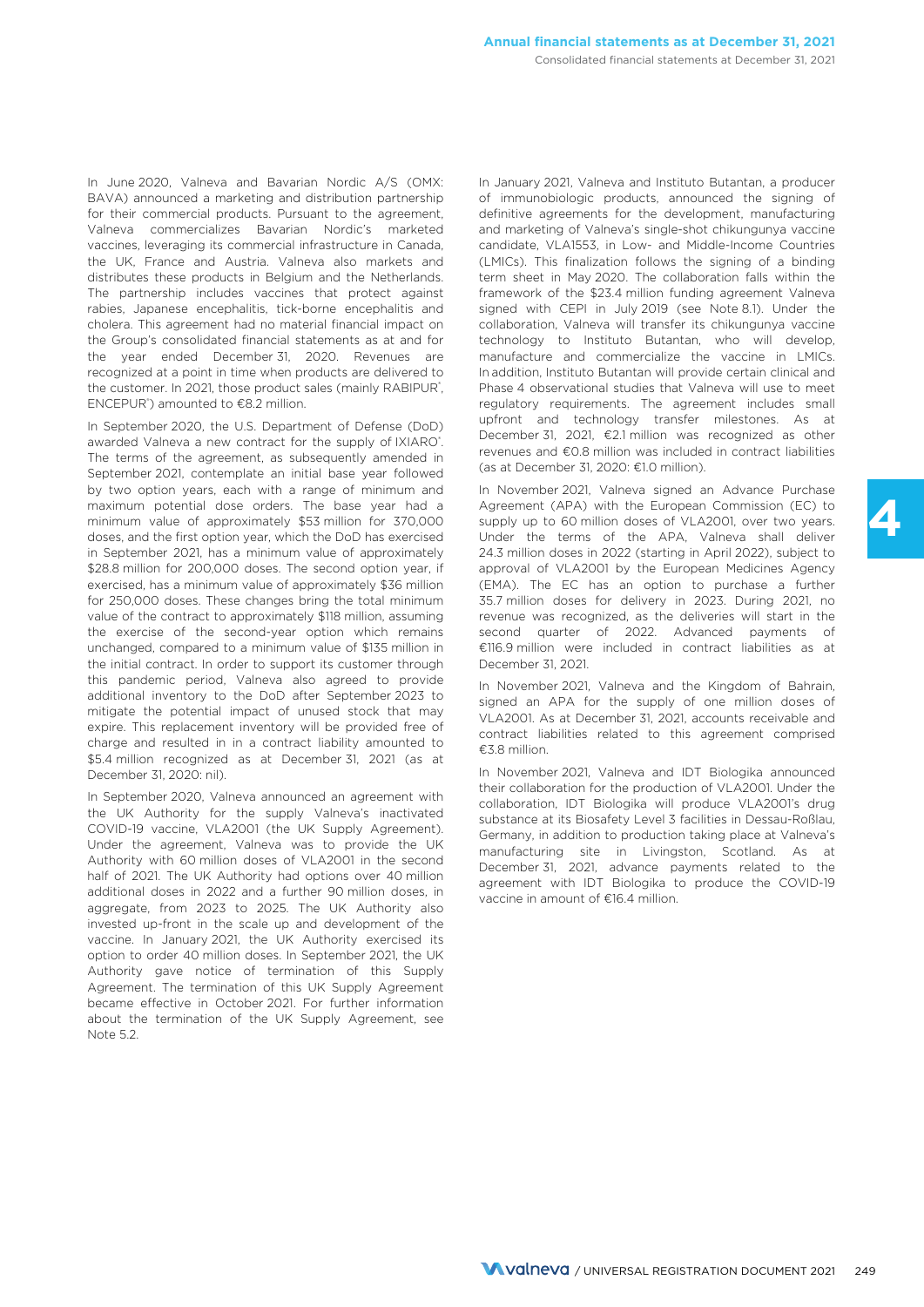### **Note 2 Summary of significant accounting policies**

The principal accounting policies applied in preparing these consolidated financial statements are outlined below. These policies have been consistently applied to all years presented.

### **2.1 Basis of preparation**

These 2021 Consolidated Financial Statements have been prepared in accordance with the International financial reporting standards, which comprise IFRS (International Financial Reporting Standards), IAS (International Accounting Standard) and their interpretations, SIC (Standards Interpretations Committee) and IFRIC (International Financial Reporting Interpretations Committee), as adopted by the European Union.

The preparation of financial statements in conformity with IFRS as adopted by the European Union requires the use of certain critical accounting estimates. It also requires the Group's management to exercise its judgement in applying the Group's accounting policies. The areas involving a higher degree of judgement or complexity, or areas where assumptions and estimates are significant to the consolidated financial statements are disclosed in Note 3.

In the year 2020, the line "amortization and impairment of fixed assets/intangibles" in the consolidated income statement was reclassified to the line "Cost of goods and services" and "research and development expenses". This split was made to improve the P&L disclosure per function. The comparable period was adjusted accordingly to maintain the comparability. In 2019, the amount of €3.0 million of amortization and impairment of fixed assets/intangible was reclassified to "Cost of goods and services" amounting to €2.8 million and to "research and development expenses" amounting to €0.1 million.

For ease of presentation, numbers have been rounded and, where indicated, are presented in thousands of Euros. Calculations, however, are based on exact figures. Therefore, the sum of the numbers in a column of a table may not conform to the total figure displayed in the column.

These consolidated financial statements were approved by the Management Board on March 23, 2022 and authorized for issuance by the Supervisory Board on March 23, 2022.

### **2.2 Impact of new, revised or amended Standards and Interpretations**

#### (a) **New and amended standards adopted by the Group**

| <b>STANDARD - INTERPRETATION - AMENDMENT</b><br><b>Effective Date</b> |                                                                                                         |                 |      |
|-----------------------------------------------------------------------|---------------------------------------------------------------------------------------------------------|-----------------|------|
| Amendments to IFRS 4                                                  | Insurance Contracts - deferral of IFRS 9                                                                | January 1, 2021 | None |
| Amendments to IFRS 9, IAS 39,<br>IFRS 7, IFRS 4 and IFRS 16           | Interest Rate Benchmark Reform - Phase 2                                                                | January 1, 2021 | None |
| Amendments to IFRS 16                                                 | (I) COVID-19-Related Rent Concessions<br>(II) COVID-19-Related Rent Concessions<br>beyond June 30, 2021 | January 1, 2021 | None |

The amendments listed above did not have any impact on the amounts recognized in prior periods and are not expected to significantly affect the current or future periods.

| <b>INTERPRETATIONS COMMITTEES AGENDA DECISIONS</b> |                                                                                                        | <b>Effective Date</b> | <b>Effects</b>         |
|----------------------------------------------------|--------------------------------------------------------------------------------------------------------|-----------------------|------------------------|
| <b>IAS 38</b>                                      | Configuration or Customisation Costs in a<br>Cloud Computing Arrangement (IAS 38<br>Intangible Assets) | January 1, 2021       | None                   |
| <b>IAS 19</b>                                      | Attributing Benefit to Periods of Service<br>(IAS 19 Employee Benefits)                                | January 1, 2021       | No material<br>effects |

The interpretations listed above did not have any material impact on the amounts recognized in prior periods and are not expected to significantly affect the current or future periods.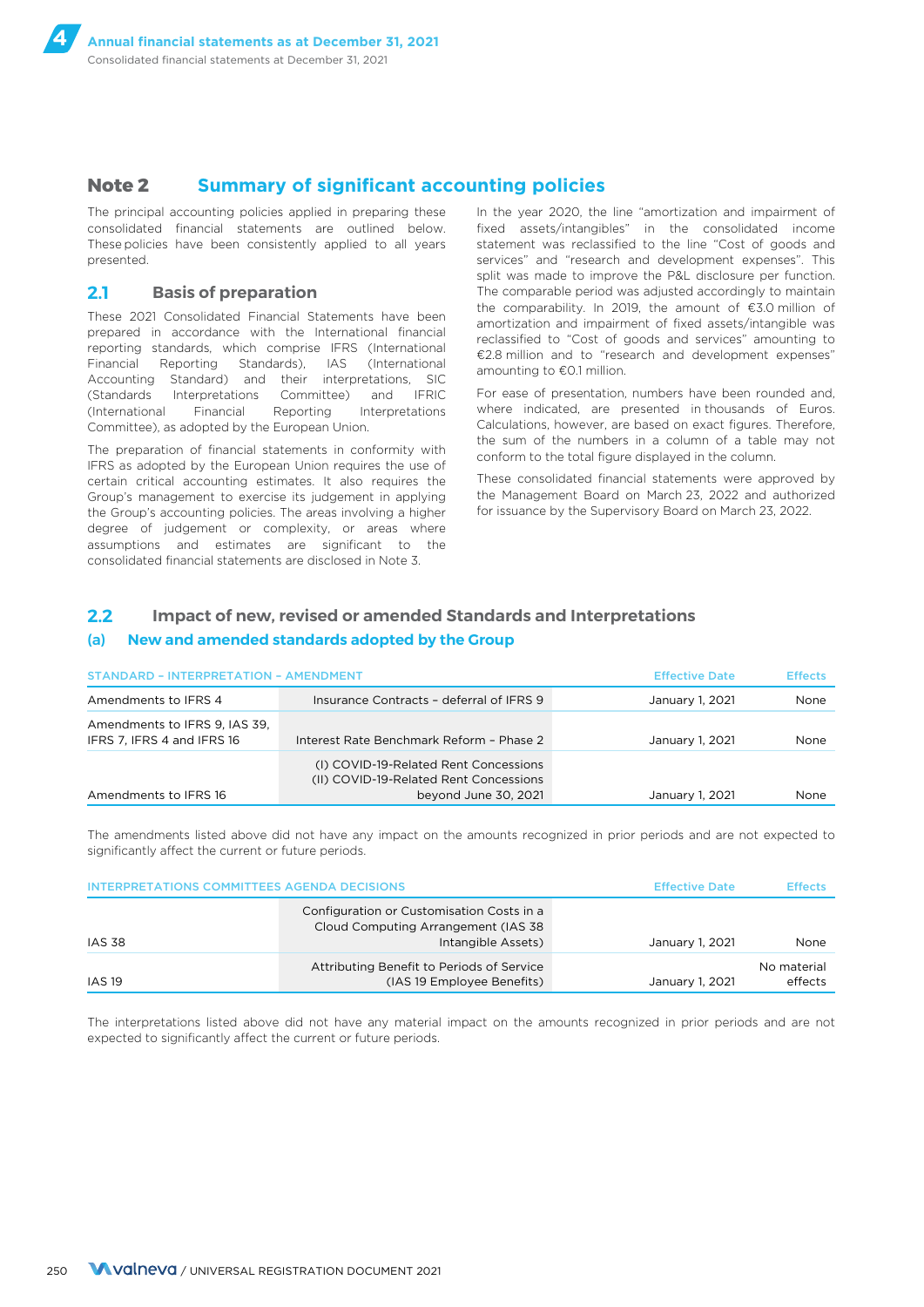### (b) **New standards, amendments and interpretations issued but not effective for the financial year beginning January 1, 2021, and not early adopted.**

The Group did not elect for early application of the following new standards and amendments which were issued by the IASB and which are endorsed by the EU but not mandatory as at January 1, 2021:

- IFRS 17 Insurance Contracts;
- Amendments to IFRS 3 Reference to the Conceptual Framework;
- Amendments to IAS 16 Proceeds before Intended Use;
- Amendments to IAS 37 Onerous contracts Cost to Fulfilling a contract;
- Amendments to IFRS 1, IFRS 9, IFRS 16 and IAS 41 Annual Improvements to IFRSs 2018-2020 Cycle.

The following new amendments were issued by the IASB and are not yet endorsed by the EU:

- Amendments to IAS1 Classification of Liabilities as Current or Non-current;
- Amendments to IAS1 and IFRS PS 2 Disclosure of Accounting policies;
- Amendments to IFRS 3 Reference to the Conceptual Framework;
- Amendments to IAS 8 Definition of Accounting Estimates;
- Amendments to IAS 12 Deferred Tax related to Assets and Liabilities arising from a Single Transaction.

These standards are not expected to have a material impact on the entity in the current reporting periods and on foreseeable future transactions.

### **2.3 Consolidation**

### Subsidiaries

Subsidiaries are entities over which the Company has control. The Company controls an entity when the Company is exposed to, or has rights to, variable returns from its involvement with the entity and has the ability to affect those returns through its power over the entity. Subsidiaries are fully consolidated from the date on which control is transferred to the Company. They are deconsolidated from the date that control ceases.

The Group uses the acquisition method of accounting to account for business combinations. The consideration transferred for the acquisition of a subsidiary is the fair value of assets transferred, the liabilities incurred, and the equity interests issued by the Company. The consideration transferred includes the fair value of any asset or liability resulting from a contingent consideration arrangement. Acquisition-related costs, other than those associated with the issue of debt or equity securities, are expensed as incurred. Identifiable assets acquired, liabilities, and contingent liabilities assumed in a business combination are measured initially at their fair values at the acquisition date.

The excess of the consideration transferred over the fair value of the Company's share of the identifiable net assets acquired is recorded as goodwill. If the fair value of the net assets of the acquired subsidiary exceeds the consideration, the difference is recognized directly in the income statement as a bargain purchase gain. Intercompany transactions, balances and unrealized gains on transactions between Group companies are eliminated.

#### **Associates**

Associates are entities over which the Company has significant influence

### **2.4 Foreign currency translation**

#### (a) **Functional and presentation currency**

Items included in the financial statements of each of the Group's entities are measured using the currency of the primary economic environment in which the entity operates (the functional currency). The consolidated financial statements are presented in Euros which is Valneva SE's functional and presentation currency.

#### (b) **Transactions and balances**

Foreign currency transactions are converted into the functional currency using exchange rates applicable on the dates of the transactions. Foreign exchange gains and losses resulting from the settlement of such transactions and from the translation of monetary assets and liabilities denominated in foreign currencies at year-end exchange rates are recognized in the income statement.

#### (c) **Subsidiaries**

The results and financial position of all subsidiaries (none of which having the currency of a hyperinflationary economy) that have a functional currency different from the presentation currency are converted into the presentation currency as follows:

- assets and liabilities presented for each balance sheet are converted according to the exchange rate valid on the balance sheet date;
- from 2021 onward, income and expenses for each income statement are converted at monthly average exchange rates (unless this average is not a reasonable approximation of the cumulative effect of the rates prevailing on the transaction dates, in which case income and expenses are converted on the dates of the transactions). In 2020 and 2019, income and expenses for each income statement were converted using exchange rates applicable on the dates of the transactions); and
- all resulting exchange differences are recognized as other comprehensive income and are shown as other reserves.

When a foreign operation is partially disposed of or sold, exchange differences that had been recorded in equity are recognized in the income statement as part of the gain or loss on sale.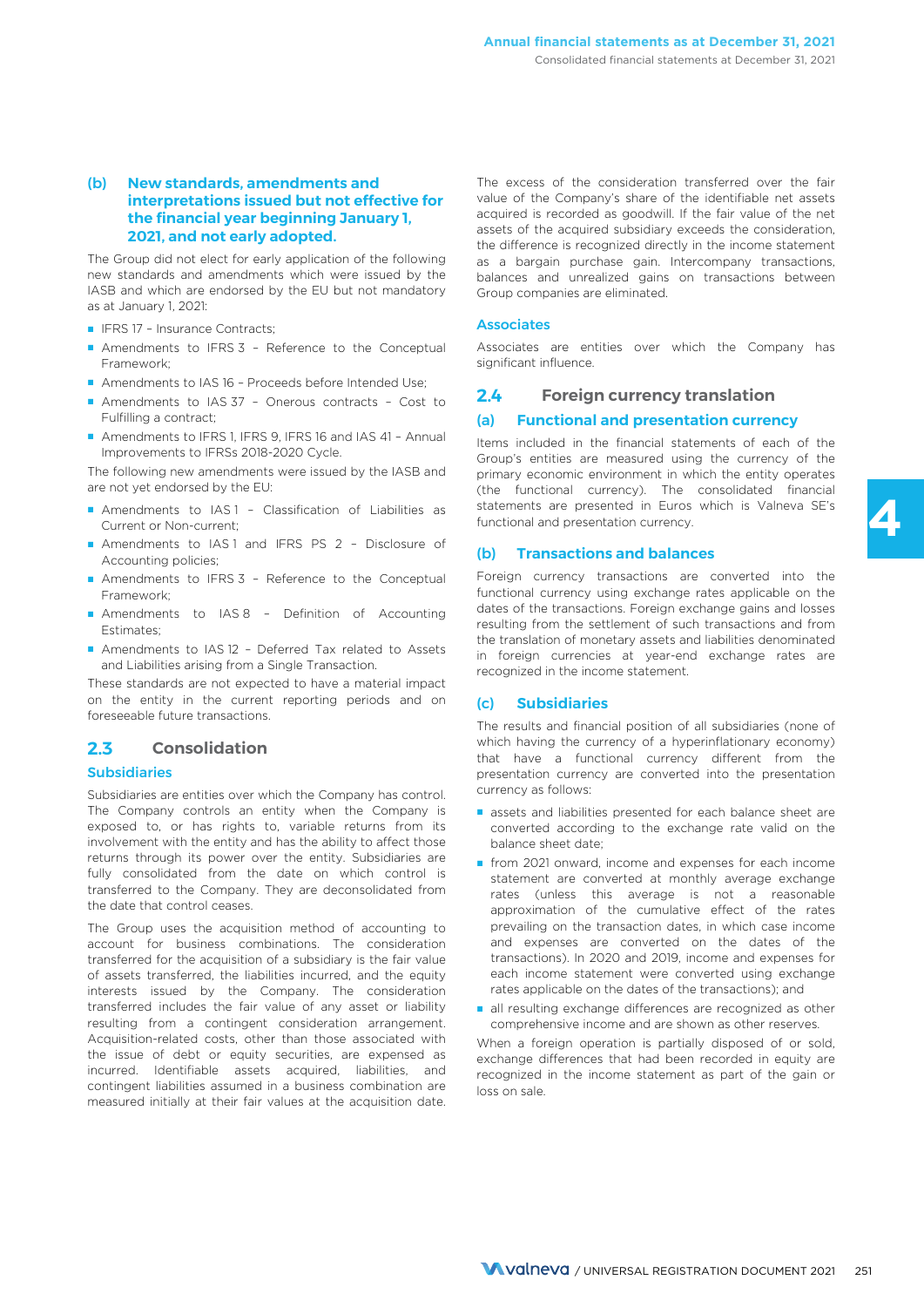### **2.5 Financial risk management**

The Group's activities expose it to a variety of financial risks: market risk (including currency risk and interest rate risk), credit risk, and liquidity risk. The Group's overall risk management program focuses on the unpredictability of financial markets and seeks to minimize potential adverse effects on the Group's financial performance.

Financial risk management is carried out under the CFO's responsibility and is closely supervised by the Management Board. The Group's risk management systems identify, evaluate and manage financial risks. The Management Board submits regular reports on its risk management systems, including the management of financial risks, to the Audit Committee of the Supervisory Board.

### (a) **Market risk**

#### Foreign exchange risk

The Group operates internationally and is exposed to foreign exchange risks arising from various currencies, primarily with respect to the British Pound (GBP), the Canadian Dollar (CAD), the Swedish Krona (SEK) and the US Dollar (\$). The foreign exchange risks from the exposure to other currencies, including the Danish Krone, the Swiss Franc and the Norwegian Krone, are relatively limited. Foreign exchange risks arise from future commercial transactions, recognized

assets and liabilities, and net investments in foreign operations.

The objective of the Group is to limit the potential negative impact of the foreign exchange rate changes, for example by currency conversion of cash and cash equivalents denominated in foreign currency and by using foreign currency options.

The Group has certain investments in foreign operations, the net assets of which are exposed to foreign currency translation risk.

The following table details the Group's sensitivity to a 10% increase and decrease in currency units against the relevant foreign currencies. 10% is the sensitivity rate used when reporting foreign currency risk internally to key management personnel and represents management's assessment of the reasonably possible change in foreign exchange rates. The sensitivity analysis includes only outstanding foreign currency denominated monetary items and adjusts their translation at the year-end for a 10% change in foreign currency rates. The sensitivity analysis includes external loans as well as loans to foreign operations within the Group where the denomination of the loan is in a currency other than the currency of the lender or the borrower. A positive number below indicates an increase in pre-tax profit or a reduction in pre-tax loss.

With all other variables held constant, the impact from changes in exchange rates on the pre-tax result would be as follows:

|                        | Year ended December 31, |           |  |
|------------------------|-------------------------|-----------|--|
| In $\epsilon$ thousand | 2021                    | 2020      |  |
| EUR/\$ +10%            | 6,818                   | 3,229     |  |
| $EUR/\$ -10\%$         | (8,334)                 | (3,947)   |  |
| EUR/GBP +10%           | (11, 986)               | (10, 022) |  |
| EUR/GBP-10%            | 14,650                  | 12,249    |  |
| <b>EUR/SEK +10%</b>    | (2,884)                 | (400)     |  |
| EUR/SEK-10%            | 3,525                   | 489       |  |
| $EUR/CAD + 10%$        | (557)                   | (228)     |  |
| EUR/CAD -10%           | 681                     | 279       |  |

As at December 31, 2021, the changes in impact from an increase or a decrease in \$ were mainly caused by a decrease in cash and cash equivalents and in intercompany (IC) receivables denominated in \$ in Valneva Austria GmbH.

As at December 31, 2021, the increase in the Foreign Currency Exchange Risk in GBP was caused by higher refund liabilities denominated in GBP in Valneva Austria GmbH and by increased IC liabilities denominated in Euro in Valneva Scotland Ltd, both relating to the COVID-19 vaccine program (see Note 1).

As at December 31, 2021, the increase in the Foreign Currency Exchange Risk in SEK was caused by increased IC receivables within the group denominated in SEK.

While the Group utilized a hedging strategy to lower its exposure to non-Euro currencies, there is a business need to keep a certain level of non-Euro funds available in its accounts at any time in order to cover payment obligations denominated in GBP or \$. In addition, revaluation of certain non-Euro cash balances is offset by revaluation of non-Euro denominated refund liabilities on the Group's balance sheet (see Note 29).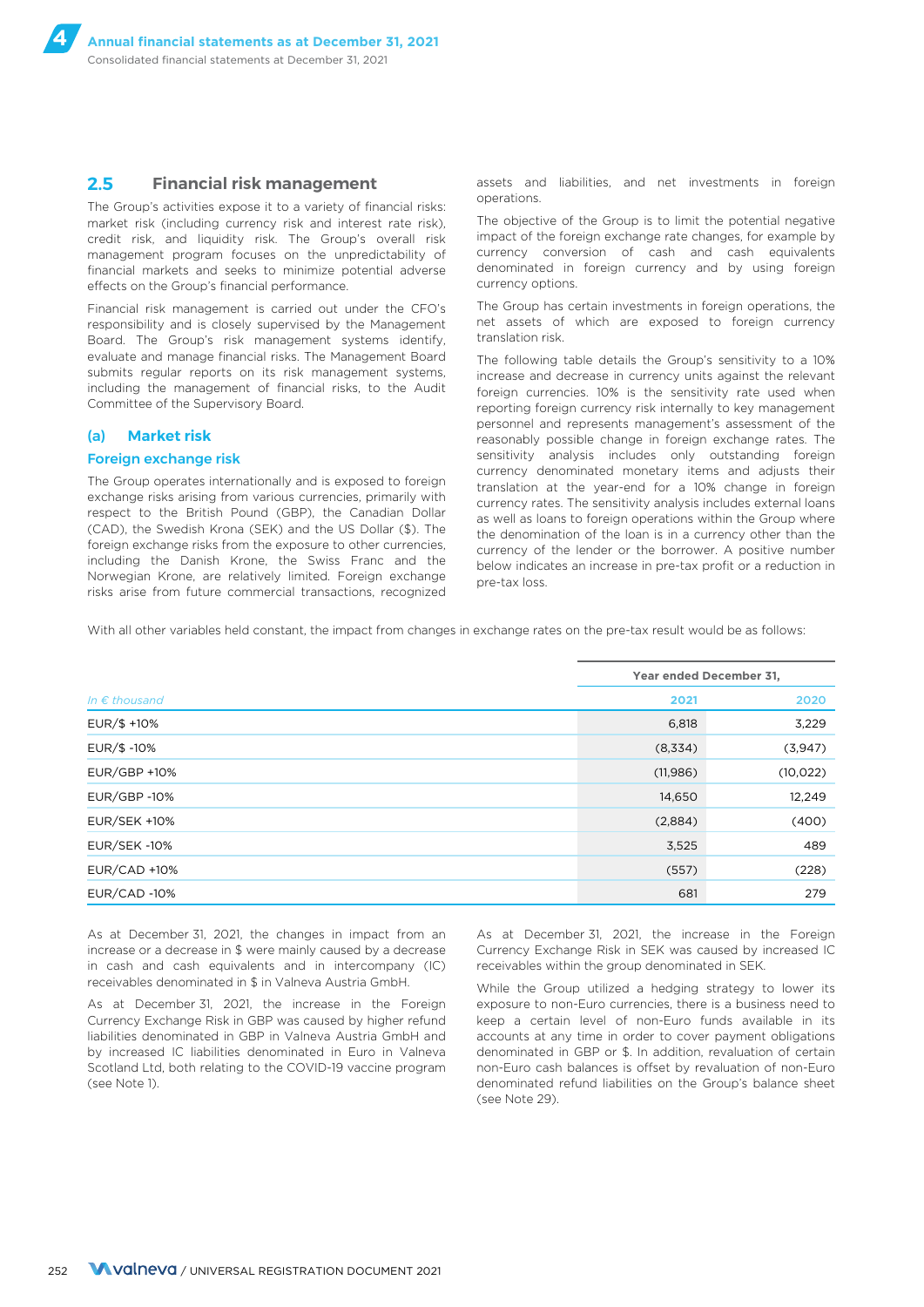#### Interest rate risks

The Group is exposed to market risks in connection with hedging both its liquid assets and its medium and long-term indebtedness and borrowings subject to variable interest rates.

Borrowings issued at variable rates expose the Group to cash flow interest rate risks, which are offset by cash and financial assets held at variable rates. During 2021, as well as 2020, the Group's investments at variable rates, as well as the borrowings at variable rates, were denominated in €, SEK, \$, CAD and GBP.

The Group analyzes its interest rate exposure on a dynamic basis. Based on this analysis, the Group calculates the impact on profit and loss of a defined interest rate change. The same interest rate change is used for all currencies. The calculation only includes investments in financial instruments and cash in banks that represent major interest-bearing positions. As at December 31, 2021 and December 31, 2020, no material interest risk was identified. In case of increasing interest rates the positive effect from cash in banks will be higher than the negative effect from variable interest-bearing liabilities, in case of decreasing interest rates there will be no material negative impact.

#### (b) **Credit risks**

The Group is exposed to credit risk. Valneva holds bank accounts, cash balances, and securities at sound financial institutions with high credit ratings. To monitor the credit quality of its counterparts, the Group relies on credit ratings as published by specialized rating agencies such as Standard & Poor's, Moody's, and Fitch. The Group has policies that limit the amount of credit exposure to any single financial institution. The Group is also exposed to credit risks from its trade debtors, as its income from product sales, collaborations, licensing and services arises from a small number of transactions. The Group has policies in place to

enter into such transactions only with highly reputable, financially sound counterparts. If customers are independently rated, these ratings are used. Otherwise, when there is no independent rating, a risk assessment of the credit quality of the customer is performed, taking into account its financial position, past payment experience and other relevant factors. Individual credit limits are set based on internal or external ratings in accordance with signature authority limits as set by the Management Board. Most of the trade receivables are receivables from governmental institutions with high credit rating (AAA-country or AA-country). The credit quality of financial assets is described in Note 17.3.

### (c) **Liquidity risks**

The Group is exposed to liquidity risk due to the maturity of its financial liabilities and the fluctuations of its operating cash-flow, and the potential implementation of early repayment clauses in loan or grant agreements. Furthermore, fluctuations in the Group's operating cash flow during accounting periods also generate liquidity risks. Prudent liquidity risk management therefore implies maintaining sufficient cash resources, cash equivalents and short-term deposits in order to satisfy ongoing operating requirements and the ability to close out market positions. Extraordinary conditions on the financial markets may, however, temporarily restrict the possibility to liquidate certain financial assets.

**4**

Although it is difficult to predict future liquidity requirements, the Group considers that the existing cash and cash equivalents as at December 31, 2021 will be sufficient to fund the operations for at least the 12 months from the date of authorization for issuance of these consolidated financial statements. For the existing loan agreement with covenants, amendments were agreed to reduce the minimum liquidity covenant and the minimum revenue covenant to prevent a breach of the covenants (see Note 24.1).

The table below analyzes the Group's financial liabilities into relevant maturity groupings based on the remaining period from the balance sheet date to the contractual maturity date. The amounts disclosed in the table are the contractual undiscounted cash flows.

| AS AT DECEMBER 31, 2020<br>(in $\epsilon$ thousand) | Less than<br>1 year | <b>Between</b><br>1 and $3$<br>years | <b>Between</b><br><b>3 and 5</b><br>years | <b>Between</b><br>5 and 10<br>years | <b>Between</b><br>10 and 15<br>years | Over 15<br>years         | Total   |
|-----------------------------------------------------|---------------------|--------------------------------------|-------------------------------------------|-------------------------------------|--------------------------------------|--------------------------|---------|
| <b>Borrowings</b>                                   | 7,004               | 25.569                               | 37.900                                    | 5.148                               |                                      | ۰                        | 75,621  |
| Lease liabilities                                   | 3,442               | 28,078                               | 3,677                                     | 9.446                               | 9,963                                | 3,850                    | 58,456  |
| Refund Liabilities                                  | 20.025              | 82.670                               | 48.566                                    | $\overline{\phantom{a}}$            |                                      | $\overline{\phantom{a}}$ | 151,260 |
| Trade payables and accruals                         | 36.212              |                                      | -                                         |                                     | ۰                                    | $\overline{\phantom{a}}$ | 36,212  |
| Tax and employee-related liabilities (1)            | 8.300               | ۰                                    | ۰                                         | ۰                                   | ۰                                    | $\overline{\phantom{a}}$ | 8,300   |
| Other liabilities                                   | 27                  | 25                                   | $\overline{\phantom{a}}$                  | $\overline{\phantom{a}}$            | $\overline{\phantom{0}}$             | ۰                        | 52      |
|                                                     | 75,010              | 136.342                              | 90.142                                    | 14.594                              | 9.963                                | 3.850                    | 329.901 |

*(1) Social security and other tax payables are excluded from the tax and employee-related liabilities balance, as this analysis is required for financial instruments only.*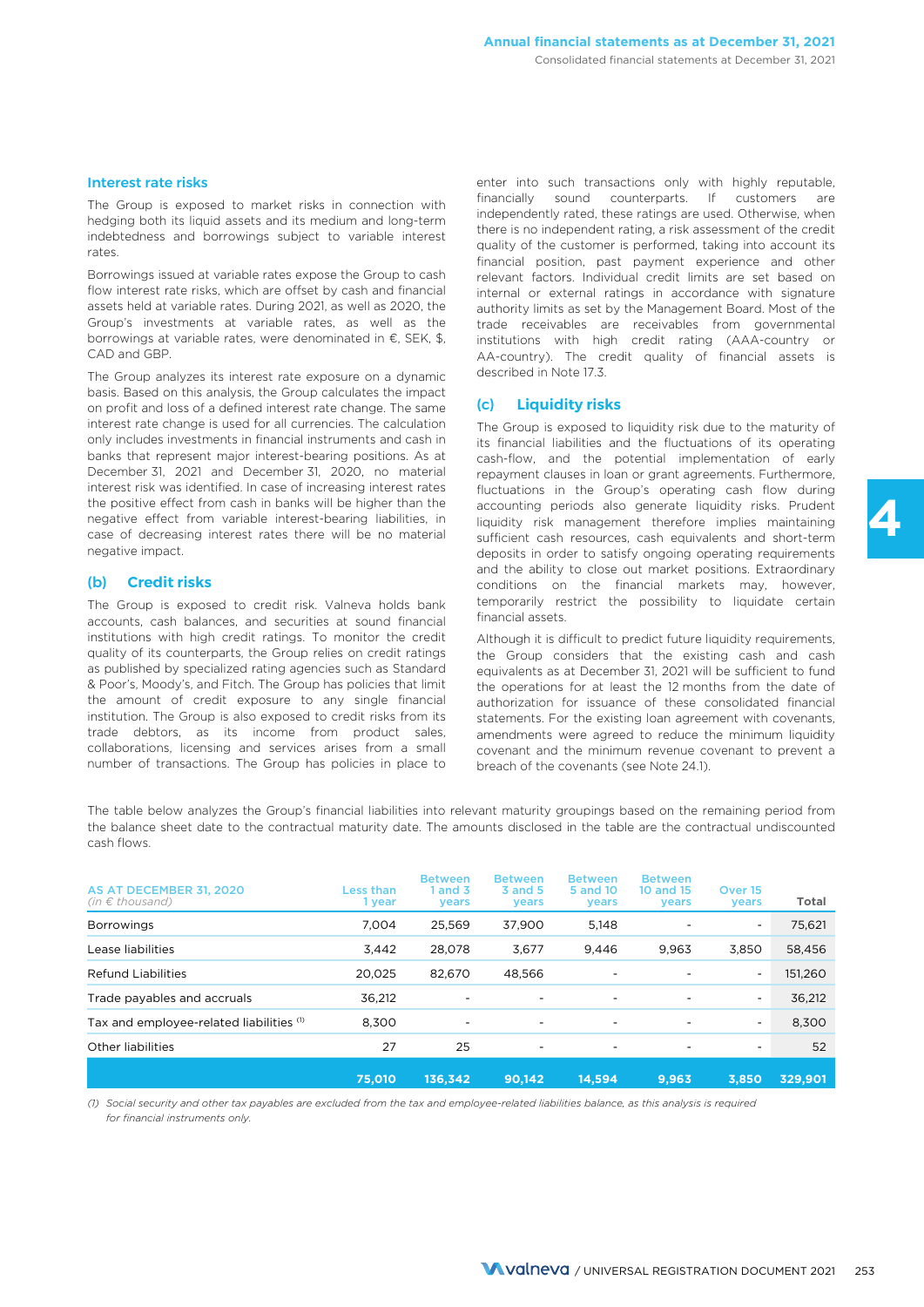| <b>AT DECEMBER 31, 2021</b><br>$(in \in thousand)$ | es than.<br>l year | <b>Between</b><br>1 and 3<br>years | <b>Between</b><br><b>3 and 5</b><br>years | <b>Between</b><br>5 and 10<br>years | <b>Between</b><br>10 and 15<br>years | Over 15<br>years         | Total   |
|----------------------------------------------------|--------------------|------------------------------------|-------------------------------------------|-------------------------------------|--------------------------------------|--------------------------|---------|
| <b>Borrowings</b>                                  | 7,121              | 48.560                             | 20.534                                    | 1.765                               |                                      | $\overline{\phantom{a}}$ | 77,980  |
| Lease liabilities                                  | 4.060              | 29.011                             | 5.761                                     | 12.798                              | 9,928                                | 1.905                    | 63,464  |
| Refund Liabilities                                 | 101.070            | 132.355                            | 55.000                                    | 12.720                              |                                      | $\overline{\phantom{a}}$ | 301,145 |
| Trade payables and accruals                        | 68.119             | $\overline{\phantom{0}}$           | $\overline{\phantom{a}}$                  | -                                   | ٠                                    | $\overline{\phantom{a}}$ | 68,119  |
| Tax and employee-related liabilities (1)           | 10.101             | ٠                                  | $\overline{\phantom{a}}$                  |                                     |                                      | $\overline{\phantom{a}}$ | 10.101  |
| Other liabilities                                  | 27                 | 25                                 | $\overline{\phantom{a}}$                  | -                                   |                                      | ٠                        | 52      |
|                                                    | 190,499            | 209,952                            | 81.295                                    | 27.282                              | 9,928                                | 1.905                    | 520,861 |

*(1) Social security and other tax payables are excluded from the tax and employee-related liabilities balance, as this analysis is required for financial instruments only.*

The fair values as well as the book values of the Group's borrowings are disclosed in Note 24. To manage liquidity risk, the Group holds sufficient cash, cash equivalents and short-term deposit balances.

### **2.6 Capital risk management**

The Group's objectives when managing capital are to safeguard the Group's ability to continue as a going concern in order to provide benefits for shareholders and for other stakeholders and to maintain an optimal capital structure to reduce the cost of capital. The Group actively manages its funds to primarily ensure liquidity and principal preservation while seeking to maximize returns. The Group's cash and short-term deposits are located at several different banks. In order to maintain or adjust the capital structure, the Group may issue new shares or sell assets to reduce debt.

In order to pursue its business strategy to grow into a major, self-sustainable vaccine company through organic growth and opportunistic mergers & acquisitions, the Group may rely on additional equity and debt financing. Capital consists of "Equity" as shown in the consolidated balance sheet.

### **2.7 Fair value estimation**

The carrying value less impairment provision of trade receivables and payables are assumed to approximate their fair values due to the relatively short maturity of the respective instruments.

### **Note 3 Critical accounting judgements and key sources of estimation uncertainty**

In applying the Group's accounting policies, which are described in Note 2 *Summary of significant accounting policies*, the management is required to make judgements (other than those involving estimations) that have a significant impact on the amounts recognised and to make estimates and assumptions about the carrying amounts of assets and liabilities that are not readily apparent from other sources. The estimates and associated assumptions are based on historical experience and other factors that are considered to be relevant. Actual results may differ from these estimates. The estimates and underlying assumptions are reviewed on an ongoing basis. Revisions to accounting estimates are recognised in the period in which the estimate is revised if the revision affects only that period, or in the period of the revision and future periods if the revision affects both current and future periods.

### **3.1 Critical judgements in applying the Group's accounting policies**

The following are the critical judgements, apart from those involving estimations (which are presented separately below), that the directors have made in the process of applying the Group's accounting policies and that have the most significant effect on the amounts recognised in financial statements:

- Note 2.2 and Note 29: Revenue recognition of other revenues: Management's judgement is required to determine the identification and separation of performance obligations (especially when determining whether the license is distinct, which is the case when the customer can benefit from the license without further involvement), the determination of the transaction price (including the judgement of payables to customers), and allocation of the transaction price to the performance obligations on relative standalone selling price. The standalone selling price is sometimes not available or is based on hard-to-value intangible assets, so various valuation techniques are used. In addition, Management's judgement is required whether revenue from collaborations, licensing and service agreements is recognized over time or at a point in time. In particular, Note 5.2 underlines the judgements made in applying accounting policies in the context of the terminations, particularly regarding probability of repayment obligations in the context of revenue recognition, of:
	- Valneva's COVID-19 vaccine UK Supply Agreement in 2021,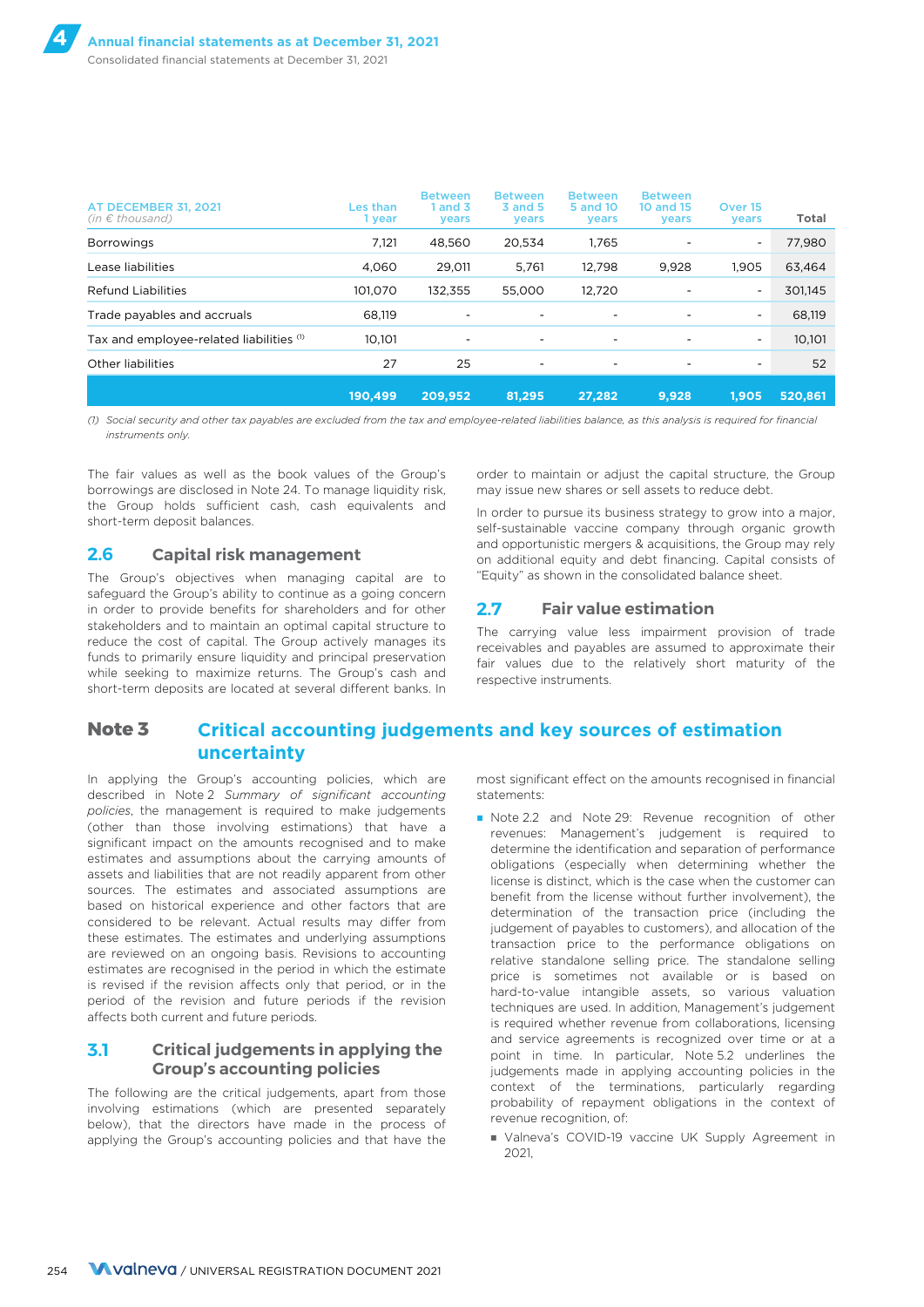- Valneva's strategic alliance agreements (SAA) with GlaxoSmithKline (GSK) in 2019;
- Notes 8 and 31: Other income: The Group receives funding from CEPI, which include performance obligations and refund obligations. Management's judgement is required to determine whether such components of an agreement are revenues from customers or fall within the standard of accounting for government grants. CEPI has global partnership between public, private, philanthropic, and civil society organizations. Because CEPI is an NGO and is acting in a way a government organization would, it was accounted for under IAS 20. In addition, the valuation of the various components required Management's judgement;
- Note 13: Lease term: When determining lease terms, the Group makes judgements whether it is reasonably certain to exercise renewal or early termination options.

### **3.2 Key sources of estimation uncertainty**

The key assumptions concerning the future, and other key sources of estimation uncertainty in the reporting period that may have a significant risk of causing a material adjustment to the carrying amounts of assets and liabilities within the next financial year, are discussed below:

- Note 5: Revenue recognition of product sales: estimate of expected returns and replacements, and supply of products free of charge;
- Note 5: Other Revenues: likelihoods for refund liabilities; for revenues recognition in accordance to the actual costs compared to the budget;
- Notes 8 and 31: Other income: estimates of income recognized and repayments from grants, measured according to cost incurred compared to the budget;
- Note 10: Recognition of deferred tax assets: availability of future taxable profit against which deductible temporary differences and tax losses carried forward can be utilized and whether sufficient evidence is provided for entities;
- Note 12: Intangible assets: Amortization period of development expenditures and acquired technologies; The most significant criteria considered for the determination of the useful life include the patent life as well as the estimated period where Valneva can benefit from this intangible. These assumptions are considered to be a key source of estimation uncertainty as relatively small changes in the assumptions used may have a significant effect on the Group's financial statements within the next year;
- Note 16 Impairment test of intangible, tangible assets, and investments in associates: key assumptions underlying recoverable amounts; Budgets comprise forecasts of revenue, staff costs and overheads based on current and anticipated market conditions that have been considered and approved by the Management Board. The revenue projections are inherently uncertain due to the short-term nature of the business and unstable market conditions. If the Group does not successfully develop VLA2001 and receive regulatory approval, or if Valneva fails to successfully manufacture or commercialize VLA2001 if approved, an impairment may be required. For the main estimates and sensitivities related to the impairment test regarding the CGU refer to Note 16;
- Note 18: Write down analysis for inventories: For the assessment of write-down of raw material the current production plans have been taken into account. Raw material which will not be used before expiry date was written down. For this assessment the status of the expiry dates as of the balance sheet date was taken. For the assessment of write-downs of work in progress, finished goods and purchased goods, the forecasted sales plans for 2022 and a minimum shelf life at the time of selling has been taken into account. In addition, those inventory have been assessed on the likelihood of the release of those products;

**4**

- Note 23: Share-based payments and related expected employer contribution costs: assumption for fair value determination as well as the determination of accelerated vesting in the event of a change of control (as considered remotely);
- Note 29: Refund liability related to the UK Supply agreement: As at December 31, 2021 the royalty obligation was assessed at the maximum amount (maximum royalty payment of €100 million), as all COVID sales are expected to occur outside the UK. As of December 31, 2020 the royalty obligation was assessed at a lower level, as the main production capacity was planned for sales within the UK. As at December 2021, a sensitive estimate were the revenue forecast and the timing of the expected cash payments. The major part of the royalty obligation is expected to be non-current, and therefore thoese amounts have been discounted. The related estimated cash-outs are expected to happen from 2022 to 2026;
- Notes 30 and 33: Recognition and measurement of provisions and contingencies: key assumptions about the likelihood and magnitude of an outflow of resources. In estimating the provision for onerous contracts, the management made assumption regarding the likelihood of termination costs for certain agreements.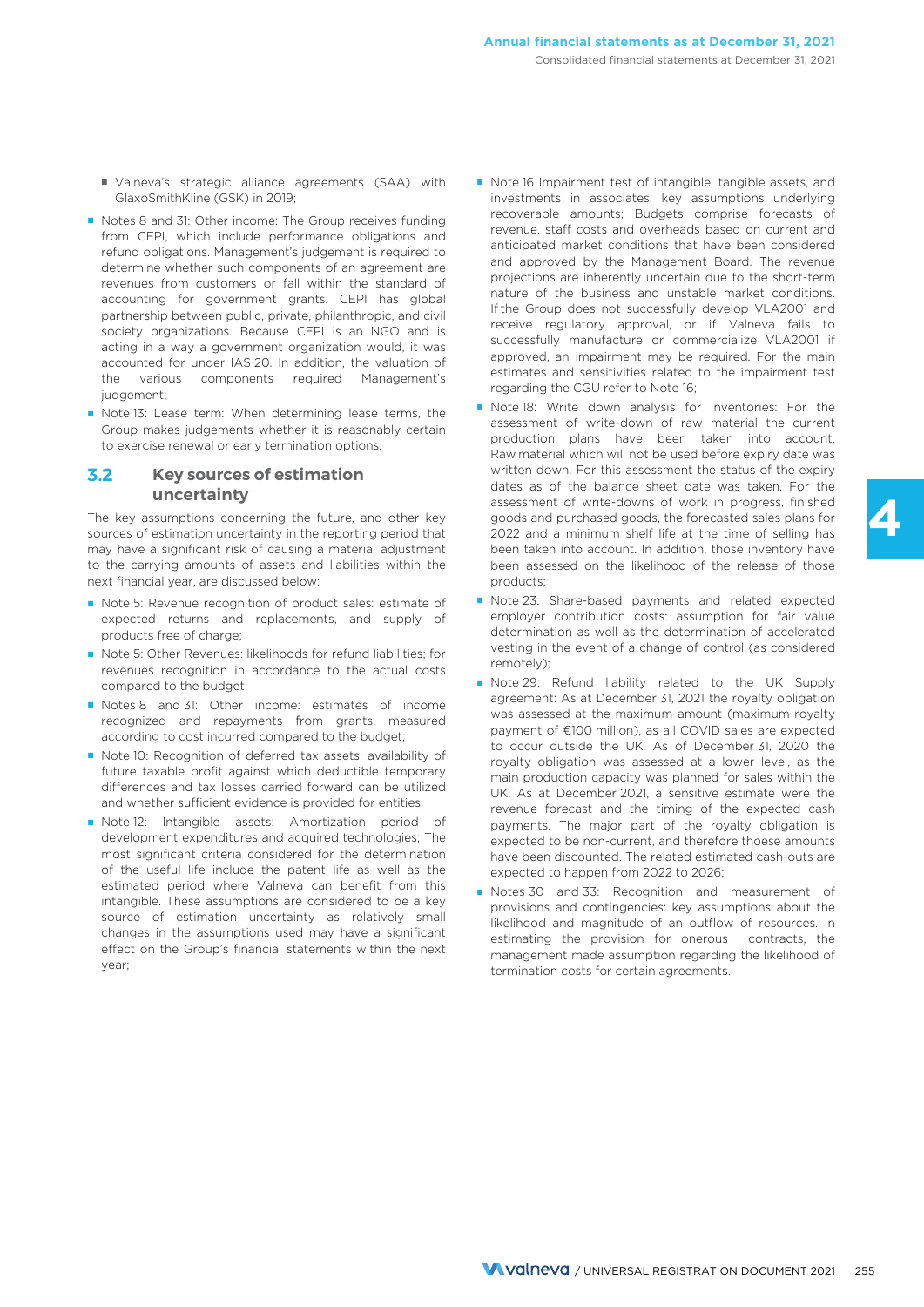### **3.3 Measurements of fair values**

A number of the Group's accounting policies and disclosures require the measurement of fair values, for both financial and non-financial assets and liabilities.

When measuring the fair value of an asset or a liability, the Group uses observable market data as far as possible. Fair values are categorized into different levels in a fair value hierarchy based on the inputs used in the valuation techniques as follows:

- level 1: quoted prices (unadjusted) in active markets for identical assets or liabilities;
- level 2: inputs other than quoted prices included in Level 1 that are observable for the asset or liability, either directly (*i.e.* as prices) or indirectly (*i.e.* derived from prices);

### **Note 4 Segment information**

The Company's Management Board, as its chief operating decision maker, considers the operational business from a product rather than geographic perspective and has identified four reportable segments. Key performance indicators include revenue and operating profitability.

As at January 1, 2021, the following changes were implemented into the Group's segment reporting structure.

■ given the materiality of the Group's COVID-19 business, a separate segment was introduced covering all activities related to the development, manufacturing, and distribution of the SARS-CoV-2 vaccine candidate.

The individual segments consist of the following:

- "Commercialized products" (marketed vaccines, currently the Group's vaccines IXIARO® and DUKORAL® as well as third-party products);
- "COVID" (development, manufacturing, and distribution related to Valneva's SARS-CoV-2 vaccine candidate);
- "Vaccine candidates" (proprietary research and development programs aiming to generate new approvable products in order to generate future cash flows from product sales or from commercialization through partnering with pharmaceutical companies, excluding COVID-19 vaccine candidates, which is presented separately). With the transfer of the license of Valneva's VLA15 Lyme vaccine candidate to Pfizer in December 2020, all related revenues and costs were

■ level 3: inputs for the asset or liability that are not based on observable market data (unobservable inputs).

If the inputs used to measure the fair value of an asset or a liability fall into different levels of the fair value hierarchy, then the fair value measurement is categorized in its entirety in the same level of the fair value hierarchy as the lowest level input that is significant to the entire measurement.

The Group recognizes transfers between levels of the fair value hierarchy at the end of the reporting period during which the change has occurred.

Further information about the assumptions made in measuring fair values is included in the following Notes:

- Note 16: financial instruments; and
- Note 23: share-based payment arrangements.

moved from the "Vaccine candidates" segment to the "Technologies and services" segment;

■ "Technologies and services" (services and inventions at the commercialization stage, *i.e.* revenue generating through collaborations, service, and licensing agreements). With the transfer of the license of Valneva's VLA15 Lyme vaccine candidate to Pfizer in December 2020, all related revenues and costs were moved from the "Vaccine candidates" segment to the "Technologies and services" segment.

As at January 1, 2021, the Group changed its internal reporting process and amended the following allocation rule: general and administrative (G&A) costs were allocated to the four operational segments based on three key criteria (each equally weighted): 1) Revenues, 2) R&D spend and 3) full-time equivalent personnel (FTEs). The allocation of local G&A spend is based on the above criteria measured on local level, whereas the allocation of global functional G&A spend is based on global key criteria. The Group also monitors G&A spend dedicated to corporate projects and any project which is 1) material in spend, 2) one-time in nature, and 3) supports the entire business remains reported under "Corporate Overhead". In 2021 the major items included in "Corporate Overhead" were costs related to the placement of new shares on Nasdaq in May and November 2021.

or earlier periods has been restated to conform to these changes.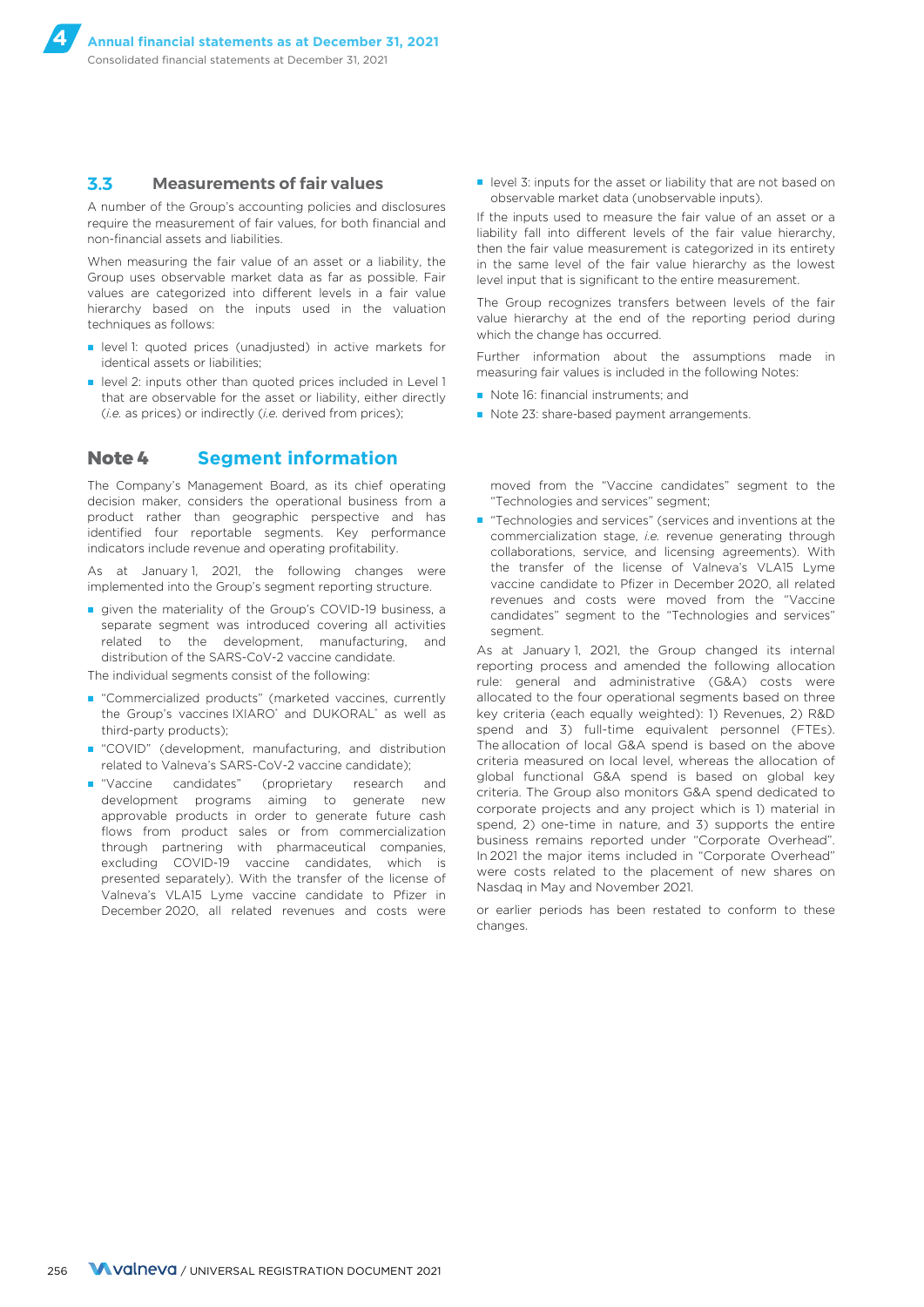### **4.1 Income statement by segment**

### Income statement by segment for the year ended December 31, 2019

| In $\epsilon$ thousand              | Commer-<br>cialized<br>products | <b>COVID</b>             | <b>Vaccine</b><br>candidates | Techno-<br>logies and<br>services | Corporate<br><b>Overhead</b> | <b>Total</b> |
|-------------------------------------|---------------------------------|--------------------------|------------------------------|-----------------------------------|------------------------------|--------------|
| Product sales                       | 129,511                         |                          | $\overline{\phantom{0}}$     |                                   | ۰.                           | 129,511      |
| Other revenues                      | 163                             | -                        | (10, 516)                    | 7,038                             |                              | (3,315)      |
| <b>REVENUES</b>                     | 129,674                         | ۰                        | (10, 516)                    | 7,038                             | ٠                            | 126,196      |
| Cost of goods and services          | (47,789)                        |                          | (1)                          | (4,991)                           | ۰.                           | (52,781)     |
| Research and development expenses   | (3,928)                         |                          | (32, 864)                    | (1,229)                           | ۰.                           | (38,022)     |
| Marketing and distribution expenses | (22,930)                        | $\overline{\phantom{0}}$ | (895)                        | (261)                             | $\overline{\phantom{a}}$     | (24, 145)    |
| General and administrative expenses | (10, 161)                       | ۰                        | (7,124)                      | (795)                             | (318)                        | (18,398)     |
| Other income and expenses, net      | 7                               | ۰                        | 7,709                        | 484                               | (1,861)                      | 6,338        |
| <b>OPERATING PROFIT/(LOSS)</b>      | 44,873                          | $\sim$                   | (43,691)                     | (245)                             | (2, 238)                     | (811)        |

### Income statement by segment for the year ended December 31, 2020

| In $\epsilon$ thousand              | Commer-<br>cialized<br>products | <b>COVID</b>             | <b>Vaccine</b><br>candidates | Techno-<br>logies and<br>services | Corporate<br><b>Overhead</b> | Total     |
|-------------------------------------|---------------------------------|--------------------------|------------------------------|-----------------------------------|------------------------------|-----------|
| Product sales                       | 65,938                          |                          |                              |                                   | $\overline{\phantom{a}}$     | 65,938    |
| Other revenues                      |                                 | ۰                        | 31.604                       | 12,779                            | ۰.                           | 44,383    |
| <b>REVENUES</b>                     | 65,939                          | ۰                        | 31,604                       | 12,779                            | ٠                            | 110,321   |
| Cost of goods and services          | (41, 830)                       | $\overline{\phantom{0}}$ | (3,305)                      | (9,167)                           | ۰.                           | (54, 302) |
| Research and development expenses   | (2,711)                         | (18, 962)                | (62,140)                     | (640)                             | ۰.                           | (84, 454) |
| Marketing and distribution expenses | (17, 554)                       |                          | (638)                        | (72)                              | ۰.                           | (18, 264) |
| General and administrative expenses | (13, 412)                       | (2,374)                  | (7,781)                      | (2,274)                           | (1,697)                      | (27, 539) |
| Other income and expenses, net      | 1,101                           | 1,578                    | 14,073                       | 117                               | 2,248                        | 19,117    |
| <b>OPERATING PROFIT/(LOSS)</b>      | (8, 466)                        | (19,759)                 | (28, 189)                    | 743                               | 551                          | (55, 120) |

### Income statement by segment for the year ended December 31, 2021

| In $\epsilon$ thousand              | Commer-<br>cialized<br>products | <b>COVID</b> | <b>Vaccine</b><br><b>candidates</b> | Techno-<br>logies and<br>services | Corporate<br><b>Overhead</b> | Total      |
|-------------------------------------|---------------------------------|--------------|-------------------------------------|-----------------------------------|------------------------------|------------|
| Product sales                       | 62,984                          |              |                                     |                                   | -                            | 62,984     |
| Other revenues                      | 18                              | 253,314      | 3,257                               | 28,512                            | ٠                            | 285,101    |
| <b>REVENUES</b>                     | 63,002                          | 253,314      | 3,257                               | 28,512                            | ٠                            | 348,086    |
| Cost of goods and services          | (40, 017)                       | (122, 843)   |                                     | (25,061)                          | -                            | (187, 920) |
| Research and development expenses   | (2,094)                         | (113,907)    | (53,181)                            | (4,101)                           | ٠                            | (173, 283) |
| Marketing and distribution expenses | (18, 455)                       | (1,182)      | (3,811)                             | (194)                             | -                            | (23, 642)  |
| General and administrative expenses | (6,102)                         | (23,003)     | (8,323)                             | (5, 495)                          | (4,684)                      | (47,606)   |
| Other income and expenses, net      | 2,196                           | 11,546       | 7,033                               | 2,458                             | (257)                        | 22,976     |
| <b>OPERATING PROFIT/(LOSS)</b>      | (1, 469)                        | 3.927        | (55, 025)                           | (3,881)                           | (4,941)                      | (61, 390)  |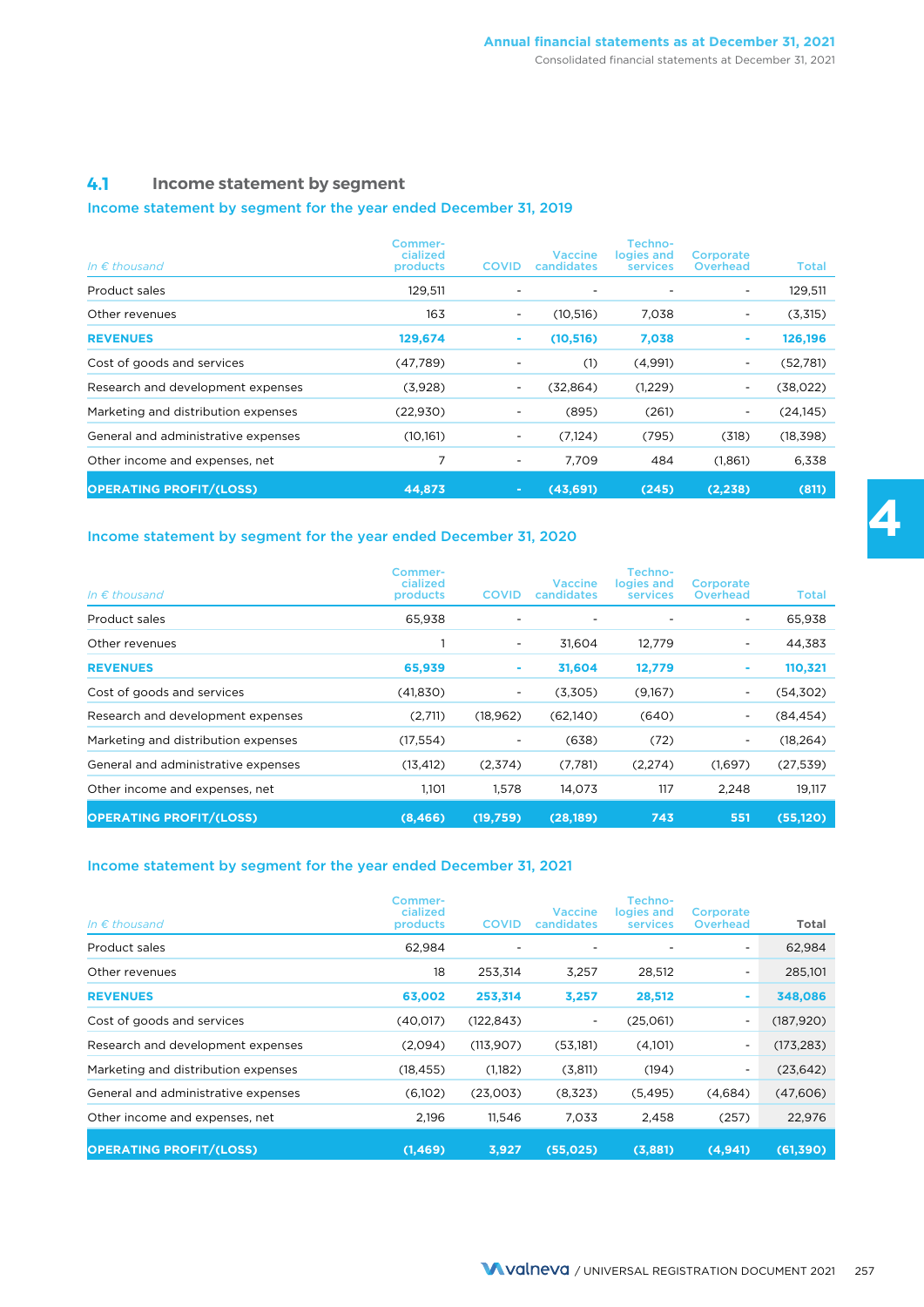### **4.2 Geographical segments**

In presenting information on the basis of geographical segments, segment revenue is based on the final location where Valneva's distribution partner sells the product or where the customer/partner is located. Segment assets are based on the geographical location of the assets.

#### Product sales per geographical segment

|                        | Year ended December 31, |        |         |  |  |
|------------------------|-------------------------|--------|---------|--|--|
| In $\epsilon$ thousand | 2021                    | 2020   | 2019    |  |  |
| <b>United States</b>   | 40,339                  | 36,414 | 63,700  |  |  |
| Canada                 | 4,226                   | 8,965  | 24,396  |  |  |
| Austria                | 9,341                   | 3,333  | 2,668   |  |  |
| United Kingdom         | 2,707                   | 1,847  | 8,594   |  |  |
| <b>Nordics</b>         | 2,436                   | 2,866  | 11,027  |  |  |
| Germany                | 726                     | 7,060  | 10,345  |  |  |
| Other Europe           | 3,075                   | 2,068  | 4,961   |  |  |
| Rest of World          | 134                     | 3,384  | 3,819   |  |  |
| <b>PRODUCT SALES</b>   | 62,984                  | 65,938 | 129,511 |  |  |

#### Non-current operating assets per geographical segment

|                           | As at December 31, |         |  |
|---------------------------|--------------------|---------|--|
| In $\epsilon$ thousand    | 2021               | 2020    |  |
| <b>United States</b>      | 66                 | 93      |  |
| Canada                    | 239                | 98      |  |
| Austria                   | 61,237             | 58,896  |  |
| Nordics                   | 53,020             | 27,540  |  |
| United Kingdom            | 87,387             | 21,977  |  |
| Other Europe              | 4,582              | 4,958   |  |
| <b>NON-CURRENT ASSETS</b> | 206,531            | 113,562 |  |

Non-current operating assets for this purpose consist of intangible assets, right of use assets and property, plant and equipment. The main non-current operating assets are allocated on sites where production and research and development activities are performed. Sales activities by distribution sites do not require major non-current operating assets. Revenues are structured where the final customer is. In some countries there are customers, but no assets.

### **4.3 Information about major customers**

Product sales to the largest customer amounted to €41.8 million (2020: €33.8 million, 2019: €46.7 million). Other revenues from the largest customer amounted to €253.3 million (2020: two largest customers with revenues €31.6 million and €7.5 million, 2019: two largest customers with revenues €4.1 million and €0.8 million). There were no further customers with a contribution exceeding 10% of the annual revenue.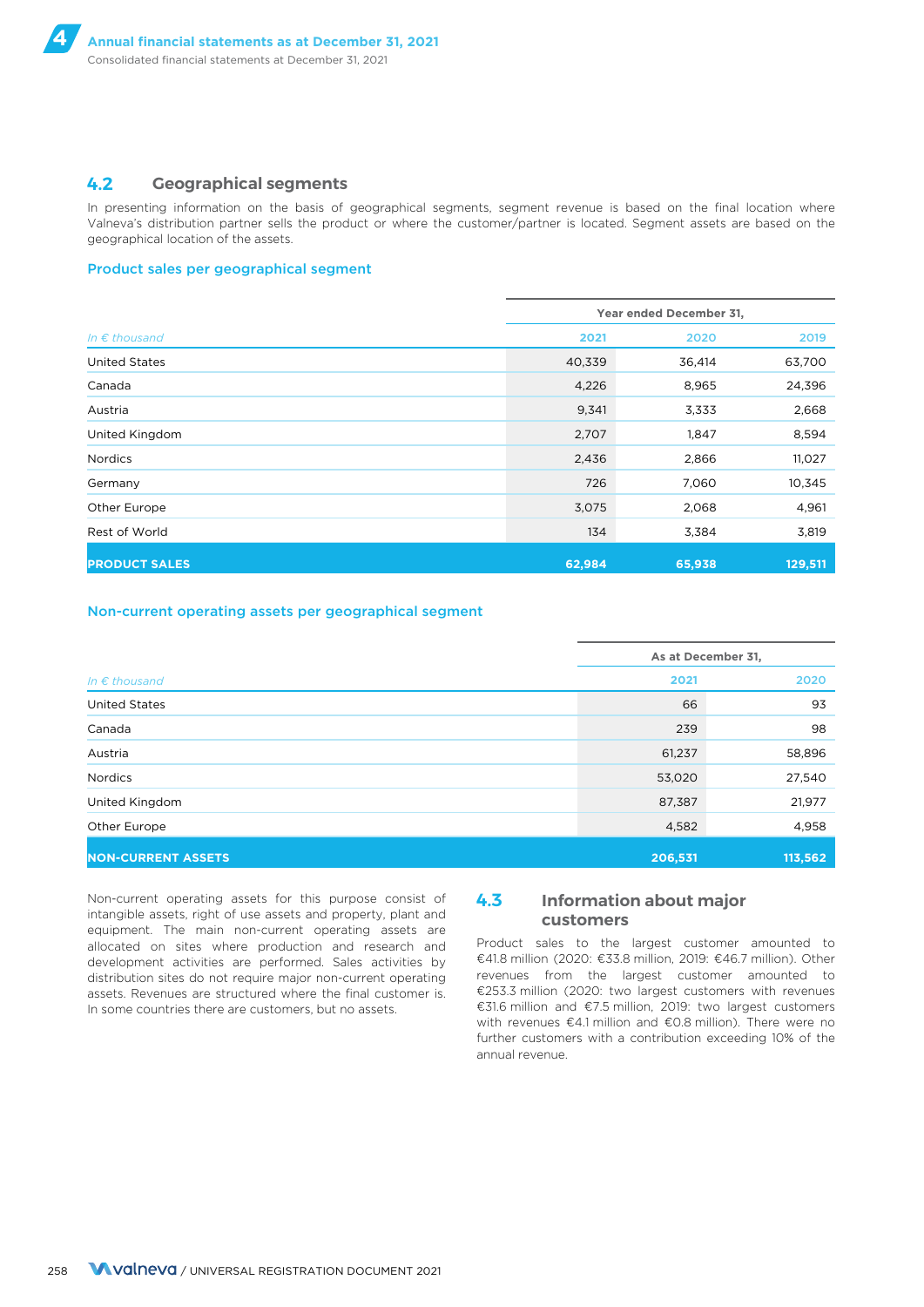### **Note 5 Revenues from contracts with customers**

Within the Group the following revenue streams were identified:

- a. Product Sales
- **b.** Other revenues

### **5.1 Product sales**

The Group's product sales contracts, normally concluded with retailers and, in the United States, with the DoD ("direct product sales") as well as with distributors ("indirect sales – sales through distributors"), generally include one performance obligation. Revenue is recognized at the point in time when the identified performance obligation is transferred to the customer, so when the customer obtains control over the goods.

Some of the Group's product sales agreements include retrospective rebates, charge-back clauses, discounts and under certain conditions return rights which give rise to variable consideration under IFRS 15. The expected rebates, discounts and considerations for product returns are recognized on an accrual basis and reported as refund liabilities in the consolidated balance sheet.

In most cases, Valneva sells the products through retailers. When more than one party is involved in providing/distributing goods or services, the standard requires an entity to determine whether itself and its retailers are principals or agents in these transactions by evaluating the nature of its promises to the customer. An entity is a principal if it controls a promised good or service before transferring that good or service to the customer. An entity is an agent if its role is to arrange for another entity to provide the goods or services. Indicators that control has been transferred are that a) the retailer is primarily responsible to fulfill the promise to its customers, b) the retailer has inventory risk and c) the retailer has discretion in establishing the price for the sale to its customers. One of Valneva's retailers has extensive rights to return and consequently no inventory risk and does not have the power to establish the price for the sales to its customers. Therefore, this retailer acts as agent rather than as principal. All other of Valneva's retailers act as principal. While revenues to principals are recognized when the control is transferred to the principals, revenue from product sales to agents are recognized when the control is transferred to the final customer, when the goods are delivered to the final customer. Payables to customers are deducted from revenue for principals, costs paid to agents are recognized as "Marketing and distribution expenses".

Valneva also sells products acquired from third parties. Valneva considers that it is acting as principal given that it controls products before transferring them to the final customer. More specifically, Valneva has an inventory risk before the goods have been transferred to customers and has discretion in establishing the prices. Revenue is recognized when the product is delivered to the customers. Products purchased from third parties are recognized as "inventory" in the balance sheets and when sold as "cost of goods" in the statements of income.

### **5.2 Other revenues**

The Group generates other revenues for its product candidates and proprietary technologies. The contracts in place often include several different promised goods or services such as research licenses, commercial licenses and further R&D services. The terms of such agreements include license fees payable as initial fees, annual license maintenance fees and fees to be paid upon achievement of milestones, as well as license option fees and fees for the performance of research services. In addition, the Group's licensing arrangements generally provide for royalties payable on the licensee's future sales of products developed within the scope of the license agreement. Revenue recognized due to the termination of agreements is recognized in other revenues.

**4**

The Group's license contracts in place provide distinct right to use licenses, therefore the revenue is recognized at the point in time at which the licensee is able to direct the use and benefit from the license. The consideration for licensing contracts may consist of fixed and variable parts. In case of right-to-use licenses, the fixed part of the consideration is recognized at the point in time when the licensee is able to direct the use and benefit from the license. For any variable consideration, revenue is recognized at the point in time when the variable constraint is removed.

Revenue for research and development services within the Group's contracts currently in place is recognized over time. For those contracts including constraints, once the constraint is removed the transaction price is updated and revenue is recognized in line with the revenue recognition of the corresponding performance obligation. The progress is measured on an input basis (costs incurred related to total costs expected). It is considered that this input method is an appropriate measure of the progress towards complete satisfaction of these performance obligations under IFRS 15.

Variable considerations are included in revenues only to the extent that it is highly probable that a significant reversal in the amount of the cumulative revenue recognized will not occur when the uncertainty associated with the variable consideration is subsequently resolved. At the end of each reporting period, the Group updates the estimated transaction price and its assessment of whether an estimate of variable consideration is constrained. Amounts allocated to a satisfied performance obligation are recognized as revenue, or as a reduction of revenue, in the period in which the transaction price changes.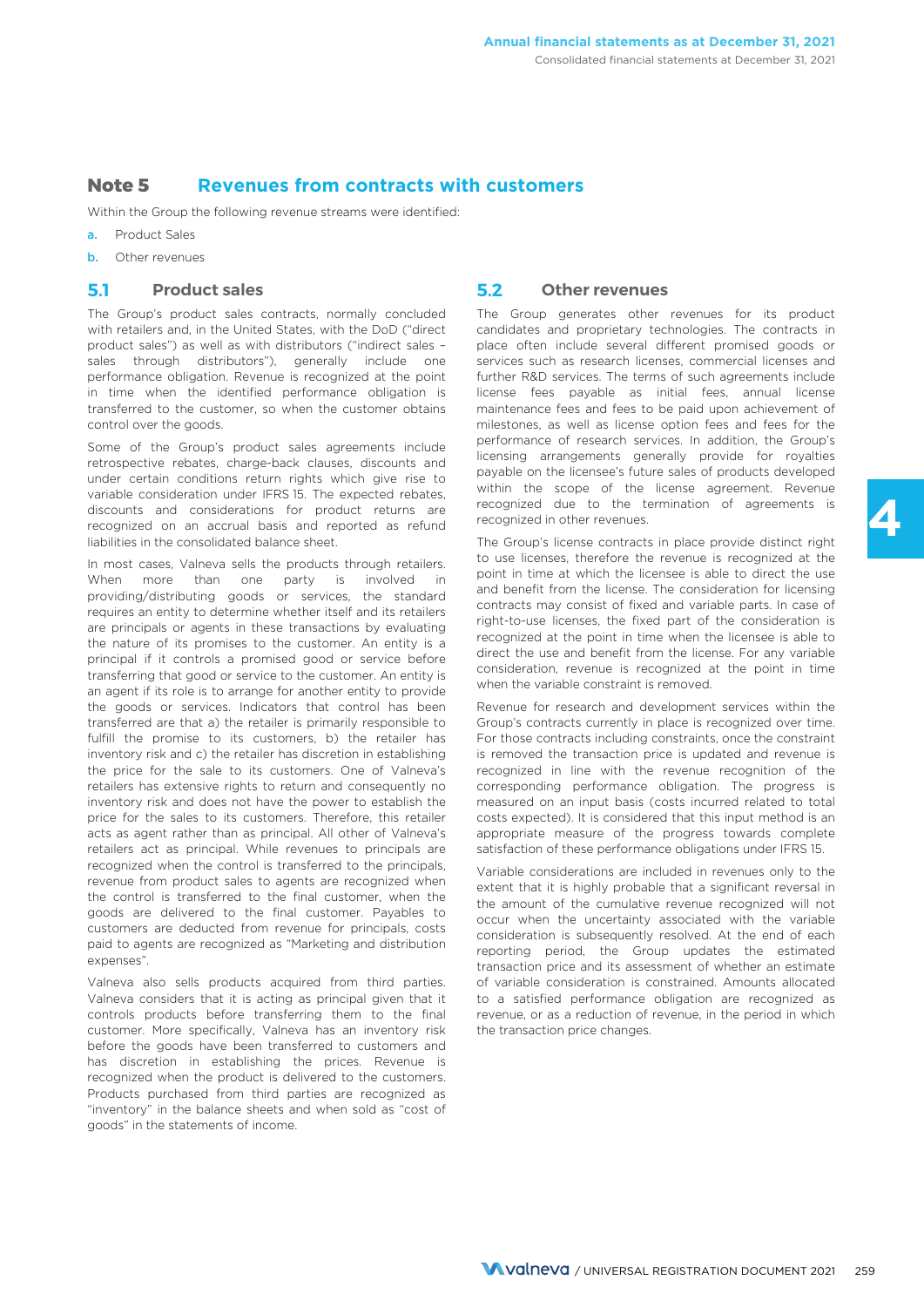#### Vaccine Supply Agreement with the UK Authority

In September 2020, Valneva entered into a supply agreement, or the UK Supply Agreement, with the Secretary of State for Business, Energy and Industrial Strategy of the United Kingdom, or the UK Authority, pursuant to which Valneva was obligated to develop, manufacture and supply SARS-CoV-2 vaccines, to the UK Authority in the United Kingdom of Great Britain, and Northern Ireland, or the UK, including an obligation for Valneva to upgrade its manufacturing facilities in Scotland. Valneva received notice in September 2021 of the UK Authority's decision to terminate the UK Supply Agreement, and the termination became effective in October 2021, as described below. The UK Supply Agreement required the UK Authority to pay non-refundable advance payments to fund certain manufacturing-related expenses over the life of the project, and as at December 31, 2021 Valneva had received an aggregate of GBP359.2 million (€408.3 million) under the UK Supply Agreement.

Under the UK Supply Agreement, Valneva was obligated to use commercially reasonable efforts to develop the vaccine candidate, to secure marketing authorization (and to proceed with the application for minimum viable marketing authorization) in the UK, to conduct assigned activities in accordance with the facility and manufacturing plans and to perform other activities, including working with third parties to maintain sufficient manufacturing capacity. Pursuant to the terms of the UK Supply Agreement, the UK Authority placed an initial order for 60 million doses to be delivered in 2021 and was granted an option for a further 40 million doses to be delivered in 2022 and a further 90 million doses, in aggregate, from 2023 to 2025. In January 2021, the UK Authority exercised its option to order 40 million doses for delivery in 2022. With respect to sales to non-UK customers of product manufactured using any facilities used under the UK Supply Agreement, Valneva is obligated to pay the UK Authority a low single-digit royalty on such net sales, subject to a maximum royalty payment.

In September 2021, Valneva received notice of the UK Authority's decision to terminate the UK Supply Agreement. Valneva had not received any indication from the UK Authority, prior to this time, of the UK Authority's intention to serve the notice. In the termination notice, the UK Authority purported to terminate the contract on one of two different bases detailed thereafter, each with different potential or actual consequences.

First, the UK Authority purported to terminate the UK Supply Agreement on the common law (non-contractual) ground that Valneva would allegedly, at some time in the future, breach its obligations regarding the delivery schedule under the UK Supply Agreement. Valneva strongly disputes the UK Authority's purported termination based on an alleged anticipated breach of the UK Supply Agreement and did not consider such termination to be valid. However, if the UK Authority were to successfully bring proceedings for damages against Valneva in respect of the alleged anticipatory breach, it could be argued that the applicable contractual cap on the liability under the UK Supply Agreement could be as high as an amount equivalent to the sums paid by the UK Authority prior to termination. However, Management believed that it was very unlikely that any such claim by the UK Authority would be successful. In any event, the UK Authority did not notify Valneva of any specific claim for damages in connection with the purported termination for alleged anticipatory breach nor did it indicate the amount of any possible claim as of the date these financial statements are authorized for issue. Second, the UK Authority purported to terminate the UK Supply Agreement on 30 days' notice based on its discretionary right under the UK Supply Agreement to terminate for convenience. Valneva acknowledged the UK Authority's termination of the UK Supply Agreement on the basis of this discretionary right, and, as such, the termination became effective in October 2021. The UK Supply Agreement provided that, in the case of termination for convenience by the UK Authority, Valneva shall not be obliged to refund or repay any amount paid by the UK Authority. The above-mentioned royalty on sales and other certain obligations survived termination of the UK Supply Agreement. The other obligations are related to investments in manufacturing, such as the Alemida manufacturing facility, which were acquired with funds advanced by the UK, Valneva may have certain obligation to the UK Authority, such as a partial return of funding received, in respect of those assets if they are sold, disposed or repurposed.

The impact of the termination of the UK Supply Agreement was assessed. Payments received, where the likelihood of repayment is remote, totaled €253.3 million and were recognized as revenue in 2021. For amounts with uncertainties and a repayment likelihood, which is more than remote, a refund liability of €166.9 million was recognized for the royalty on sales and other certain obligations which survive the termination of the UK Supply Agreement. Moreover, provisions for the present obligation under the onerous purchase agreements and write-downs for materials of COVID-19 vaccine were recognized. For more detailed information see Notes 30.2 and 18.

Valneva will update this estimate of the refund liability in accordance with IFRS 15.55 in 2022 when these uncertainties are resolved and would recognize revenue in the future, to the extent that it becomes highly probable that no future significant reversal in the amount of cumulative revenue recognized will occur.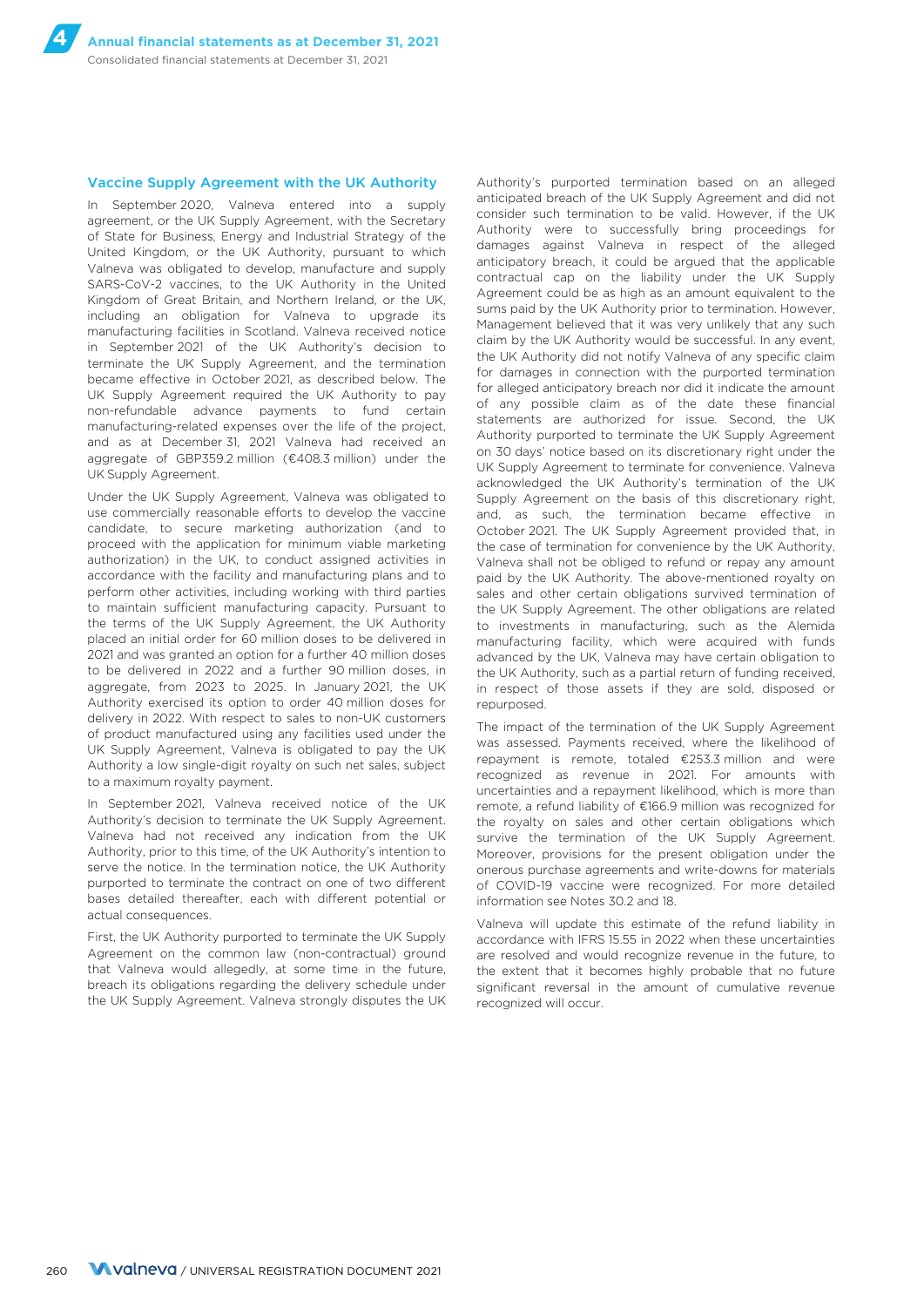### **5.3 Disaggregated revenue information**

Revenues as presented in the Consolidated Income Statement and in the Segment Reporting (see Note 4) include both revenues from contracts with customers and other revenues (mainly subleases), which are out of scope from IFRS 15:

| YEAR ENDED DECEMBER 31, 2019<br>in $\epsilon$ thousand | Commercialized<br>products | <b>COVID</b> |          | <b>Vaccine Technologies</b><br>candidates and services | Total   |
|--------------------------------------------------------|----------------------------|--------------|----------|--------------------------------------------------------|---------|
| Revenues from contracts with customers                 | 129.674                    |              | (10.516) | 5.768                                                  | 124.926 |
| Other revenues                                         | $\overline{\phantom{0}}$   |              | $\sim$   | 1.270                                                  | 1.270   |
| <b>REVENUES</b>                                        | 129.674                    | $\sim$       | (10.516) | 7.038                                                  | 126.196 |

| YEAR ENDED DECEMBER 31, 2020<br>in $\epsilon$ thousand | Commercialized<br>products | <b>COVID</b>             |        | <b>Vaccine Technologies</b><br>candidates and services | Total   |
|--------------------------------------------------------|----------------------------|--------------------------|--------|--------------------------------------------------------|---------|
| Revenues from contracts with customers                 | 65.939                     | ٠                        | 31.604 | 11.814                                                 | 109,357 |
| Other revenues                                         | $\overline{\phantom{0}}$   | $\overline{\phantom{a}}$ | ۰      | 965                                                    | 965     |
| <b>REVENUES</b>                                        | 65,939                     | $\sim$                   | 31.604 | 12.779                                                 | 110,321 |

| YEAR ENDED DECEMBER 31, 2021<br>in $\epsilon$ thousand | Commercialized<br>products | <b>COVID</b>             |                          | <b>Vaccine Technologies</b><br>candidates and services | <b>Total</b> |
|--------------------------------------------------------|----------------------------|--------------------------|--------------------------|--------------------------------------------------------|--------------|
| Revenues from contracts with customers                 | 63.002                     | 253.314                  | 3.257                    | 27.613                                                 | 347.186      |
| Other revenues                                         | ۰                          | $\overline{\phantom{0}}$ | $\overline{\phantom{a}}$ | 899                                                    | 899          |
| <b>REVENUES</b>                                        | 63.002                     | 253.314                  | 3.257                    | 28.512                                                 | 348.086      |

The Group's revenues from contracts with customers are disaggregated as follows:

Valneva's total revenues for 2019 include a negative revenue of €10.7 million related to the June 2019 mutual agreement to terminate its SAA, with its customer GlaxoSmithKline Biologicals SA, or GSK (see Note 3.1), which included recognition of negative revenues related to both current and future payment obligation, which consist of:

| In $\epsilon$ thousand                                   | 2019     |
|----------------------------------------------------------|----------|
| Settlement fee (fixed)                                   | (9,000)  |
| Settlement fee (variable; excluding financing component) | (5,987)  |
| Release of SAA related contract liabilities              | 4.274    |
| <b>NET EFFECT OF SAA TERMINATION.</b>                    | (10,714) |

### Type of goods or service

| YEAR ENDED DECEMBER 31, 2019<br>in $\epsilon$ thousand | Commercialized<br>products | <b>COVID</b> |                          | <b>Vaccine Technologies</b><br>candidates and services | <b>Total</b> |
|--------------------------------------------------------|----------------------------|--------------|--------------------------|--------------------------------------------------------|--------------|
| IXIARO <sup>*</sup>                                    | 94.307                     | $\sim$       | ۰                        | $\overline{\phantom{a}}$                               | 94,307       |
| DUKORAL <sup>®</sup>                                   | 31.471                     | $\sim$       | ۰                        | $\overline{\phantom{a}}$                               | 31,471       |
| Third party products                                   | 3,896                      | -            | $\overline{\phantom{a}}$ | $\overline{\phantom{a}}$                               | 3,896        |
| Others                                                 | $\overline{\phantom{0}}$   | ۰            | (10,516)                 | 5,768                                                  | (4,748)      |
| <b>REVENUES FROM CONTRACTS WITH CUSTOMERS</b>          | 129,674                    | $\sim$       | (10, 516)                | 5,768                                                  | 124,926      |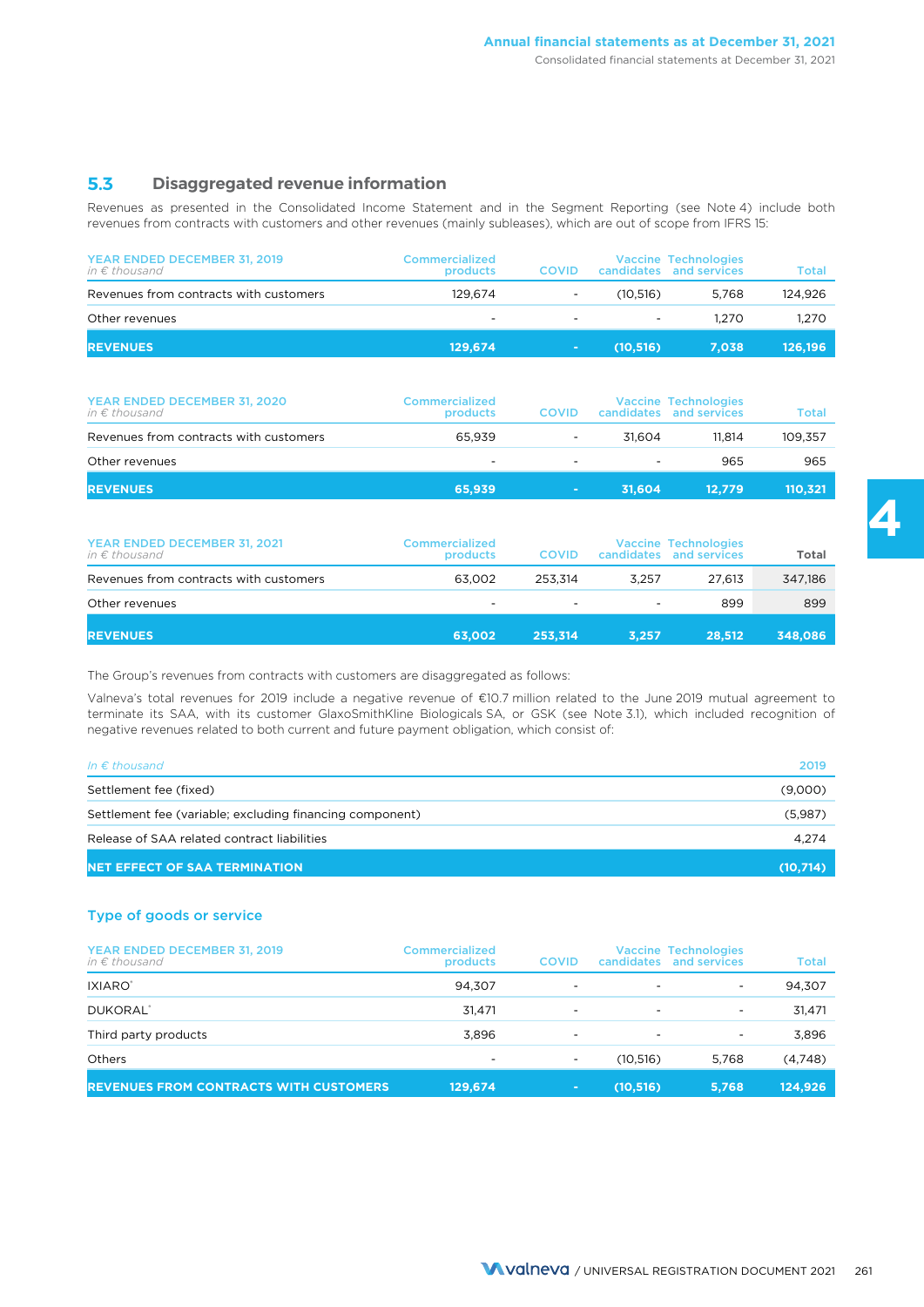| YEAR ENDED DECEMBER 31, 2020<br>in $\epsilon$ thousand | Commercialized<br>products | <b>COVID</b> | <b>candidates</b>        | <b>Vaccine Technologies</b><br>and services | <b>Total</b> |
|--------------------------------------------------------|----------------------------|--------------|--------------------------|---------------------------------------------|--------------|
| IXIARO <sup>*</sup>                                    | 48.480                     |              |                          | $\overline{\phantom{a}}$                    | 48,480       |
| DUKORAL <sup>*</sup>                                   | 13.300                     | -            | ۰                        | $\overline{\phantom{a}}$                    | 13,300       |
| Third party products                                   | 4,158                      | ۰            | -                        | $\overline{\phantom{a}}$                    | 4,158        |
| Lyme VLA15                                             | -                          | ۰            | 31.604                   | -                                           | 31,604       |
| Services related to clinical trial material            | ٠                          |              | $\overline{\phantom{a}}$ | 7.997                                       | 7,997        |
| Others                                                 | -                          |              | ۰                        | 3.817                                       | 3,817        |
| <b>REVENUES FROM CONTRACTS WITH CUSTOMERS</b>          | 65,939                     | $\sim$       | 31.604                   | 11.814                                      | 109,357      |

| YEAR ENDED DECEMBER 31, 2021<br>in $\epsilon$ thousand | <b>Commercialized</b><br>products | <b>COVID</b>             | candidates                   | <b>Vaccine Technologies</b><br>and services | Total   |
|--------------------------------------------------------|-----------------------------------|--------------------------|------------------------------|---------------------------------------------|---------|
| IXIARO <sup>*</sup>                                    | 45,118                            | -                        | ٠                            | $\overline{\phantom{a}}$                    | 45,118  |
| DUKORAL <sup>®</sup>                                   | 2,444                             | ۰                        | $\overline{a}$               | $\qquad \qquad \blacksquare$                | 2,444   |
| Third party products                                   | 15,440                            | ۰                        | ٠                            | $\overline{\phantom{a}}$                    | 15,440  |
| COVID VLA2001                                          | ٠                                 | 253,314                  | $\overline{a}$               | $\overline{\phantom{a}}$                    | 253,314 |
| Chikungunya VLA1553                                    | ٠                                 | $\overline{\phantom{a}}$ | 3.257                        | ٠                                           | 3,257   |
| Lyme VLA15                                             | ٠                                 | ۰                        | $\qquad \qquad \blacksquare$ | 14,265                                      | 14,265  |
| Services related to clinical trial material            | ٠                                 |                          | $\qquad \qquad \blacksquare$ | 10.001                                      | 10,001  |
| Others                                                 | ٠                                 |                          | $\overline{a}$               | 3.346                                       | 3,346   |
| <b>REVENUES FROM CONTRACTS WITH CUSTOMERS</b>          | 63.002                            | 253,314                  | 3,257                        | 27,613                                      | 347,186 |

In 2020, commercialized products revenues from DUKORAL® and IXIARO<sup>®</sup> were adversely impacted by the worldwide reduction in travel due to the COVID-19 pandemic:

- in 2020, IXIARO® product sales were  $€48.5$  million a decrease of €45.8 million compared to €94.3 million in  $2019$
- in 2020, DUKORAL® product sales were €13.3 million a decrease of €18.2 million compared to €31.5 million in 2019;
- in 2020 commercialized products revenues from third party products were €4.2 million – an increase of €0.3 million compared to €3.9 million in 2019.

In 2021, commercialized products revenues from DUKORAL® and IXIARO<sup>®</sup> continued to be adversely impacted by the worldwide reduction in travel due to the COVID-19 pandemic:

- in 2021, IXIARO® product sales were €45.1 million a decrease of €3.4 million compared to €48.5 million in 2020;
- in 2021, DUKORAL® product sales were €2.4 million a decrease of €10.9 million compared to €13.3 million in 2020;
- in 2021 commercialized products revenues from third party products were €15.4 million, – an increase of €11.3 million

compared to €4.2 million in 2020, primarily due to the marketing and distribution partnership with Bavarian Nordics where first sales of RABIPUR® and ENCEPUR® started in 2021. In addition, the influenza vaccine product sales increased as well. In 2021, revenues within the COVID segment totaled €253.3 million resulting from the termination of the UK Supply Agreement as described above.

The revenues within the vaccine candidates segment in 2020 related to the Lyme vaccine candidate and amounted to €31.6 million, whereas in 2021 the revenues amounted to €3.3 million related to the newly signed chikungunya vaccine collaboration with Instituto Butantan. As the Lyme vaccine candidate was outlicensed by the end of 2020, revenue from this vaccine candidate is included in the Technologies and Services segment from 2021 onward.

In 2021 revenues from technologies and services amounted to €27.6 million, compared to €11.8 million in 2020 and €5.8 million in 2019. In 2021 this revenue included €14.3 million from the collaboration with Pfizer related to the Lyme vaccine candidate.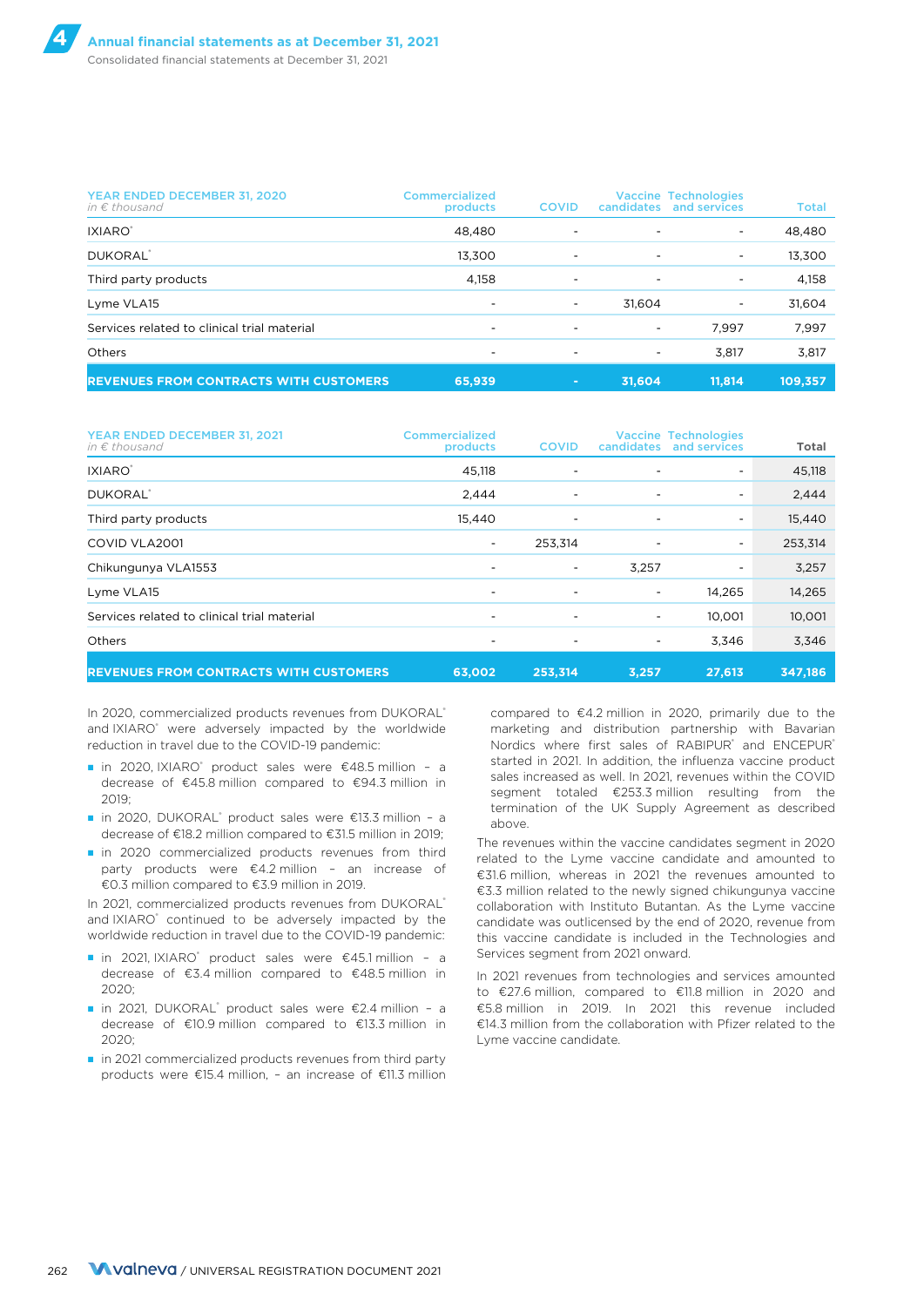### Geographical markets

| YEAR ENDED DECEMBER 31, 2019<br>in $\epsilon$ thousand | Commercialized<br>products | <b>COVID</b> | <b>candidates</b>            | <b>Vaccine Technologies</b><br>and services | <b>Total</b> |
|--------------------------------------------------------|----------------------------|--------------|------------------------------|---------------------------------------------|--------------|
| <b>United States</b>                                   | 63,700                     | ٠            | 162                          | 130                                         | 63,992       |
| Canada                                                 | 24,396                     | -            | ۰                            | ۰                                           | 24,396       |
| Austria                                                | 2,668                      |              | $\qquad \qquad \blacksquare$ | 4,136                                       | 6,803        |
| United Kingdom                                         | 8,596                      | ٠            | ۰                            | 15                                          | 8,610        |
| <b>Nordics</b>                                         | 11,027                     |              | $\qquad \qquad \blacksquare$ | 5                                           | 11,032       |
| Germany                                                | 10,345                     | ۰            | ٠                            | 150                                         | 10,495       |
| Other Europe                                           | 4,961                      | ٠.           | (10,678)                     | 440                                         | (5,277)      |
| Other markets                                          | 3,980                      |              |                              | 893                                         | 4,873        |
| <b>REVENUES FROM CONTRACTS WITH CUSTOMERS</b>          | 129,674                    | $\sim$       | (10, 516)                    | 5,768                                       | 124,926      |

| YEAR ENDED DECEMBER 31, 2020<br>in $\epsilon$ thousand | <b>Commercialized</b><br>products | <b>COVID</b>             | candidates | <b>Vaccine Technologies</b><br>and services | <b>Total</b> |
|--------------------------------------------------------|-----------------------------------|--------------------------|------------|---------------------------------------------|--------------|
| <b>United States</b>                                   | 36,414                            | $\overline{\phantom{a}}$ | 31,604     | 341                                         | 68,359       |
| Canada                                                 | 8,965                             | $\overline{\phantom{a}}$ |            |                                             | 8,965        |
| Austria                                                | 3,333                             | $\overline{\phantom{a}}$ |            | 6,928                                       | 10,261       |
| United Kingdom                                         | 1,848                             | $\overline{\phantom{a}}$ |            | 1.038                                       | 2,886        |
| <b>Nordics</b>                                         | 2,866                             | $\overline{\phantom{a}}$ |            | 5                                           | 2,871        |
| Germany                                                | 7,060                             | $\overline{a}$           | -          | 200                                         | 7,260        |
| Other Europe                                           | 2,068                             | $\overline{a}$           |            | 2.373                                       | 4,441        |
| Other markets                                          | 3.384                             | $\overline{\phantom{a}}$ |            | 930                                         | 4,314        |
| <b>REVENUES FROM CONTRACTS WITH CUSTOMERS</b>          | 65,939                            | $\blacksquare$           | 31,604     | 11,814                                      | 109,357      |

| YEAR ENDED DECEMBER 31, 2021<br>in $\epsilon$ thousand | <b>Commercialized</b><br>products | <b>COVID</b> | <b>candidates</b>            | <b>Vaccine Technologies</b><br>and services | <b>Total</b> |
|--------------------------------------------------------|-----------------------------------|--------------|------------------------------|---------------------------------------------|--------------|
| <b>United States</b>                                   | 40,339                            |              | ۰.                           | 14,452                                      | 54,791       |
| Canada                                                 | 4,226                             | ۰            | ۰                            | $\overline{\phantom{a}}$                    | 4,226        |
| Austria                                                | 9,341                             | ۰            | ۰.                           | 8,376                                       | 17,718       |
| United Kingdom                                         | 2,721                             | 253,314      | ۰                            | 40                                          | 256,075      |
| <b>Nordics</b>                                         | 2,440                             |              | ۰                            | $\overline{\phantom{a}}$                    | 2,440        |
| Germany                                                | 726                               | ۰            | ۰                            | 240                                         | 966          |
| Other Europe                                           | 3,075                             | ۰            | $\qquad \qquad \blacksquare$ | 3,210                                       | 6,286        |
| Other markets                                          | 134                               |              | 3,257                        | 1,294                                       | 4,684        |
| <b>REVENUES FROM CONTRACTS WITH CUSTOMERS</b>          | 63,002                            | 253,314      | 3,257                        | 27,613                                      | 347,186      |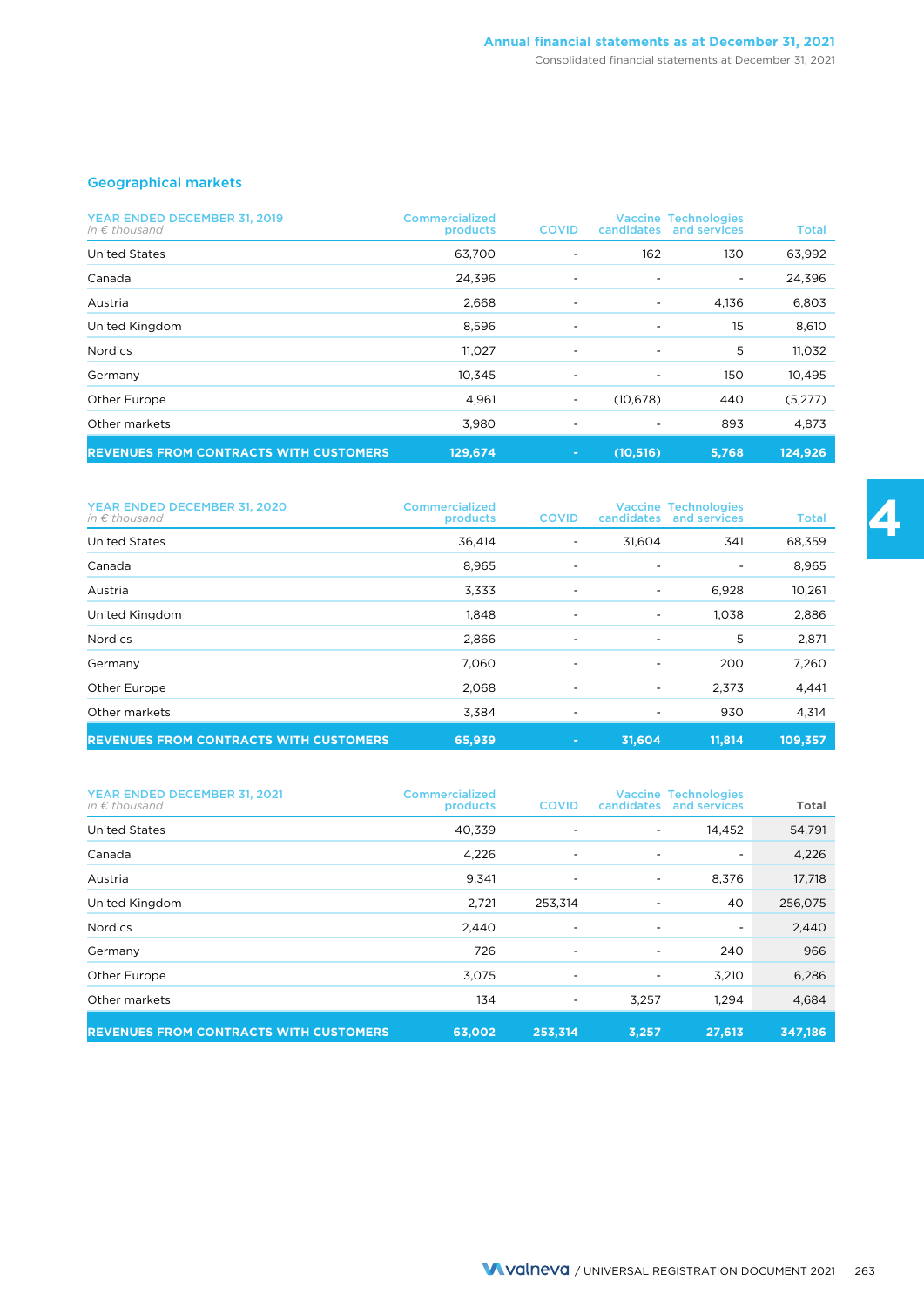#### Sales channels

Commercialized products are sold *via* the following sales channels:

|                                                     | Year ended December 31, |        |         |  |  |
|-----------------------------------------------------|-------------------------|--------|---------|--|--|
| In $\epsilon$ thousand                              | 2021                    | 2020   | 2019    |  |  |
| Direct product sales                                | 60,325                  | 54.160 | 110,386 |  |  |
| Indirect product sales (Sales through distributors) | 2,678                   | 11.778 | 19,125  |  |  |
| <b>TOTAL PRODUCT SALES</b>                          | 63,002                  | 65,939 | 129,511 |  |  |

### **5.4 Assets and liabilities related to contracts with customers**

See Note 19 for details on trade receivables, Note 20 for details on costs to obtain a contract, Note 28 for details of contract liabilities and Note 29 for details of refund liabilities.

### **Note 6 Expenses by nature**

The consolidated income statement line items cost of goods and services, research and development expenses, marketing and distribution expenses and general and administrative expenses include the following items by nature of cost:

|                                                                 |                | Year ended December 31, |         |         |  |  |
|-----------------------------------------------------------------|----------------|-------------------------|---------|---------|--|--|
| In $\epsilon$ thousand                                          | <b>Notes</b>   | 2021                    | 2020    | 2019    |  |  |
| Consulting and other purchased services                         |                | 169,158                 | 65,212  | 29,840  |  |  |
| Cost of services and change in inventory                        |                | 105,648                 | 10,778  | 5,320   |  |  |
| Employee benefit expense other than share-based<br>compensation | $\overline{z}$ | 85,334                  | 58,264  | 46,219  |  |  |
| Share-based compensation expense                                | 7              | 14.678                  | 6,328   | 2,552   |  |  |
| Raw materials and consumables used                              |                | 14,676                  | 12,434  | 9,844   |  |  |
| Depreciation and amortization and impairment                    | 12/13/14       | 14,281                  | 9,939   | 8,607   |  |  |
| Building and energy costs                                       |                | 10,960                  | 8.140   | 6,995   |  |  |
| Supply, office and IT costs                                     |                | 7,409                   | 3,333   | 3,281   |  |  |
| License fees and royalties                                      |                | 4,865                   | 4,384   | 7,553   |  |  |
| Advertising costs                                               |                | 2,176                   | 2,496   | 6,801   |  |  |
| Warehousing and distribution costs                              |                | 1,419                   | 1,898   | 3,013   |  |  |
| Travel and transportation costs                                 |                | 538                     | 529     | 1,921   |  |  |
| Other expenses                                                  |                | 1,309                   | 822     | 1,399   |  |  |
| <b>OPERATING EXPENSES</b>                                       |                | 432,452                 | 184,558 | 133,345 |  |  |

compared to 2020, primarily resulted from the increased as well as write-down on COVID-19 vaccine related inventory research and development expenses due to the Company's related to the termination of the UK Supply Agreement (refer advanced clinical trial programs, the inventory write-down - to Note 5.2).

The increase in operating expenses of €244.0 million in 2021, due to the COVID-19 pandemic for commercialized product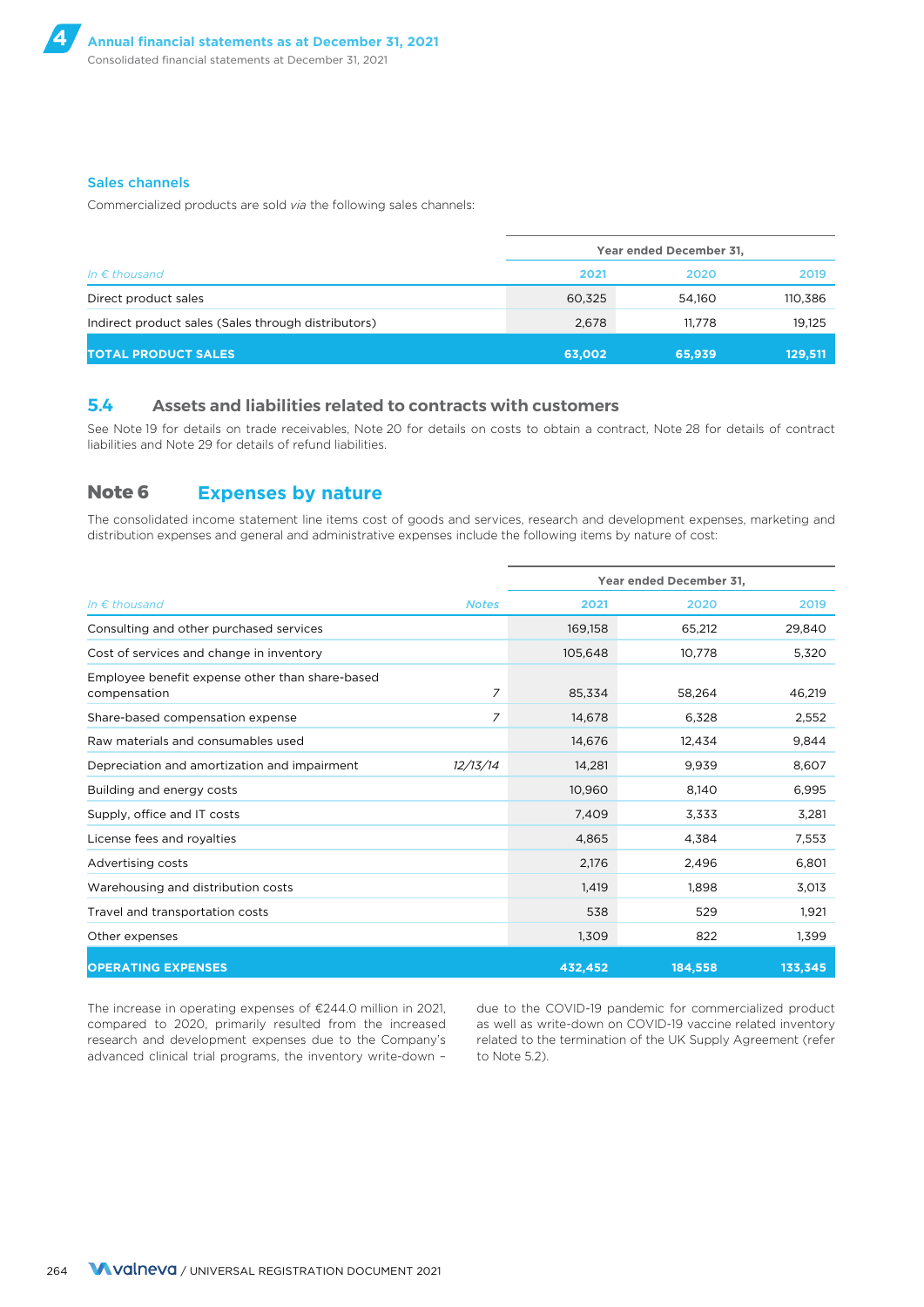#### Fees charged by the Group Auditors:

|                                                                      | Year ended December 31, |      |      |                               |                 |                          |       |      |      |                          |                                |      |  |
|----------------------------------------------------------------------|-------------------------|------|------|-------------------------------|-----------------|--------------------------|-------|------|------|--------------------------|--------------------------------|------|--|
|                                                                      |                         |      |      | <b>PricewaterhouseCoopers</b> |                 |                          |       |      |      |                          | <b>Deloitte &amp; Associés</b> |      |  |
| In $\epsilon$ thousand                                               | 2021                    | %    | 2020 | %                             | 2019            | %                        | 2021  | %    | 2020 | %                        | 2019                           | %    |  |
| Statutory audit of separate and<br>consolidated financial statements | 630                     | 51%  | 316  | 41%                           | 222             | 93%                      | 621   | 52%  | 346  | 45%                      | 231                            | 100% |  |
| Provided by the Statutory Auditor                                    | 445                     |      | 226  |                               | 10 <sub>3</sub> | $\overline{\phantom{a}}$ | 447   |      | 231  | $\overline{\phantom{a}}$ | 100                            |      |  |
| Provided by the Statutory Auditor's<br>network                       | 185                     |      | 90   | $\overline{\phantom{a}}$      | 119             | $\overline{\phantom{a}}$ | 174   |      | 115  | $\overline{\phantom{a}}$ | 131                            |      |  |
| Services other than certification<br>of accounts                     | 608                     | 49%  | 461  | 59%                           | 16              | 7%                       | 578   | 48%  | 416  | 55%                      |                                |      |  |
| Other services                                                       | 608                     | 49%  | 461  | 59%                           | 16              | 7%                       | 578   | 48%  | 416  | 55%                      |                                |      |  |
| Provided by the Statutory Auditor                                    | 578                     |      | 416  |                               |                 | $\overline{\phantom{a}}$ | 578   |      | 416  |                          |                                |      |  |
| Provided by the Statutory Auditor's<br>network                       | 30                      |      | 45   |                               | 16              | $\overline{\phantom{a}}$ |       |      |      |                          |                                |      |  |
| <b>TOTAL</b>                                                         | 1,238                   | 100% | 777  | 100%                          | 238             | 100%                     | 1,199 | 100% | 762  | 100%                     | 231                            | 100% |  |

audit of the financial statements under PCAOB standards for and development tax credit. years ended December 31, 2020 and 2019, compliance fees,

In 2021, other services included mainly the audit fees for the as well as fees related to the audit of the Austrian research

### **Note 7 Employee benefit expense**

Employee benefit expenses include the following:

|                                       | Year ended December 31, |        |        |
|---------------------------------------|-------------------------|--------|--------|
| In $\epsilon$ thousand                | 2021                    | 2020   | 2019   |
| <b>Salaries</b>                       | 47,717                  | 38,515 | 34,128 |
| Social security contributions         | 35,923                  | 18,555 | 10,621 |
| Share-based compensation expense      | 14,678                  | 6.328  | 2,552  |
| Training and education                | 603                     | 351    | 672    |
| Other employee benefits               | 1,091                   | 842    | 798    |
| <b>TOTAL EMPLOYEE BENEFIT EXPENSE</b> | 100,012                 | 64,592 | 48,771 |

The social security contributions included a provision of €26.5 million (2020: €7.4 million, 2019: nil) of employer contribution charges on share-based payment programs which are due at exercise of the programs.

During 2021, the Group had an average of 722 employees (2020: 532 employees, 2019: 508 employees).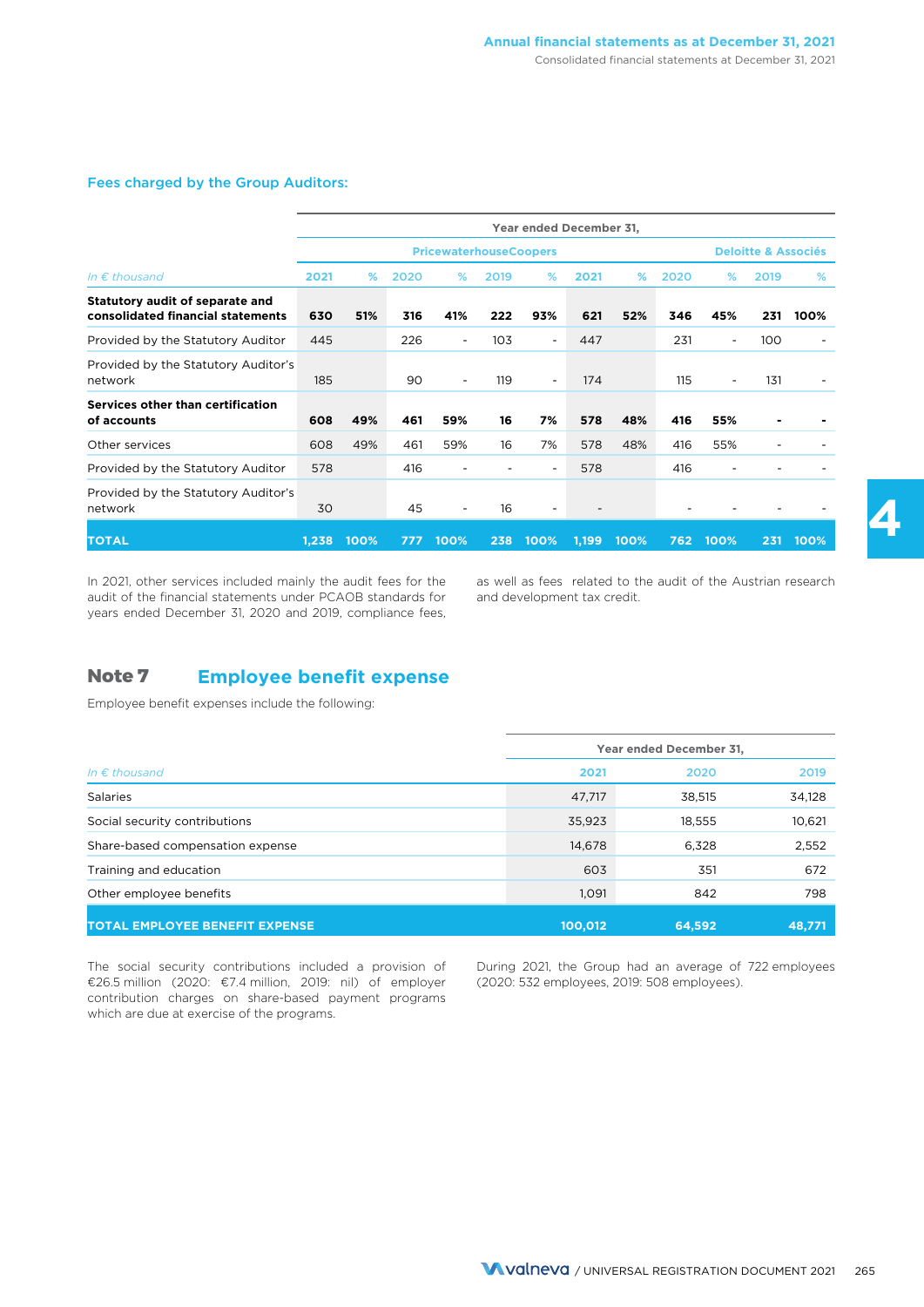### **Note 8 Other income/(expenses), net**

#### **8.1 Grants**

Grants from governmental agencies and non-governmental organizations are recognized where there is reasonable assurance that the grant will be received, and the Group will comply with all conditions.

Grant monies received as reimbursement of approved research and development expenses are recognized as other income when the respective expenses have been incurred and there is reasonable assurance that funds will be received. Advance payments received under such grants are deferred and recognized when these conditions have been met. Advanced payments received which need to be repaid are recognized as borrowings (see Note 24.1).

Government grant monies received to support the purchase of property, plant and equipment are included in non-current liabilities as deferred government grants and are credited to the income statement on a straight-line basis over the expected lives of the related assets.

In 2019 the Group signed a funding agreement with CEPI. Valneva will receive up to \$23.4 million for vaccine manufacturing and late-stage clinical development of a single-dose, live attenuated vaccine (VLA1553) against chikungunya. In line with CEPI's commitment to equitable access, the funding will underwrite a partnership effort to accelerate regulatory approval of Valneva's single-dose

Other income and expenses, net include the following:

chikungunya vaccine for use in regions where outbreaks occur and support WHO prequalification to facilitate broader access in lower- and middle-income countries. Valneva has to pay back part of the consideration, upon achievement of certain milestones. The refundable consideration is accounted for as loan and measured in accordance with IFRS 9 (see Note 24.1). The difference between the proceeds from CEPI and the carrying amount of the loan is treated under IAS 20 and presented as "Borrowings". The amount which Instituto Butantan benefits from the CEPI grant, is recognized as revenue (refer to Note 1). In 2021, due to a change in estimate of the likelihood of repayment milestones, minus €0.9 million of grant income related to CEPI (2020: €5.8 million).

### **8.2 Research and development tax credits**

Research and development tax credits granted by tax authorities are accounted for as grants under IAS 20. As a consequence, the portion of the research tax credit covering operating expenses is recognized in the income statement under "Grants" in "Other income and expenses, net" and the portion covering capitalized development expenditures under "Intangible assets" is recorded as deduction from the assets relating to fixed assets.

|                                                                      |                          | Year ended December 31, |         |  |  |
|----------------------------------------------------------------------|--------------------------|-------------------------|---------|--|--|
| In $\epsilon$ thousand                                               | 2021                     | 2020                    | 2019    |  |  |
| Research and development tax credit                                  | 21,949                   | 9,937                   | 6,314   |  |  |
| Grant income                                                         | 1.684                    | 7.680                   | 1,886   |  |  |
| Profit/(loss) on disposal of fixed assets and intangible assets, net | (42)                     | (10)                    | (92)    |  |  |
| Profit/(loss) from revaluation of lease agreements                   | $\overline{\phantom{a}}$ | 1.584                   |         |  |  |
| Taxes, duties, fees, charges, other than income tax                  | (212)                    | (168)                   | (146)   |  |  |
| Miscellaneous income/(expenses), net                                 | (403)                    | 95                      | (1,623) |  |  |
| <b>OTHER INCOME AND EXPENSES, NET</b>                                | 22.976                   | 19.117                  | 6,338   |  |  |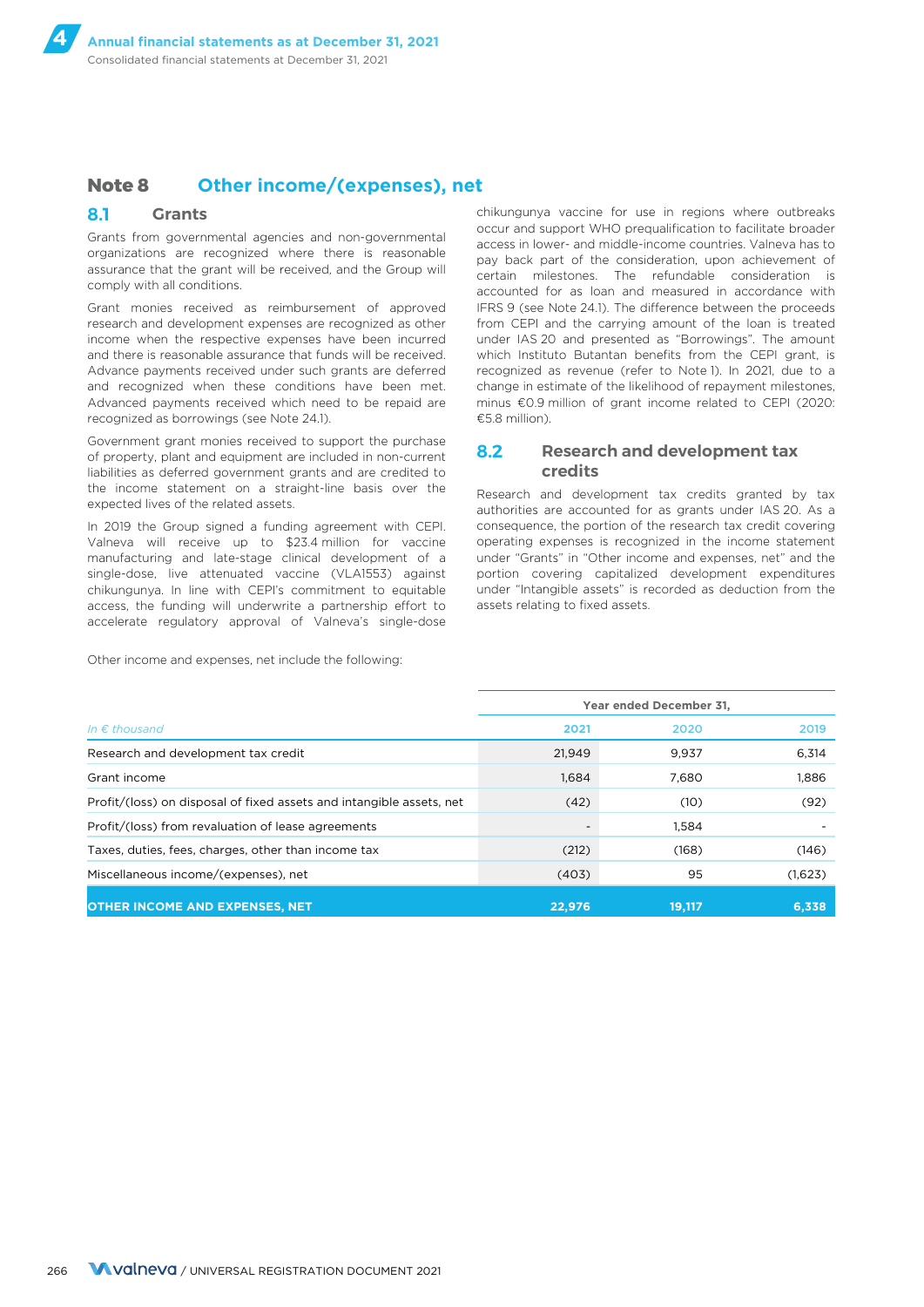### **Note 9 Finance income/(expenses), net**

Interest income is recognized on a time-proportion basis using the effective interest method.

|                                                         | Year ended December 31, |           |         |
|---------------------------------------------------------|-------------------------|-----------|---------|
| In $\epsilon$ thousand                                  | 2021                    | 2020      | 2019    |
| <b>FINANCE INCOME</b>                                   |                         |           |         |
| Interest income from other parties                      | 249                     | 119       | 199     |
| • Fair value gains on derivative financial instruments  |                         | 397       |         |
| • Foreign exchange gains, net                           | 8,130                   | 173       | 1,250   |
| <b>TOTAL FINANCE INCOME</b>                             | 8,379                   | 689       | 1,449   |
| <b>FINANCE EXPENSES</b>                                 |                         |           |         |
| Interest expense on loans                               | (7, 273)                | (6,162)   | (1,588) |
| Interest expense on refund liabilities                  | (8, 478)                | (3,640)   | (89)    |
| Interest expenses on lease liabilities                  | (903)                   | (907)     | (926)   |
| • Other interest expense                                | (309)                   | (30)      | (30)    |
| • Fair value losses on derivative financial instruments |                         |           | (449)   |
| <b>TOTAL FINANCE EXPENSES</b>                           | (16, 964)               | (10,738)  | (3,082) |
| <b>FINANCE INCOME/(EXPENSES), NET</b>                   | (8,584)                 | (10, 049) | (1,633) |

In 2021, the net finance result amounted to minus €8.6 million gains which were partially offset by increased interest compared to minus €10.0 million in 2020 and compared to expenses on non-current refund liabilities. In 2020 the minus €1.6 million in 2019. In 2021 the decrease in net finance increase in net finance expenses was mainly due to higher expense was mainly due to positive net foreign exchange borrowings and the increase in non-current refund liabilities.

### **Note 10 Income tax income/(expense)**

The tax expense for the period comprises current and deferred tax. Tax is recognized in the income statement, except to the extent that it relates to items recognized in other comprehensive income or directly in equity. In this case, the tax is also recognized in other comprehensive income or directly in equity, respectively. The current Income tax income/(expense) is calculated on the basis of the tax laws enacted or substantively enacted at the balance sheet date in the countries where the Group's subsidiaries operate and generate taxable income. Management periodically evaluates positions taken in tax returns with respect to situations in which applicable tax regulation is subject to interpretation. It establishes provisions, where appropriate, based on amounts expected to be paid to the tax authorities.

Deferred income tax is provided in full, using the liability method, on temporary differences arising between the tax bases of assets and liabilities and their carrying amounts in the consolidated financial statements. Deferred income tax is determined using tax rates (and laws) that have been enacted or substantially enacted by the balance sheet date and are expected to apply when the related deferred income tax asset is realized, or the deferred income tax liability is settled.

Deferred income tax assets are recognized to the extent that it is probable that future taxable profit will be available against which the temporary differences can be utilized.

Deferred income tax is provided on temporary differences arising on investments in subsidiaries and associates, except where the timing of the reversal of the temporary difference is controlled by the Group and it is probable that the temporary difference will not be reversed within the foreseeable future.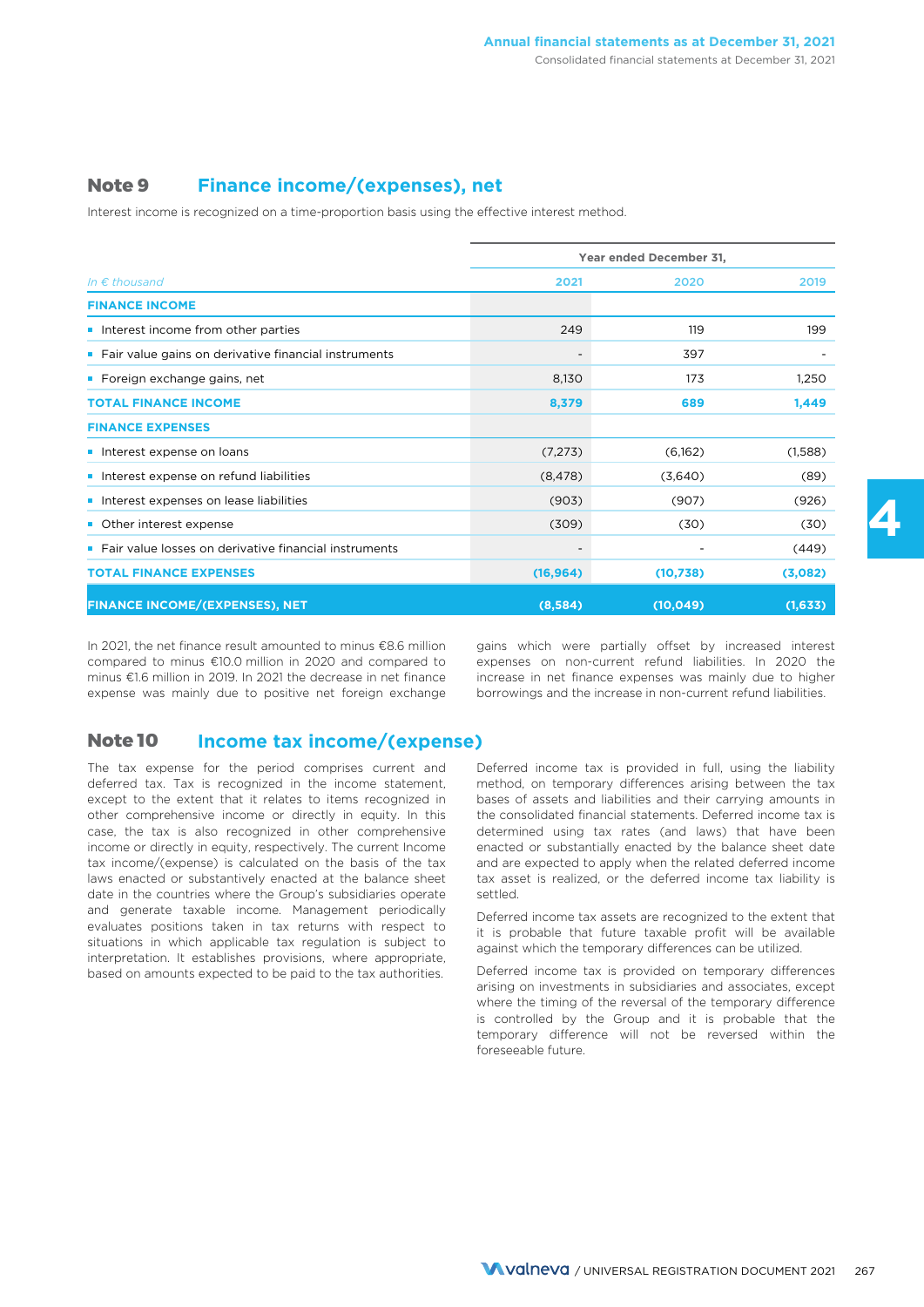### **10.1 Current income tax**

Income tax income/(expense) is comprised of current and deferred tax.

|                                                               |          | Year ended December 31. |         |  |  |
|---------------------------------------------------------------|----------|-------------------------|---------|--|--|
| In $\epsilon$ thousand                                        | 2021     | 2020                    | 2019    |  |  |
| <b>CURRENT TAX</b>                                            |          |                         |         |  |  |
| Current income tax charge                                     | (32)     | (69)                    | (2,849) |  |  |
| Adjustments in respect of current income tax of previous year | (19)     | 109                     | (258)   |  |  |
| <b>DEFERRED TAX</b>                                           |          |                         |         |  |  |
| Relating to origination and reversal of temporary differences | (3,395)  | 869                     | 2,233   |  |  |
| <b>INCOME TAX INCOME/(EXPENSE)</b>                            | (3, 446) | 909                     | (874)   |  |  |

The individual entities' reconciliations – prepared on the basis of the tax rates applicable in each country while taking consolidation procedures into account – have been summarized in the reconciliation below. The estimated tax charge is reconciled to the effective tax charge disclosed.

The tax on the Group's loss before tax differs from the theoretical amount that would arise using the weighted average tax rate applicable to profits of the consolidated companies as follows:

|                                                                                           |           | Year ended December 31, |          |  |  |
|-------------------------------------------------------------------------------------------|-----------|-------------------------|----------|--|--|
| In $\epsilon$ thousand                                                                    | 2021      | 2020                    | 2019     |  |  |
| Loss before tax                                                                           | (69, 979) | (65,302)                | (870)    |  |  |
| Tax calculated at domestic tax rates applicable to profits<br>in the respective countries | 18,824    | 16,675                  | 1,431    |  |  |
| Income not subject to tax (mainly R&D tax credit)                                         | 10,739    | 2,612                   | 1,727    |  |  |
| Expenses not deductible for tax purposes                                                  | (2,509)   | (1,789)                 | (169)    |  |  |
| Deferred tax asset not recognized                                                         | (26,902)  | (15, 852)               | (7, 405) |  |  |
| Utilization of previously unrecognized tax losses                                         |           |                         | 5,480    |  |  |
| Income tax credit                                                                         | (459)     | 109                     | 105      |  |  |
| Effect of change in applicable tax rate                                                   | (3,291)   | (771)                   | (1,708)  |  |  |
| Exchange differences                                                                      | 296       | (105)                   | 62       |  |  |
| Income tax of prior years                                                                 | (64)      | 170                     | (256)    |  |  |
| Minimum income tax                                                                        | (80)      | (141)                   | (142)    |  |  |
| <b>INCOME TAX INCOME/(EXPENSE)</b>                                                        | (3, 446)  | 909                     | (874)    |  |  |
| Effective income tax rate                                                                 |           |                         |          |  |  |

Although the Group operates at a loss overall, there are profitable jurisdictions.

### **10.2 Deferred tax**

As at December 31, 2021, the deferred tax assets of €153.8 million (December 31, 2020: €126.3 million) were not recognized as there was not sufficient evidence that adequate taxable profit will be available against which the unused tax losses can be utilized in the foreseeable future. Deferred tax assets were only recognized for entities where sufficient evidence has been provided that adequate taxable profit will be available against which the unused tax losses can be utilized in the foreseeable future.

As at December 31, 2021, the Group had tax losses carried forward of €628.3 million (December 31, 2020: €529.5 million), of which €234.9 million were related to Valneva SE (December 31, 2020: €192.0 million), €380.0 million were related to Valneva Austria GmbH (December 31, 2020: €321.1 million), €0 million were related to Valneva USA, Inc. (December 31, 2020: €0.4 million), €0.8 million were related to Valneva Scotland, Ltd. (December 31, 2020: €3.1 million) and €12.6 million were related to Valneva Sweden AB (December 31, 2020: €12.9 million).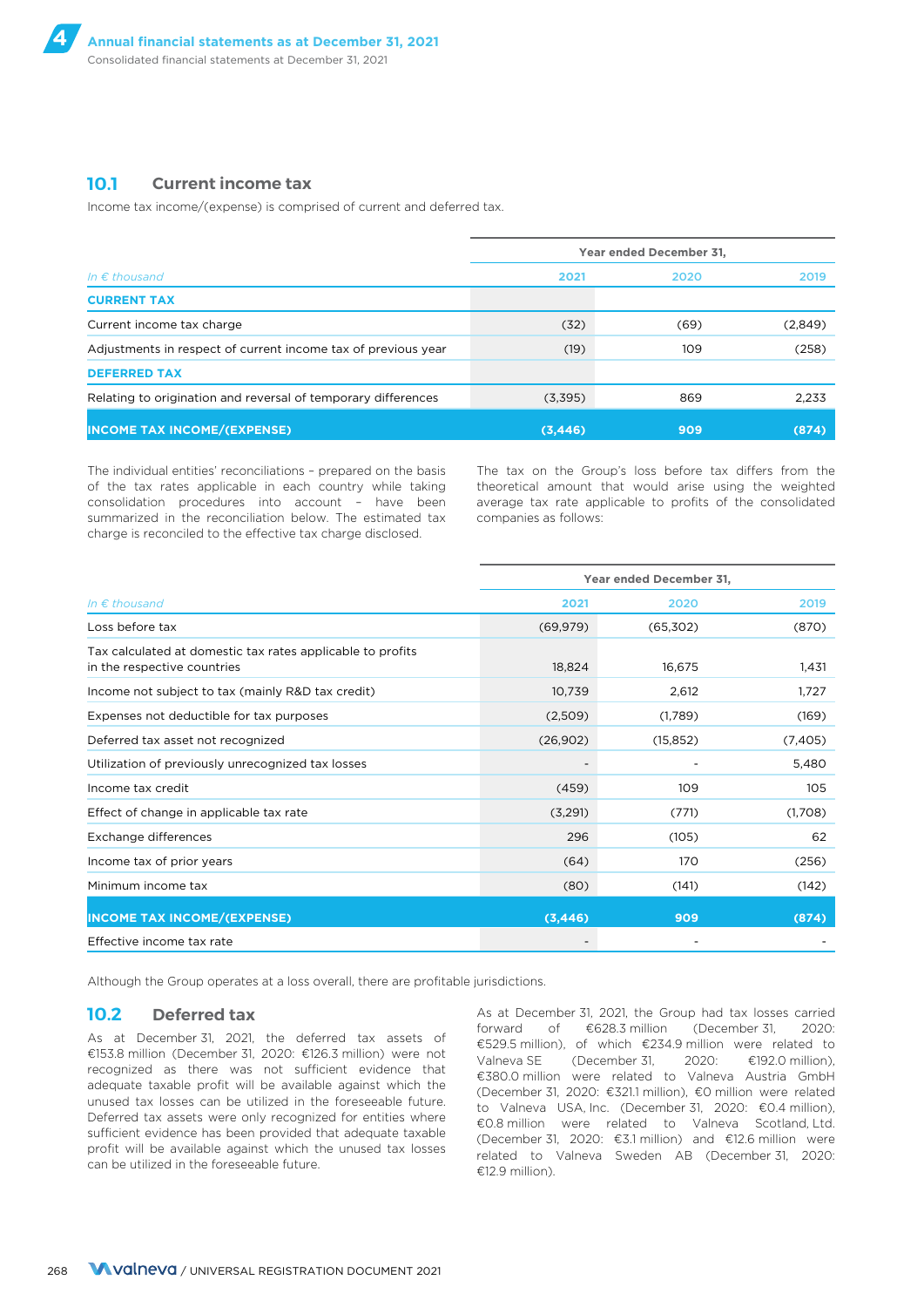Tax losses carried forward in France, Austria, United Kingdom and Sweden have no expiry date, whereas the tax loss from US entities will begin to expire in the year 2033 if unused.

The gross movement on the deferred income tax account was as follows:

| In $\epsilon$ thousand           | 2021    | 2020  | 2019  |
|----------------------------------|---------|-------|-------|
| Beginning of year                | 5,158   | 4,988 | 2,689 |
| Exchange differences             | (529)   | (699) | 66    |
| Income statement charge/(credit) | (3,395) | 869   | 2,233 |
| <b>END OF YEAR</b>               | 2,292   | 5,158 | 4,988 |

The deferred tax assets and liabilities are allocable to the various balance sheet items as follows:

|                                        | As at December 31, |            |  |
|----------------------------------------|--------------------|------------|--|
| In $\epsilon$ thousand                 | 2021               | 2020       |  |
| <b>DEFERRED TAX ASSET FROM</b>         |                    |            |  |
| Tax losses carried forward             | 156,470            | 131,633    |  |
| <b>Fixed assets</b>                    | 2,007              | 2,033      |  |
| Inventory                              | 1,837              | 4,108      |  |
| Borrowings and accrued interest        | 1,284              | 1,161      |  |
| Provision                              | 1,611              | 1,564      |  |
| Other items                            | 2,891              | 2,019      |  |
| Non-recognition of deferred tax assets | (153, 836)         | (126, 283) |  |
| <b>TOTAL DEFERRED TAX ASSETS</b>       | 12,264             | 16,235     |  |
| <b>DEFERRED TAX LIABILITY FROM</b>     |                    |            |  |
| Fixed assets                           | (2,359)            | (1,187)    |  |
| Intangible assets                      | (6,855)            | (7,480)    |  |
| Other items                            | (758)              | (2, 410)   |  |
| <b>TOTAL DEFERRED TAX LIABILITY</b>    | (9, 972)           | (11, 077)  |  |
| <b>DEFERRED TAX, NET</b>               | 2,292              | 5,158      |  |

The corporate income tax rate in the United Kingdom was 19% and will be increased to 25% in 2023.

The corporate income tax rate in France will be gradually reduced over the next years to 25%. The rate was 26.5% in 2021 and will be reduced to 25% from 2022 onward on the full amount of taxable profits.

The deferred tax assets and liabilities presented above as at December 31, 2021 and December 31, 2020 have been adjusted for these changes in tax rates.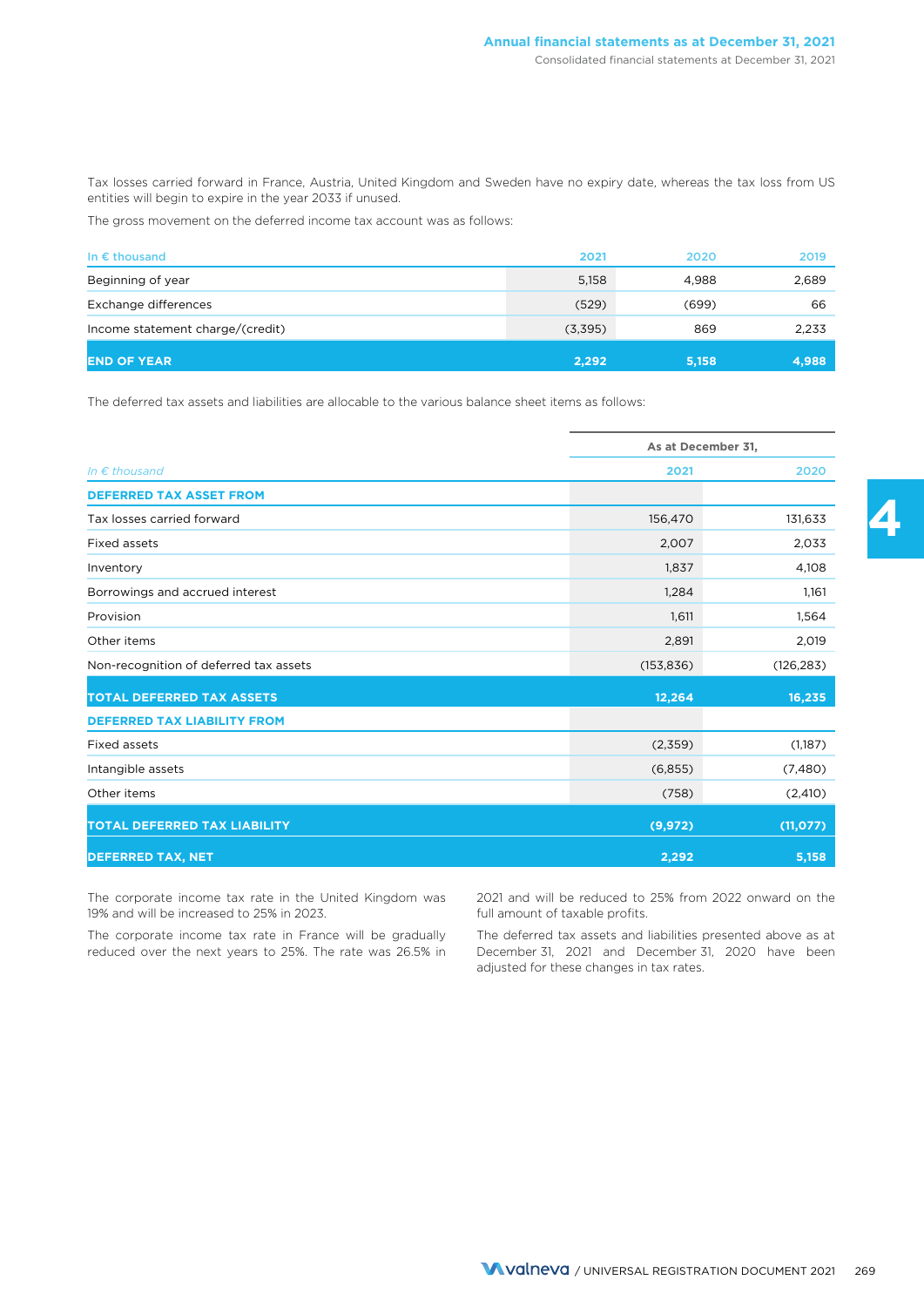### **Note 11 Earnings (Losses) per share**

#### (a) **Basic**

Basic earnings (losses) per share are calculated by dividing the profit attributable to equity holders of the Company by the weighted average number of outstanding shares during the year, excluding shares purchased by the Company and held as treasury shares (see Notes 22 and 23).

|                                                                                                                        | Year ended December 31, |            |            |  |
|------------------------------------------------------------------------------------------------------------------------|-------------------------|------------|------------|--|
|                                                                                                                        | 2021                    | 2020       | 2019       |  |
| Net profit (loss) from continuing operations attributable to equity<br>holders of the Company (in $\epsilon$ thousand) | (73.425)                | (64.393)   | (1.744)    |  |
| Weighted average number of outstanding shares                                                                          | 97,619,320              | 90.757.173 | 91.744.268 |  |
| <b>BASIC EARNINGS (LOSSES) FROM CONTINUING OPERATIONS PER</b><br>SHARE (IN € PER SHARE)                                | (0.75)                  | (0.71)     | (0.02)     |  |

#### (b) **Diluted**

Diluted earnings per share are calculated by adjusting the acquired at fair value (determined as the average annual weighted average number of ordinary outstanding shares to market share price of the Company's shares) based on the assume conversion of all dilutive potential ordinary shares. monetary value of the subscription rights attached to The Company has share options as dilutive potential ordinary outstanding share options. The number of shares calculated shares. For the share options, a calculation is done to as above is compared with the number of shares that would determine the number of shares that could have been have been issued assuming the exercise of the share options.

|                                                                                                  | Year ended December 31, |            |            |
|--------------------------------------------------------------------------------------------------|-------------------------|------------|------------|
|                                                                                                  | 2021                    | 2020       | 2019       |
| Profit used to determine diluted earnings per share (in $\epsilon$ thousand)                     | (73, 425)               | (64, 393)  | (1,744)    |
| Weighted average number of outstanding shares for diluted earnings<br>$(losses)$ per share $(1)$ | 97,619,320              | 90.757.173 | 91.744.268 |
| <b>DILUTED EARNINGS/(LOSSES) FROM CONTINUING OPERATIONS</b><br><b>PER SHARE (IN € PER SHARE)</b> | (0.75)                  | (0.71)     | (0.02)     |

*(1) Potentially dilutive securities (2021: 5,846,267 share options; 2020: 5,481,763 share options) have been excluded from the computation of diluted weighted-average shares outstanding, because such securities had an antidilutive impact due to the losses reported.*

### **Note 12 Intangible assets**

#### Computer software

Acquired computer software licenses are capitalized on the basis of the costs incurred to acquire and implement the specific software. These costs are amortized on a straight-line basis over their estimated useful lives, generally three to six years.

Costs associated with developing or maintaining computer software programs are recognized as expenses when they were incurred.

The costs of computer software subject to a software as a service agreement (SaaS) are recognized as expenses when they are incurred.

#### Acquired research and development technology and projects

Acquired research and development technology projects are capitalized. Amortization of the intangible asset over its useful life starts when the product has been fully developed and is ready for use. These costs are amortized on a straight-line basis over their useful lives. This useful life is determined on a case-by-case basis according to the nature and characteristics of the items included under this heading. The main current acquired research and development technology project is amortized over periods of 24 years, which is based on the patent life and technological replacement of a newer vaccine generation.

#### Development costs

Research expenses are recognized as expenses when incurred. Development expenses incurred on clinical projects (related to the design and testing of new or significantly improved products) are recognized as intangible assets when the following criteria have been fulfilled:

- it is technically feasible to complete the intangible asset so that it will be available for use or sale;
- management intends to complete the intangible asset and to utilize or sell it;
- there is an ability to utilize or sell the intangible asset;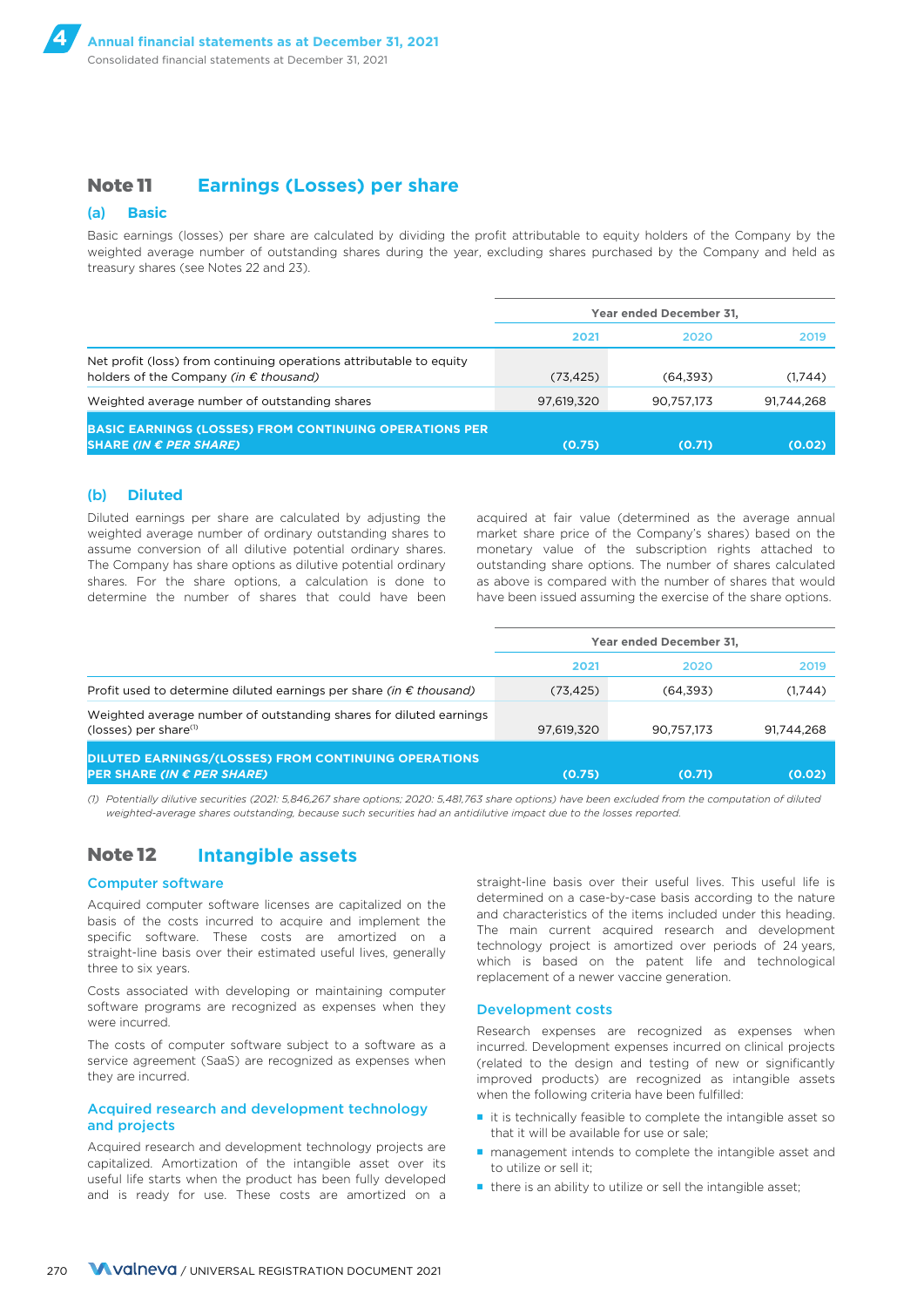- it can be demonstrated how the intangible asset will generate probable future economic benefits;
- adequate technical, financial, and/or other resources to complete the development and to utilize or sell the intangible asset are available; and
- the expenditure attributable to the intangible asset during its development can be reliably measured.

Other development expenditures that do not meet these criteria are recognized as expenses when they are incurred. Development costs previously recognized as an expense are not recognized as an asset in a subsequent period. Capitalized development costs are recorded as intangible assets and amortized from the point at which the asset is ready for use on a straight-line basis over its useful life, generally 10-15 years. In 2021 and 2020, no development costs have been capitalized.

#### Amortization

Amortization of intangible assets is calculated using the straight-line method to allocate their cost amounts to their residual values over their estimated useful lives, as follows:

- software 3 6 years;
- acquired R&D technology and projects 1-15 years;
- development costs 1 -15 years.

The useful life is determined on a case-by-case basis according to the nature and characteristics of the items included under this heading. The main current acquired research and development technology project is amortized over periods of 24 years, which is based on estimated period where Valneva benefits from the patent.

| In $\epsilon$ thousand                  | <b>Software</b> | <b>Acquired R&amp;D</b><br>technology<br>and projects | <b>Development</b><br>costs | Intangible<br>assets in the<br>course of<br>construction | <b>Total</b> |
|-----------------------------------------|-----------------|-------------------------------------------------------|-----------------------------|----------------------------------------------------------|--------------|
| <b>YEAR ENDED DECEMBER 31, 2020</b>     |                 |                                                       |                             |                                                          |              |
| Opening net book value                  | 1,629           | 38,183                                                | 1,953                       | 48                                                       | 41,813       |
| <b>Additions</b>                        | 48              | 401                                                   | ۰                           | 86                                                       | 535          |
| Amortization charge                     | (569)           | (2,723)                                               | (194)                       | ۰                                                        | (3,486)      |
| <b>Disposals</b>                        | -               | (3,329)                                               | (5)                         | ٠                                                        | (3,333)      |
| Exchange rate differences               | 3               | (108)                                                 | (16)                        | 3                                                        | (119)        |
| <b>CLOSING NET BOOK VALUE</b>           | 1,112           | 32,423                                                | 1,737                       | 137                                                      | 35,409       |
| AS AT DECEMBER 31, 2020                 |                 |                                                       |                             |                                                          |              |
| Cost                                    | 5,589           | 80,183                                                | 9,851                       | 137                                                      | 95,759       |
| Accumulated amortization and impairment | (4, 477)        | (47,759)                                              | (8,113)                     | ۰                                                        | (60,350)     |
| <b>CLOSING NET BOOK VALUE</b>           | 1,112           | 32,423                                                | 1,737                       | 137                                                      | 35,409       |

| In $\epsilon$ thousand                  | <b>Software</b> | <b>Acquired R&amp;D</b><br>technology<br>and projects | <b>Development</b><br>costs | Intangible<br>assets in the<br>course of<br>construction | Total     |
|-----------------------------------------|-----------------|-------------------------------------------------------|-----------------------------|----------------------------------------------------------|-----------|
| <b>YEAR ENDED DECEMBER 31, 2021</b>     |                 |                                                       |                             |                                                          |           |
| Opening net book value                  | 1,112           | 32,423                                                | 1,737                       | 137                                                      | 35,409    |
| <b>Additions</b>                        | 802             | 140                                                   | ۰                           | ۰                                                        | 942       |
| Amortization charge                     | (719)           | (2,919)                                               | (178)                       | -                                                        | (3,816)   |
| <b>Disposals</b>                        | ٠               | ٠                                                     | ۰                           | ۰                                                        |           |
| Exchange rate differences               | 22              | 123                                                   | 21                          | (2)                                                      | 165       |
| <b>CLOSING NET BOOK VALUE</b>           | 1,217           | 29,768                                                | 1,581                       | 134                                                      | 32,700    |
| AS AT DECEMBER 31, 2021                 |                 |                                                       |                             |                                                          |           |
| Cost                                    | 6,254           | 80,724                                                | 9,895                       | 134                                                      | 97,007    |
| Accumulated amortization and impairment | (5,037)         | (50, 956)                                             | (8,314)                     | ۰                                                        | (64, 307) |
| <b>CLOSING NET BOOK VALUE</b>           | 1,217           | 29,768                                                | 1,581                       | 134                                                      | 32,700    |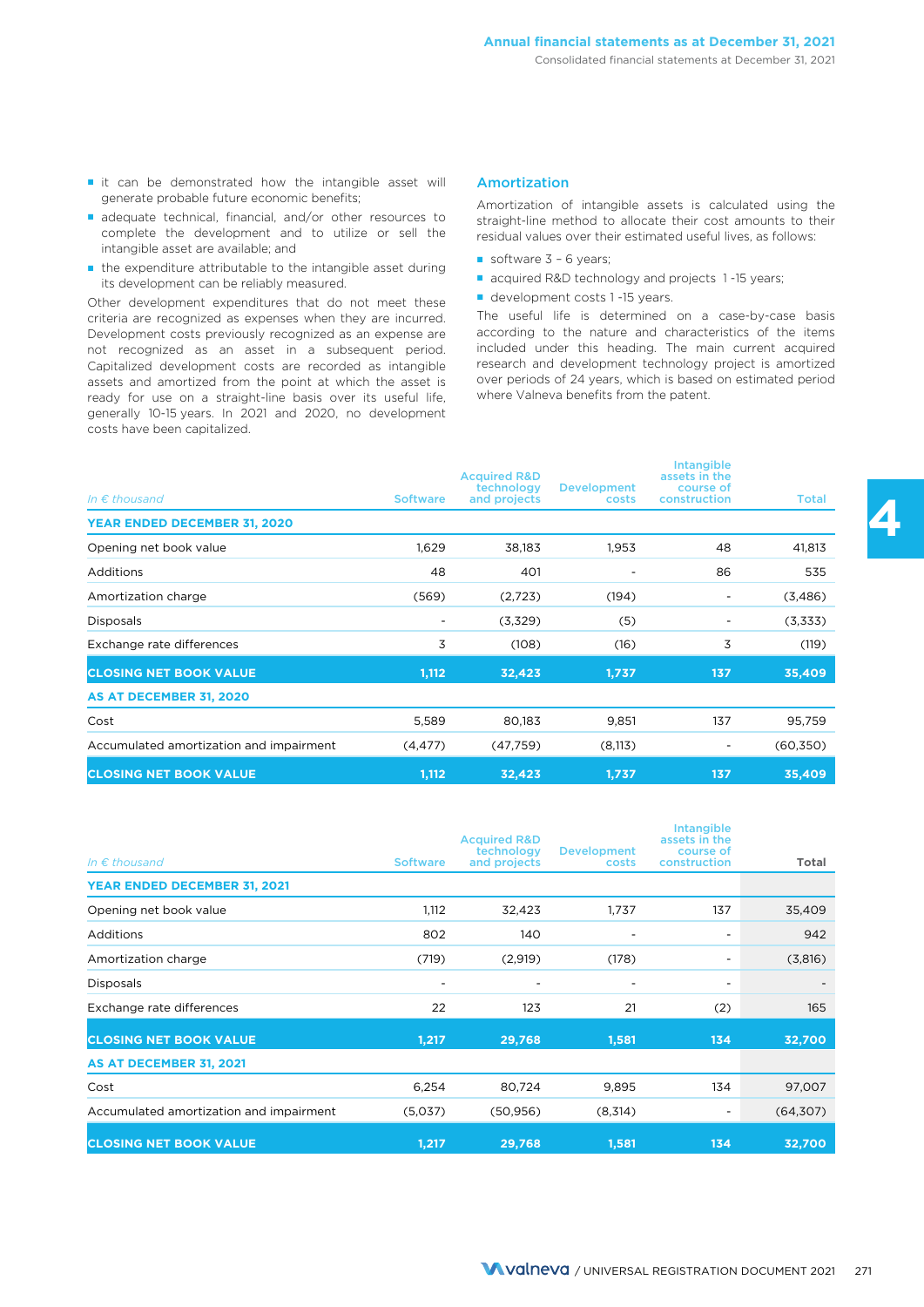The disposal of acquired R&D technology and projects in 2020 included €3.3 million from de-recognition of the Lyme disease vaccine candidate (VLA15) (see Note 1). In April 2020, a Research Collaboration and License agreement for Lyme VLA15 was signed between Pfizer and Valneva. Under the agreement, Valneva continues performing R&D services for the VLA15-221 study and grants Pfizer an exclusive license enabling Pfizer to develop the vaccine candidate to licensure. Upon completion of the transfer of the license in December 2020, the intangible asset with a value amounting to €3.3 million was de-recognized and expensed as cost of services sold (COSS) on the Income Statement.

As at December 31, 2021 and December 31, 2020, there were no acquired research and development technology projects assets with a definite useful life which are not yet amortized.

Significant intangible assets (included in acquired R&D technology and projects as well as in the development costs) with definite useful life are comprised primarily of the already commercialized vaccine against Japanese encephalitis (IXIARO<sup>\*</sup>) with acquisition costs amounting to  $£79.0$  million and a net book value amounting to €30.6 million (December 31, 2020: €33.2 million).

For impairment test, See Note 16.

### **Note 13 Leases (right of use assets and lease liabilities)**

The Group leases various premises, equipment, and vehicles. Rental contracts are typically made for fixed periods ranging from a few months to five years. The rental contracts for the premises in Sweden (10 and 20 years) and Austria (15 years) include a significantly longer fixed period. Generally, the rental contracts do not include an option for early termination or prolongation of the rental period. The rental contracts for the premises in Solna, Sweden include options to terminate the agreements earlier. The notice period is between one and six years. At the commencement date, it was not reasonably certain that these early termination options were to be exercised, so they were not included in the valuation of the lease liabilities and right of use assets. The Group changed the manner in which it accounts for leases effective January 1, 2019 due to the adoption of IFRS 16 – Leases.

Contracts may contain both lease and non-lease components. The Group allocates the consideration in the contract to the lease and non-lease components based on their relative stand-alone prices.

Lease terms are negotiated on an individual basis and contain a wide range of different terms and conditions. The lease agreements do not impose any covenants other than the security interests in the leased assets that are held by the lessor. Leased assets may not be used as security for borrowing purposes.

The lease liability is initially measured at the present value of the lease payments that are not paid at the commencement date, discounted by using the rate implicit in the lease. If this rate cannot be readily determined, which is generally the case for leases in the Group, the Group uses its incremental borrowing rate. The incremental borrowing rate depends on the term, currency and start date of the lease and is determined based on a series of inputs including: the risk-free rate based on government bond rates; a country-specific risk adjustment; a credit risk adjustment based on bond yields; and an entity-specific adjustment when the risk profile of the entity that enters into the lease is different than that of the

Group and the lease does not benefit from a guarantee from the Group. Valneva uses incremental borrowing rates between 0.013% and 3.186%, depending on the currency and the remaining term until maturity. For the rental contracts for the premises in Sweden interest rates of 2.493% and 3.401% were determined.

The Group is exposed to potential future increases in variable lease payments based on an index or rate, which are not included in the lease liability until they take effect. When adjustments to lease payments based on an index or rate take effect, the lease liability is reassessed and adjusted against the right-of-use asset. This includes also the major contracts for the premises in Austria and Sweden, contain variable payments based on inflation rates or on published interest rates.

Lease payments are allocated between principal and finance cost. The finance cost is charged to profit or loss over the lease period so as to produce a constant periodic rate of interest on the remaining balance of the liability for each period.

RoU assets are generally depreciated over the shorter of the asset's useful life and the lease term on a straight-line basis. If the Group is reasonably certain to exercise a purchase option, the right-of-use asset is depreciated over the underlying asset's useful life.

Payments associated with short-term leases of equipment and vehicles and all leases of low-value assets (below €5,000) are recognized on a straight-line basis as an expense in profit or loss. Short-term leases are leases with a lease term of 12 months or less and without an option for the lessee to prolong the contract to more than 12 months or it is not reasonably certain to exercise such an option. Low-value assets comprise mainly IT equipment and small items of office furniture.

The Group does not have residual value guarantees in the rental contracts.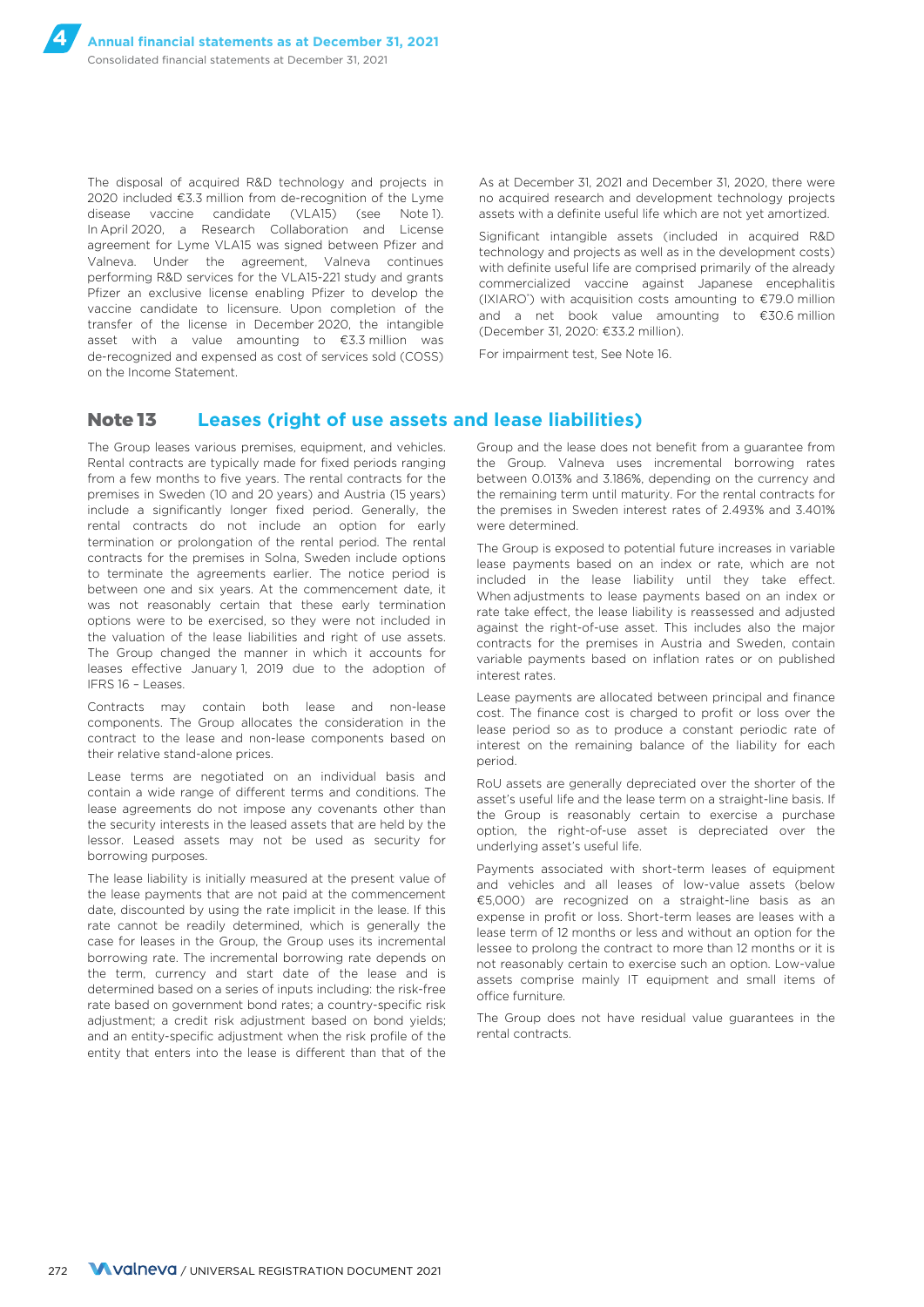### **13.1 Development of right-of-use assets and lease liabilities**

|                                      | <b>Right-of-use assets</b>                                 |                                                     |                                     |                     |                             |
|--------------------------------------|------------------------------------------------------------|-----------------------------------------------------|-------------------------------------|---------------------|-----------------------------|
| In $\epsilon$ thousand               | Land,<br>buildings and<br>leasehold<br><b>improvements</b> | <b>Manufacturing</b><br>and laboratory<br>equipment | Furniture,<br>fittings and<br>other | <b>Total assets</b> | Lease<br><b>liabilities</b> |
| <b>YEAR ENDED DECEMBER 31, 2020</b>  |                                                            |                                                     |                                     |                     |                             |
| Opening net book value               | 49,039                                                     | 58                                                  | 236                                 | 49,334              | 58,901                      |
| <b>Additions</b>                     | 117                                                        | $\overline{\phantom{a}}$                            | 151                                 | 267                 | 267                         |
| Amortization                         | (2,309)                                                    | (22)                                                | (141)                               | (2, 471)            |                             |
| Revaluation due to variable payments | (4,507)                                                    |                                                     | 2                                   | (4,505)             | (6,096)                     |
| Termination of contracts             |                                                            | ۰                                                   | (33)                                | (33)                | (26)                        |
| Lease payments                       |                                                            | ٠                                                   | ÷                                   |                     | (2,910)                     |
| Interest expenses                    | ٠                                                          | $\overline{\phantom{a}}$                            | ٠                                   |                     | 800                         |
| Exchange rate differences            | 782                                                        | ۰                                                   |                                     | 782                 | 1,152                       |
| <b>CLOSING NET BOOK VALUE</b>        | 43,121                                                     | 37                                                  | 216                                 | 43,374              | 52,088                      |

|                               | <b>Right-of-use assets</b>                                 |                                                     |                                     |                     |                             |
|-------------------------------|------------------------------------------------------------|-----------------------------------------------------|-------------------------------------|---------------------|-----------------------------|
| In $\epsilon$ thousand        | Land,<br>buildings and<br>leasehold<br><b>improvements</b> | <b>Manufacturing</b><br>and laboratory<br>equipment | Furniture,<br>fittings and<br>other | <b>Total assets</b> | Lease<br><b>liabilities</b> |
| YEAR ENDED DECEMBER 31, 2021  |                                                            |                                                     |                                     |                     |                             |
| Opening net book value        | 43,121                                                     | 37                                                  | 216                                 | 43,374              | 52,088                      |
| <b>Additions</b>              | 7,642                                                      |                                                     | 231                                 | 7,874               | 7,873                       |
| Amortization                  | (2,628)                                                    | (22)                                                | (135)                               | (2,784)             |                             |
| Revaluation                   | 199                                                        | ۰                                                   | 3                                   | 202                 | 202                         |
| Termination of contracts      | ۰                                                          | ۰                                                   | (41)                                | (41)                | (44)                        |
| Lease payments                | ۰                                                          |                                                     | $\overline{\phantom{a}}$            |                     | (3,601)                     |
| Interest expenses             | ۰                                                          | ۰                                                   | ۰                                   |                     | 802                         |
| Exchange rate differences     | (341)                                                      |                                                     | 3                                   | (339)               | (496)                       |
| <b>CLOSING NET BOOK VALUE</b> | 47,993                                                     | 15                                                  | 278                                 | 48,285              | 56,822                      |

Revaluation of right of use (RoU) assets for land, buildings and leasehold improvements and lease liabilities in 2020 mainly refers to the partial early termination of the rental contract in Sweden.

#### For impairment test, see Note 16.

As at December 31, 2021, RoU assets increased to €17.6 million). €48.3 million from €43.4 million as at December 31, 2020, mainly due to a new lease contract for land and building in Sweden (addition of €6.4 million, partly offset by

amortization expenses of €0.5 million), as well as a new lease contract for land and building in Scotland (December 31, 2021: €1.2 million). Major lease agreements were for the premises in Austria (December 31, 2021: €24.0 million, December 31, 2020: €24.8 million) and Sweden (December 31, 2021: €22.1 million, December 31, 2020:

For more details on lease liabilities, see Note 27.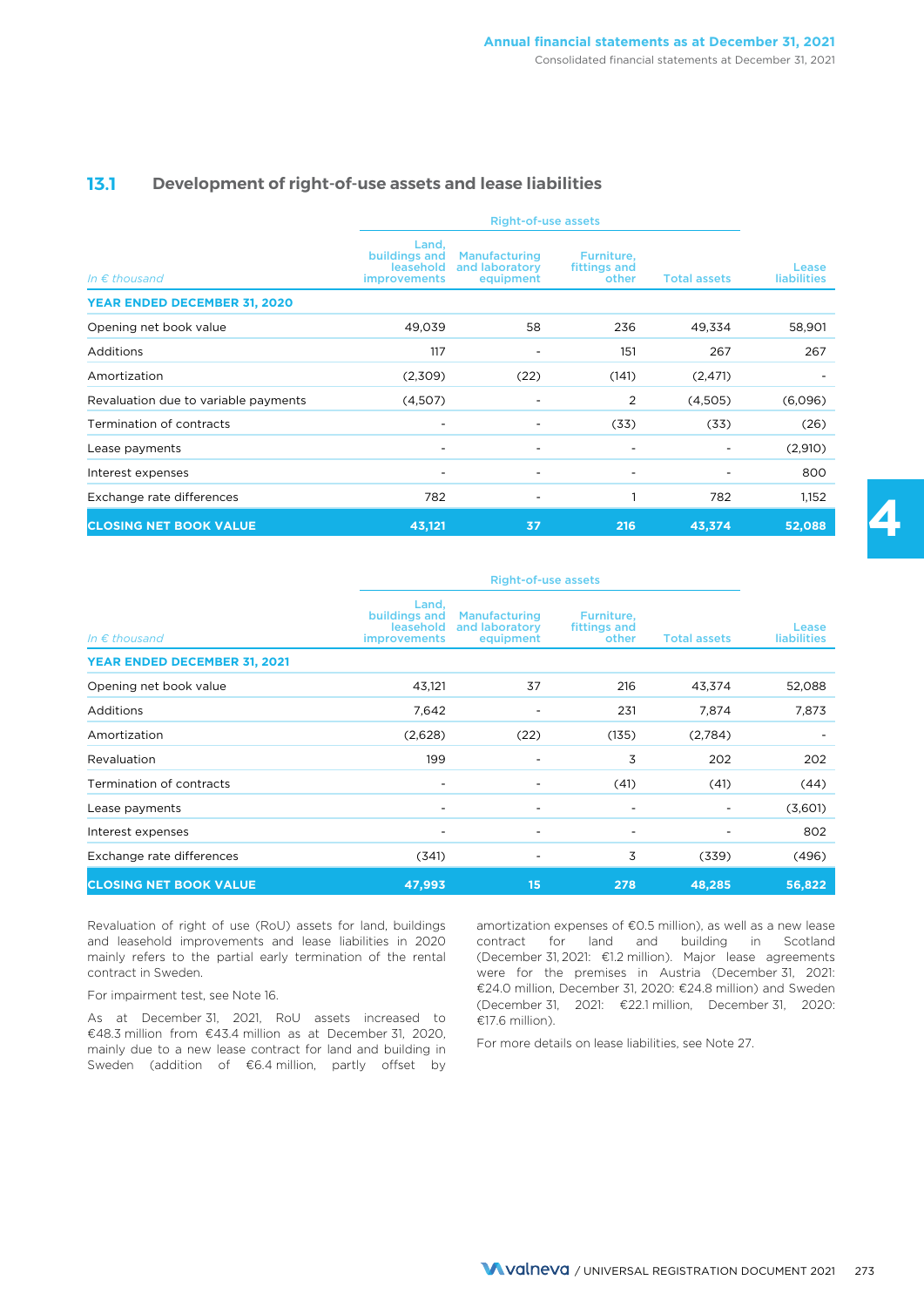### **13.2 Other amounts recognized in the consolidated income statement**

|                                                                                                                                         | Year ended December 31, |       |      |  |
|-----------------------------------------------------------------------------------------------------------------------------------------|-------------------------|-------|------|--|
| In $\epsilon$ thousand                                                                                                                  | 2021                    | 2020  | 2019 |  |
| Expense relating to short-term leases (included in other income and expenses)                                                           | 340                     | 96    | 146  |  |
| Expense relating to leases of low-value assets that are not shown above as<br>short-term leases (included in other income and expenses) | 21                      |       |      |  |
| Income relating to revaluation of lease liabilities (included in other income and<br>expenses)                                          | 42                      | 1.591 |      |  |
| Expenses relating to termination of lease contracts (included in other income and<br>expenses)                                          | (38)                    | 7     |      |  |

Income relating to revaluation of lease liabilities in 2020 referred to the partial early termination of the rental contract in Sweden.

### **Note 14 Property, plant and equipment**

Property, plant and equipment mainly comprise a manufacturing facility and leasehold improvements in rented office and laboratory space. All Property, plant and equipment are stated at historical cost less depreciation and less impairment losses when necessary. Historical cost includes expenditure that is directly attributable to the acquisition of the items.

Subsequent costs are included in the asset's carrying amount or are recognized as a separate asset, as appropriate, only when it is probable that future economic benefits associated with the item will flow to the Group and that the cost of the item can be measured reliably. All other repairs and maintenance are charged to the income statement during the financial period in which they incur.

Property, plant and equipment include machinery, for which validation is required to bring the asset to its working condition. The costs of such validation activities are capitalized together with the cost of the asset. Validation costs beyond the normal validation costs, which are usually required to bring an asset to its working condition, are expensed immediately. The usual validation costs are capitalized on the asset and depreciated over the remaining life of the asset or the shorter period until the next validation is usually required.

Depreciation of assets is calculated using the straight-line method to allocate their cost amounts to their residual values over their estimated useful lives, as follows:

- Buildings, leasehold improvements 5 -40 years
- Machinery, laboratory equipment 1 -15 years
- Furniture, fittings and office equipment 4 -10 years
- Hardware 3 -5 years

Leasehold improvements are depreciated over the shorter of their useful life or the lease term, unless the entity expects to use the assets beyond the lease term.

The assets' residual values and useful lives are reviewed, and adjusted if appropriate, at each balance sheet date.

An asset's carrying amount is immediately written-down to its recoverable amount if the asset's carrying amount is greater than its estimated recoverable amount.

Gains and losses on disposals are determined by comparing proceeds with the carrying amount. These gains and losses are included in the income statement "other income and expenses, net" (see Note 8).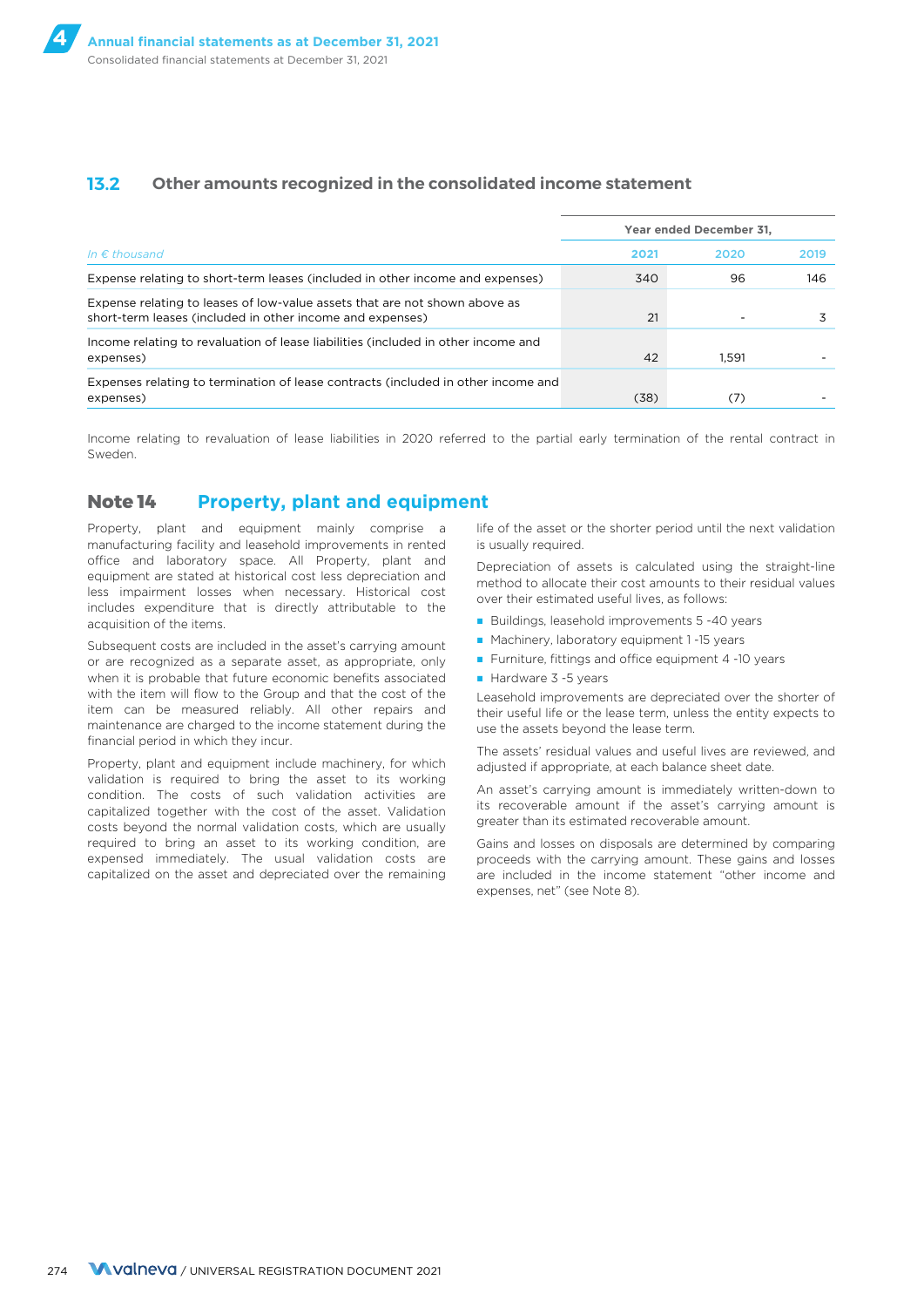#### Consolidated financial statements at December 31, 2021

| In $\epsilon$ thousand                  | Land.<br>buildings and<br>leasehold<br><i>improvements</i> | Manufac-<br>turing and<br>laboratory<br>equipment | Computer<br>hardware | Furniture.<br><b>fittings</b><br>and other | Assets in the<br>course of<br>construction | Total    |
|-----------------------------------------|------------------------------------------------------------|---------------------------------------------------|----------------------|--------------------------------------------|--------------------------------------------|----------|
| <b>YEAR ENDED DECEMBER 31, 2020</b>     |                                                            |                                                   |                      |                                            |                                            |          |
| Opening net book value                  | 9,248                                                      | 5,944                                             | 707                  | 313                                        | 3,791                                      | 20,003   |
| <b>Additions</b>                        | 2,578                                                      | 8,553                                             | 241                  | 30                                         | 7,535                                      | 18,936   |
| Depreciation charge                     | (1,087)                                                    | (2, 471)                                          | (211)                | (73)                                       | ۰.                                         | (3,842)  |
| Impairment charge                       | $\overline{\phantom{a}}$                                   | ٠                                                 | $\overline{a}$       |                                            | (140)                                      | (140)    |
| <b>Disposals</b>                        | ۰                                                          | (2)                                               | (1)                  | (3)                                        | ۰                                          | (6)      |
| Exchange rate differences               | (87)                                                       | 16                                                | (10)                 | (9)                                        | (82)                                       | (172)    |
| <b>CLOSING NET BOOK VALUE</b>           | 10,651                                                     | 12,041                                            | 726                  | 257                                        | 11,105                                     | 34,779   |
| <b>DECEMBER 31, 2020</b>                |                                                            |                                                   |                      |                                            |                                            |          |
| Cost                                    | 24,062                                                     | 28,743                                            | 2,573                | 1,453                                      | 11,105                                     | 67,935   |
| Accumulated depreciation and impairment | (13, 411)                                                  | (16,702)                                          | (1,847)              | (1,196)                                    | $\overline{\phantom{a}}$                   | (33,156) |
| <b>CLOSING NET BOOK VALUE</b>           | 10,651                                                     | 12,041                                            | 726                  | 257                                        | 11,105                                     | 34,779   |

| In $\epsilon$ thousand                  | Land,<br>buildings and<br>leasehold<br><i>improvements</i> | Manufac-<br>turing and<br>laboratory<br>equipment | <b>Computer</b><br>hardware | Furniture.<br>fittings<br>and other | Assets in the<br>course of<br>construction | Total     |
|-----------------------------------------|------------------------------------------------------------|---------------------------------------------------|-----------------------------|-------------------------------------|--------------------------------------------|-----------|
| <b>YEAR ENDED DECEMBER 31, 2021</b>     |                                                            |                                                   |                             |                                     |                                            |           |
| Opening net book value                  | 10,651                                                     | 12,041                                            | 726                         | 257                                 | 11,105                                     | 34,779    |
| <b>Additions</b>                        | 664                                                        | 14,360                                            | 912                         | 16                                  | 79,897                                     | 95,848    |
| Depreciation charge                     | (1,160)                                                    | (6,129)                                           | (333)                       | (59)                                | $\overline{\phantom{a}}$                   | (7,681)   |
| Impairment charge                       |                                                            |                                                   |                             |                                     | $\overline{a}$                             |           |
| <b>Disposals</b>                        |                                                            | (19)                                              | (2)                         | (21)                                | (4)                                        | (46)      |
| Exchange rate differences               | 129                                                        | 813                                               | 32                          | 9                                   | 1,662                                      | 2,645     |
| <b>CLOSING NET BOOK VALUE</b>           | 10,284                                                     | 21,066                                            | 1,335                       | 202                                 | 92,659                                     | 125,545   |
| <b>DECEMBER 31, 2021</b>                |                                                            |                                                   |                             |                                     |                                            |           |
| Cost                                    | 25,554                                                     | 44,127                                            | 3,204                       | 1,454                               | 92,659                                     | 166,999   |
| Accumulated depreciation and impairment | (15,269)                                                   | (23,062)                                          | (1,870)                     | (1,252)                             | $\overline{\phantom{a}}$                   | (41, 453) |
| <b>CLOSING NET BOOK VALUE</b>           | 10,284                                                     | 21,066                                            | 1,335                       | 202                                 | 92,659                                     | 125,545   |

Additions in 2020 and 2021 mainly referred to investments in Scotland and Sweden and related to the production of the COVID-19 vaccine VLA2001.

development expenses (2020: €4.1 million), €0.4 million were charged to marketing and distribution expenses (2020: €0.5 million) and €0.3 million were charged to general From the total of  $\epsilon$ 14.3 million depreciation and amortization<br>expenses (2020:  $\epsilon$ 0.3 million). The<br>expenses (2020:  $\epsilon$ 0.3 million). Check the increase in depreciation and amortization charged to costs of<br>(2020:  $\epsilon$ 5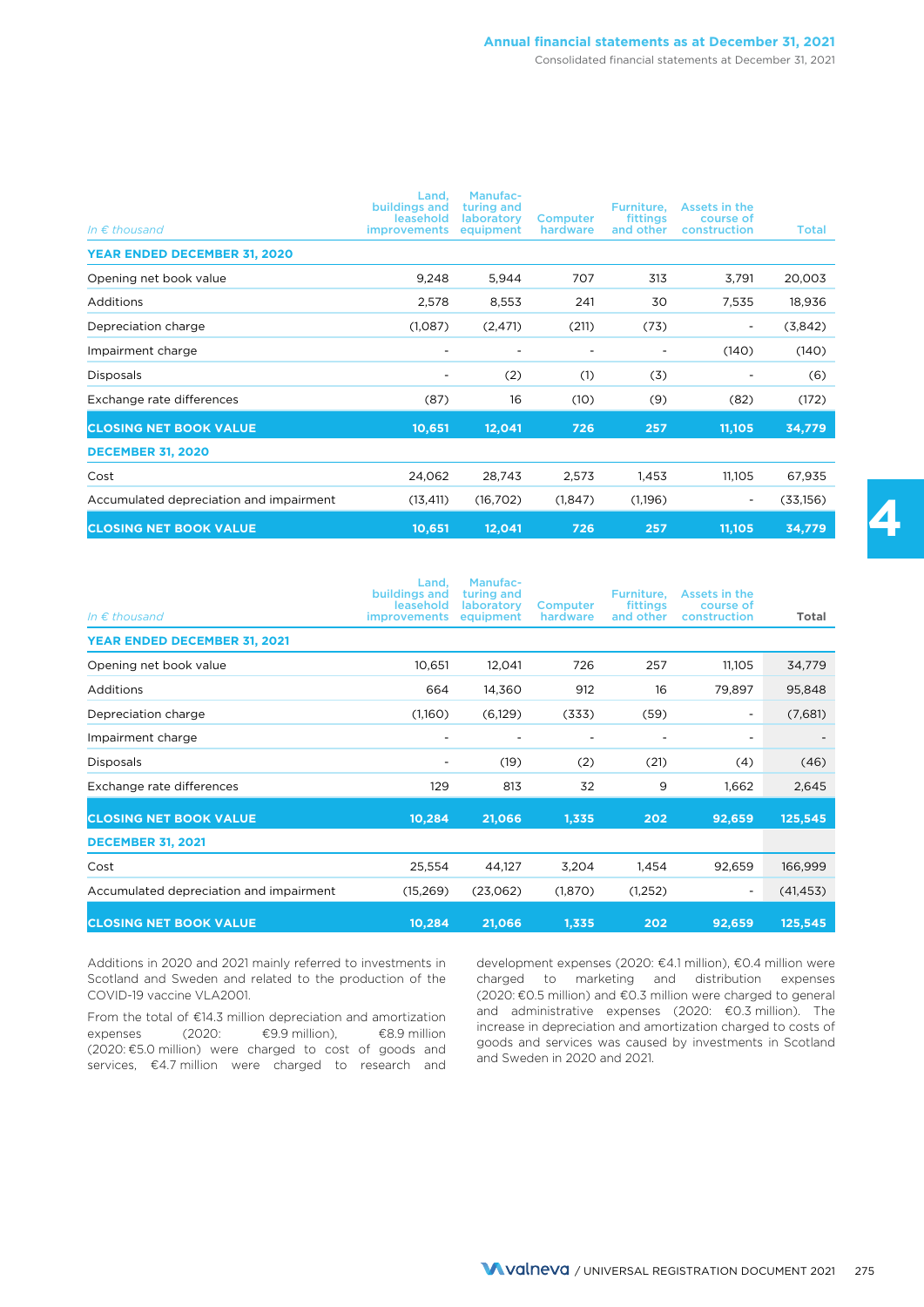### **Note 15 Investments in associates**

An associate is an entity over which the Company has significant influence. Significant influence is the power to participate in the financial and operating policy decisions of the investee but is not control or joint control over those policies.

The results and assets and liabilities of associates are incorporated in these consolidated financial statements using the equity method of accounting, except when the investment, or a portion thereof, is classified as held for sale, in which case it is accounted for in accordance with IFRS 5. Under the equity method, an investment in an associate is initially recognized in the consolidated statement of financial position at cost and adjusted thereafter to recognize the Company's share of the profit or loss and other comprehensive income of the associate. When the Company's share of losses of an associate exceeds the Company's interest in that associate (which includes any long-term interests that, in substance, form part of the Company's net investment in the associate), the Company discontinues recognizing its share of further losses.

Additional losses are recognized only to the extent that the Company has incurred legal or constructive obligations or made payments on behalf of the associate.

The requirements of IAS 28 are applied to determine whether there is any objective evidence that its net investment in the associate is impaired after the initial recognition of the net investment (a 'loss event'). When and only when, there is a loss event existing and the impact on the estimated future cash flows from the net investment can be reliably estimated, the entire carrying amount of the investment is tested for impairment in accordance with IAS 36 as a single asset by comparing its recoverable amount (higher of value in use and fair value less costs of disposal) with its carrying amount. Any impairment loss recognized forms part of the carrying amount of the investment. Any reversal of that impairment loss is recognized in accordance with IAS 36 to the extent that the recoverable amount of the investment subsequently increases.

Details of the Group's material associate are as follows:

|                             |                          |                           | % of ownership interest as at December 31, |       |
|-----------------------------|--------------------------|---------------------------|--------------------------------------------|-------|
| Name of associate           | <b>Place of business</b> | <b>Measurement method</b> | 2021                                       | 2020  |
| <b>BliNK Biomedical SAS</b> | FR                       | Eauity method             | 48.9%                                      | 48.9% |

In January 2015, the Company and the UK Company BliNK Therapeutics Ltd founded BliNK Biomedical SAS ("BliNK"), a private company specialized in the discovery of innovative monoclonal antibodies. The Company contributed assets and liabilities in conjunction with the VIVA|Screen®technology. From 2018 onward BliNK reduced its research activities and has licensed out its technology.

BliNK is a private company and its shares are not listed on a stock exchange.

While the Company retains a substantial ownership interest in the entity, BliNK is run as an independent business by its own management team. The Company does not have control over BliNK in the regards of IFRS 10, but rather holds a significant influence in BliNK in accordance with IAS 28.3, and

therefore the investment in associates is accounted for by using the equity method in accordance with IAS 28.

In 2021, the Company recorded a loss of €0.0 million related to its share of equity in BliNK (2020: loss of €0.3 million). The total equity of BliNK amounted to €4.3 million as at December 31, 2021 (December 31, 2020: €4.4 million). Refer to Note 16 impairment testing.

### **15.1 Summarized financial information**

The summarized financial information below represents amounts shown in the associate's financial statements prepared in accordance with IFRS (adjusted by the Group for equity accounting purposes).

|                                   | As at December 31, |       |  |
|-----------------------------------|--------------------|-------|--|
| In $\epsilon$ thousand            | 2021               | 2020  |  |
| <b>BLINK BIOMEDICAL SAS</b>       |                    |       |  |
| Non-current assets                | $\overline{2}$     | 3     |  |
| Current assets                    | 4,782              | 4,759 |  |
| Non-current liabilities           | 209                | 209   |  |
| <b>Current liabilities</b>        | 93                 | 38    |  |
| Revenue                           | 810                | 836   |  |
| Loss from continuing operations   | (16)               | (272) |  |
| <b>TOTAL COMPREHENSIVE INCOME</b> | (16)               | (272) |  |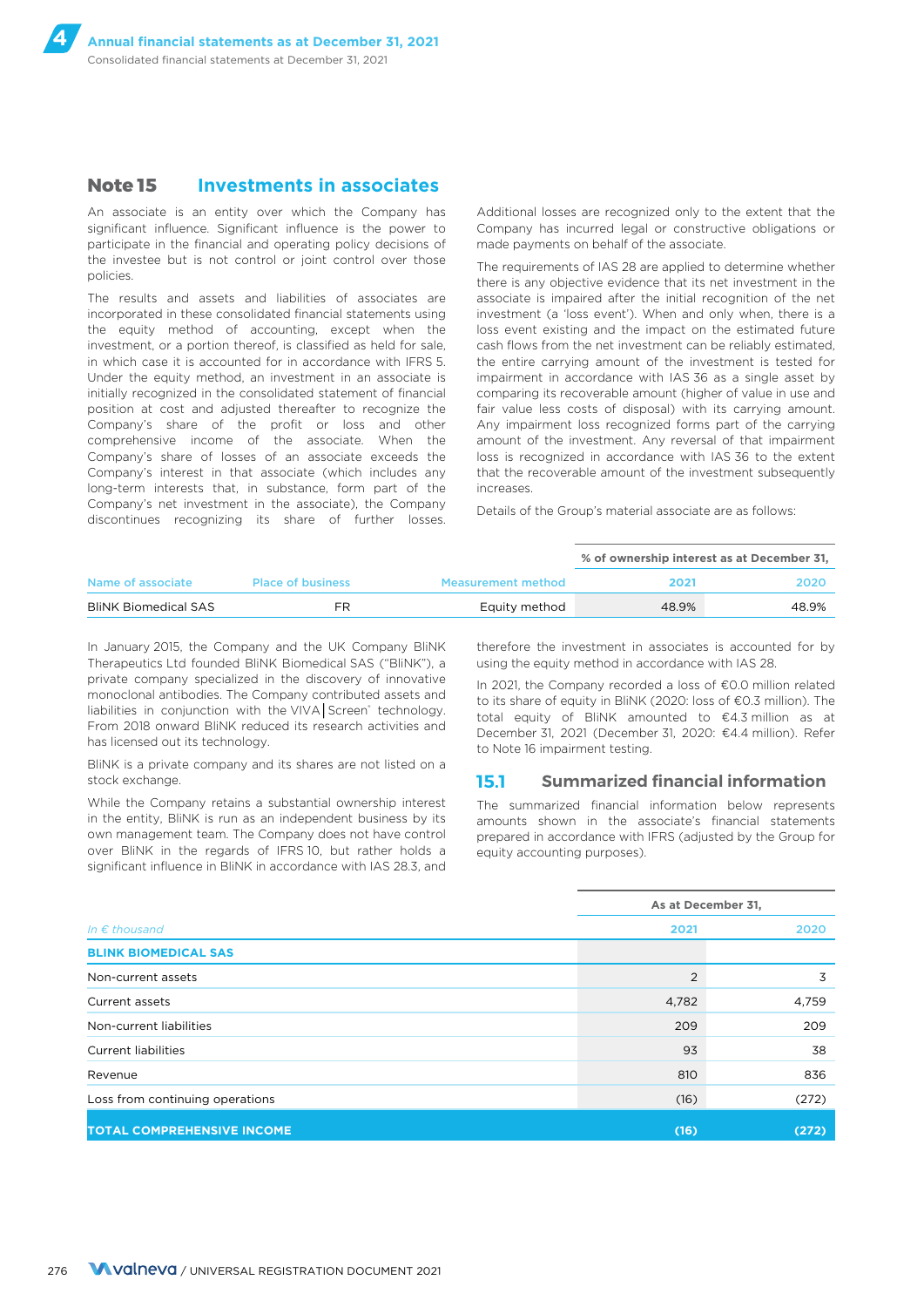### **15.2 Reconciliation to the carrying amount**

|                                                                        |       | As at December 31, |
|------------------------------------------------------------------------|-------|--------------------|
| In $\epsilon$ thousand                                                 | 2021  | 2020               |
| Net assets of associate                                                | 4.344 | 4.355              |
| Proportion of the Company's ownership interest in BliNK Biomedical SAS | 48.9% | 48.9%              |
| <b>BALANCE</b>                                                         | 2.121 | 2,130              |

### **Note 16 Impairment testing**

At the end of each reporting period Valneva assesses suffered impairment are reviewed for possible reversal of the whether there is any indication that an asset may be impairment at each reporting date. impaired. Indicators for the necessity of an impairment test are, among others, actual or expected declines in sales or margins and significant changes in the economic environment with an adverse effect on Valneva's business. An impairment loss is recognized for the amount by which the asset's carrying amount exceeds its recoverable amount. The recoverable amount is the higher of an asset's fair value less selling costs and value in use. For the purposes of assessing impairment, assets are grouped at the lowest levels for which there are separately identifiable cash flows (cash-generating units). The cash-generating units correspond with the specific vaccine products and vaccine candidates. Non-financial assets, other than goodwill, that

As at December 31, 2021, impairment tests were performed on the IXIARO<sup>®</sup>, the DUKORAL<sup>®</sup> and the COVID cash-generating units (CGUs).

IXIARO® annual product sales in 2021 declined moderately due to the COVID-19 crisis and travel restrictions. No triggering event was identified in 2021. However, an impairment test has been performed for the IXIARO® CGU as at December 31, 2021 on a voluntary basis.

For the DUKORAL<sup>®</sup> CGU a more significant year-over-year reduction in product sales was experienced and a triggering event was identified during H1 2021. In addition to the impairment test performed in June 2021 another voluntary impairment test was performed in December 2021.

|                        |        | Year ended December 31, |                |  |  |
|------------------------|--------|-------------------------|----------------|--|--|
| In $\epsilon$ thousand | 2021   | 2020                    | % 2021 vs 2020 |  |  |
| <b>PRODUCT SALES</b>   |        |                         |                |  |  |
| IXIARO <sup>*</sup>    | 45,118 | 48.480                  | (6.9%)         |  |  |
| DUKORAL <sup>®</sup>   | 2,440  | 13,300                  | (81.7%)        |  |  |

For the first time an impairment test has been performed for the COVID CGU, where the termination of the UK Supply Agreement represented a triggering event ('loss of a major customer').

As a basis, the long-range business model including product specific financial plans covering a period of five years was used consistently across all CGUs tested. The Group's long range business model includes assumptions on market size/market share, product sales and resulting profitability. The value in use calculations are based on the plans for the next five years and a terminal value applied for the periods beyond 2026. A terminal value has been applied on

the IXIARO<sup>®</sup> and DUKORAL<sup>®</sup> CGUs while no terminal value has been applied on the COVID CGU.

Business plan assumptions have been revised to reflect reductions in expected sales and assuming a recovery of IXIARO<sup>®</sup> sales to pre-COVID levels by 2025 to 2026. The calculation used post tax risk-adjusted cash flow projections and a discount rate of 7.49%. The discount rate of 7.49% was based on a negative risk-free rate of 0.20%, 6.68% market risk premium, a negative country risk premium of 0.37%, 1.03% currency risk, a levered beta of 1.12, and a peer group related equity-capital ratio. The net carrying value of IXIARO® related assets amounted to €48.2 million as at December 31, 2021 (December 31, 2020: €46.7 million).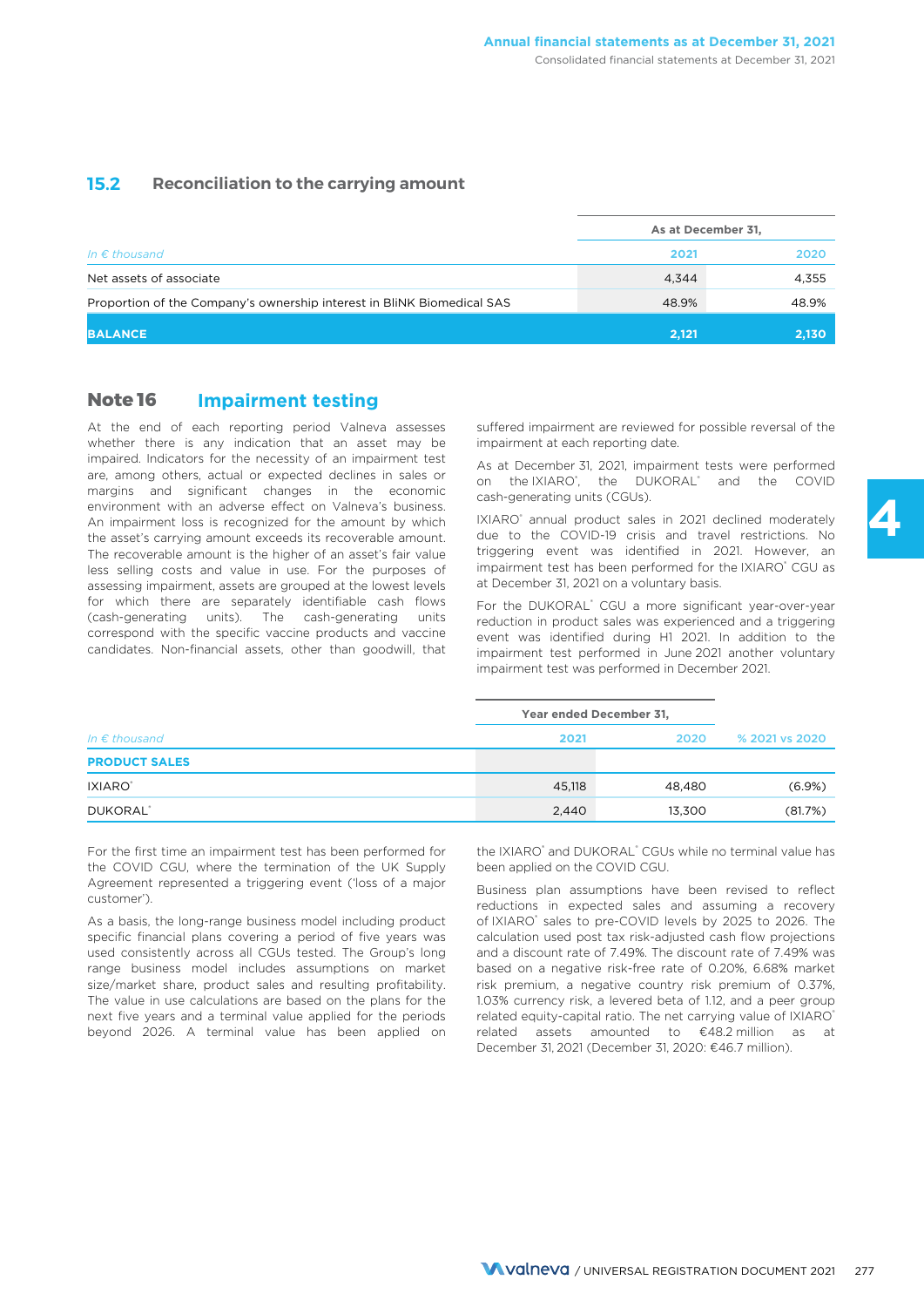During 2021, due to the impact of the COVID-19 pandemic situation affecting future profitability and cash generation of the DUKORAL® CGU, the Group tested the related product line for impairment. While there were no material intangible assets held for DUKORAL® the carrying amount of property, plant and equipment and RoU assets as well as working capital were tested. For DUKORAL<sup>®</sup> sales recovery to pre-COVID levels is not expected, driven by the expected entry of a competing product in some European markets within the coming years. The calculations used post tax risk-adjusted cash flow projections based on the Group's long-range business plan and a discount rate of 7.23% *per annum*. The discount rate of 7.23% *per annum* was based on negative risk-free rate of 0.20%, 6.68% market risk premium, negative country risk premium of 0.36%, 0.74% currency risk, a levered beta of 1.13 and a peer group related equity-capital ratio. The net carrying value of DUKORAL® related assets amounted to €13.7 million as at December 31, 2021 (December 31, 2020: €15.1 million).

During 2021, the Group invested significant funds into building up COVID manufacturing capacities across both the Livingston and Solna production sites. In addition to property, plant and equipment, RoU assets as well as intangible assets the Group holds significant working capital (mainly inventories) related to the COVID CGU. Business plan assumptions have been revised after termination of the UK Supply Agreement and after signing of supply agreements with the European Commission and Bahrain, and foresee a continuation of COVID-19 vaccine sales during the planning horizon of 5 years. The calculations used post tax risk-adjusted cash flow projections based on the Group's

long-range business plan and a discount rate of 7.77% *per annum*. The discount rate of 7.77% *per annum* was based on negative risk-free rate of 0.20%, 6.68% market risk premium, country risk premium of 0.49%, 0.46% currency risk, a levered beta of 1.12 and a peer group related equity-capital ratio. The net carrying value of COVID related assets amounted to €214.5 million as at December 31, 2021.

The impairment tests resulted in no impairment charges.

No triggering event was identified for the CGUs.

#### Sensitivity to changes in assumptions

The net present value calculations are most sensitive to the following assumptions:

- discount rate:
- reduction of expected revenues.

The net present value calculation uses a discount rate of 7.23% for DUKORAL<sup>®</sup>, 7.49% for IXIARO® (2020: 7.30% for DUKORAL<sup>®</sup>, 7.55% for IXIARO<sup>®</sup>) and 7.77% for COVID. The recoverable amounts of these CGUs would equal its carrying amount if the key assumptions were to change as follows: increase in the discount rate from 7.49% to 53.11% would trigger an impairment loss for IXIARO<sup>®</sup> (2020: 4,689 basis points from 7.55% to 54.44%), increase from 7.23% to 13.10% would trigger an impairment loss for DUKORAL® (2020: increase of 328 basis points from 7.30% to 10.58%) and an increase in the discount rate from 7.77% to 75.34% would trigger an impairment loss for COVID.

|                                    | 2021          |                      | 2020         |              |                |
|------------------------------------|---------------|----------------------|--------------|--------------|----------------|
| <b>Sensitivity analysis</b>        | <b>IXIARO</b> | DUKORAL <sup>®</sup> | <b>COVID</b> | <b>IXARO</b> | <b>DUKORAL</b> |
| <b>WACC</b>                        | 7.49%         | 7.23%                | 7.77%        | 7.55%        | 7.30%          |
| Break-even WACC                    | 53.11%        | 13.10%               | 75.34%       | 54.44%       | 10.58%         |
| Impairment if WACC increases by 1% | <b>NO</b>     | NO.                  | NO.          | <b>NO</b>    | <b>NO</b>      |
| Impairment if sales reduce by 10%  | <b>NO</b>     | NO.                  | <b>NO</b>    | NO.          | <b>NO</b>      |

The net present value calculations are based upon assumptions regarding market size, expected sales volumes resulting in sales value expectations, expected royalty income or expected milestone payments. A reduction in IXIARO® and DUKORAL® revenues of 10% (which reflects the sensitivity to slower than currently expected recovery of the travel vaccine market assumption taken) would result in no impairment loss in 2021 and 2020. A potential reduction in COVID revenues of 10% (as a result of *e.g.* later than expected licensure or manufacturing capacity constraints) would result in no impairment loss in 2021.

As at December 31, 2021 an impairment test was performed on the investment held in BliNK Biomedical SAS. A triggering event was identified given the net income of BliNK showed a loss giving situation for the year ended December 31, 2021. As a basis the BliNK business plan for the next 5 years has been used. No terminal value has been applied for the period beyond the planning horizon of 5 years. The calculation used post tax risk-adjusted cash flow projections and a discount rate of 6.84%. The discount rate of 6.84% was based on a negative risk-free rate of 0.20%, 6.49% market risk premium, a levered beta of 1.12, and a peer group related equity-capital ratio. The impairment test resulted in no impairment charges.

As at December 31, 2020, impairment charges amounted to €0.1 million and related to assets in the course of construction (see Note 14).

As at December 31, 2019, impairment charges amounting to €0.1 million were recognized following the decision of Emergent BioSolutions Inc. to not make use of their opt-in right post successful finalization of a Phase 1 clinical study. The impairment charge of €0.1 million was recognized for acquired R&D technology and projects.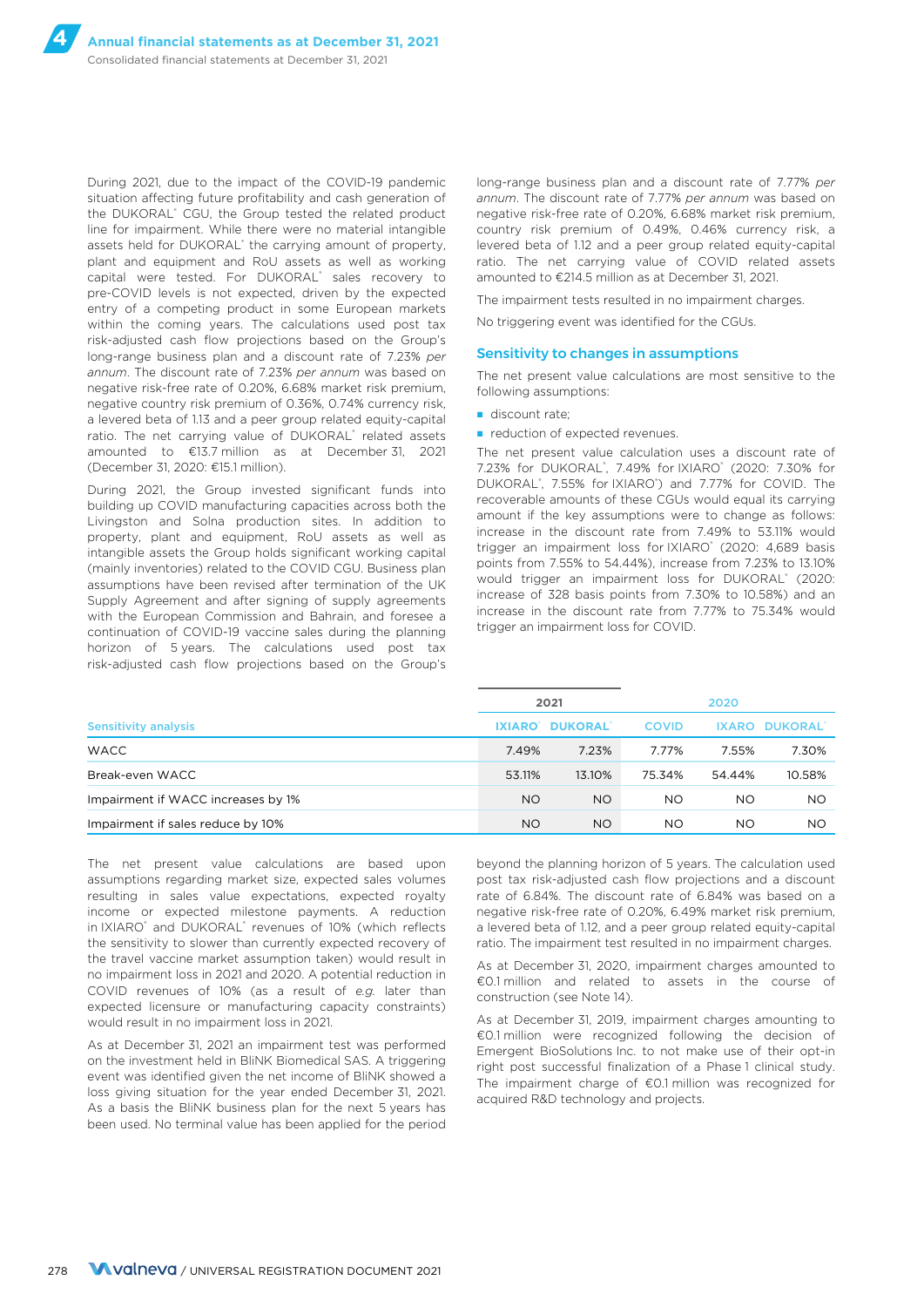### **Note 17 Financial instruments**

Derivatives are initially recognized at fair value on the date a derivative contract is entered into and are subsequently re-measured at their fair value at each balance sheet date.

The valuation techniques utilized for measuring the fair values of assets and liabilities are based on observable and unobservable inputs. Observable inputs reflect readily obtainable data from independent sources, while

### **17.1 Financial instruments by category**

unobservable inputs reflect management's market assumptions.

The fair value of instruments that are quoted in active markets are determined using the quoted prices where they represent those at which regularly and recently occurring transactions take place. Furthermore, the Group uses valuation techniques to establish the fair value of instruments where prices, quoted in active markets, are not available.

| AS AT DECEMBER 31, 2020<br>in $\epsilon$ thousand | Assets at fair<br>value through<br>profit and loss | Assets at<br>amortized cost | Total   |
|---------------------------------------------------|----------------------------------------------------|-----------------------------|---------|
| <b>ASSETS AS PER BALANCE SHEET</b>                |                                                    |                             |         |
| Trade receivables                                 | $\overline{\phantom{0}}$                           | 19.232                      | 19,232  |
| Other assets <sup>(1)</sup>                       | -                                                  | 11.918                      | 11.918  |
| Cash and cash equivalents                         | ۰                                                  | 204.435                     | 204,435 |
| <b>ASSETS</b>                                     | ٠                                                  | 235,584                     | 235,584 |

*(1) Prepayments and tax receivables and other non-financial assets are excluded from the other assets balance, as this analysis is required only for financial instruments.*

| AS AT DECEMBER 31, 2020<br>in $\epsilon$ thousand   | Liabilities at fair<br>value through<br>profit and loss | Liabilities at<br>amortized cost | <b>Total</b> |
|-----------------------------------------------------|---------------------------------------------------------|----------------------------------|--------------|
| <b>LIABILITIES AS PER BALANCE SHEET</b>             |                                                         |                                  |              |
| <b>Borrowings</b>                                   |                                                         | 53,363                           | 53,363       |
| Trade payables and accruals                         |                                                         | 36,212                           | 36,212       |
| Tax and employee-related liabilities <sup>(1)</sup> |                                                         | 8,300                            | 8,300        |
| Lease liabilities                                   |                                                         | 52,088                           | 52,088       |
| Refund liabilities                                  |                                                         | 111.426                          | 111,426      |
| Other liabilities <sup>(2)</sup>                    |                                                         | 51                               | 51           |
| <b>LIABILITIES</b>                                  | ٠                                                       | 261,439                          | 261,439      |

*(1) Social security and other tax payables are excluded from the tax and employee-related liabilities balance, as this analysis is required only for financial instruments.*

*(2) Deferred income is excluded from the other liabilities balance, as this analysis is required only for financial instruments.*

| AS AT DECEMBER 31, 2021<br>in $\epsilon$ thousand | Assets at fair<br>value through<br>profit and loss | Assets at<br>amortized cost | <b>Total</b> |
|---------------------------------------------------|----------------------------------------------------|-----------------------------|--------------|
| <b>ASSETS AS PER BALANCE SHEET</b>                |                                                    |                             |              |
| Trade receivables                                 |                                                    | 44,013                      | 44,013       |
| Other assets <sup>(1)</sup>                       | $\overline{\phantom{0}}$                           | 11.522                      | 11,522       |
| Cash and cash equivalents                         | $\overline{\phantom{0}}$                           | 346.686                     | 346,686      |
| <b>ASSETS</b>                                     |                                                    | 402.221                     | 402,221      |

*(1) Deferred income is excluded from the other liabilities balance, as this analysis is required only for financial instruments.*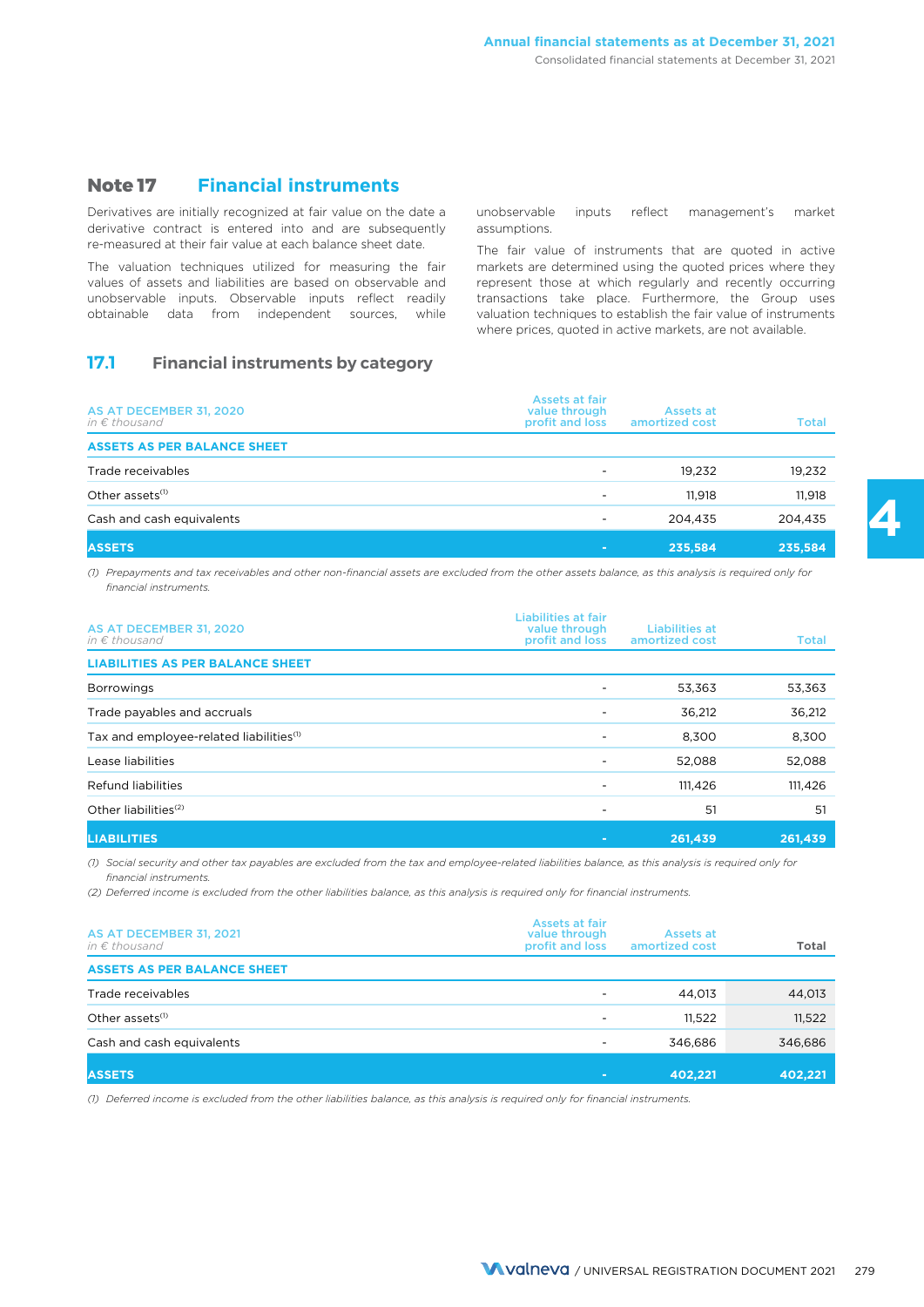| AS AT DECEMBER 31, 2021<br>in $\epsilon$ thousand   | Liabilities at fair<br>value through<br>profit and loss | <b>Liabilities at</b><br>amortized cost | <b>Total</b> |
|-----------------------------------------------------|---------------------------------------------------------|-----------------------------------------|--------------|
| <b>LIABILITIES AS PER BALANCE SHEET</b>             |                                                         |                                         |              |
| <b>Borrowings</b>                                   |                                                         | 57,834                                  | 57,834       |
| Trade payables and accruals                         |                                                         | 68.119                                  | 68,119       |
| Tax and employee-related liabilities <sup>(1)</sup> | $\overline{\phantom{a}}$                                | 10,101                                  | 10,101       |
| Lease liabilities                                   |                                                         | 56,822                                  | 56,822       |
| <b>Refund liabilities</b>                           | ٠                                                       | 254,582                                 | 254,582      |
| Other liabilities <sup>(2)</sup>                    |                                                         | 44                                      | 44           |
| <b>LIABILITIES</b>                                  | $\sim$                                                  | 447,502                                 | 447,502      |

*(1) Social security and other tax payables are excluded from the tax and employee-related liabilities balance, as this analysis is required only for financial instruments.* 

*(2) Deferred income is excluded from the other liabilities balance, as this analysis is required only for financial instruments.*

### **17.2 Fair value measurements**

As at December 31, 2021 and December 31, 2020, the Company did not have assets and liabilities measured though profit and loss.

In 2020, the Group entered into various foreign currency option and forward contracts to limit the risk of foreign currency losses on expected future cash flows. The

underlying currency amount and the duration of the options depend on the amount and timing of the expected future cash flows.

As at December 31, 2021 and December 31, 2020, the Company did not have open foreign currency options nor foreign currency forwards.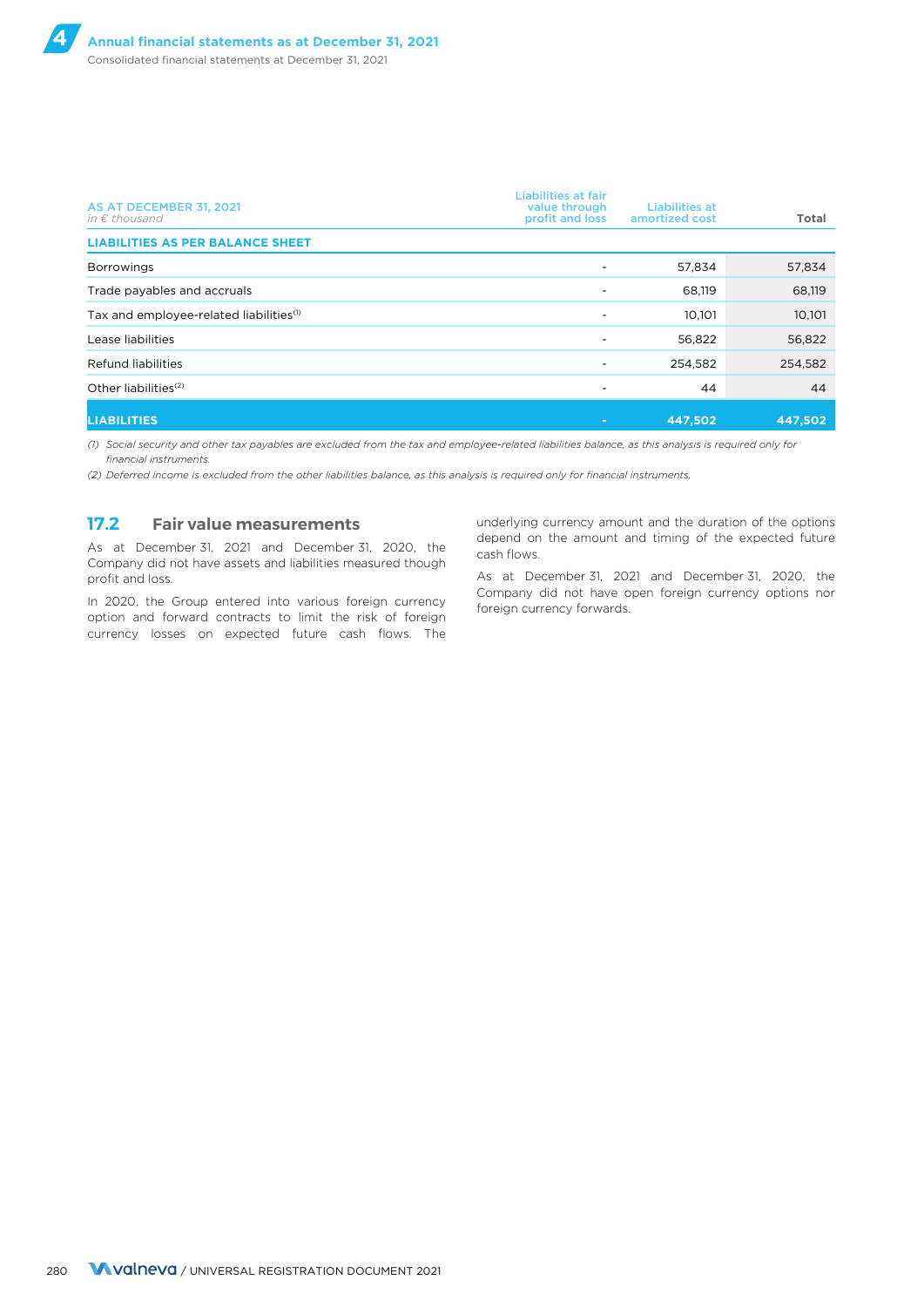### **17.3 Credit quality of financial assets**

The credit quality of financial assets that are not impaired can be assessed by reference to external credit ratings (if available) or to historical information about counterparty default rates as follows:

|                                                                 | As at December 31, |         |
|-----------------------------------------------------------------|--------------------|---------|
| In $\epsilon$ thousand                                          | 2021               | 2020    |
| <b>TRADE RECEIVABLES</b>                                        |                    |         |
| Receivables from governmental institutions (AAA-country)        | 289                | 36      |
| Receivables from governmental institutions (AA-country)         | 23,086             | 15,595  |
| Receivables from governmental institutions (A-country)          | 606                |         |
| AA                                                              | $\overline{2}$     | 188     |
| Α                                                               | 3,442              | 787     |
| Counterparties without external credit rating or rating below A | 16,589             | 2,631   |
| <b>TRADE RECEIVABLES</b>                                        | 44,013             | 19,237  |
| <b>OTHER ASSETS</b>                                             |                    |         |
| Α                                                               | 11,296             | 11,644  |
| Assets from governmental institutions (AA-country)              | 199                |         |
| Counterparties without external credit rating or rating below A | 27                 | 336     |
| <b>OTHER ASSETS</b>                                             | 11,522             | 11,979  |
| <b>CASH AND CASH EQUIVALENTS</b>                                |                    |         |
| AA                                                              | 3,457              | 3,984   |
| Α                                                               | 332,361            | 149,477 |
| Counterparties without external credit rating or rating below A | 10,868             | 50,973  |
| <b>CASH AND CASH EQUIVALENTS</b>                                | 346,686            | 204,435 |

The rating information refers to long-term credit ratings as published by Standard & Poor's or another rating organization (equivalent to the Standard & Poor's rating).

The maximum exposure to credit risk at the reporting date is the fair value of the financial assets.

### **17.4 Impairment of financial assets**

#### Trade receivables

According to IFRS 9.5.5.15, the simplified approach (measure the loss allowance at an amount equal to lifetime expected credit losses) has to be used for trade receivables, which do not contain a significant financing component. This is the case for the Group, as all trade receivables are short term with a maturity lasting less than 12 months.

Loss allowances have to be established for each trade receivable based on the expected credit losses. Accordingly, at the end of each reporting period, trade receivables were adjusted through a loss allowance in accordance with the revised expected outcome.

According to IFRS 9.5.5.17 default probabilities are to be determined on the basis of historical data, but must be adjusted on the balance sheet date on the basis of up-to-date information and forward looking information. The analysis of the historical data showed as at December 31, 2021 and December 31, 2020 that losses incurred were immaterial, taking further into account the limited number of customers as well as credit checks mentioned in Note 2.5. Therefore, loss allowance was considered immaterial as at December 31, 2021 and December 31, 2020.

### Other assets and cash and cash equivalents

Historically, no losses have been incurred on other assets measured at amortized costs and on cash and cash equivalents. As at December 31, 2021 and December 31, 2020, the expected credit loss was calculated using the cumulative expected default rate based on the counterparties' ratings and was immaterial.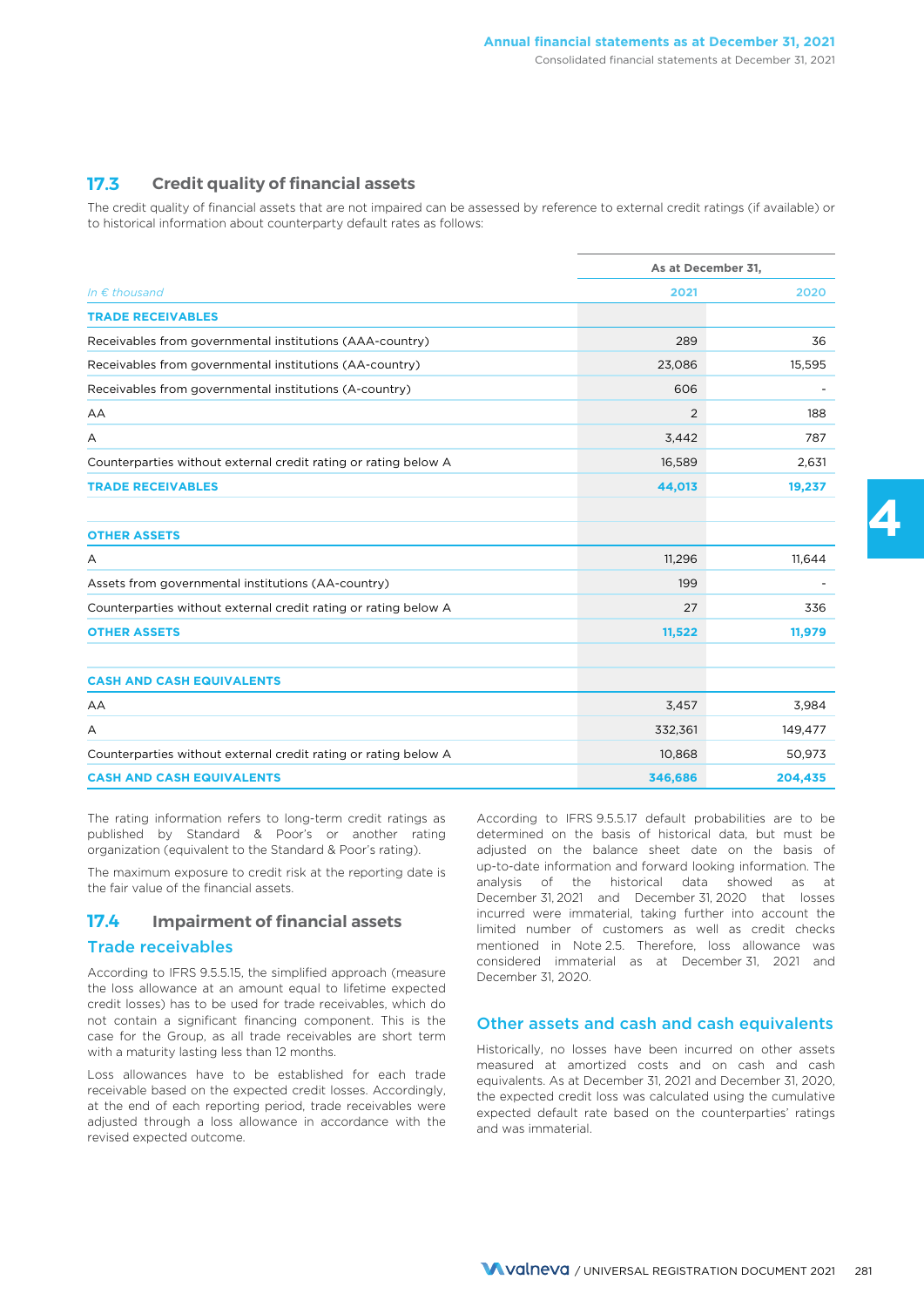### **Note 18 Inventories**

Inventories are stated at the lower of cost and net realizable and allocated to the inventory, so there is no difference value. The cost of finished goods and work in progress between actual and standard costs. Inventories exclude comprises raw materials, direct labor, other direct costs and borrowing costs. Provisions for batches which fail to meet related production overheads (based on normal operating quality requirements and may not be sold (failed batches) capacity) at standard costs. The variances between the are deducted from the value of inventories. actual costs and the standard costs are calculated monthly

|                                                      | As at December 31, |         |  |
|------------------------------------------------------|--------------------|---------|--|
| In $\epsilon$ thousand                               | 2021               | 2020    |  |
| Raw materials                                        | 102,082            | 4,790   |  |
| Work in progress                                     | 55,681             | 14,914  |  |
| Finished goods                                       | 8,135              | 13,625  |  |
| Purchased goods (third party products)               | 7,362              | 1,303   |  |
| <b>GROSS AMOUNT OF INVENTORIES BEFORE WRITE-DOWN</b> | 173,260            | 34,631  |  |
| Less: write-down provision                           | (49,162)           | (7,698) |  |
| <b>INVENTORIES</b>                                   | 124,098            | 26,933  |  |

The increase in raw materials and work in progress is primarily related to the production of the COVID-19 vaccine.

were written down. In 2021, €121.4 million (2020: nil) of these

expenses related to the COVID-19 vaccine and stem from write-downs for materials which cannot be used, failed In 2021, the cost of inventories, which is recognized as an expense and is included in the position "Cost of goods and supply agreement in Note 5.2). €5.7 million services", amounted to €145.3 million (2020: €27.0 millio

Write-down provisions related to the inventory categories as follows:

|                                        | As at December 31, |       |  |
|----------------------------------------|--------------------|-------|--|
| In $\epsilon$ thousand                 | 2021               | 2020  |  |
| Raw materials                          | 29,751             | 470   |  |
| Work in progress                       | 15,096             | 2,730 |  |
| Finished goods                         | 3,974              | 4,435 |  |
| Purchased goods (third party products) | 342                | 63    |  |
| <b>TOTAL WRITE-DOWN PROVISION</b>      | 49,162             | 7,698 |  |

Given the expected reductions in product sales related to (December 31, 2020: €4.4 million) thereof related to finished Valneva's commercialized vaccines IXIARO® and DUKORAL® due to the current COVID-19 pandemic, the Company has to work in progress and €0.3 million related to purchased performed a review of both commercial and raw material goods (December 31, 2020: €0.5 million related to raw inventories and has included write-downs in the COGS as at materials and €0.1 million related to purchased goods). As at December 31, 2021 and December 31, 2020. Commercial December 31, 2021, the remaining write-down provisions inventories not carrying a minimum residual shelf-life at the concerning raw materials amounting to €29.8 million and expected time of sale on the basis of the most current sales work in progress amounting to €11.8 million mainly related to expectations have been written down. These write-downs the COVID-19 vaccine. As at December 31, 2020, write-down totaled €7.6 million as at December 31, 2021 provisions concerning work in progress amounting to (December 31, 2020:  $\epsilon$ 7.4 million),  $\epsilon$ 4.0 million  $\epsilon$ 0.3 million related to failed batches.

goods, €3.3 million (December 31, 2020: €2.4 million) related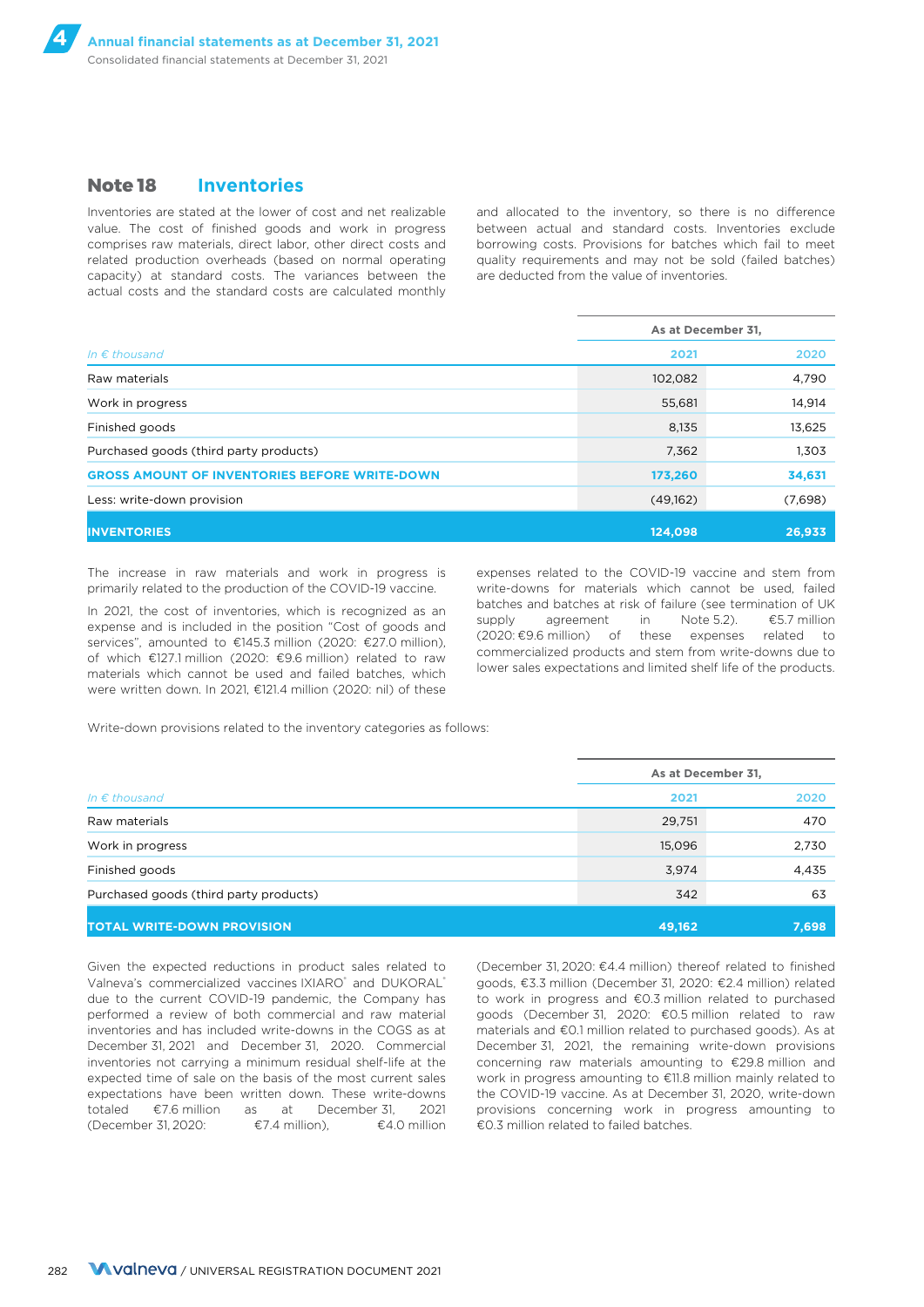### **Note 19 Trade receivables**

Trade receivables and other assets are initially recognized at fair value.

The carrying amount of trade receivables is reduced through an allowance for doubtful account. When a trade receivable is considered uncollectible, it is written off against this allowance account. Subsequent recoveries of amounts previously written off are credited against the allowance account. Changes in the carrying amount of the allowance account are recognized in the profit or loss.

Loans and receivables are non-derivative financial assets with fixed or determinable payments that are not quoted in an active market. They arise when the Group provides money, goods, or services directly to a debtor with no intention of trading the receivable.

They are included in current assets, except those with maturities beyond 12 months after the balance sheet date. These are classified as non-current assets. Loans and receivables are classified as "trade receivables and other assets" in the balance sheet.

Trade receivables include the following:

|                                     | As at December 31, |        |  |
|-------------------------------------|--------------------|--------|--|
| In $\epsilon$ thousand              | 2021               | 2020   |  |
| Trade receivables                   | 44,030             | 19,237 |  |
| Less: loss allowance of receivables | (17)               | (6)    |  |
| <b>TRADE RECEIVABLES, NET</b>       | 44,013             | 19,232 |  |

In 2021 and 2020, no material impairment losses were recognized. As at December 31, 2021, the amount of trade receivables past due amounted to €21.2 million (2020: €0.4 million) and mainly related to accounts receivable due from highly rated governmental authorities. In the months of January 2022 and February 2022 this amount of trade receivables past due of €21.2 million was lowered by €18.7 million due to payments received in the months of January 2022 and February 2022.

Due to the short-term nature of the current receivables, their carrying amount is considered to be the same as their fair value.

**4**

As at December 31, 2021, trade receivables included €40.9 million (December 31, 2020: €18.7 million) receivables from contracts with customers.

### **Note 20 Other assets**

Other assets include the following:

|                                   |           | As at December 31, |  |  |
|-----------------------------------|-----------|--------------------|--|--|
| In $\epsilon$ thousand            | 2021      | 2020               |  |  |
| R&D tax credit receivables        | 35,390    | 19,637             |  |  |
| Advance payments                  | 27,375    | 33,671             |  |  |
| Tax receivables                   | 6,145     | 5,468              |  |  |
| Prepaid expenses                  | 5,131     | 2,544              |  |  |
| Contract costs                    | 3,010     | 2,846              |  |  |
| Consumables and supplies on stock | 1,722     | 1,061              |  |  |
| Miscellaneous current assets      | 23        | 158                |  |  |
| <b>OTHER NON-FINANCIAL ASSETS</b> | 78,796    | 65,385             |  |  |
| Deposits                          | 11,339    | 11,358             |  |  |
| Miscellaneous financial assets    | 183       | 560                |  |  |
| <b>OTHER FINANCIAL ASSETS</b>     | 11,522    | 11,918             |  |  |
| <b>OTHER ASSETS</b>               | 90,318    | 77,303             |  |  |
| Less non-current portion          | (19, 282) | (19, 476)          |  |  |
| <b>CURRENT PORTION</b>            | 71,036    | 57,828             |  |  |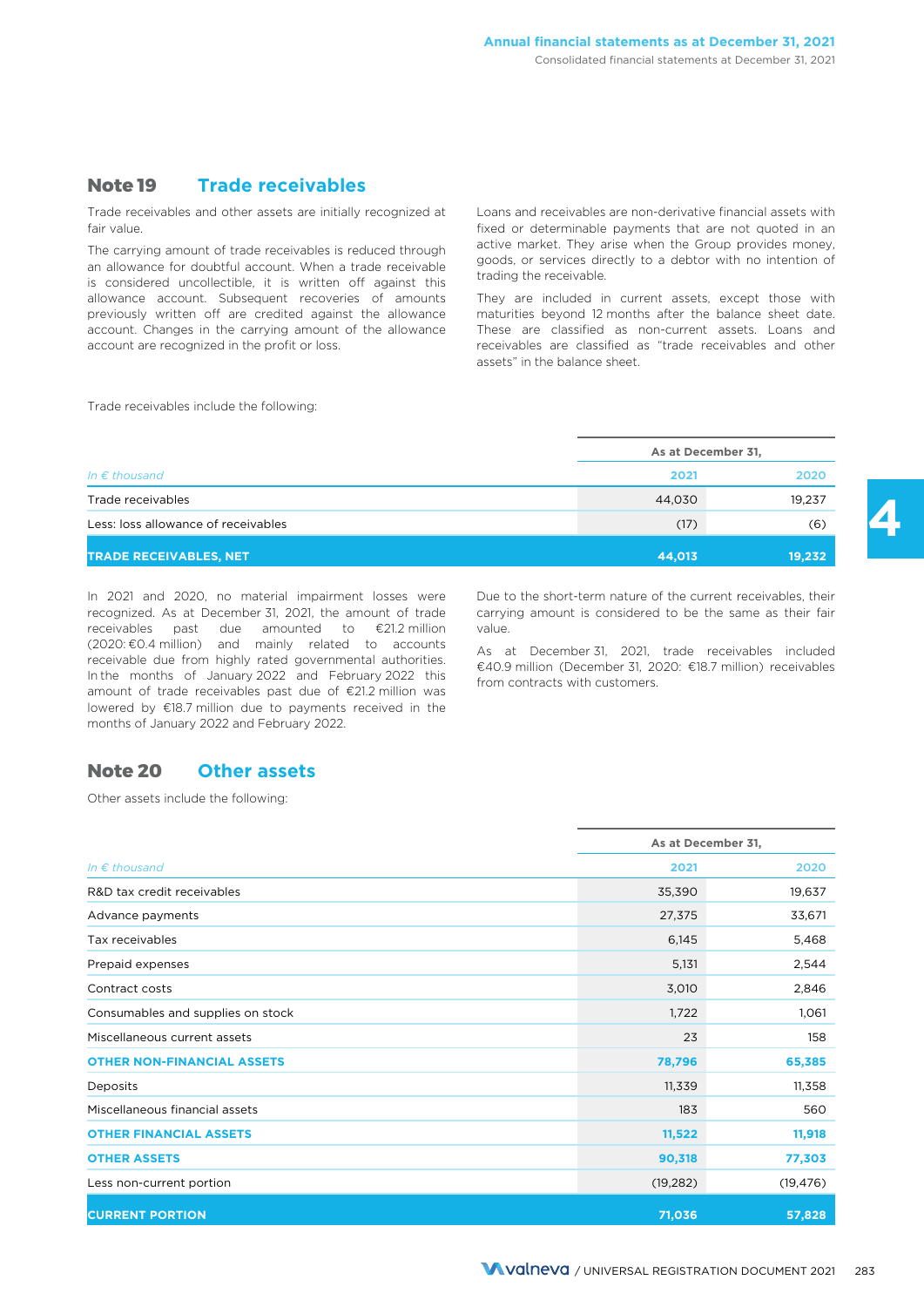Due to the short-term nature of the financial instruments included in other assets, their carrying amount is considered to be the same as their fair value.

The increase in R&D tax credit receivables is mainly related to increased research and development expenditures primarily in connection to the COVID-19 and chikungunya vaccine candidates.

As at December 31, 2021 and December 31, 2020, the deposits mainly related to a deposit associated with a lease agreement.

As at December 31, 2021, advance payments amounting to €16.4 million related to the agreement with IDT Biologika to produce the COVID-19 vaccine. Advance payments amounting to €7.2 million related to the collaboration agreement with Dynavax (see Note 1).

As at December 31, 2020, advance payments amounting to €31.1 million related to the collaboration agreement with Dynavax.

Contract costs mainly relate to the collaboration with Pfizer (see Note 1) and refer to costs to obtain a contract. It will be amortized in line with the pattern of revenue recognition.

### **Note 21 Cash and cash equivalents**

Cash includes cash-at-bank, cash in hand, and deposits held sold on very short notice and are subject to insignificant risk deposits and medium-term notes that can be assigned or rates with a maximum maturity of 3 months.

at call with banks. Cash equivalents include short-term bank of changes in value in response to fluctuations in interest

|                                                         | As at December 31, |               |  |
|---------------------------------------------------------|--------------------|---------------|--|
| In $\epsilon$ thousand                                  | 2021               | 2020          |  |
| Cash in hand                                            | 3                  | $\mathcal{P}$ |  |
| Cash at bank                                            | 346,639            | 173,107       |  |
| Short-term bank deposits (maximum maturity of 3 months) |                    | 31,285        |  |
| Restricted cash                                         | 44                 | 41            |  |
| <b>CASH AND CASH EQUIVALENTS</b>                        | 346,686            | 204,435       |  |

restricted cash was a Certificate of Deposit with restricted OrbiMed (see Note 24.1) was €75.0 million, which was limited access to secure the credit limit for the Company's amended in January 2021 to be €50.0 million in 2021 and commercial card. As at December 31, 2020, the minimum 2022 and €35.0 million from 2023 onward. liquidity requirement for the Group according to the debt

As at December 31, 2021 and December 31, 2020, the financing agreement with US healthcare funds Deerfield and

### **Note 22 Equity**

The ordinary shares and convertible preferred shares are classified as equity.

|                                                               | As at December 31, |            |  |  |
|---------------------------------------------------------------|--------------------|------------|--|--|
| Number of shares                                              | 2021               | 2020       |  |  |
| Ordinary shares issued ( $\epsilon$ 0.15 par value per share) | 105,190,223        | 90,950,048 |  |  |
| Convertible preferred shares registered                       | 48,862             | 20,514     |  |  |
| <b>TOTAL SHARES ISSUED</b>                                    | 105,239,085        | 90,970,562 |  |  |
| Less Treasury shares                                          | (124, 322)         | (146, 322) |  |  |
| <b>OUTSTANDING SHARES</b>                                     | 105,114,763        | 90,824,240 |  |  |

Incremental costs directly attributable to the issue of new shares are shown in equity as a deduction, net of tax, if any, from the proceeds.

any) is deducted from equity attributable to the Company's

equity holders until the shares are cancelled, re-issued or otherwise disposed of. In cases where such shares are subsequently sold or reissued, any consideration received, When the Company purchases its own equity share capital and related income tax effects is included in equity directly attributable incremental to the consideration paid, including any directly attributable incremental cost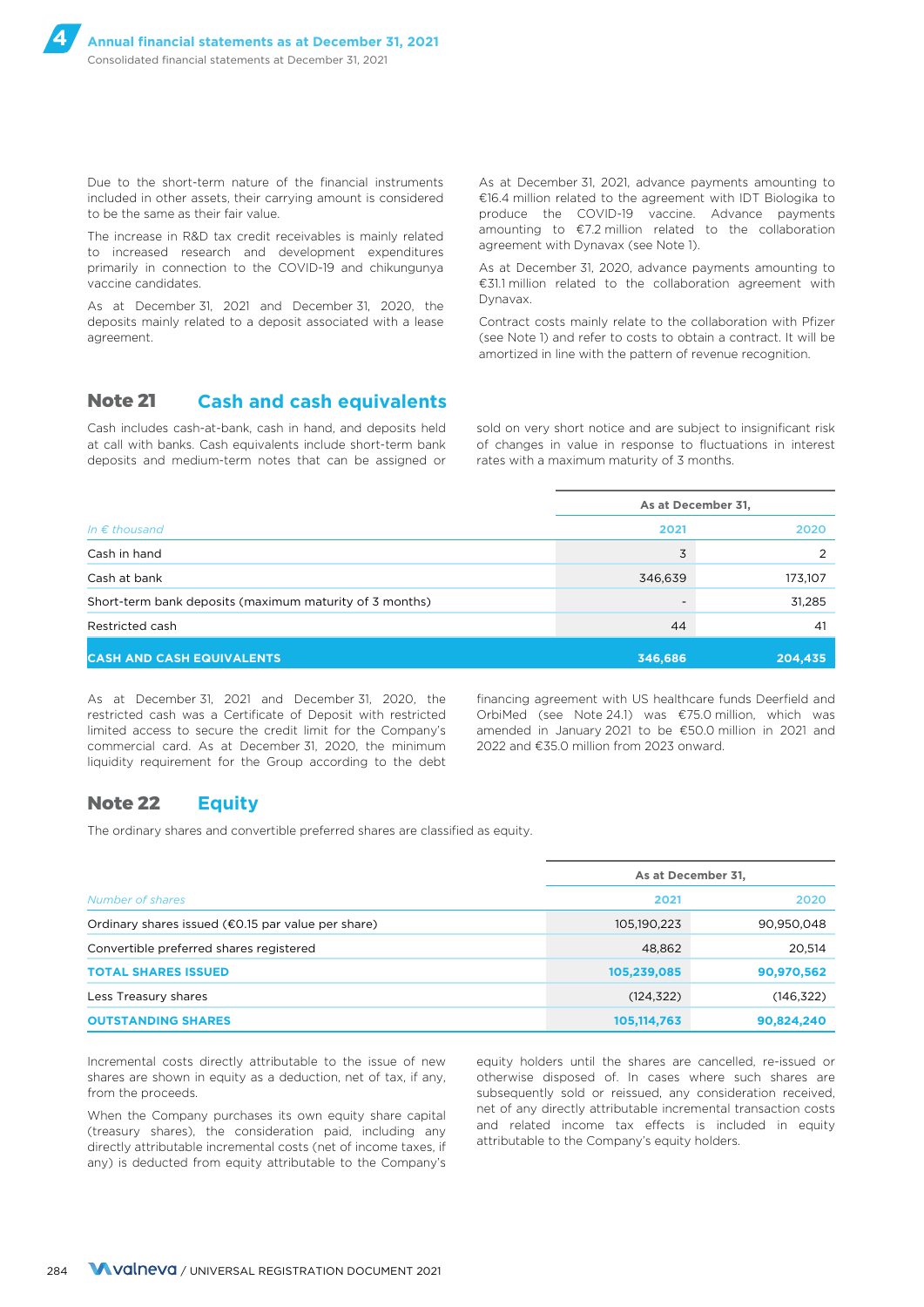The profit or loss for the year is fully included in net result, while other comprehensive income solely affects retained earnings and other reserves.

In January 2021, 790,075 stock options (of which 363,050 were granted from ESOP 2016 and 427,025 from ESOP 2017) were exercised, which resulted in an increase in ordinary shares.

In May 2021, the Company announced the closing of its global offering to specified categories of investors of an aggregate of 8,145,176 new ordinary shares, after full exercise of the overallotment option granted to the underwriters (the "Option"), consisting of a public offering of 2,850,088 American Depositary Shares ("ADSs"), each representing two ordinary shares, in the United States at an offering price of \$26.41 per ADS (the "U.S. Offering"), and a concurrent private placement of 2,445,000 ordinary shares in Europe (including in France) and other countries outside of the United States at the corresponding offering price of €11.00 per ordinary share (the "European Private Placement", and, together with the U.S. Offering, the "Global Offering"). Aggregate gross proceeds of the Global Offering, after full exercise of the Option, before deducting underwriting commissions and estimated expenses payable by the Company, were approximately \$107.6 million (€89.6 million). The cost of equity transactions in the amount of €6.8 million, which were directly attributable to the issue of new shares, are shown in equity as a deduction, net of tax, if any, from the proceeds.

In November 2021, the Company announced the closing of its global offering to specified categories of investors of an aggregate of 5,175,000 new ordinary shares, after full exercise of the overallotment option granted to the underwriters (the "Option"), consisting of a public offering of 354,060 American Depositary Shares ("ADSs"), each representing two ordinary shares, in the United States at an offering price of \$39.42 per ADS (the "U.S. Offering"), and a concurrent private placement of 4,466,880 ordinary shares in

Europe (including France) and other countries outside of the United States at the corresponding offering price of €17.00 per ordinary share (the "European Private Placement", and, together with the U.S. Offering, the "Global Offering"). Aggregate gross proceeds of the Global Offering, after full exercise of the Option and before deducting underwriting commissions and estimated expenses payable by the Company, were approximately \$102.0 million (€88.0 million). The cost of equity transactions in the amount of  $€6.7$  million, which were directly attributable to the issue of new shares, are shown in equity as a deduction, net of tax, if any, from the proceeds.

#### Conditional and authorized capital

As at December 31, 2021, the Company had 6,572,937 shares of conditional capital in connection with (see Note 23):

- the possible exercise of existing stock options;
- the possible exercise of existing equity warrants (BSAs);
- the possible final grant of existing Free ordinary shares;
- the possible final grant and conversion of existing free convertible preferred shares.

Pursuant to resolution No. 21 of the Combined General Meeting held on June 23, 2021, the maximum aggregate amount of capital increases that may be carried out, with immediate effect or in the future, under resolutions 13 to 20 of said Meeting, may not exceed €5,175 million, it being specified that to this maximum aggregate amount will be added the additional nominal amount of shares or securities to be issued in accordance with applicable legal or regulatory provisions and, if applicable, with contractual provisions providing for other forms of adjustment, in order to preserve the rights of the holders of securities or other rights giving immediate and/or future access to the capital of the Company.

### **22.1 Other reserves**

| In $\epsilon$ thousand                 | Other<br>regulated<br>reserves | <b>Other</b><br>comprehensive<br>income | <b>Treasury</b><br>shares | <b>Capital from</b><br>Share-based<br>compensation | Other<br>revenue<br>reserves | Total  |
|----------------------------------------|--------------------------------|-----------------------------------------|---------------------------|----------------------------------------------------|------------------------------|--------|
| <b>BALANCE AS AT JANUARY 1, 2020</b>   | 52,820                         | (4,836)                                 | (1, 112)                  | 8,357                                              | (9, 474)                     | 45,756 |
| Currency translation differences       |                                | 2,438                                   |                           |                                                    | ۰                            | 2,438  |
| Defined benefit plan actuarial losses  |                                | (78)                                    | -                         | -                                                  | $\overline{\phantom{a}}$     | (78)   |
| Share-based compensation expense:      |                                |                                         |                           |                                                    |                              |        |
| • Value of services                    |                                |                                         |                           | 4,012                                              | $\overline{\phantom{a}}$     | 4,012  |
| Purchase/sale of treasury shares       |                                | -                                       | 215                       | -                                                  | ٠                            | 215    |
| <b>BALANCE AS AT DECEMBER 31, 2020</b> | 52,820                         | (2, 474)                                | (898)                     | 12.368                                             | (9, 474)                     | 52,342 |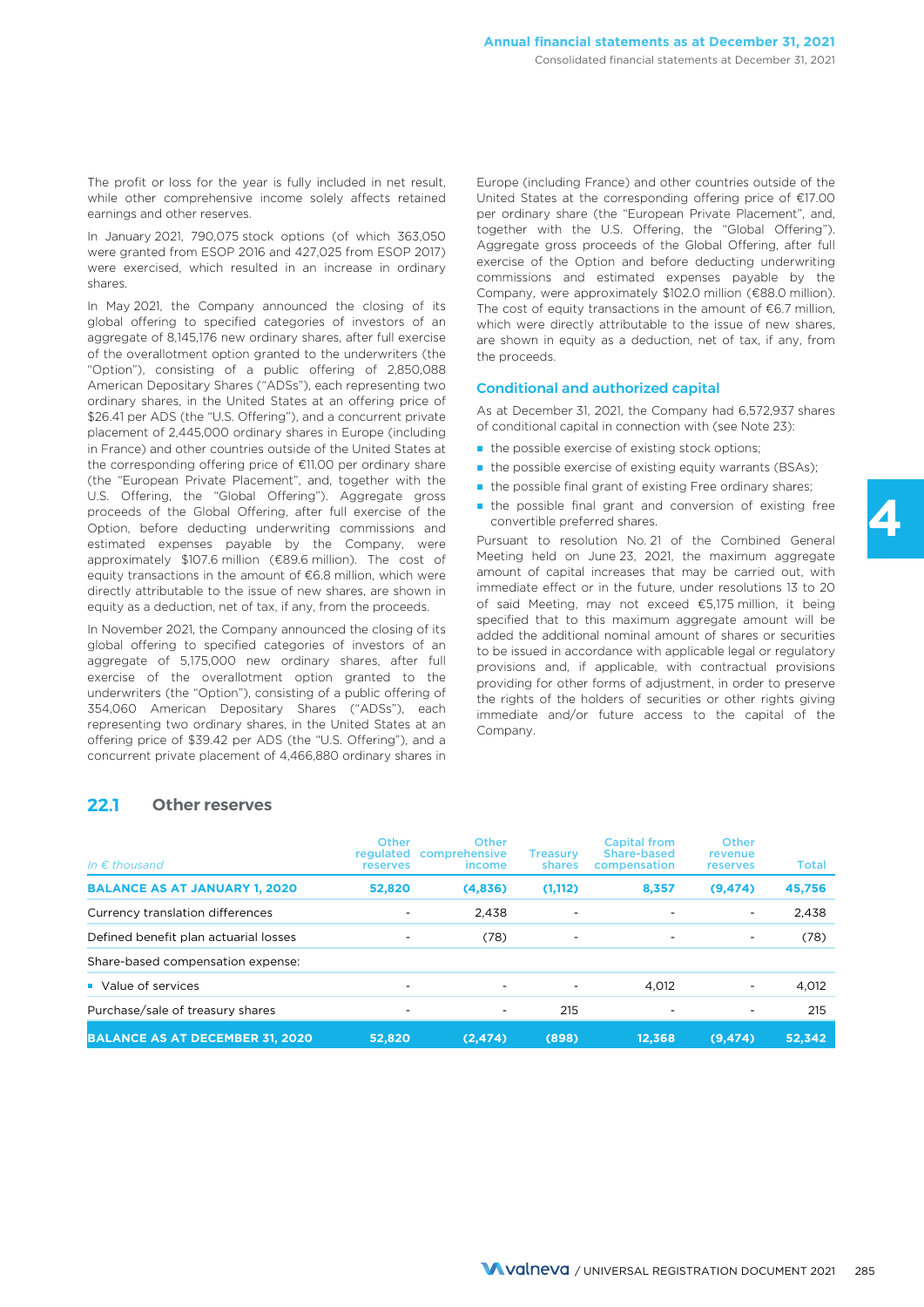| In $\epsilon$ thousand                 | Other<br>regulated<br><b>reserves</b> | Other<br>comprehensive<br>income | <b>Treasury</b><br>shares | <b>Capital from</b><br>Share-based<br>compensation | Other<br>revenue<br><b>reserves</b> | <b>Total</b> |
|----------------------------------------|---------------------------------------|----------------------------------|---------------------------|----------------------------------------------------|-------------------------------------|--------------|
| <b>BALANCE AS AT JANUARY 1, 2021</b>   | 52,820                                | (2, 474)                         | (898)                     | 12,368                                             | (9, 474)                            | 52,342       |
| Currency translation differences       |                                       | (2,877)                          |                           |                                                    | ۰                                   | (2,877)      |
| Defined benefit plan actuarial gains   |                                       | 205                              | $\overline{\phantom{a}}$  | $\overline{\phantom{a}}$                           | ۰                                   | 205          |
| Share-based compensation expense:      |                                       |                                  |                           |                                                    |                                     |              |
| • Value of services                    |                                       |                                  |                           | 2,632                                              | ٠                                   | 2,632        |
| Purchase/sale of treasury shares       |                                       | $\overline{\phantom{a}}$         | 253                       |                                                    | (43)                                | 209          |
| <b>BALANCE AS AT DECEMBER 31, 2021</b> | 52.820                                | (5, 146)                         | (645)                     | 15,000                                             | (9,517)                             | 52,512       |

Regulated non-distributable reserve relates to a mandatory legal reserve from the merger with Intercell AG.

The Company did not obtain a dividend from its subsidiaries or associates nor paid a dividend to its shareholders in 2021 and 2020.

### **Note 23 Share-based compensation**

The Company operates various share-based compensation plans, both equity-settled and cash-settled plans. The profit and loss statement includes the following expenses arising from share-based payments:

|                                         | Year ended December 31, |       |       |  |
|-----------------------------------------|-------------------------|-------|-------|--|
| In $\epsilon$ thousand                  | 2021                    | 2020  | 2019  |  |
| Stock option plans                      | 646                     | 1,182 | 1,177 |  |
| Free convertible preferred share plans  | 652                     | 1.266 | 1,198 |  |
| Free ordinary shares program            | 1,334                   | 1,563 | 130   |  |
| Equity warrants                         |                         |       |       |  |
| Phantom shares                          | 11,877                  | 2,317 | 74    |  |
| <b>SHARE-BASED COMPENSATION EXPENSE</b> | 14.509                  | 6,328 | 2,578 |  |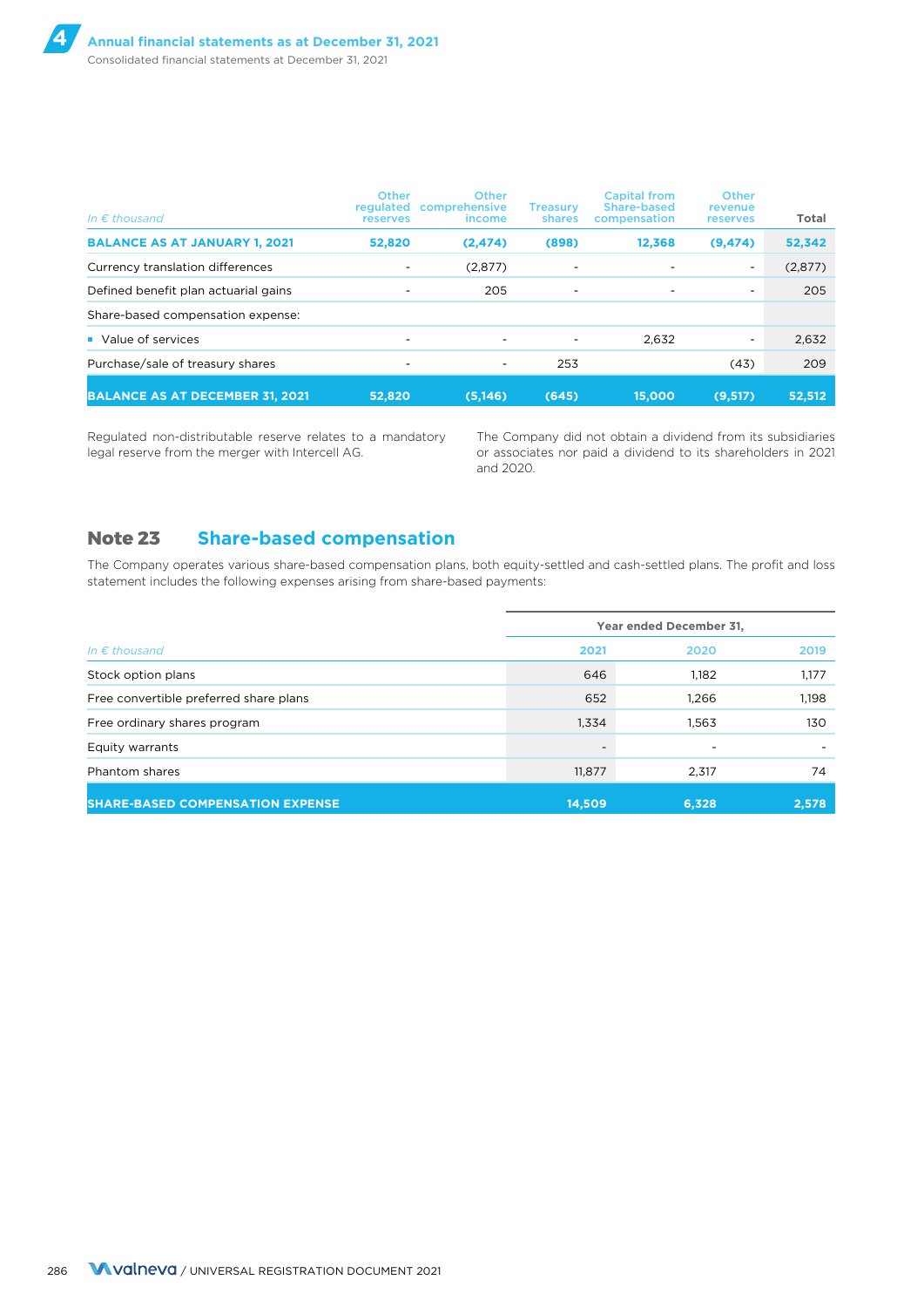### **23.1 Stock option plans**

The fair value of such share-based compensation is recognized as an expense for employee services received in exchange for the grant of the options. The total amount to be expensed over the vesting period is determined by reference to the fair value of the options granted, excluding the impact of any non-market vesting conditions. Non-market vesting conditions are included in assumptions about the number of options that are expected to become exercisable. Annually, the Group revises its estimates of the number of options that are expected to become exercisable. It recognizes the impact of the revision of original estimates, if any, in the income statement and makes a corresponding adjustment to equity.

The proceeds received net of any directly attributable transaction costs are credited to nominal capital (nominal value) and share premium (amount exceeding nominal value) when the options are exercised.

Since 2013, the Company granted stock options to employees and management pursuant to five successive plans.

Since 2015, the employee stock option plans have primarily been for the benefit of non-executive employees, while

members of the Management Board and the Management Committee, as well as the Manufacturing site Heads (since 2017), would have the opportunity to participate in four-year free share programs (convertible preferred shares or ordinary).

Stock options granted from 2013 to 2017 are exercisable in two equal portions after being held for two and for four years (the vesting periods), while stock options granted from 2019 onwards are exercisable in three equal portions after being held for one year, two years and three years. Stock Options granted in 2019 are subject to performance conditions.

All options expire no later than ten years after being granted. Stock options are not transferable or negotiable and unvested options lapse without compensation upon termination of employment with the Group (forfeiture). Stock options granted from 2013 onwards vest with the effectiveness of the takeover of more than 50% of the outstanding voting rights of the Group. As this change of control event was considered remote, it has not been considered in the determination of the vesting period.

Changes in the number of stock options outstanding and their related weighted average exercise prices are as follows:

|                                |                             | 2021                                    |                                                                   |                      | 2020                                    |                                                            |
|--------------------------------|-----------------------------|-----------------------------------------|-------------------------------------------------------------------|----------------------|-----------------------------------------|------------------------------------------------------------|
|                                | <b>Number</b><br>of options | <b>Number</b><br>of shares<br>available | <b>Average</b><br>exercise<br>price<br>in $\epsilon$ per<br>share | Number of<br>options | <b>Number</b><br>of shares<br>available | Average<br>exercise<br>price<br>in $\epsilon$ per<br>share |
| Outstanding as at January 1    | 4,911,410                   | 4,975,831                               | 3.06                                                              | 5,247,110            | 5,313,098                               | 3.06                                                       |
| Granted                        |                             |                                         | $\overline{\phantom{0}}$                                          |                      |                                         |                                                            |
| Forfeited                      | (187, 950)                  | (189, 168)                              | 3.07                                                              | (335,700)            | (337, 267)                              | 3.06                                                       |
| Exercised                      | (790, 075)                  | (790, 075)                              | 2.79                                                              |                      |                                         |                                                            |
| <b>OUTSTANDING AT YEAR END</b> | 3,933,385                   | 3,996,588                               | 3.11                                                              | 4,911,410            | 4,975,831                               | 3.06                                                       |
| Exercisable at year end        | 3,203,817                   | 3,267,020                               |                                                                   | 2,855,570            | 2,919,991                               |                                                            |

790,075 employee stock options (of which 363,050 were granted from ESOP 2016 and 427,025 from ESOP 2017) were exercised in January 2021. No stock options were exercised in 2020.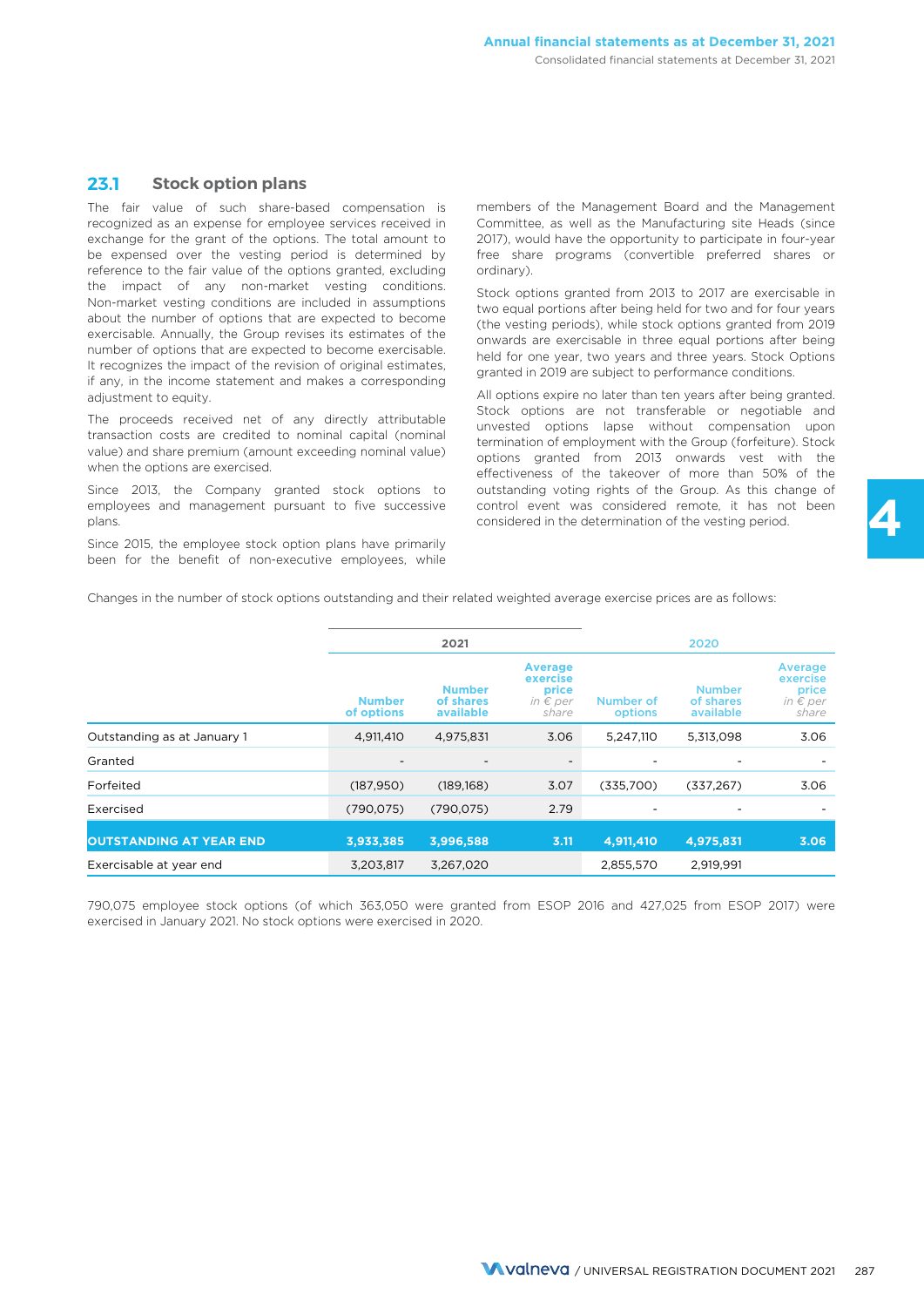Stock options outstanding at the end of the period have the following expiry dates and exercise prices:

|                                | <b>Exercise price</b>   |           | Number of options as at December 31, |
|--------------------------------|-------------------------|-----------|--------------------------------------|
| <b>Expiry date</b>             | in $\epsilon$ per share | 2021      | 2020                                 |
| 2023                           | 2.919                   | 696,903   | 645,900                              |
| 2025                           | 3.92                    | 522,500   | 533,000                              |
| 2026                           | 2.71                    | 36,200    | 399,250                              |
| 2027                           | 2.85                    | 552,725   | 998,000                              |
| 2029                           | 3.05                    | 2,188,260 | 2,335,260                            |
| <b>OUTSTANDING AT YEAR END</b> |                         | 3,996,588 | 4,911,410                            |

In 2021 and 2020, no stock options were granted. The fair value of the granted options was determined using the Black Scholes valuation model.

#### **23.2 Free ordinary shares**

shares for the benefit of Management Board and free ordinary shares were granted in 2021 and 2020. Management Committee members. The purpose of this free Management Committee members. The purpose of this free In 2019, the number of free ordinary shares granted was as share plan 2019-2023 is to provide a long-term incentive  $\frac{1}{2}$  follows:

In 2019, Company's Management Board granted free ordinary program for the Company's senior management. No further

follows:

|                                     | Number of free<br>ordinary shares granted |
|-------------------------------------|-------------------------------------------|
| Management Board                    | 1,381,947                                 |
| Other Management Committee members  | 810,000                                   |
| <b>FREE ORDINARY SHARES GRANTED</b> | 2,191,947                                 |

In accordance with the foregoing, changes in the outstanding free ordinary shares are as follows:

|                                |                          | Number of free shares |  |
|--------------------------------|--------------------------|-----------------------|--|
|                                | 2021                     | 2020                  |  |
| Outstanding as at January 1    | 1,842,404                | 2,191,947             |  |
| Forfeited                      | $\overline{\phantom{0}}$ | 349,543               |  |
| <b>OUTSTANDING AT YEAR END</b> | <b>Contract</b>          | 1,842,404             |  |

Subject to vesting conditions (including performance and presence conditions), the free share granted to a participant will vest in and be delivered to that participant ("*seront définitivement attribuées*") in three tranches. Each tranche will amount to one third of the total individual allocation. If one third is not a whole number, the number of free shares will be rounded down for the first two tranches and rounded up for the third tranche.

The first tranche vested on December 19, 2021, the second tranche will vest on December 19, 2022, and the third tranche will vest on December 19, 2023. Vesting is subject to performance conditions.

Following the vesting of the free shares, no compulsory holding period will apply to the vested shares.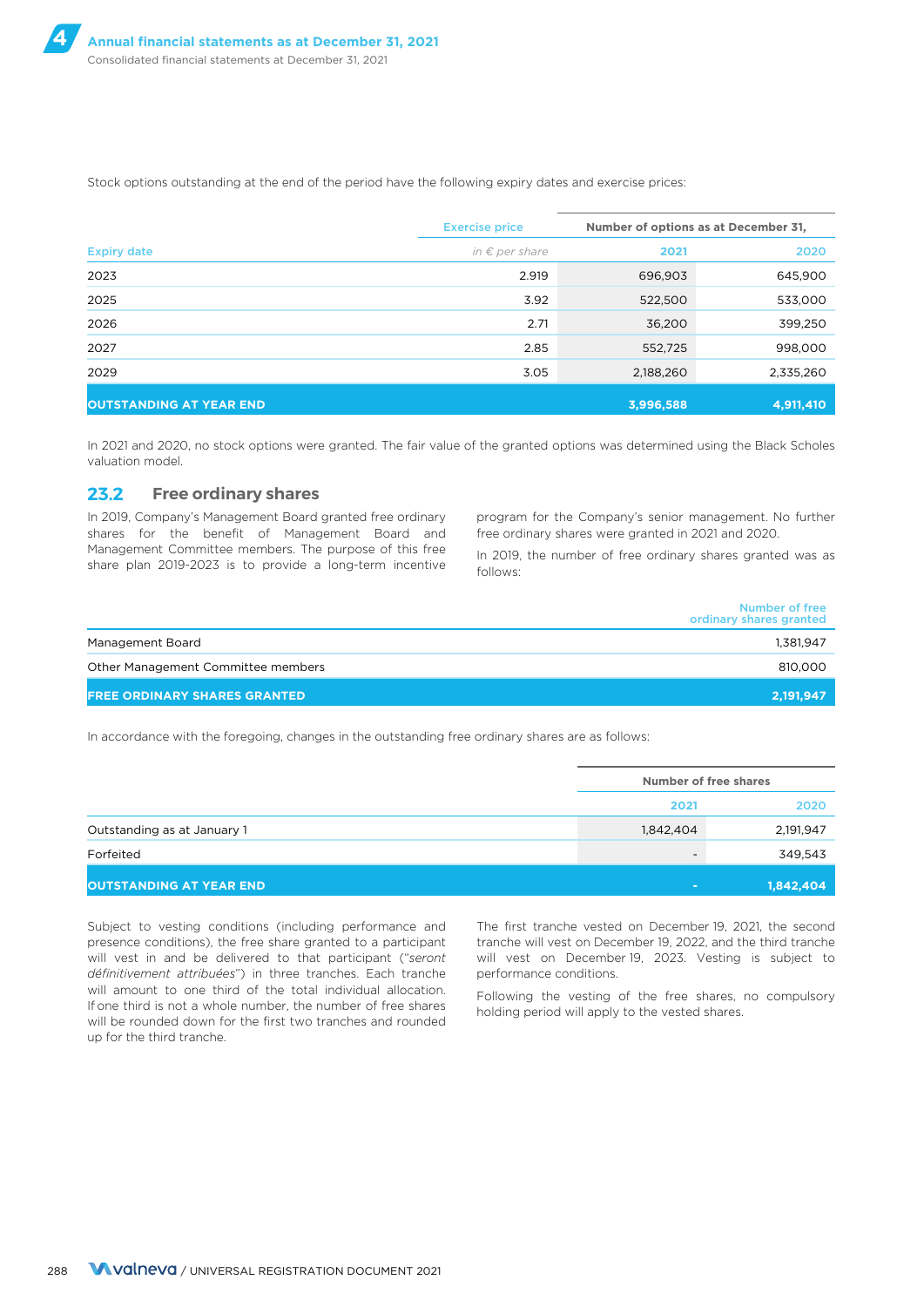The plan further provides for accelerated vesting of the free shares in the event of a Change of Control (as defined in the applicable terms & conditions) occurring no earlier than December 19, 2023. As this was considered remote at the grant date (judgement by Management), this was not included in the determination of the vesting period. In addition, the plan provides for the possibility to remain entitled to a prorated number of shares, for any unvested tranche, in case of retirement of a beneficiary before complete vesting. However, this is subject to meeting the performance conditions defined for the plan. Finally, the terms and conditions applicable to the free share plan state that if a Change of Control takes place before December 19, 2021, and Section III of Article L. 225-197-1 of the French Commercial Code does not apply, the plan will be canceled and the Company will indemnify the participants for the loss of unvested free shares, subject again to meeting the performance conditions and, for the Management Board Members, to getting all required shareholder approvals. The gross amount of this indemnity will be calculated as though such free shares had been vested upon the Change of Control. The conditions and limitations set forth in the applicable terms and conditions of the plan will apply to this calculation, *mutatis mutandis*.

In accordance with Section II (4<sup>th</sup> Paragraph) of Article L. 225-197-1 of the French Commercial Code, the Supervisory Board decided on November 21, 2019, that the Management Board Members should keep no less than 20% of the vested free shares of each tranche until termination of

their office as Management Board Member or corporate officer.

### **23.3 Free convertible preferred share plan**

In 2017, the FCPS Program 2017-2021, a long-term incentive plan for the Group's Executive Managers was implemented. As a prerequisite to the possibility of participating in the program, each potential beneficiary was required to make a cash investment in the Company, by purchasing the Company's ordinary shares.

The FCPS will be convertible into the Company's ordinary shares four years after their initial granting if the conversion conditions set out below are met.

Upon expiration in December 2021 (the Conversion Date), the Management Board determined the conversion ratio, on the basis of (a) the Final Share Price (as hereinafter defined) and (b) the conversion table below.

The "Final Share Price" (volume-weighted average stock market price of the Company's ordinary shares over a period of six months immediately preceding the Conversion Date, as rounded to the second decimal place) was €18.21.

As the Final Share Price was higher than €8.00, the conversion ratio was determined that the beneficiaries' gross gain will not exceed the gross gain they would have realized if the Final Share Price was €8.00.

Following the full payment of the amount of personal investment required, the Management Board conditionally granted the program beneficiaries a number of FCPS:

|                                                  | Number of FCPS 2017<br>granted to<br>the beneficiaries |
|--------------------------------------------------|--------------------------------------------------------|
| Management Board                                 | 24.200                                                 |
| <b>Other Executive Managers</b>                  | 9.817                                                  |
| <b>FREE CONVERTIBLE PREFERRED SHARES GRANTED</b> | 34,017                                                 |

Changes in the FCPS are as follows:

|                                                      | <b>Number</b><br>of shares | <b>Number of FCPS</b>    |         |
|------------------------------------------------------|----------------------------|--------------------------|---------|
|                                                      | 2021                       | 2021                     | 2020    |
| Outstanding as at January 1                          |                            | 32,463                   | 34,017  |
| Granted                                              |                            | $\overline{\phantom{a}}$ |         |
| Expired                                              |                            | $\overline{\phantom{a}}$ | (1,554) |
| <b>OUTSTANDING AT YEAR END</b>                       |                            | 32,463                   | 32,463  |
| Exercisable at year end <i>(in number of shares)</i> | 884,144                    |                          |         |

The fair value of FCPS 2017 was determined using the Monte Carlo valuation model.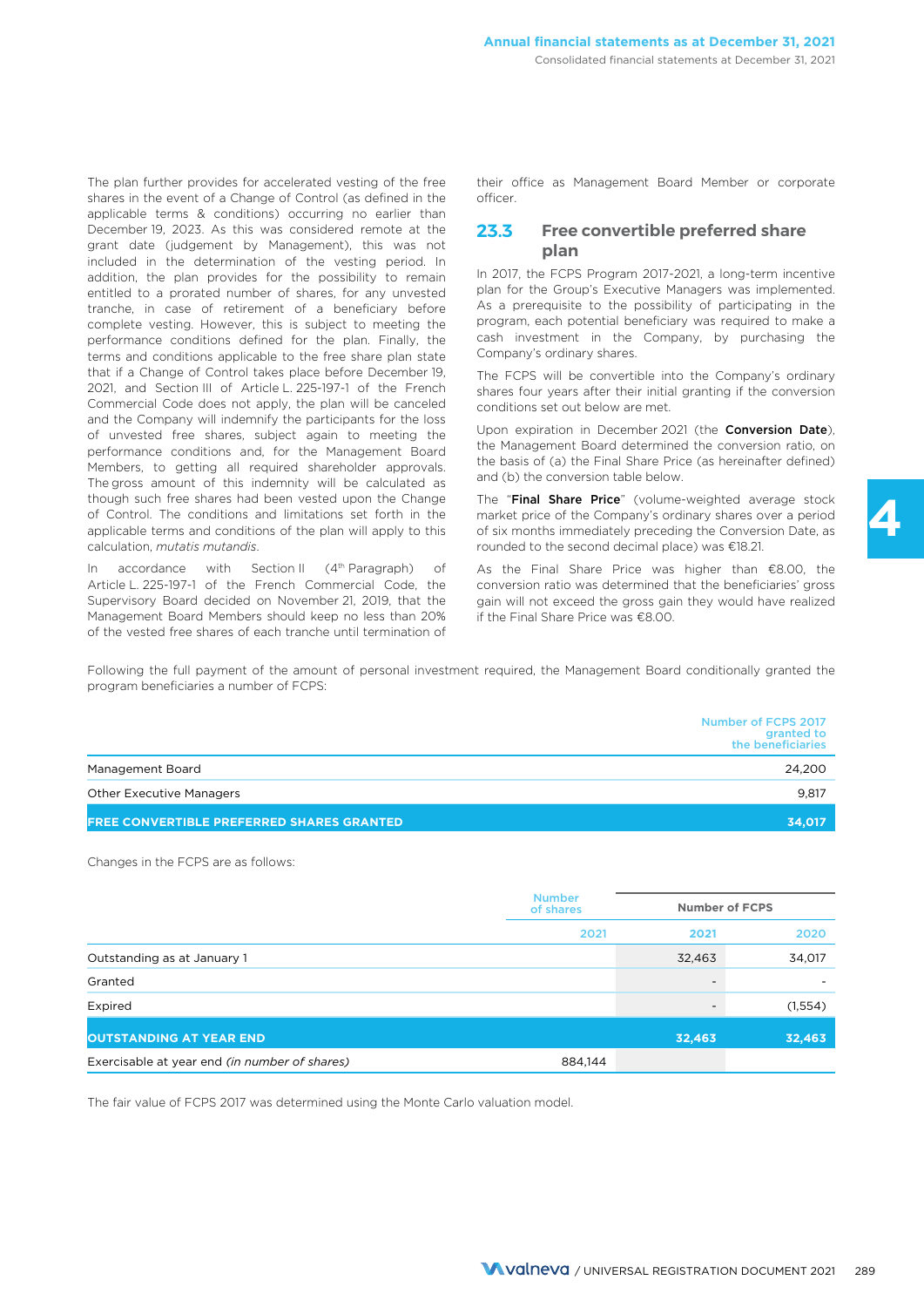### **23.4 Phantom shares**

In 2017 and 2019, phantom share plans were issued for employees who are US citizens, with the same conditions as the stock options program (see above) but which will not be settled in equity, but in cash. Therefore, it is considered as a cash settled plan. The liability for the phantom shares is measured (initially and at the end of each reporting period until settled) at the fair value of the share options rights, by applying an option pricing model taking into account the terms and conditions on which the phantom rights were granted and the extent to which the employees have rendered services to date.

In 2020, 690,000 phantom shares were granted. In 2021, no new phantom shares were granted.

The carrying amount of the liability relating to the phantom shares as at December 31, 2021 was €14.3 million (December 31, 2020: €2.3 million). The fair values of the granted options were determined on the balance sheet dates using the Black Scholes valuation model.

Phantom shares outstanding at the end of the period have the following expiry dates and exercise prices:

|                                | <b>Exercise price</b>   |                          | Number of Phantom shares at as December 31, |
|--------------------------------|-------------------------|--------------------------|---------------------------------------------|
|                                | in $\epsilon$ per share | 2021                     | 2020                                        |
| 2023                           | 2.919                   | 4,950                    | 10,450                                      |
| 2025                           | 3.92                    | 6,000                    | 14,000                                      |
| 2026                           | 2.71                    | $\overline{\phantom{a}}$ | 9,000                                       |
| 2027                           | 2.85                    | 6,250                    | 32,000                                      |
| 2029                           | 3.05                    | 134,250                  | 176,750                                     |
| 2030                           | -                       | 690,000                  | 690,000                                     |
| <b>OUTSTANDING AT YEAR END</b> |                         | 841,450                  | 932,200                                     |

The significant inputs into the models were:

|                                         | 2021              | 2020              |
|-----------------------------------------|-------------------|-------------------|
| Expected volatility (in %)              | 72.97             | 43.81             |
| Expected vesting period (term in years) | $0.25 - 4.39$     | $0.25 - 5.40$     |
| Risk-free interest rate (in %)          | $(0.78) - (0.64)$ | $(0.82) - (0.71)$ |

### **23.5 Equity warrants**

the Supervisory Board. The warrants granted in 2017 share under the 2017 plan (BSA 27) amounts to €2.574. (BSA 27) are exercisable in four equal portions after 12, 24, 36

In 2017, the Company granted equity warrants to members of and 48 months. The subscription price for one new ordinary

Changes in the equity warrants outstanding are as follows:

|                                | <b>Number of equity warrants</b> |           |
|--------------------------------|----------------------------------|-----------|
|                                | 2021                             | 2020      |
| Outstanding as at January 1    | 43,750                           | 103,875   |
| Granted                        | $\overline{\phantom{0}}$         |           |
| Exercised                      | (21, 875)                        | (26,750)  |
| Forfeited                      |                                  | (33, 375) |
| <b>OUTSTANDING AT YEAR END</b> | 21,875                           | 43,750    |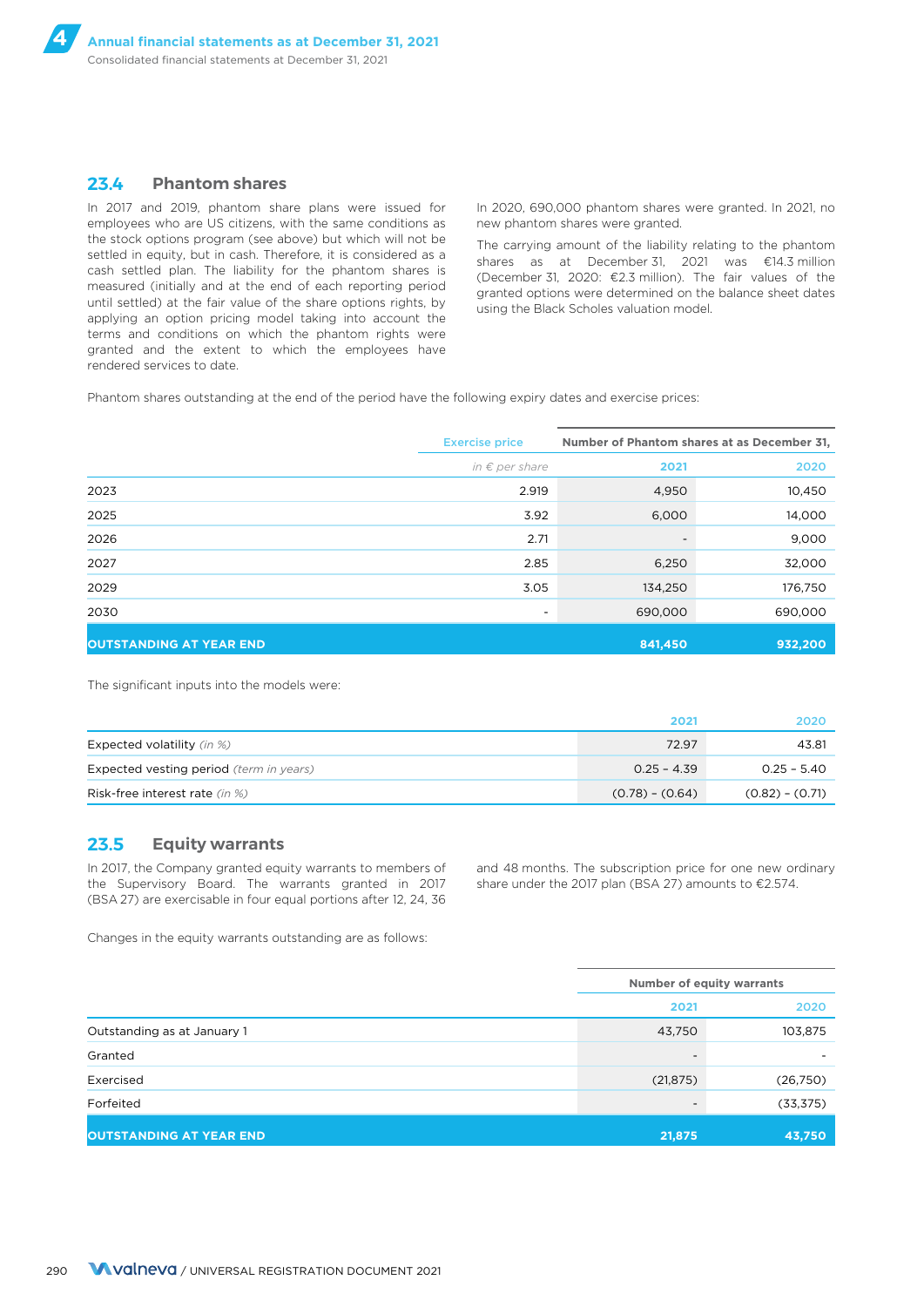### **Note 24 Borrowings**

determinable, net of transaction costs incurred. Borrowings method. are subsequently stated at amortized cost. Any difference between the proceeds (net of transaction costs) and the redemption value is recognized in the income statement over

Borrowings are initially recognized at fair value if the period of the borrowings using the effective interest

Borrowings are classified as current liabilities unless the Group has an unconditional right to defer settlement of the liability for at least 12 months after the balance sheet date.

Borrowings of the Group at year-end include the following:

|                               |        | As at December 31, |  |
|-------------------------------|--------|--------------------|--|
| In $\epsilon$ thousand        | 2021   | 2020               |  |
| <b>NON-CURRENT</b>            |        |                    |  |
| Other loans                   | 50,726 | 46,375             |  |
| <b>NON-CURRENT BORROWINGS</b> | 50,726 | 46,375             |  |
| <b>CURRENT</b>                |        |                    |  |
| Other loans                   | 7,107  | 6,988              |  |
| <b>CURRENT BORROWINGS</b>     | 7,107  | 6,988              |  |
| <b>TOTAL BORROWINGS</b>       | 57,834 | 53,363             |  |

The maturity of non-current borrowings is as follows:

|                               | As at December 31, |        |
|-------------------------------|--------------------|--------|
| In $\epsilon$ thousand        | 2021               | 2020   |
| Between 1 and 2 years         | 21,102             | 5,925  |
| Between 2 and 3 years         | 15,502             | 14,270 |
| Between 3 and 4 years         | 12,306             | 12,559 |
| Between 4 and 5 years         | 674                | 10,524 |
| Over 5 years                  | 1,143              | 3,097  |
| <b>NON-CURRENT BORROWINGS</b> | 50,726             | 46,375 |
| Current borrowings            | 7,107              | 6,988  |
| <b>TOTAL BORROWINGS</b>       | 57,834             | 53,363 |

The carrying amounts of the Group's borrowings are denominated in the following currencies:

|                               |        | As at December 31, |  |
|-------------------------------|--------|--------------------|--|
| In $\epsilon$ thousand        | 2021   | 2020               |  |
| Borrowings denominated in EUR | 4.708  | 5,855              |  |
| Borrowings denominated in USD | 53,126 | 47,508             |  |
| <b>TOTAL BORROWINGS</b>       | 57,834 | 53,363             |  |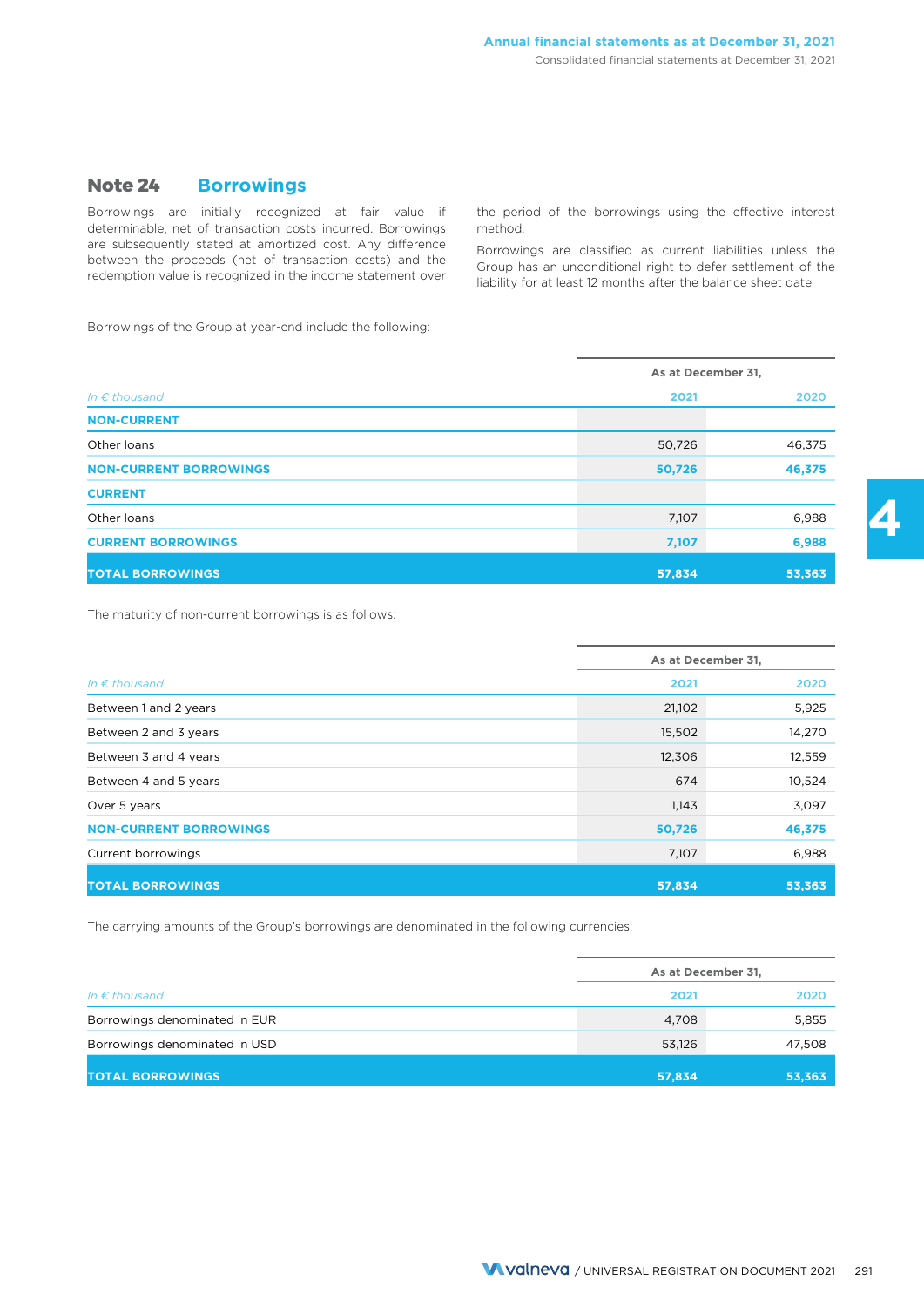### **24.1 Other loans**

In February 2020, Valneva Austria GmbH signed a loan agreement (the Loan Agreement) with US healthcare funds Deerfield Management Company and OrbiMed (the Lenders), for an initial borrowing capacity of up to \$85 million.

Principal payments will start in 2023, while the loan will mature in 2026. The intended use of proceeds was to repay existing borrowings from the European Investment Bank and allow the Group to continue to advance its leading Lyme and chikungunya development programs in the short term. As at December 31, 2021, \$60.0 million (€54.1 million) was drawn down in two tranches under the Loan Agreement. As at December 31, 2021 the carrying amount was €49.7 million. The interest rate is 9.95% (equivalent to 10.09% on an annual basis). The loan is secured by all of Valneva's assets, including the intellectual property, and is guaranteed by Valneva SE and certain of its subsidiaries.

Noting the COVID-19 pandemic impact on the travel industry and following a temporary waiver of the revenue covenant for the second half of 2020, Valneva, Deerfield and OrbiMed

agreed to modify this covenant for 2021 and 2022, replacing the twelve-month rolling €115 million with quarterly minimum revenues representing an annual total of €64 million in 2021 and an annual total of €103.75 million in 2022. The parties also agreed to modify the minimum cash requirement to €50 million for 2021 and 2022 and to €35 million for the following years.

If the Group's consolidated liquidity or net revenues were to fall below the covenant minimum values, Valneva would not be able to comply with the financial covenants in the Loan Agreement, which could result in additional costs (up to additional 10%-points of interest over the duration of the default) and an early repayment obligation (payment of the principal increased by 8% and of an indemnity representing the interests expected until March 2023). The Group does not expect these limitations to affect its ability to meet its cash obligations.

The loan was included in the balance sheet item "Borrowings".

| In $\epsilon$ thousand           | 2021     | 2020     |
|----------------------------------|----------|----------|
| <b>BALANCE AS AT JANUARY 1</b>   | 46,190   |          |
| Proceeds of issue                |          | 52,935   |
| Transaction costs                |          | (4,162)  |
| Accrued interest                 | 6,167    | 4,538    |
| Payment of interest              | (6, 459) | (2,698)  |
| Exchange rate difference         | 3,774    | (4, 423) |
| <b>BALANCE AS AT DECEMBER 31</b> | 49,671   | 46,190   |
| Less: non-current portion        | (44,360) | (41,261) |
| <b>CURRENT PORTION</b>           | 5,311    | 4,929    |

As at December 31, 2021, Other loans also included related to CEPI of €3.5 million (December 31, 2020: (December 31, 2020: €5.9 million) as well as the amount information see Note 8.1.

borrowings related to financing of research and development €1.3 million), representing payments received which are expenses and CIR (R&D tax credit in France) of €4.7 million expected to be paid back in the future. For detailed

### **24.2 Borrowings and other loans secured**

As at December 31, 2021, €54.4 million (December 31, 2020: development expenses, fixed assets and CIR (R&D tax credit €52.0 million) of the outstanding borrowings and other loans in France) and have various conditions (interest rates) and were guaranteed, secured or pledged. These borrowings and terms (maturities). other loans are related to financing of research and

### **24.3 Fair value of borrowings and other loans**

For the majority of the borrowings and other loans, the fair values are not materially different from their carrying amounts, since the interest payable on those borrowings is either close to current market rates or the borrowings are of a short-term nature.

As at December 31, 2021, material differences were identified only for guaranteed other loans. Based on an estimated arms' length interest rate of 9.55%, the fair value is €4.2 million (carrying amounts is €4.7 million).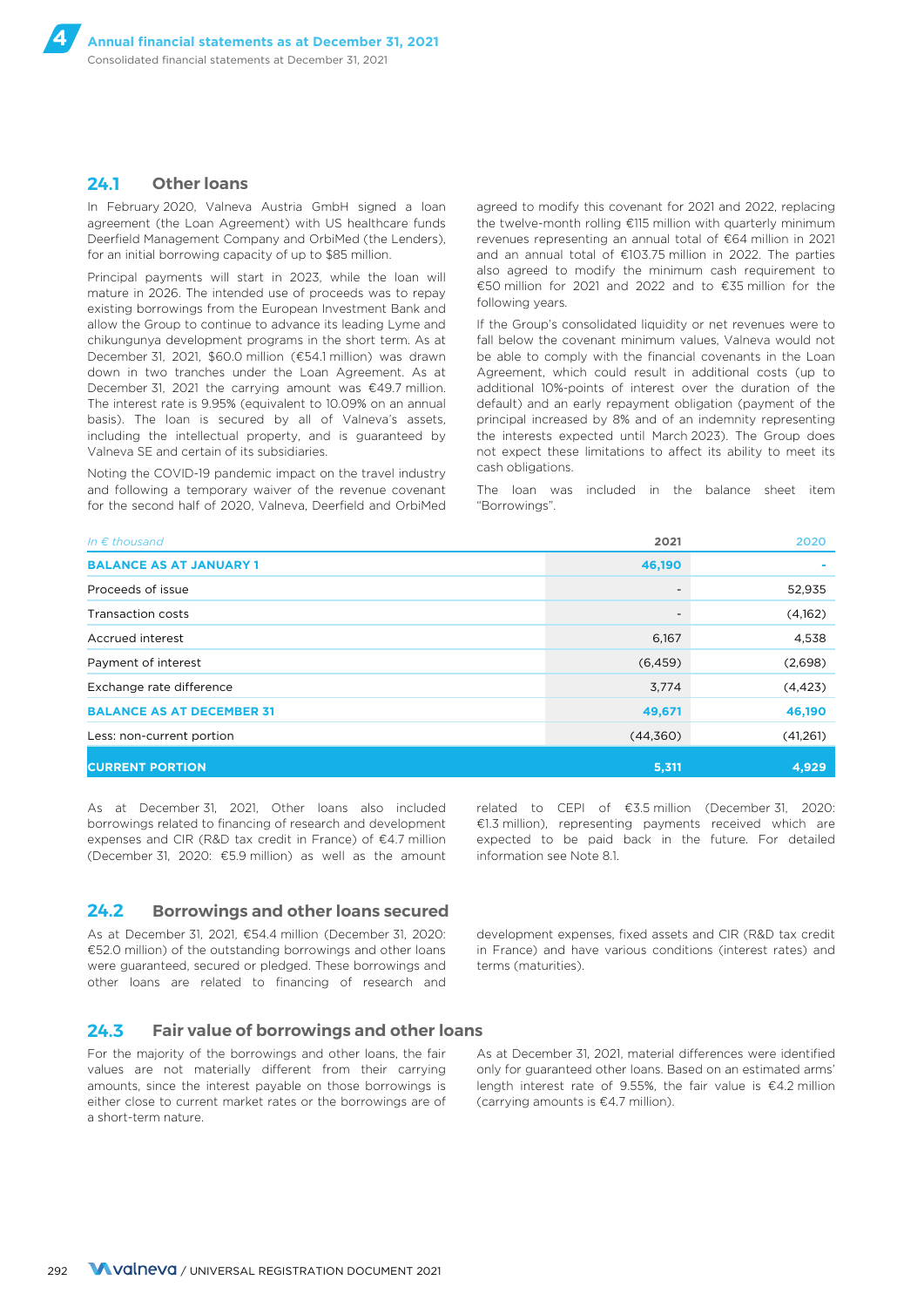### **Note 25 Trade payables and accruals**

Trade payables are obligations to pay for goods or services payables are recognized initially at fair value. Short-term that have been acquired in the ordinary course of business trade payables are subsequently measured at that have been acquired in the ordinary course of business from suppliers. Accounts payable are classified as current amount. liabilities if payment is due within one year or less. Trade

Trade payables and accruals include the following:

|                                  | As at December 31,       |        |  |
|----------------------------------|--------------------------|--------|--|
| In $\epsilon$ thousand           | 2021                     | 2020   |  |
| Trade payables                   | 16,035                   | 24,898 |  |
| Accrued expenses                 | 52,084                   | 11,314 |  |
| <b>BALANCE AS AT DECEMBER 31</b> | 68,119                   | 36,212 |  |
| Less non-current portion         | $\overline{\phantom{a}}$ | -      |  |
| <b>CURRENT PORTION</b>           | 68,119                   | 36,212 |  |

The carrying amounts of trade and other payables are considered to be the same as their fair values, due to their short-term nature.

### **Note 26 Tax and employee-related liabilities**

The Group recognizes a liability and an expense for bonuses. The Group recognizes a liability when it has assumed a contractual obligation or when there is a past practice that has created a constructive obligation.

|                                  | As at December 31,<br>2021<br>2020 |        |
|----------------------------------|------------------------------------|--------|
| In $\epsilon$ thousand           |                                    |        |
| Employee-related liabilities     | 10,101                             | 8,300  |
| Social security and other taxes  | 7,148                              | 4,866  |
| <b>BALANCE AS AT DECEMBER 31</b> | 17,249                             | 13,165 |
| Less non-current portion         | $\overline{\phantom{a}}$           |        |
| <b>CURRENT PORTION</b>           | 17,249                             | 13,165 |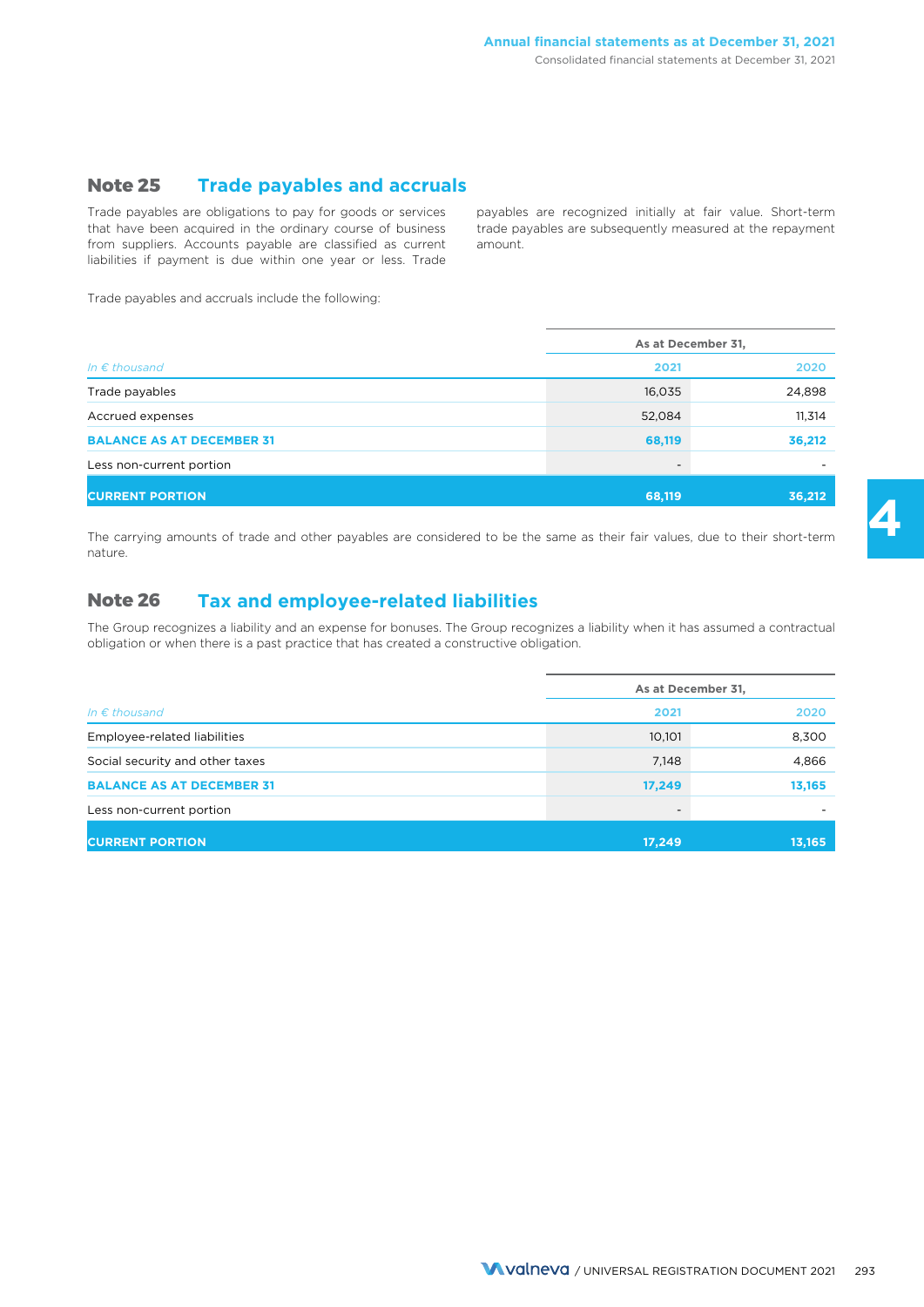### **Note 27 Lease liabilities**

Lease liabilities are effectively secured as the rights to the leased assets revert to the lessor in the event of default.

The development of lease liabilities is described in Note 13.

The maturity of non-current lease liabilities is as follows:

|                                      | As at December 31, |        |  |
|--------------------------------------|--------------------|--------|--|
| In $\epsilon$ thousand               | 2021               | 2020   |  |
| Between 1 and 2 years                | 25,301             | 2,296  |  |
| Between 2 and 3 years                | 2,150              | 24,434 |  |
| Between 3 and 4 years                | 2,214              | 1,280  |  |
| Between 4 and 5 years                | 2,289              | 1,331  |  |
| Between 5 and 10 years               | 10,733             | 7,384  |  |
| Between 10 and 15 years              | 9,114              | 8,907  |  |
| Over 15 years                        | 1,886              | 3,759  |  |
| <b>NON-CURRENT LEASE LIABILITIES</b> | 53,687             | 49,392 |  |
| Current lease liabilities            | 3,135              | 2,696  |  |
| <b>TOTAL LEASE LIABILITIES</b>       | 56,822             | 52,088 |  |

The carrying amounts of the Group's lease liabilities are denominated in the following currencies:

|                                 | As at December 31, |        |  |
|---------------------------------|--------------------|--------|--|
| In $\epsilon$ thousand          | 2020<br>2021       |        |  |
| <b>EUR</b>                      | 24,650             | 25,633 |  |
| <b>SEK</b>                      | 30,657             | 26,166 |  |
| Other                           | 1,515              | 289    |  |
| <b>TOTAL LEASE LIABILITIES,</b> | 56,822             | 52,088 |  |

### **Note 28 Contract liabilities**

A contract liability has to be recognized, when the customer already provided the consideration or part of the consideration, before an entity has fulfilled its performance obligation (agreed goods or services which should be delivered or provided), resulting from the "contract".

Development of contract liabilities is presented in the table below:

| In $\epsilon$ thousand           | 2021      | 2020   |
|----------------------------------|-----------|--------|
| <b>BALANCE AS AT JANUARY 1</b>   | 89,636    | 1,426  |
| Revenue recognition              | (89, 364) | (594)  |
| Exchange rate differences        | 7         | 101    |
| Addition                         | 128,479   | 88,703 |
| <b>BALANCE AS AT DECEMBER 31</b> | 128,758   | 89,636 |
| Less non-current portion         | (4,741)   | (58)   |
| <b>CURRENT PORTION</b>           | 124,017   | 89,578 |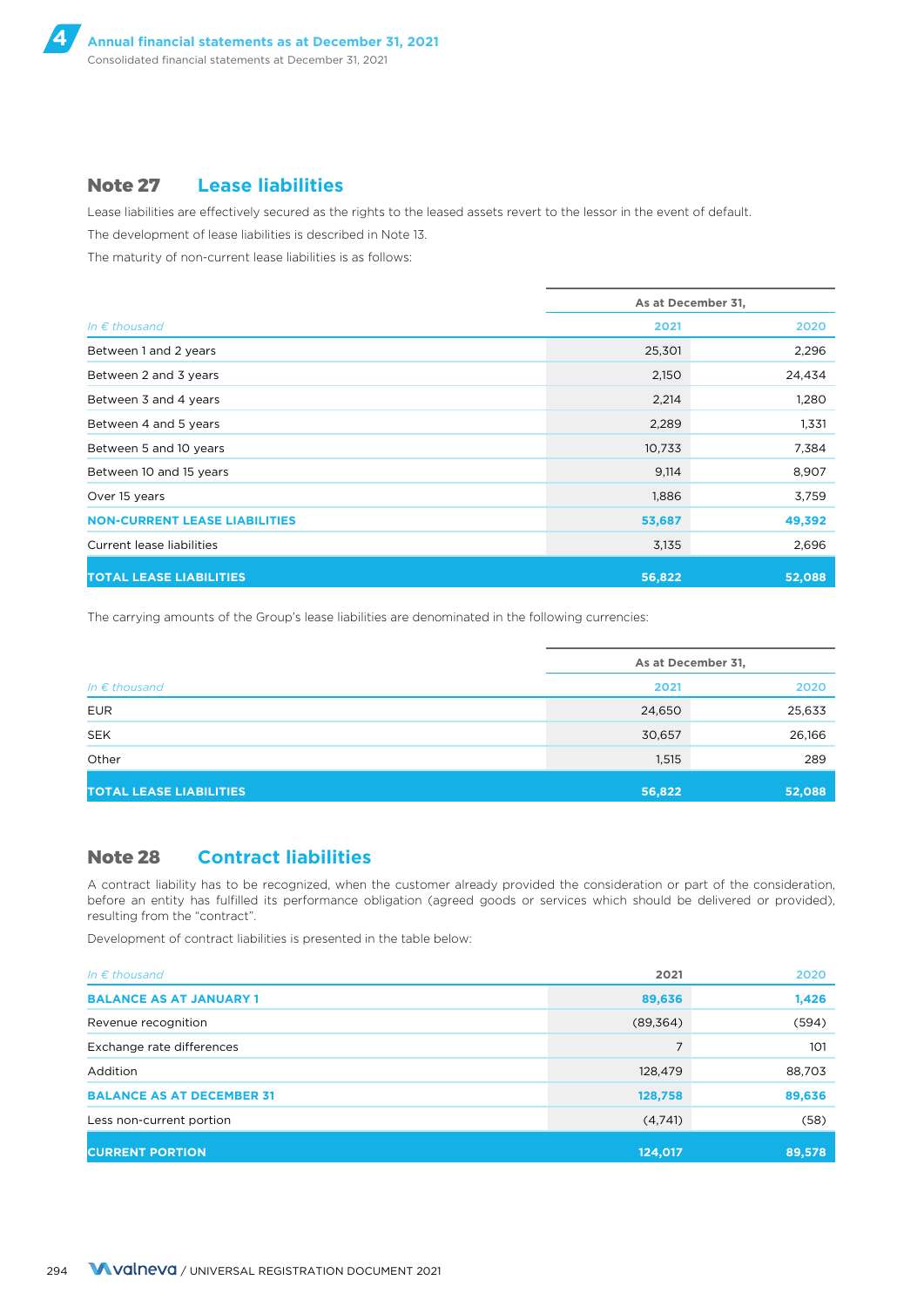With regards to additions in 2021, €116.9 million were related to the APA with the European Commission to supply up to 60 million doses of VLA2001, €3.8 million were related to the APA with the Kingdom of Bahrain, and €4.7 million were related to a payment received from the DoD for IXIARO®. With regards to changes to the position because of revenue recognized in 2021, €87.0 million related to the UK Supply Agreement (refer to Note 1).

As at December 31, 2020, €87.0 million related to the UK Supply Agreement (see Note 1), €1.6 million related to CTM services provided to different customers and €1.0 million related to the agreement for the development, manufacturing and marketing of Valneva's single-shot chikungunya vaccine, VLA1553, in LMICs with Instituto Butantan.

### **Note 29 Refund liabilities**

A refund liability has to be recognized when the customer not meet the criteria for revenue recognition in the past, but already provided a consideration which is expected to be there are no remaining goods and services to be provided in refunded partially or totally. It is measured at the amount the future. Company has an obligation to repay or amounts which did

Development of refund liabilities:

| In $\epsilon$ thousand           | 2021       | 2020      |
|----------------------------------|------------|-----------|
| <b>BALANCE AS AT JANUARY 1</b>   | 111,426    | 6,553     |
| <b>Additions</b>                 | 159,179    | 109,296   |
| Payments                         | (18,022)   | (477)     |
| Other releases                   | (15, 198)  |           |
| Interest expense capitalized     | 8,478      | 3,640     |
| Exchange rate difference         | 8,718      | (7,586)   |
| <b>BALANCE AS AT DECEMBER 31</b> | 254,581    | 111,426   |
| Less non-current portion         | (158, 970) | (97, 205) |
| <b>CURRENT PORTION</b>           | 95,611     | 14,222    |

As at December 31, 2021, €79.6 million (thereof €75.2 million non-current) related to the collaboration with Pfizer Inc.<br>
(see Note 1),  $\epsilon$ 166.9 million (thereof  $\epsilon$ 77.3 million (see Note 1), €166.9 million (thereof €77.3 million non-current) related to the UK Supply Agreement (see Note 5.2), €6.4 million (thereof €6.3 million non-current) related to the expected payment to GSK related to the termination of the SAA in 2019 (see Note 1). Other releases related to reductions in refund liabilities in the wake of revaluations that increased contract liabilities.

As at December 31, 2020, €81.9 million (thereof €70.0 million non-current) related to the collaboration with Pfizer Inc. (see Note 1), €20.9 million (all non-current) related to the UK Supply Agreement (see Note 5.2), €6.3 million (all non-current) related to the expected payment to GSK related to the termination of the SAA in 2019 (see Note 1) and €2.3 million related to refund liabilities to customers related to rebate programs and right to return products.

Expected cash outflows for refund liabilities are disclosed under Note 2.5.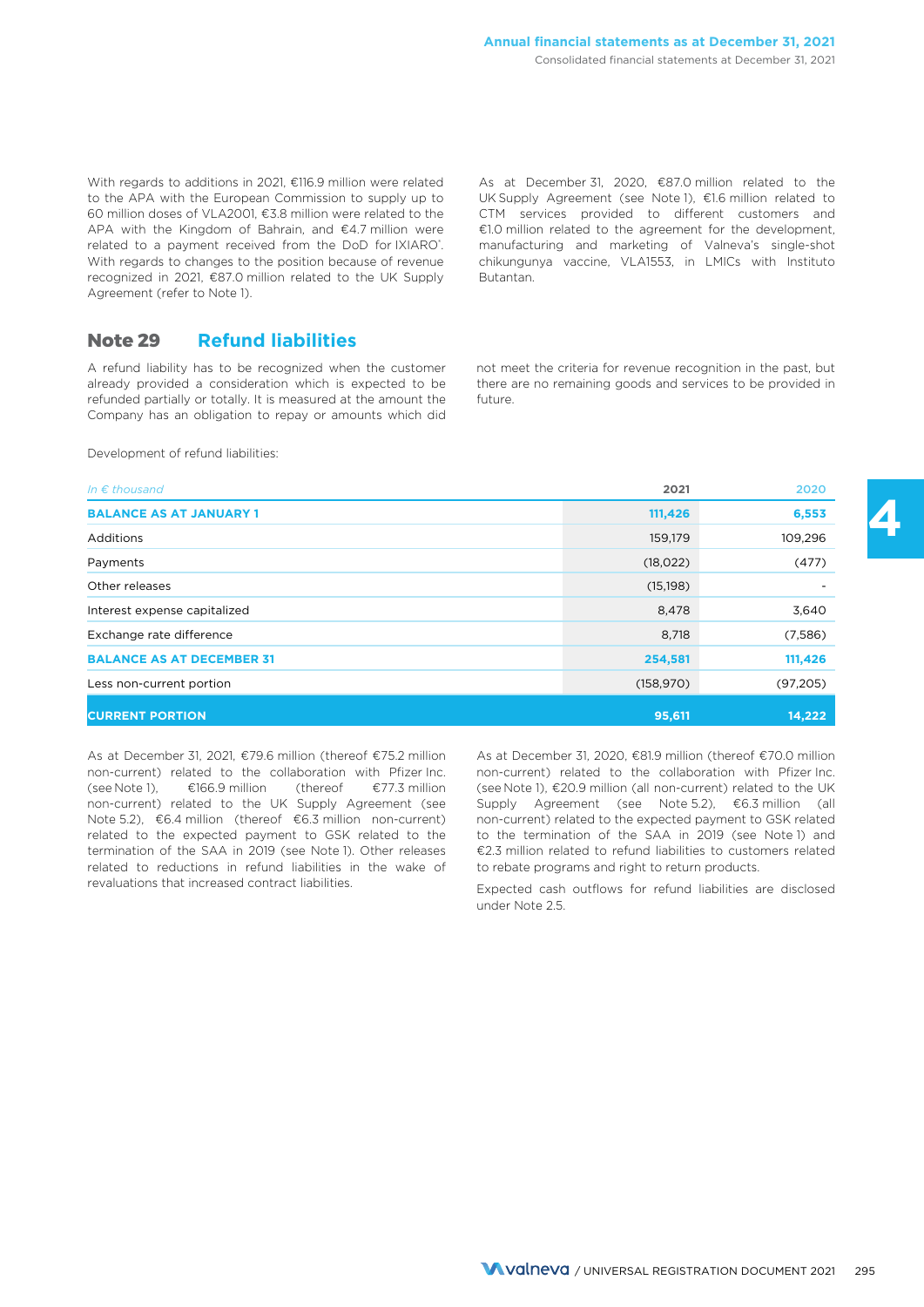### **Note 30 Provisions**

### **30.1 Provisions for employee commitments**

|                                                               | As at December 31, |        |  |
|---------------------------------------------------------------|--------------------|--------|--|
| In $\epsilon$ thousand                                        | 2021               | 2020   |  |
| Employer contribution costs on share-based compensation plans | 26,520             | 7,351  |  |
| Phantom shares                                                | 14,267             | 2,390  |  |
| Retirement termination benefits                               | 422                | 550    |  |
| Leaving indemnities                                           |                    | 112    |  |
| <b>BALANCE AS AT DECEMBER 31</b>                              | 41,210             | 10,403 |  |
| Less non-current portion                                      | 8,308              | 2,358  |  |
| <b>CURRENT PORTION</b>                                        | 32,901             | 8,045  |  |

#### (a) **Share-based provisions**

Employer contribution costs on share-based compensation plans and Phantom shares are calculated at the balance sheet date using the share price of Valneva as at December 31, 2021: €24.5 (December 31, 2020: €7.75).

#### (b) **Retirement termination benefits**

Some Group companies provide retirement termination benefits to their retirees.

For defined benefit plans, retirement costs are determined once a year using the projected unit credit method. This method sees each period of service as giving rise to an additional unit of benefit entitlement and measures each unit separately to determine the final obligation. The final

obligation is then discounted. These calculations mainly use the following assumptions:

- a discount rate;
- a salary increase rate;
- an employee turnover rate.

Actuarial gains and losses arising from experience adjustments and changes in actuarial assumptions are charged or credited to equity in other comprehensive income in the period in which they arise.

For basic schemes and defined contribution plans, the Group recognizes the contributions as expenses when payable, as it has no obligations over and above the amount of contributions paid.

#### Assumptions used

|                                                    | As at December 31,<br>2021<br>2020 |               |
|----------------------------------------------------|------------------------------------|---------------|
|                                                    |                                    |               |
| Discount rate                                      | 1.00%                              | 0.50%         |
| Salary increase rate                               | 2.00%                              | 2.00%         |
| Turnover rate                                      | 0%-21.35%                          | 0%-21.35%     |
| Social security rate                               | 43.00%-47.00%                      | 43.00%-47.00% |
| Average remaining lifespan of employees (in years) | 22                                 | 22            |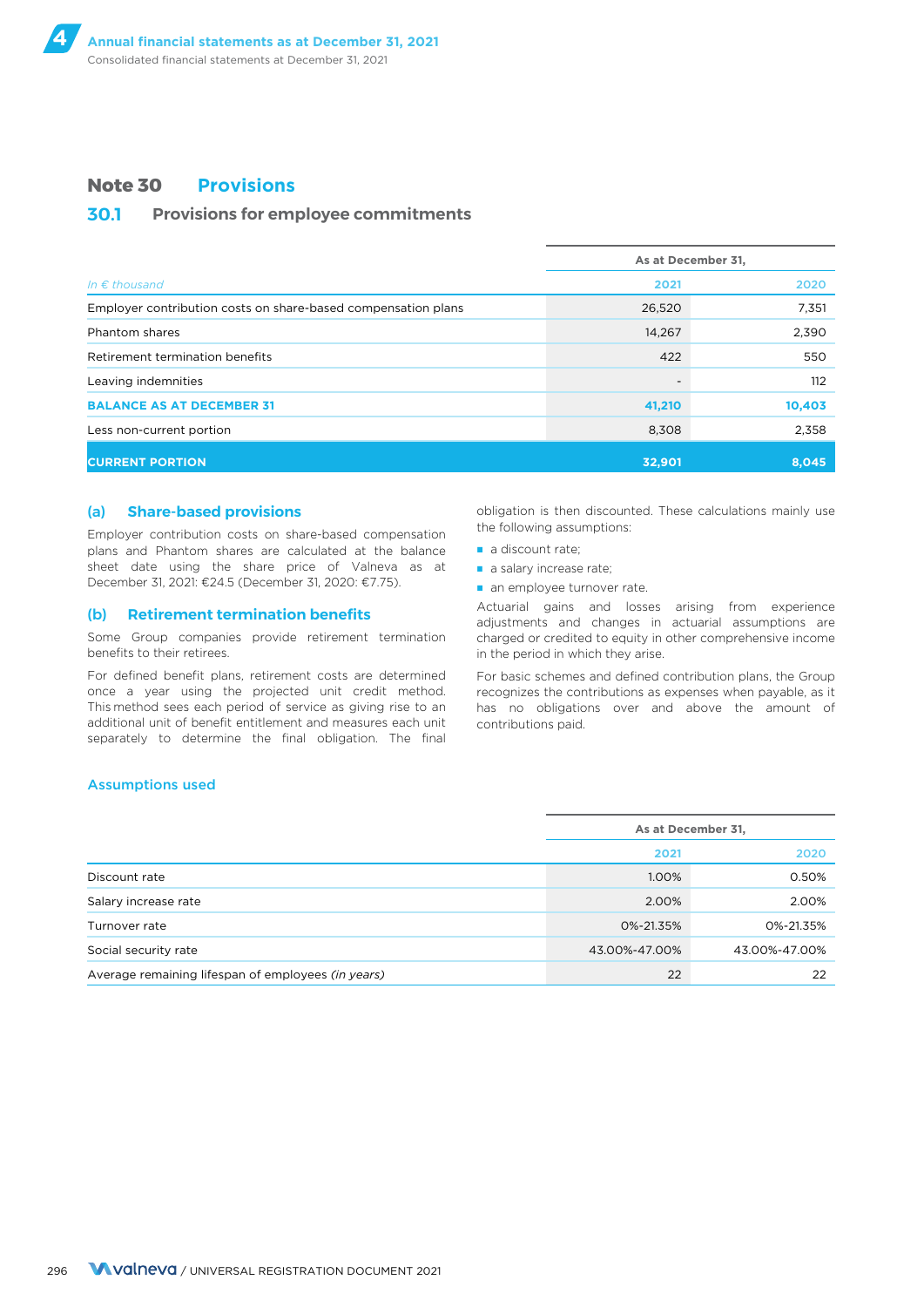### Changes in defined benefit obligation

Present value of obligation development:

| In $\epsilon$ thousand           | 2021  | 2020 |
|----------------------------------|-------|------|
| <b>BALANCE AS AT JANUARY 1</b>   | 550   | 404  |
| Current service cost             | 77    | 68   |
| Actuarial losses/(gains)         | (205) | 78   |
| <b>BALANCE AS AT DECEMBER 31</b> | 422   | 550  |

### **30.2 Other provisions**

|                        |                          | As at December 31, |  |  |
|------------------------|--------------------------|--------------------|--|--|
| In $\epsilon$ thousand | 2021                     | 2020               |  |  |
| Non-current            | $\overline{\phantom{a}}$ | -                  |  |  |
| Current                | 15,806                   | 2,124              |  |  |
| <b>PROVISIONS</b>      | 15,806                   | 2,124              |  |  |

related mainly to onerous purchase agreements related to court proceeding related to the Intercell AG/Vivalis SA the termination of the UK Supply Agreement (€13.5 million). merger (December 31, 2020: €1.9 million). the termination of the UK Supply Agreement (€13.5 million). Secondly, the position comprised €2.1 million from a

As at December 31, 2021, the significantly increased provision provision for expected legal and settlement costs under a

### **Note 31 Other liabilities**

|                             | As at December 31, |       |  |
|-----------------------------|--------------------|-------|--|
| In $\epsilon$ thousand      | 2021               | 2020  |  |
| Deferred income             | 4,966              | 2,861 |  |
| Other financial liabilities | 44                 | 51    |  |
| Miscellaneous liabilities   | 8                  | 2     |  |
| <b>OTHER LIABILITIES</b>    | 5,019              | 2,913 |  |
| Less non-current portion    | (69)               | (72)  |  |
| <b>CURRENT PORTION</b>      | 4,950              | 2,841 |  |

Deferred income mainly includes conditional advances from a grant from CEPI (see Note 8).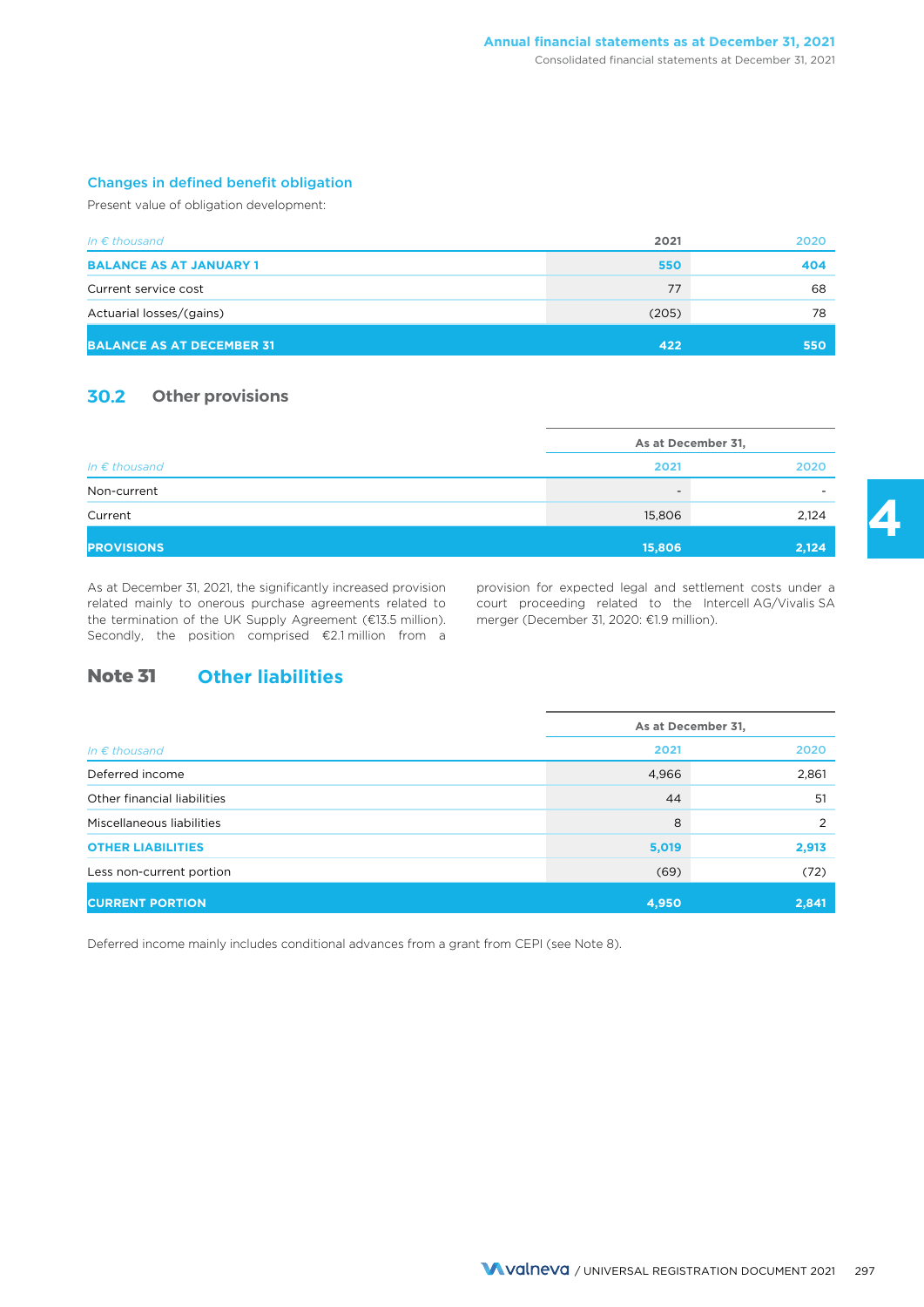### **Note 32 Cash flow information**

### **32.1 Cash generated from operations**

The following table shows the adjustments to reconcile net loss to net cash generated from operations:

|                                                                                                                                                      |             | Year ended December 31, |           |           |
|------------------------------------------------------------------------------------------------------------------------------------------------------|-------------|-------------------------|-----------|-----------|
| In $\epsilon$ thousand                                                                                                                               | <b>Note</b> | 2021                    | 2020      | 2019      |
| <b>LOSS FOR THE YEAR</b>                                                                                                                             |             | (73, 425)               | (64, 393) | (1,744)   |
| Adjustments for                                                                                                                                      |             |                         |           |           |
| • Depreciation and amortization                                                                                                                      | 12/13/14    | 14,281                  | 9,799     | 8,532     |
| ■ Write-off/impairment fixed assets/intangibles                                                                                                      | 12/13/14    |                         | 140       | 75        |
| • Share-based compensation expense                                                                                                                   | 23          | 14,509                  | 6,328     | 2,552     |
| lncome tax expense/(income)                                                                                                                          | 10          | 3,446                   | (909)     | 874       |
| Dividends received from associated companies                                                                                                         | 15          |                         |           | 433       |
| • (Profit)/loss from disposal of property, plant,<br>equipment and intangible assets                                                                 | 8           | 46                      | 10        | 92        |
| • Share of (profit)/loss from associates                                                                                                             | 15          | 5                       | 133       | (1, 574)  |
| • Fair value losses on derivative financial instruments                                                                                              |             |                         |           | 178       |
| • Provision for employer contribution costs on<br>share-based compensation plans                                                                     | 30.1        | 19,079                  | 7,351     |           |
| • Other non-cash (income)/expense                                                                                                                    |             | (11,604)                | 4,470     | (892)     |
| • Interest income                                                                                                                                    | 9           | (249)                   | (119)     | (199)     |
| Interest expense                                                                                                                                     | 9           | 16,964                  | 10,738    | 2,633     |
| Changes in non-current operating assets and liabilities<br>(excluding the effects of acquisition and exchange rate<br>differences on consolidation): |             |                         |           |           |
| • Other non-current assets                                                                                                                           |             | 194                     | (2,303)   | 79        |
| • Long term contract liabilities                                                                                                                     | 28          | 4,662                   | (674)     | (2,321)   |
| • Long term refund liabilities                                                                                                                       | 29          | 54,501                  | 90,653    | 6,016     |
| • Other non-current liabilities and provisions                                                                                                       |             | (3)                     | 795       | (178)     |
| Changes in working capital (excluding the effects<br>of acquisition and exchange rate differences on<br>consolidation):                              |             |                         |           |           |
| • Inventory                                                                                                                                          |             | (92, 373)               | (4,196)   | (2, 415)  |
| Trade and other receivables                                                                                                                          |             | (21, 349)               | (24, 023) | (17, 278) |
| • Contract liabilities                                                                                                                               | 28          | 34,453                  | 88,801    | (989)     |
| • Refund liabilities                                                                                                                                 | 29          | 80,160                  | 10,614    | 448       |
| Trade and other payables and provisions                                                                                                              |             | 35,236                  | 6,544     | 13,552    |
| <b>CASH GENERATED FROM OPERATIONS</b>                                                                                                                |             | 78.532                  | 139,759   | 7,875     |

In 2021, other non-cash (income)/expense mainly related to net foreign exchange gains.

In 2020, other non-cash (income)/expense included €3.3 million expenses from disposal of Lyme VLA15

(see Notes 1 and 12), €1.6 million income from a revaluation of lease liabilities and right of use assets and €2.6 million net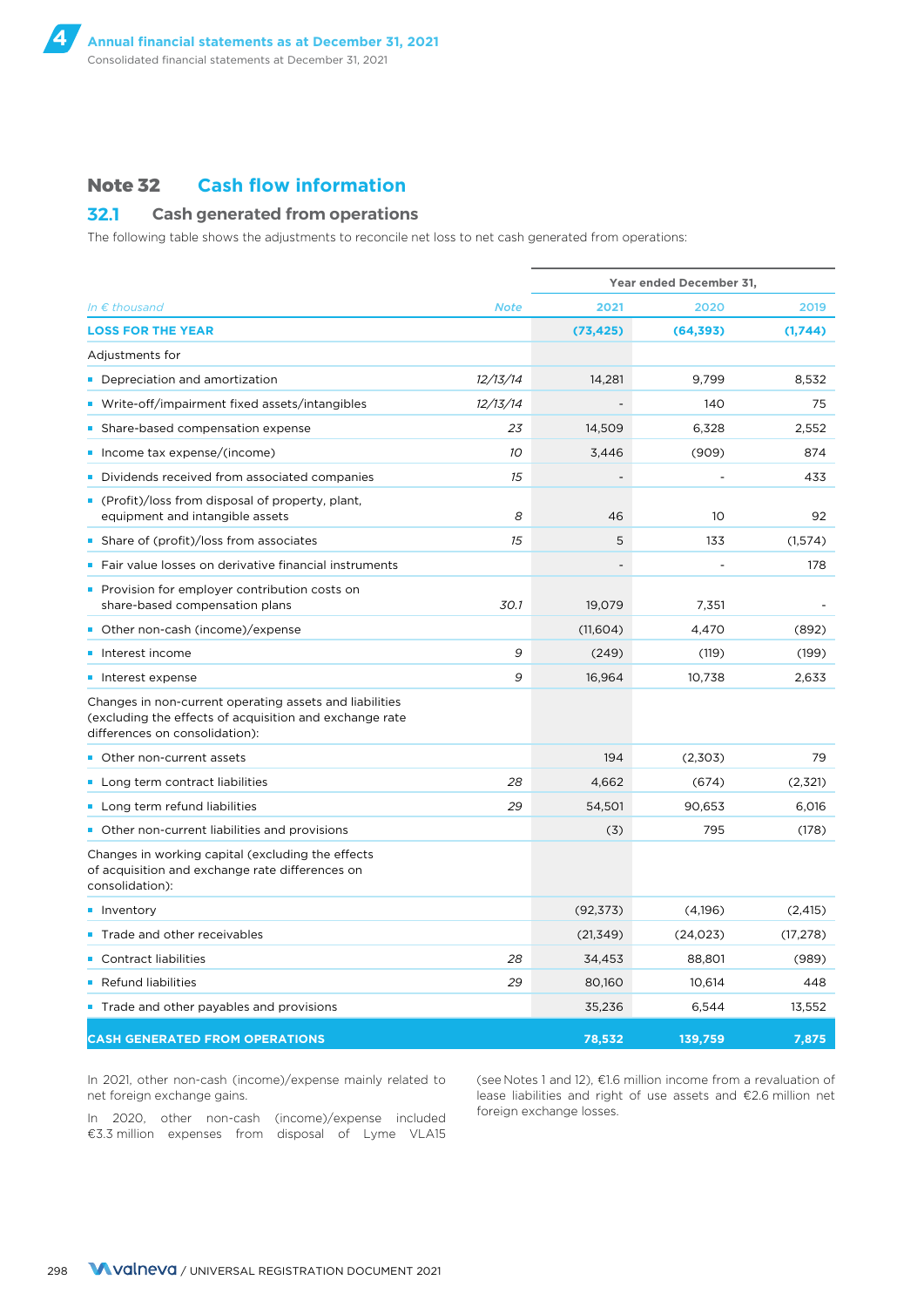The following table shows the adjustments to reconcile profit/loss from the disposal of property, plant, equipment and intangible assets to proceeds from the disposal of fixed assets:

|                                                                                                       |                          | Year ended December 31, |      |  |
|-------------------------------------------------------------------------------------------------------|--------------------------|-------------------------|------|--|
| In $\epsilon$ thousand                                                                                | 2021                     | 2020                    | 2019 |  |
| Net book value                                                                                        | 46                       | 34                      | 92   |  |
| Loss on disposal of fixed assets                                                                      | (46)                     | (10)                    | (92) |  |
| <b>PROCEEDS FROM DISPOSAL OF PROPERTY, PLANT,</b><br><b>EQUIPMENT</b><br><b>AND INTANGIBLE ASSETS</b> | $\overline{\phantom{a}}$ | 24                      |      |  |

### **32.2 Reconciliation of liabilities arising from financing activities**

The table below details changes in the Group's liabilities be) classified in the Group's consolidated statement of cash arising from financing activities, including both cash and flows as cash flows from financing activities. non-cash changes. Liabilities arising from financing activities For development of lease liabilities see Note 13. are those for which cash flows were (or future cash flows will

| In $\epsilon$ thousand                 | <b>Bank borrowings</b>   | <b>Other loans</b> | <b>Total</b> |
|----------------------------------------|--------------------------|--------------------|--------------|
| <b>BALANCE AS AT JANUARY 1, 2020</b>   | 19,759                   | 6,557              | 26,316       |
| Repayments                             | (20,000)                 | (1,995)            | (21, 995)    |
| Additions, net of transaction costs    |                          | 50,266             | 50,266       |
| Foreign exchange movements             |                          | (4, 556)           | (4,556)      |
| Other changes <sup>(1)</sup>           | 241                      | 3,090              | 3,331        |
| <b>BALANCE AS AT DECEMBER 31, 2020</b> | $\blacksquare$           | 53,363             | 53,363       |
| <b>BALANCE AS AT JANUARY 1, 2021</b>   |                          | 53,363             | 53,363       |
| Repayments                             |                          | (1,956)            | (1,956)      |
| Additions, net of transaction costs    |                          | 859                | 859          |
| Foreign exchange movements             | $\overline{\phantom{0}}$ | 3,998              | 3,998        |
| Other changes <sup>(1)</sup>           |                          | 1,570              | 1,570        |
| <b>BALANCE AS AT DECEMBER 31, 2021</b> |                          | 57,834             | 57,834       |

*(1) Other changes include interest accruals and payments.*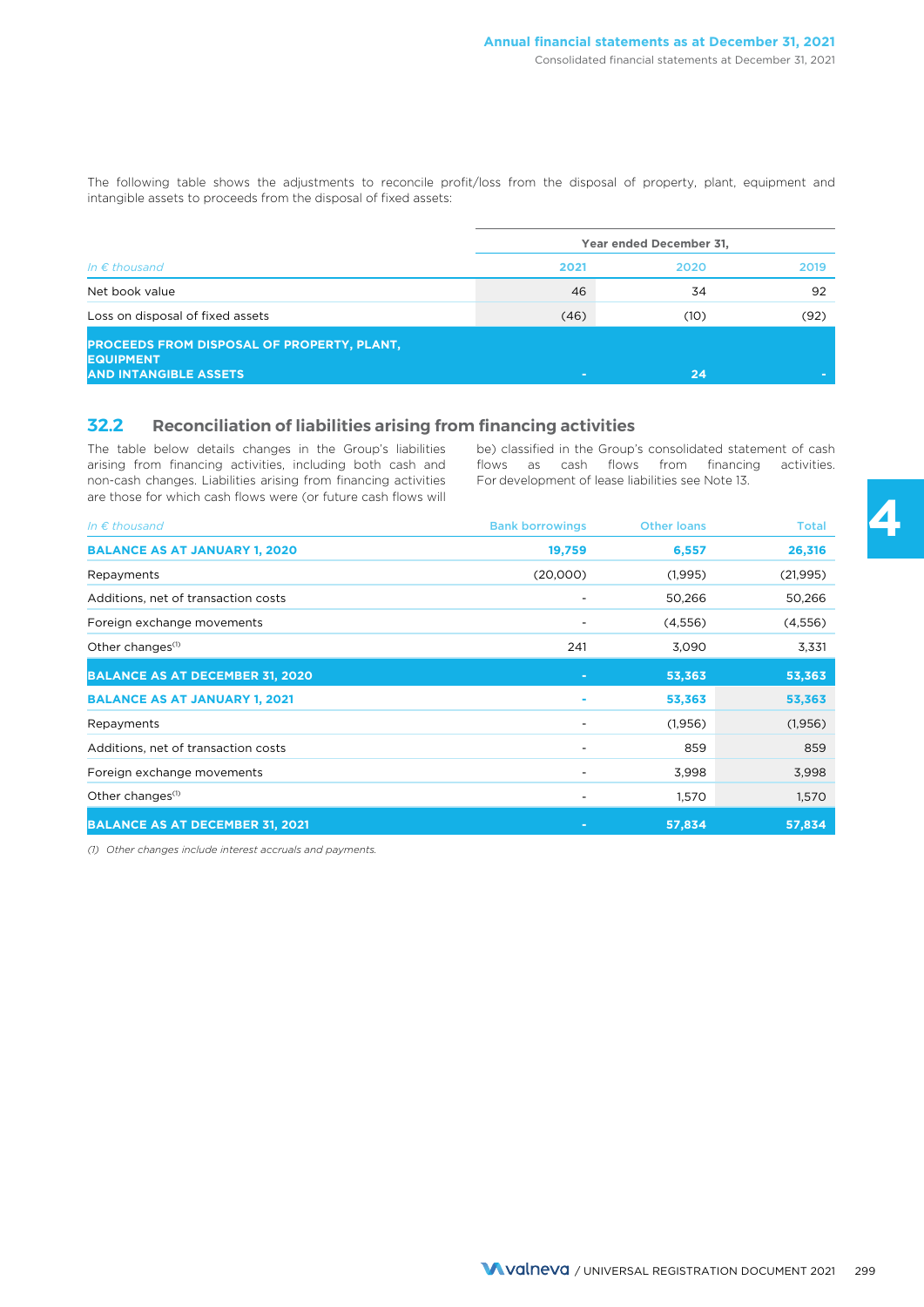### **Note 33 Commitments and contingencies**

As at December 31, 2021, there were €23.6 million of capital expenditure contracted, mainly related to manufacturing sites for the COVID-19 vaccine candidate (December 31, 2020: €48.0 million).

### **33.1 Other commitments, pledges and guarantees**

The other commitments relate to minimum payments consist of:

|                          | As at December 31, |        |
|--------------------------|--------------------|--------|
| In $\epsilon$ thousand   | 2021               | 2020   |
| Loans and grants         | 143                | 1,454  |
| Royalties                | 8,941              | 9,393  |
| <b>OTHER COMMITMENTS</b> | 9,084              | 10,846 |

The pledges consist of:

|                                     | As at December 31, |         |
|-------------------------------------|--------------------|---------|
| In $\epsilon$ thousand              | 2021               | 2020    |
| Pledges on consolidated investments | 19,901             | 19,474  |
| Pledges on bank accounts            | 292,257            | 150,642 |
| Pledges on receivable               | 344,519            | 160,511 |
| <b>GUARANTEES AND PLEDGES</b>       | 656,677            | 330,626 |

### **33.2 Contingencies and litigations**

Following the merger between the companies Vivalis SA and Intercell AG in 2013, certain former Intercell shareholders initiated legal proceedings before the Commercial Court of Vienna to request a revision of either the cash compensation paid to departing shareholders or the exchange ratio between Intercell and Valneva shares used in the merger. In October 2021, a court-appointed expert recommended an increase in the cash compensation as well as further valuation work on the exchange ratio. The Company therefore held a provision of €2.1 million to cover this increase and potential settlement costs (December 31, 2020: €1.9 million). €0.3 million of additional expenses related to this litigation was included in "other expenses" in the year ended December 31, 2021.

In July 2016, a claim for additional payment was raised and litigation was filed in December 2016, in connection with the 2009 acquisition of Humalys SAS, from which the Company had acquired a technology, which was later combined with other antibody discovery technologies and spun off to BliNK Biomedical SAS in early 2015. Former shareholders of Humalys claimed additional consideration as a result of the spin-off transaction. A first instance decision in the Humalys case is expected in the first half of 2022. After consultation with its external advisors the Company believes that this claim is unsubstantiated, and the filed litigation is not likely to succeed in court. Detailed information on the potential specific financial consequences, which might result from a successful claim could adversely affect the Company's ability to defend its interests in this case and therefore is not provided, in accordance with IAS 37.92.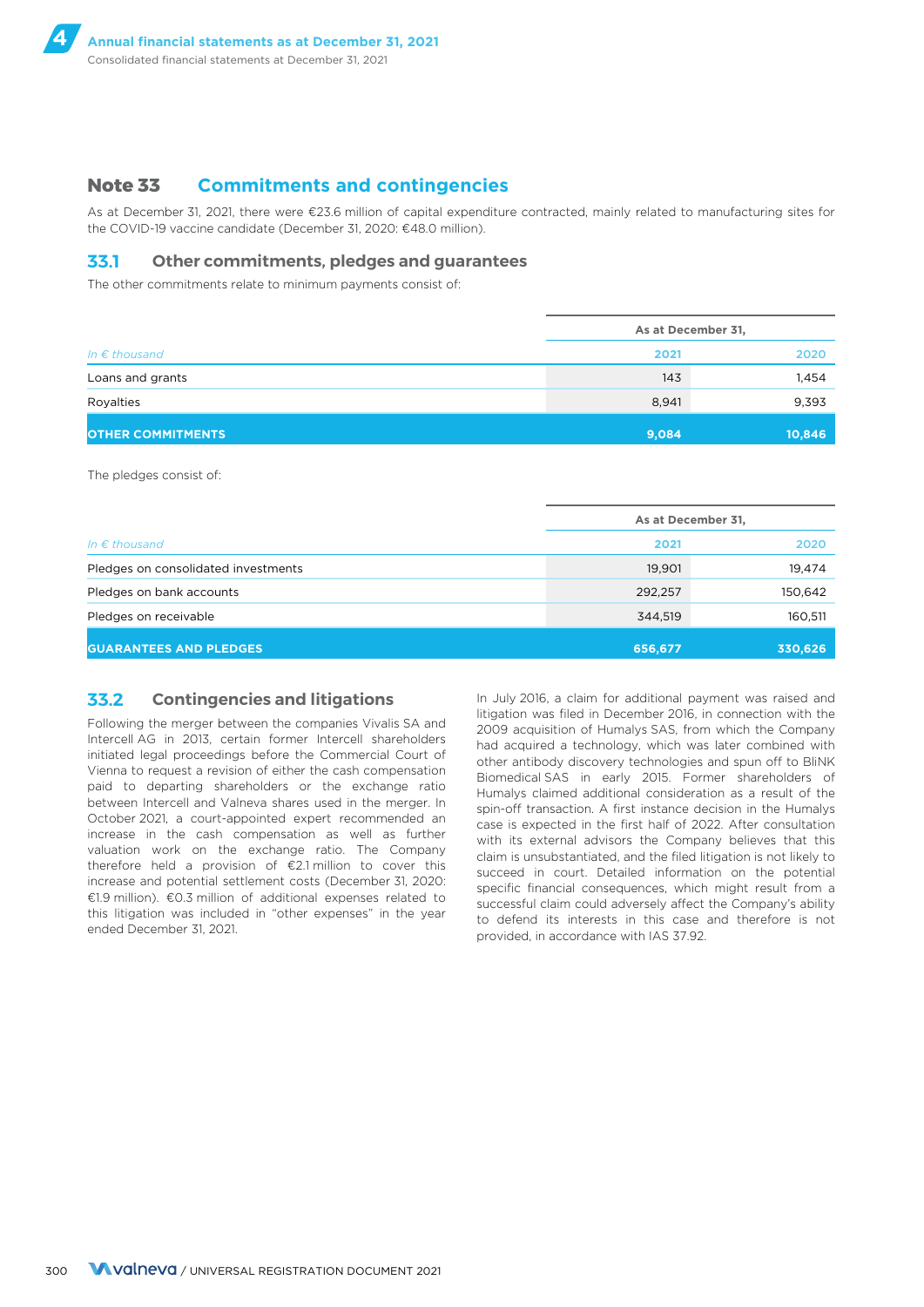### **Note 34 Related-party transactions**

### **34.1 Rendering of services**

Services provided by Valneva to Groupe GrimaudLa Corbière SAS, being shareholder of Valneva are considered related party transactions and consist of services within a Collaboration and Research License agreement and of the provision of premises and equipment.

|                              |      | Year ended December 31, |      |
|------------------------------|------|-------------------------|------|
| In $\epsilon$ thousand       | 2021 | 2020                    | 2019 |
| Provision of services:       |      |                         |      |
| • Operating activities       | 231  | 187                     | 236  |
| <b>PROVISION OF SERVICES</b> | 231  | 187                     | 236  |

### **34.2 Key management compensation**

The aggregate compensation of the members of the Company's Management Board included the following:

|                                                                | Year ended December 31, |       |       |
|----------------------------------------------------------------|-------------------------|-------|-------|
| In $\epsilon$ thousand                                         | 2021                    | 2020  | 2019  |
| Salaries and other short-term employee benefits <sup>(1)</sup> | 1,930                   | 2.950 | 2,449 |
| Other long-term benefits                                       | 24                      | 18    | 15    |
| Share-based payments (expense of the year)                     | 856                     | 1.786 | 1.174 |
| <b>KEY MANAGEMENT COMPENSATION</b>                             | 2,809                   | 4,755 | 3,638 |

*(1) In 2020 leaving indemnities of €0.9 million have been included.*

### **34.3 Supervisory Board compensation**

In 2021, the aggregate compensation of the members of the Company's Supervisory Board amounted to €0.3 million (2020: €0.2 million, 2019: €0.3 million). In the year 2017, the Company granted equity warrants to members of the Supervisory Board. For more information, see Note 23.

### **Note 35 Events after the reporting period**

Valneva Scotland was awarded two grants worth up to £20 million (approximately €23.9 million) from Scottish Enterprise, Scotland's national economic development agency, to support research and development relating to the manufacturing processes of Valneva's COVID-19 vaccine candidate and Valneva's other vaccine candidates. The funds under these grants will be received over three years, beginning in March 2022.

production plan for 2022. This analysis resulted in a write-down of raw material for an amount of €23 million as at December 31, 2021. In 2022, one of the suppliers performed additional analysis and concluded in March 2022 on an extension of the shelf life. As a consequence, Valneva expects to use some of the material in the manufacturing process and will reverse a portion of the write-down. Since the extension of the shelf life was determined in 2022, the At year end, the company assessed the inventory valuation company considers the developments after the reporting taking into consideration the residual shelf life and date as a non-adjusting subsequent event.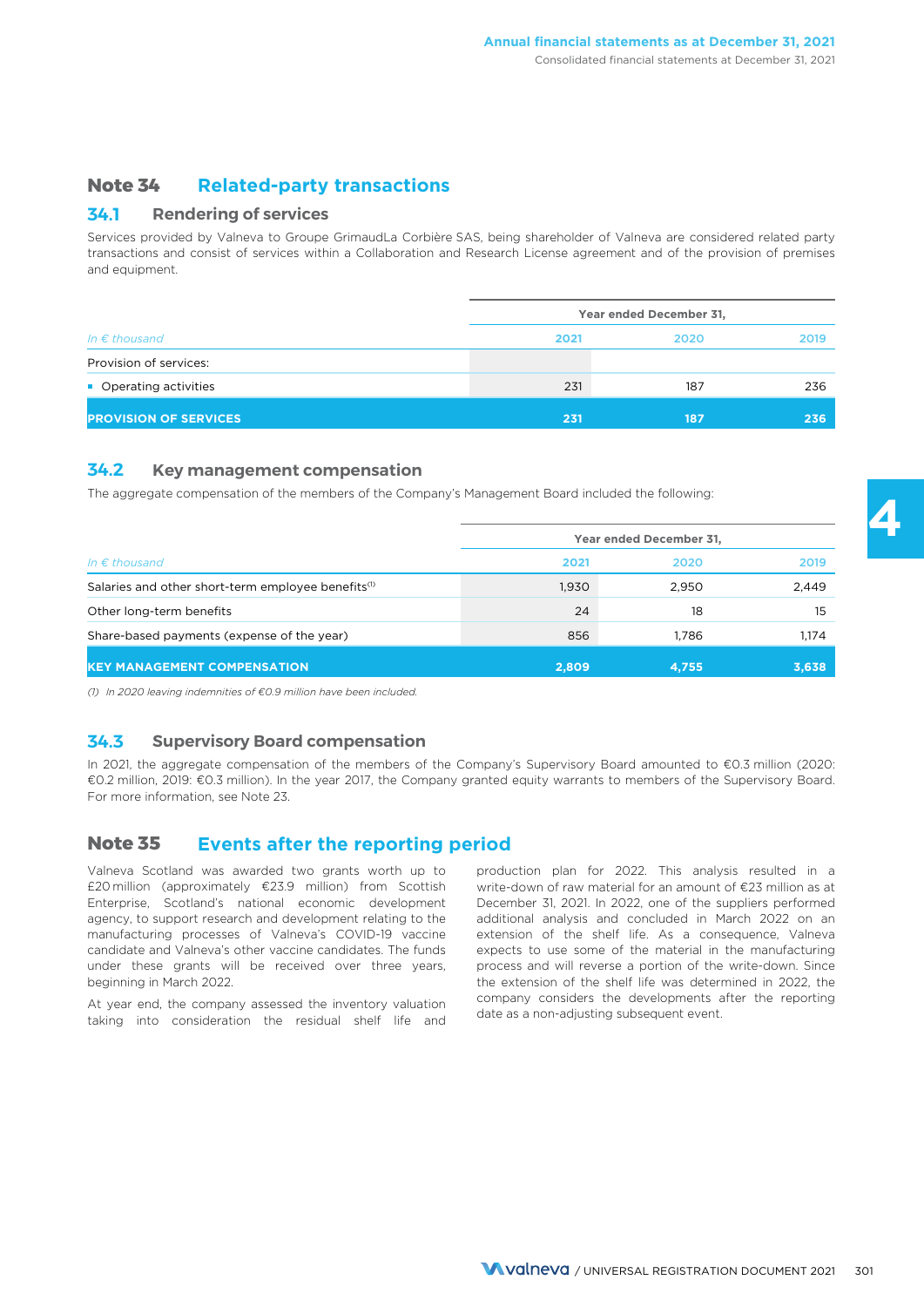## 4.1.6. **Statutory Auditors' report on the consolidated financial statements**

For the purposes of this URD, the Group's consolidated financial statements for the year ended December 31, 2021 are shown with a different tree structure from that of the financial statements attached to the Statutory Auditors' report, particularly with regard to the numbering of the notes. For this reason, and for a proper understanding of the report presented below, the reader is invited to consult the following cross-reference table:

| <b>NOTE REFERRED TO</b><br>IN THE STATUTORY AUDITOR'S<br><b>REPORT</b> | <b>Corresponding Note</b><br>in Section 4.1.5 of this URD | NOTE REFERRED TO<br>IN THE STATUTORY AUDITOR'S<br><b>REPORT</b> |
|------------------------------------------------------------------------|-----------------------------------------------------------|-----------------------------------------------------------------|
| Note 5.1                                                               | Note 1                                                    | Note 5.29                                                       |
| Note 5.3.1                                                             | Note 3.1                                                  | Note 5.30.2                                                     |
| Note 5.3.2                                                             | Note 3.2                                                  | Note 5.33.2                                                     |
| Note 5.5.2                                                             | Note 5.2                                                  |                                                                 |
| Note 5.18                                                              | Note 18                                                   |                                                                 |

| <b>Corresponding Note</b><br>in Section 4.1.5 of this URD | <b>NOTE REFERRED TO</b><br>IN THE STATUTORY AUDITOR'S<br><b>REPORT</b> | <b>Corresponding Note</b><br>in Section 4.1.5 of this URD |
|-----------------------------------------------------------|------------------------------------------------------------------------|-----------------------------------------------------------|
| Note 1                                                    | Note 5.29                                                              | Note 29                                                   |
| Note 3.1                                                  | Note 5.30.2                                                            | Note 30.2                                                 |
| Note $3.2$                                                | Note 5.33.2                                                            | Note 33.2                                                 |
|                                                           |                                                                        |                                                           |

#### (For the year ended 31 December 2021)

To the General Assembly

VALNEVA SE 6 rue Alain Bombard 44800 Saint-Herblain

 $\_$  ,  $\_$  ,  $\_$  ,  $\_$  ,  $\_$  ,  $\_$  ,  $\_$  ,  $\_$  ,  $\_$  ,  $\_$  ,  $\_$  ,  $\_$  ,  $\_$  ,  $\_$  ,  $\_$  ,  $\_$  ,  $\_$  ,  $\_$  ,  $\_$  ,  $\_$  ,  $\_$  ,  $\_$  ,  $\_$  ,  $\_$  ,  $\_$  ,  $\_$  ,  $\_$  ,  $\_$  ,  $\_$  ,  $\_$  ,  $\_$  ,  $\_$  ,  $\_$  ,  $\_$  ,  $\_$  ,  $\_$  ,  $\_$  ,

*This is a translation into English of the statutory auditors' report on the consolidated financial statements of the Company issued in French and it is provided solely for the convenience of English speaking users.*

*This statutory auditors' report includes information required by European regulation and French law, such as information about the appointment of the statutory auditors or verification of the information concerning the Group presented in the management report and other documents provided to shareholders.*

*This report should be read in conjunction with, and construed in accordance with, French law and professional auditing standards applicable in France.*

#### **Opinion**

In compliance with the engagement entrusted to us by your Annual General Neeting, we have audited the accompanying consolidated financial statements of VALNEVA ("the Group") for the year ended December 31, 2021.

In our opinion, the consolidated financial statements give a true and fair view of the assets and liabilities and of the financial position of the Group as at December 31, 2021 and of the results of its operations for the year then ended in accordance with International Financial Reporting Standards (IFRS) as adopted by the European Union.

The audit opinion expressed above is consistent with our report to the Audit and Governance Committee.

### Basis for Opinion

#### **Audit Framework**

We conducted our audit in accordance with professional standards applicable in France. We believe that the audit evidence we have obtained is sufficient and appropriate to provide a basis for our opinion.

Our responsibilities under those standards are further described in the *Statutory Auditors' Responsibilities for the Audit of the Consolidated Financial Statements* section of our report.

#### **Independence**

We conducted our audit engagement in compliance with independence requirements of the French Commercial Code (*Code de commerce*) and the French Code of Ethics ("*code de déontologie*") for statutory auditors, for the period from 1 January 2021 to the date of our report and specifically we did not provide any prohibited non-audit services referred to in Article 5(1) of Regulation (EU) No 537/2014.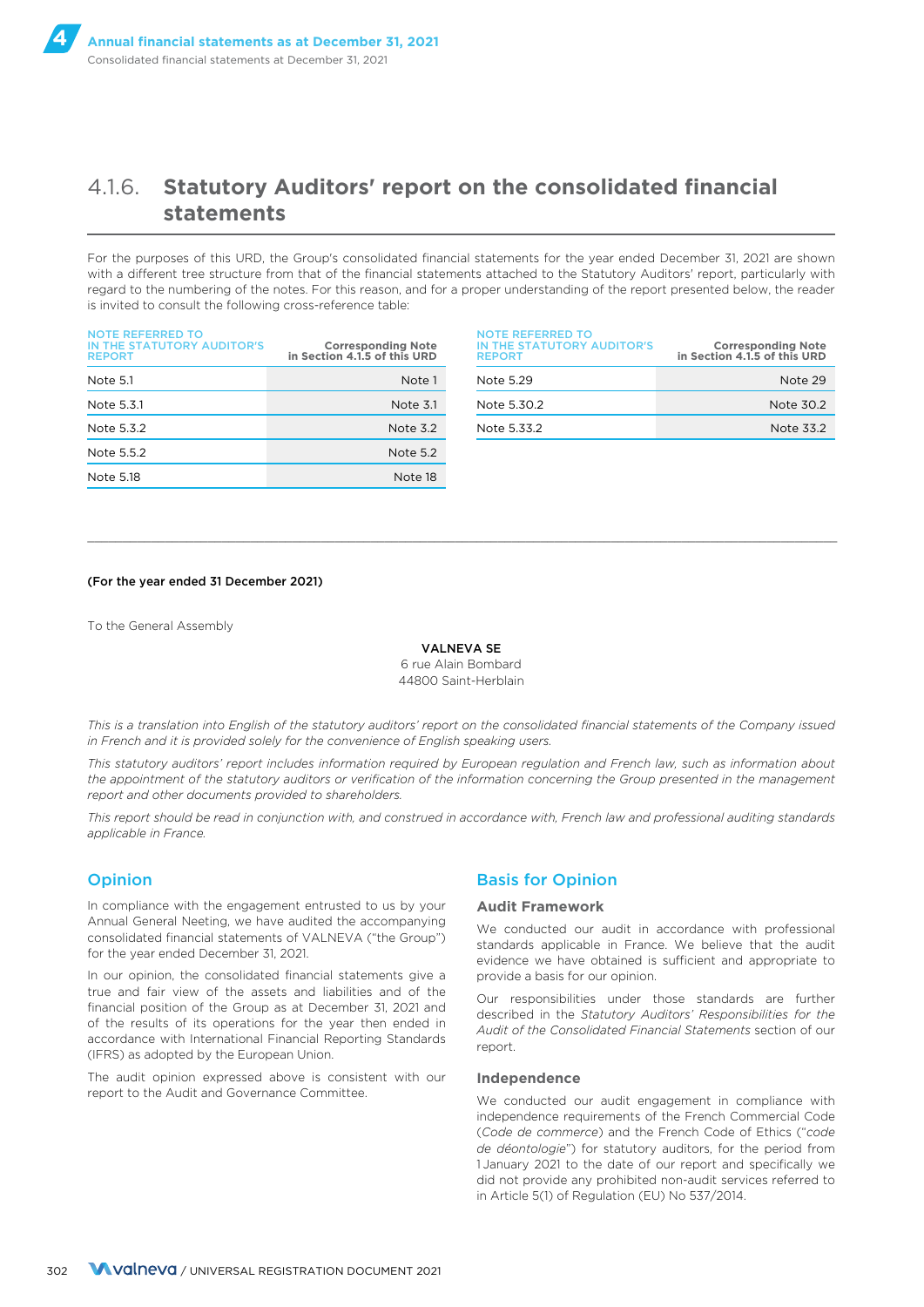### Justification of Assessments - Key Audit **Matters**

Due to the global crisis related to the Covid-19 pandemic, the financial statements of this period have been prepared and audited under specific conditions. Indeed, this crisis and the exceptional measures taken in the context of the state of sanitary emergency have had numerous consequences for companies, particularly on their operations and their financing, and have led to greater uncertainties on their future prospects. Those measures, such as travel restrictions and remote working, have also had an impact on the companies' internal organization and the performance of the audits.

It is in this complex and evolving context that, in accordance with the requirements of Articles L.823-9 and R.823-7 of the French Commercial Code (*Code de commerce*) relating to the justification of our assessments, we inform you of the key audit matters relating to risks of material misstatement that, in our professional judgment, were of most significance in our audit of the consolidated financial statements of the current period, as well as how we addressed those risks.

These matters were addressed in the context of our audit of the consolidated financial statements as a whole and in forming our opinion thereon, and we do not provide a separate opinion on specific items of the consolidated financial statements.

#### RISK DESCRIPTION RISK RESPONSE

**Consequences of the termination of the SARS-CoV-2 Vaccine Supply Agreement with the UK Secretary of State for Business, Energy and Industrial Strategy (the UK Authority) – Revenue recognition, provision for onerous purchase contracts and valuation of inventories built up for the commercialization of this vaccine**

*(Paragraph "Significant agreements signed in the periods presented" included in the Note 5.1 «General information and significant events of the period», Note 5.3.1 «Critical judgements in applying the Group's accounting policies», Note 5.3.2 «Key sources of estimation uncertainty», paragraph «Vaccine Supply Agreement with the UK Authority» included in the Note 5.5.2 «Other revenues, Note 5.18 «Inventories», Note 5.29 «Refund liabilities» and Note 5.30.2 «Other Provisions» to the consolidated financial statements)* 

In September 2020, Valneva entered into a supply agreement (the UK Supply Agreement) with the UK Secretary of State for Business, Energy, and Industrial Strategy (the UK Authority), under which Valneva was to manufacture and supply the UK Authority with its SARS-CoV-2 vaccine, after increasing its manufacturing capacity in Scotland. This contract falls under the scope of IFRS 15 "Revenue from Contracts with Customers". This Agreement required the UK Authority to make non-refundable pre-payments and as of December 31, 2021, Valneva thus received a total of 408.3 million euros.

Valneva was notified in September 2021 of the UK Authority's decision to terminate this Vaccine Supply Agreement. In the notice of termination, the UK Authority wished to terminate the UK Supply Agreement on two different bases. The first being that Valneva will fail to meet its obligations regarding the delivery schedule provided for in the UK Supply Agreement (termination for anticipated violation of the delivery schedule provided for in the Supply Agreement) and the second being that the UK Authority wished to terminate the UK Supply Agreement with a thirty days' notice in using its discretionary right to terminate for convenience. The Company, after consultation with its external advisors, considers that the first basis for termination is unfounded and has thus taken note of the termination, by the UK Authority, of the Supply Agreement on the basis only of the exercise of this discretionary right.

The Company's management has thus assessed the impacts of the termination of the UK Supply Agreement on the financial statements as of December 31, 2021:

- Payments received from the UK Authority, for which the likelihood of reimbursement was considered remote, amount to 253.3 million euros as of December 31, 2021 and were recognized in other revenues ("COVID-19" segment). For amounts considered carrying uncertainties and a reimbursement likelihood which could not be assessed as highly unlikely, a refund liability of 166.9 million euros was recorded as of December 31, 2021.
- Onerous purchase contracts related to the supply of this vaccine have been identified and a provision of 13.5 million euros has been recorded as of December 31, 2021.

We have read the Supply Agreement entered into between Valneva and the UK Authority and the termination letter, in order to assess in particular the compliance of the accounting treatment adopted by management for this contract.

We have examined the procedures implemented by Management to identify and list all the risks associated with the termination of the SARS-CoV-2 vaccine supply contract with the UK Authority. We have assessed the reasonableness of Management's estimate of the legal basis for terminating this Agreement:

- by reviewing the risk analysis carried out by the General and Legal Department of Valneva;
- by obtaining and analyzing written correspondence between Valneva and the UK Authority;
- by obtaining and analyzing lawyers' notes.

We also reviewed the process implemented by management. and assessed the design of the controls related to the recognition of revenue related to this contract to supply vaccines to the UK Authority. We have assessed the reasonableness of the main assumptions made by management concerning the probabilities of future reimbursements, forecasts of sales of the SARS-CoV-2 vaccine to customers other than the UK Authority, the probabilities of success in obtaining the marketing authorization, in coherence with external data and evidences obtained, moreover, during the audit, such as internal Company communications and presentations.

We also reviewed the process implemented by management and assessed the design of controls related to the recognition of provisions for onerous contracts. We reviewed the analysis of the contracts related to this vaccine by obtaining and analyzing in particular the agreements signed with the suppliers.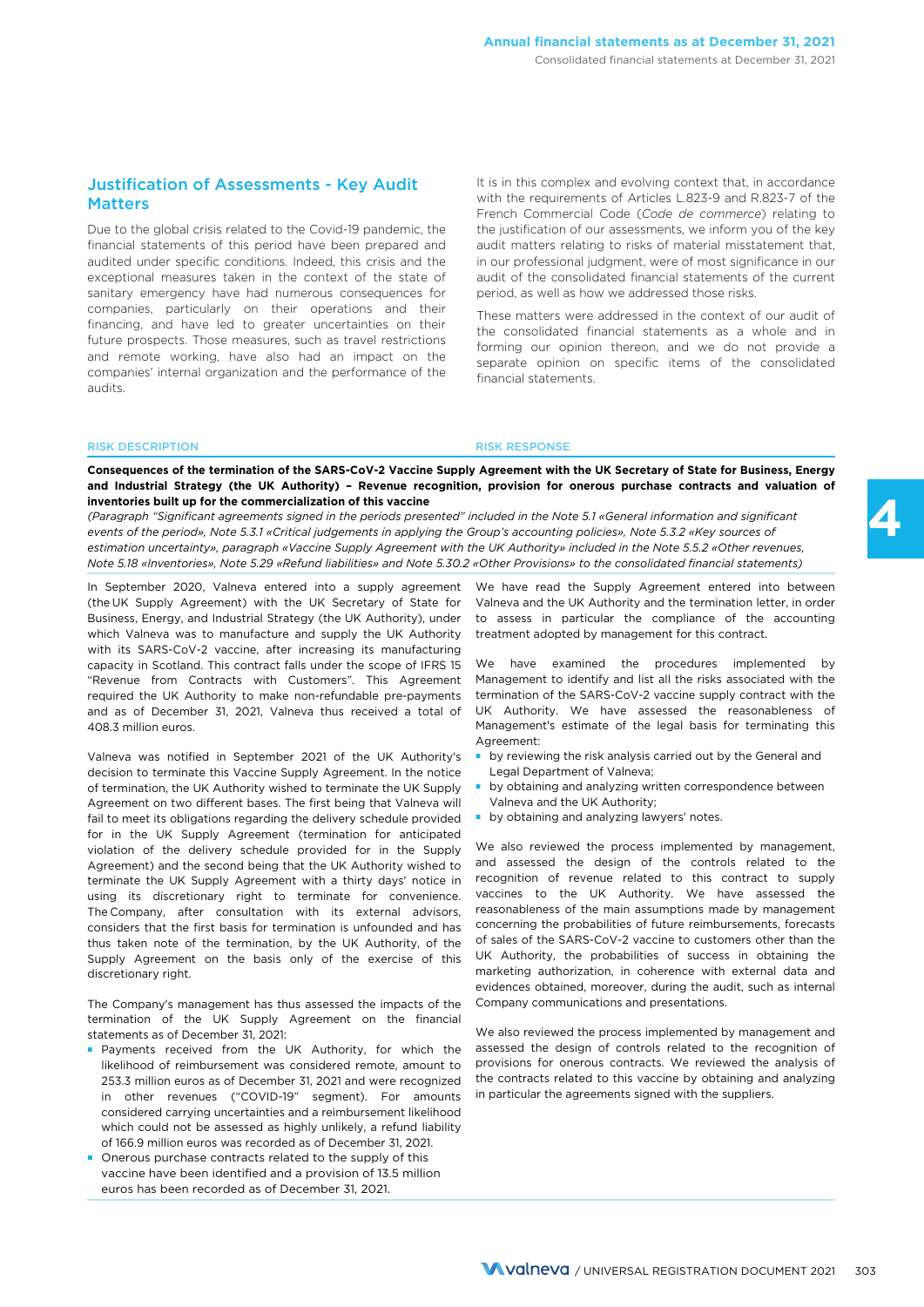■ The Group's management also carried out a review of the valuation of inventories linked to this vaccine and thus recorded an inventory depreciation. As of December 31, 2021, the remaining write-down provisions concerning raw materials amounting to €29.8 million and work in progress amounting to €11.8 million mainly related to the COVID-19 vaccine.

The revenue recognition for this contract requires judgment to define the contractual framework in which the termination of this contract takes place and its impact on the risk of reimbursement of non-refundable pre-payments already received. Adding to this, is the estimation of the part of pre-payments carrying uncertainties regarding their probability of reimbursement and recorded as refund liabilities at the closing date. The valuation of onerous purchase contracts and the assessment of the net realizable value of inventories related to this vaccine also require multiple assumptions and judgments.

We therefore considered the accounting treatment of the consequences of the termination of this UK Supply Agreement as a key audit matter.

#### **Contingencies and other provisions**

*(Notes 5.30.2 « Other provisions » and 5.33.2 « Contingencies and litigations » to the consolidated financial statements)*

Valneva is involved in two litigations.

- a) In July 2016, the Company received an additional request for payment, accompanied by a threat of legal action, related to the acquisition of Humalys in 2009, through which Vivalis (today Valneva) had acquired the technology that was subsequently combined with another antibody discovery technology and contributed to BliNK Biomedical in early 2015. Humalys' former shareholders claim for an additional payment pursuant to this disposal. The Company's management, after consultation with its external advisors, believes that this claim has no substance and the filed litigation is very unlikely to succeed in court. The Company's management considered this litigation as a contingent liability considering the probability of an outflow of resources is low.
- b) Former shareholders of Intercell, an entity that merged with Valneva, have initiated legal proceedings before the Commercial Court of Vienna to request a revision of the exchange ratio between Intercell and Valneva shares used in the merger in 2013. A provision was recorded in the amount of 2.1 million euros as at December 31, 2021.

Given the uncertainties surrounding the outcomes of these litigations, we have considered the accounting treatment in the financial statements to be a key audit matter.

### Specific verifications

We have also performed, in accordance with professional standards applicable in France, the specific verification required by laws and regulations of the Group's information given in the management report of the Management Board.

We have no matters to report as to their fair presentation and their consistency with the consolidated financial statements.

#### We gained an understanding of processes implemented by Management identify risks linked to a legal proceeding or a commercial /regulatory litigation.

We assessed the reasonableness of the estimate of the costs related to these risks by:

- reviewing the risk assessments performed by the Company's Management and in-house legal counsel;
- obtaining and analyzing the memorandums and responses from the Company's external legal advisors to our legal letters.

Finally, we have assessed that note disclosures to the consolidated financial statements provided appropriate information.

We attest that the consolidated non-financial statement required by Article L.225-102-1 of the French Commercial Code (*Code de commerce*) is included in the Group's information given in the management report, it being specified that, in accordance with Article L.823-10 of this Code, we have verified neither the fair presentation nor the consistency with the consolidated financial statements of the information contained therein. This information should be reported on by an independent third party.

#### RISK DESCRIPTION RISK RESPONSE

We have assessed the reasonableness of forecasts for production plans, sales and the ability to sell products based in particular on their residual shelf life. Our assessment was based in particular on our understanding of the expected commercial opportunities for the vaccine, our inquiries with Management and on consistency with the forecasts resulting from the strategic plans presented to the Supervisory Board.

We have also assessed that note disclosures to the consolidated financial statements provided appropriate information.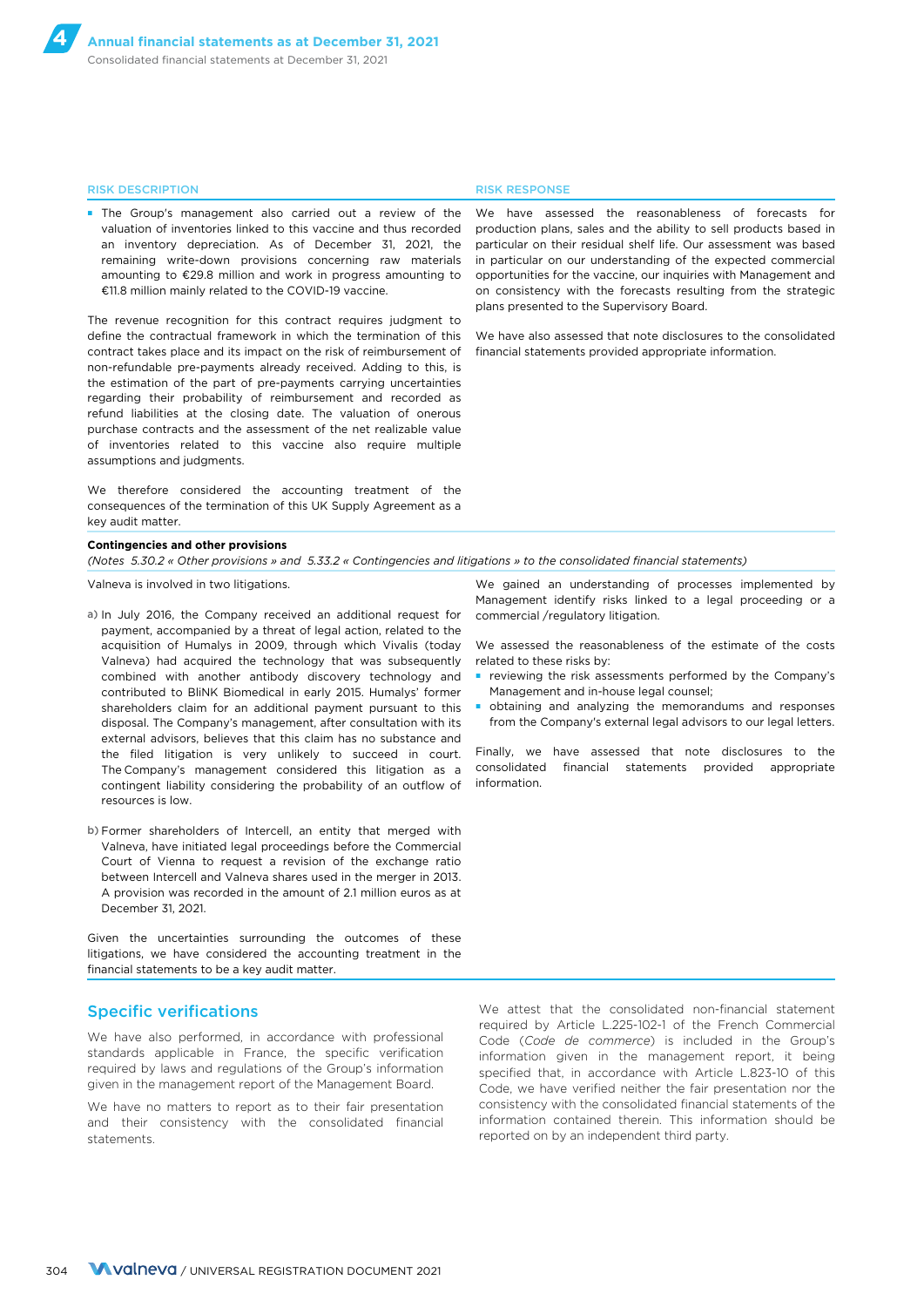### Report on Other Legal and Regulatory **Requirements**

#### **Format of presentation of the consolidated financial statements included in the annual financial report**

We have also verified, in accordance with the professional standard applicable in France relating to the procedures performed by the statutory auditor relating to the annual and consolidated financial statements presented in the European single electronic format, that the presentation of the consolidated financial statements included in the annual financial report mentioned in Article L. 451-1-2, I of the French Monetary and Financial Code (*Code monétaire et financier*), prepared under the responsibility of the Management board, complies with the single electronic format defined in the European Delegated Regulation No 2019/815 of 17 December 2018. As it relates to consolidated financial statements, our work includes verifying that the tagging of these consolidated financial statements complies with the format defined in the above delegated regulation.

Based on the work we have performed, we conclude that the presentation of the consolidated financial statements included in the annual financial report complies, in all material respects, with the European single electronic format.

#### **Appointment of the Statutory Auditors**

We were appointed as statutory auditors of Valneva by the annual general meeting held on June 29, 2012 for PricewaterhouseCoopers Audit and on February 22, 2007 for Deloitte & Associés

As at December 31, 2021, PricewaterhouseCoopers Audit was in the 10th year of total uninterrupted engagement and Deloitte & Associés was in the 15th year, in the which are the 9th year for both firms since securities of the Company were admitted to trading on a regulated market.

### Responsibilities of Management and Those Charged with Governance for the Consolidated Financial Statements

Management is responsible for the preparation and fair presentation of the consolidated financial statements in accordance with International Financial Reporting Standards (IFRS) as adopted by the European Union and for such internal control as management determines is necessary to enable the preparation of consolidated financial statements that are free from material misstatement, whether due to fraud or error.

In preparing the consolidated financial statements, management is responsible for assessing the Company's ability to continue as a going concern, disclosing, as applicable, matters related to going concern and using the going concern basis of accounting unless it is expected to liquidate the Company or to cease operations.

The Audit and Governance Committee is responsible for monitoring the financial reporting process and the effectiveness of internal control and risks management systems and where applicable, its internal audit, regarding the accounting and financial reporting procedures.

The consolidated financial statements were approved by the Management board.

### Statutory Auditors' Responsibilities for the Audit of the Consolidated Financial **Statements**

#### **Objectives and audit approach**

Our role is to issue a report on the consolidated financial statements. Our objective is to obtain reasonable assurance about whether the consolidated financial statements as a whole are free from material misstatement. Reasonable assurance is a high level of assurance but is not a guarantee that an audit conducted in accordance with professional standards will always detect a material misstatement when it exists. Misstatements can arise from fraud or error and are considered material if, individually or in the aggregate, they could reasonably be expected to influence the economic decisions of users taken on the basis of these consolidated financial statements.

As specified in Article L.823-10-1 of the French Commercial Code (*Code de commerce*), our statutory audit does not include assurance on the viability of the Company or the quality of management of the affairs of the Company.

As part of an audit conducted in accordance with professional standards applicable in France, the statutory auditor exercises professional judgment throughout the audit and furthermore:

- Identifies and assesses the risks of material misstatement of the consolidated financial statements, whether due to fraud or error, designs and performs audit procedures responsive to those risks, and obtains audit evidence considered to be sufficient and appropriate to provide a basis for his opinion. The risk of not detecting a material misstatement resulting from fraud is higher than for one resulting from error, as fraud may involve collusion, forgery, intentional omissions, misrepresentations, or the override of internal control.
- Obtains an understanding of internal control relevant to the audit in order to design audit procedures that are appropriate in the circumstances, but not for the purpose of expressing an opinion on the effectiveness of the internal control.
- Evaluates the appropriateness of accounting policies used and the reasonableness of accounting estimates and related disclosures made by management in the consolidated financial statements.
- Assesses the appropriateness of management's use of the going concern basis of accounting and, based on the audit evidence obtained, whether a material uncertainty exists related to events or conditions that may cast significant doubt on the Company's ability to continue as a going concern. This assessment is based on the audit evidence obtained up to the date of his audit report. However, future events or conditions may cause the Company to cease to continue as a going concern. If the statutory auditor concludes that a material uncertainty exists, there is a requirement to draw attention in the audit report to the related disclosures in the consolidated financial statements or, if such disclosures are not provided or inadequate, to modify the opinion expressed therein.